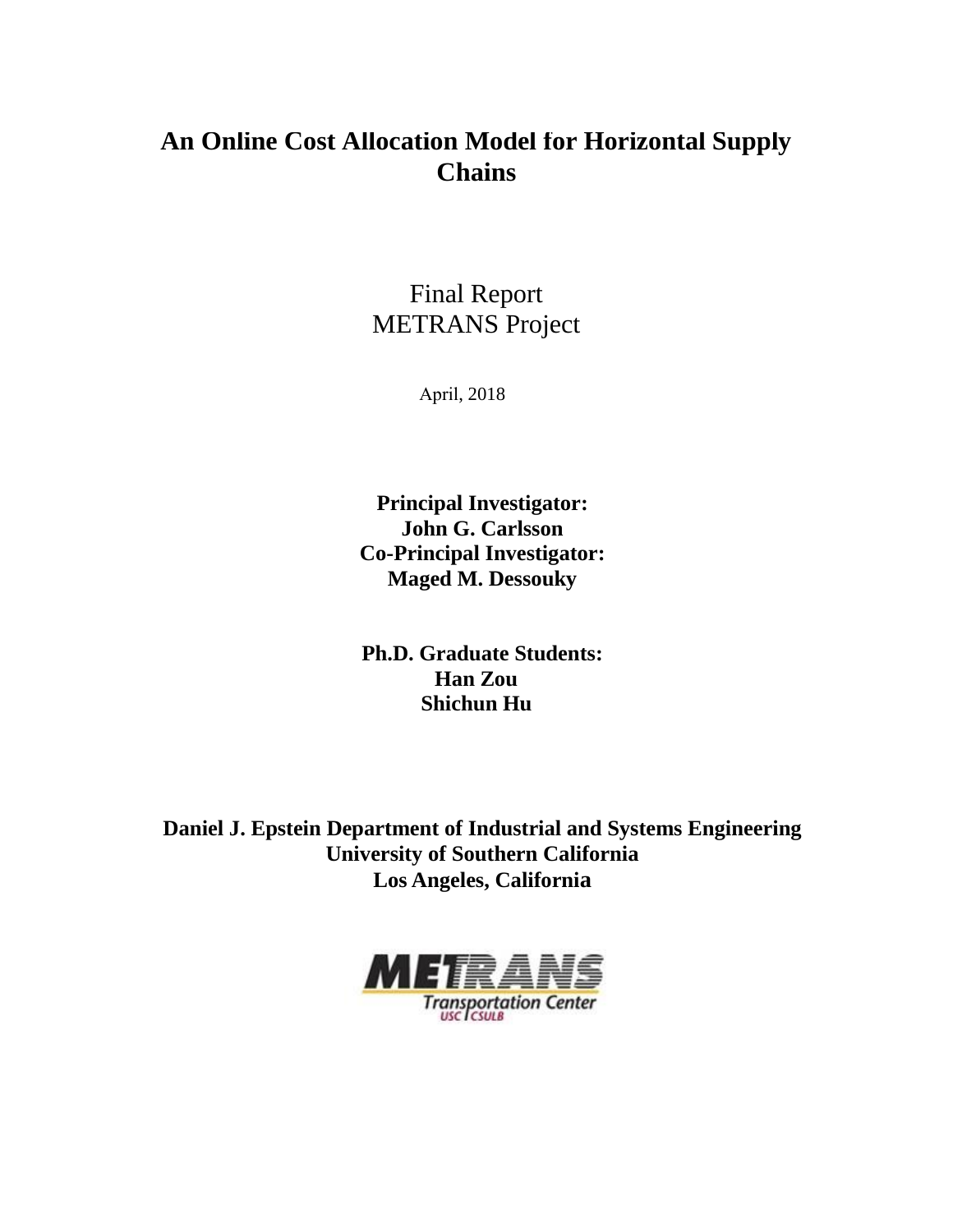# Disclaimer

The contents of this report reflect the views of the authors, who are responsible for the accuracy of the data and information presented herein. This document is disseminated under the sponsorship of the Department of Transportation, University Transportation Centers Program, the California Department of Transportation and the METRANS Transportation Center in the interest of information exchange. The U.S. Government, the California Department of Transportation, and the University of Southern California assume no liability for the contents or use thereof. The contents do not necessarily reflect the official views or policies of the State of California, USC, or the Department of Transportation. This report does not constitute a standard, specification, or regulation.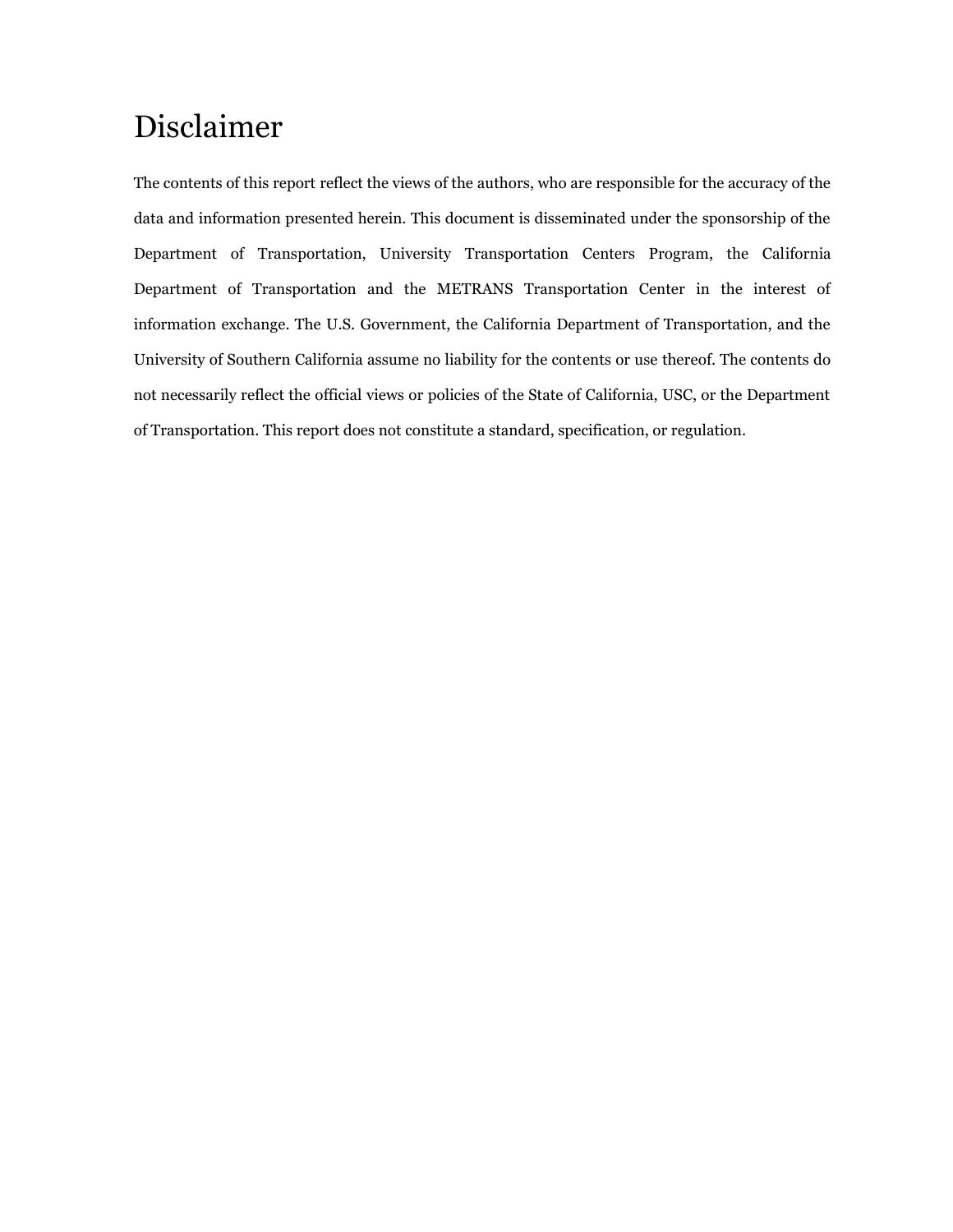# Abstract

The problem we study in this report focuses on routing in real time a fleet of capacitated vehicles to satisfy requests submitted by a set of customers while assigning the service cost fairly among the requested customers. During each operation, only a subset of the customers request service with some of them known at the beginning of the operation and the rest arriving dynamically during the day. The exact time points of these dynamic requests are unknown at the beginning of the day.

We propose a Hybrid Proportional Online Cost Sharing (HPOCS) mechanism to tackle the cost sharing problem and analyze its performance using simulation instances. Although HPOCS does satisfy the desirable properties, namely online fairness, budget balance, immediate response, individual rationality and ex-post incentive compatibility, it has certain drawbacks when the number of dynamic customers is small and does not give sufficient incentive for customers to request early. Therefore, we make two extensions to HPOCS: 1) we extend it to introduce the idea of discounts to encourage customers to submit their request in advance to better facilitate efficient vehicle routing; 2) we extend it to incorporate a dynamic vehicle routing framework that periodically re-optimizes the current vehicle routes. Both extensions include performance analysis and the tradeoff between the performance and the loss of certain desirable properties.

In general, our proposed mechanism, along with its extensions can generate efficient cost sharing solutions that satisfy desirable properties, reduce overall operating cost (mainly vehicle miles travelled) and provide sufficient incentives to customers to request service early in support of horizontal cooperation.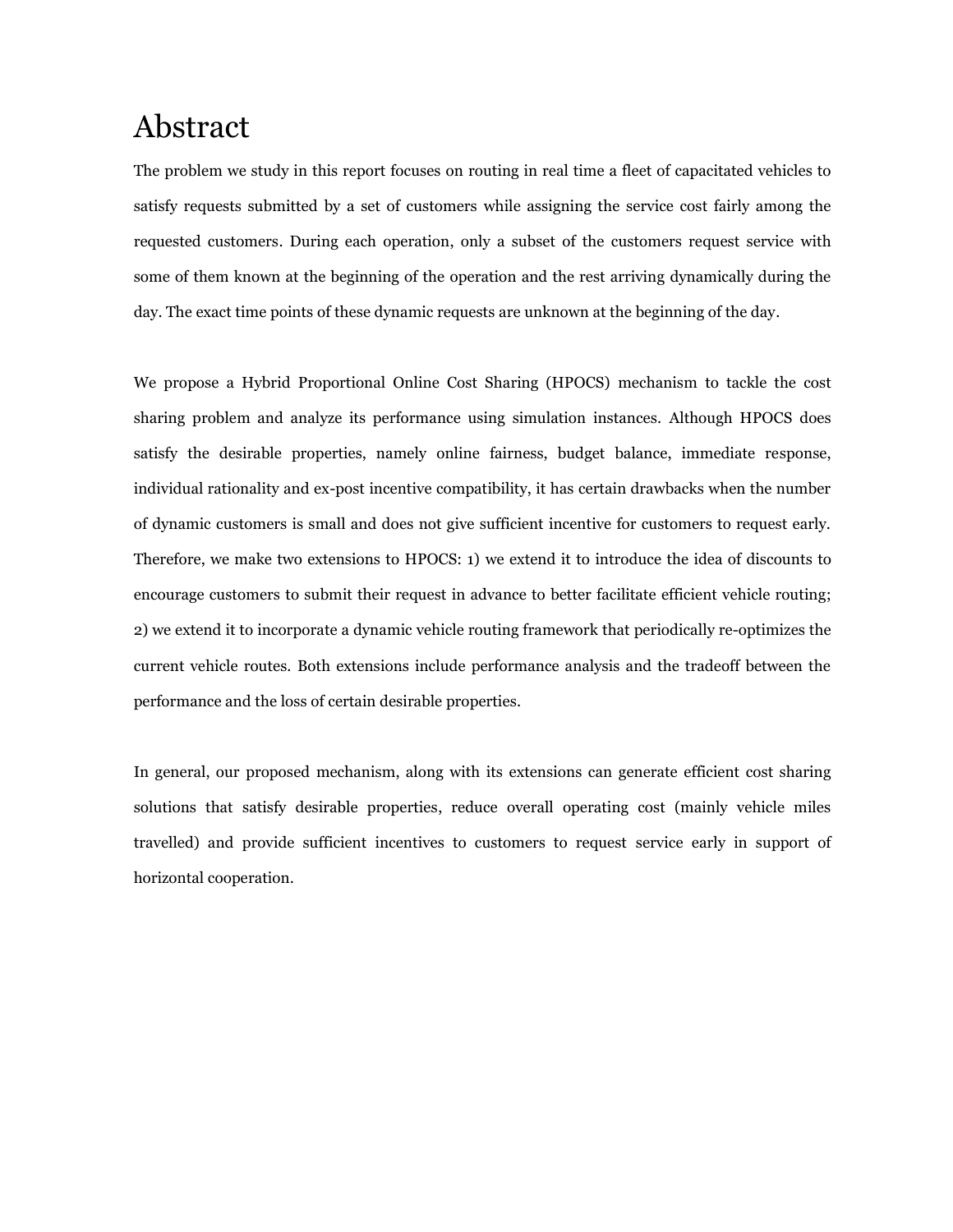# Disclosure

The project entitled "An Online Cost Allocation Model for Horizontal Supply Chains" was funded in entirety under this contract to the California Department of Transportation. The Principal investigator and the Co-Principal investigator of the project were Associate Professor John G. Carlsson and Professor Maged M. Dessouky of the Viterbi School of Engineering at the University of Southern California and was carried out during the period: 01/01/2017 – 03/31/2018. The total amount of funding was \$100,000.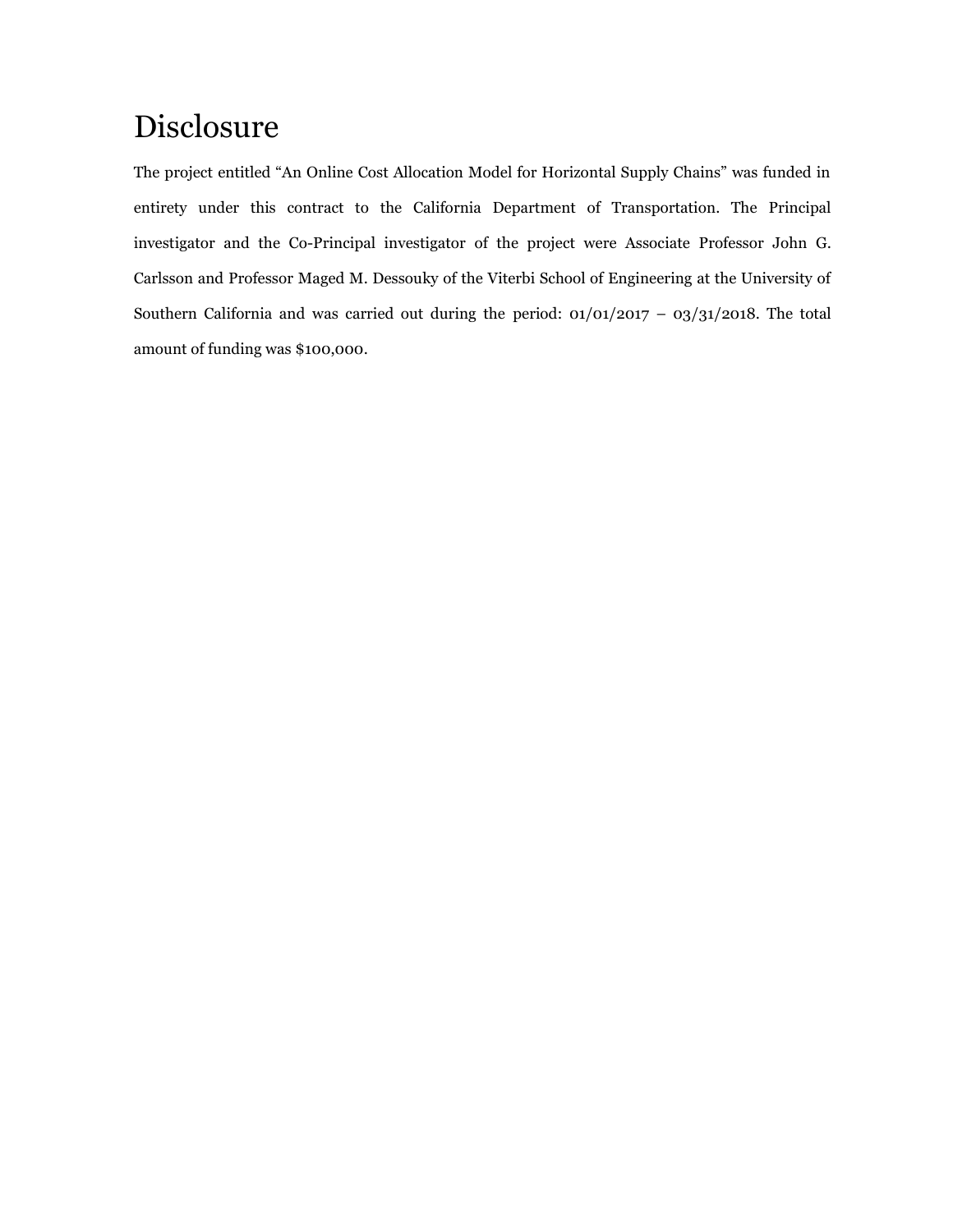# Acknowledgement

We would like to thank METRANS for funding this research.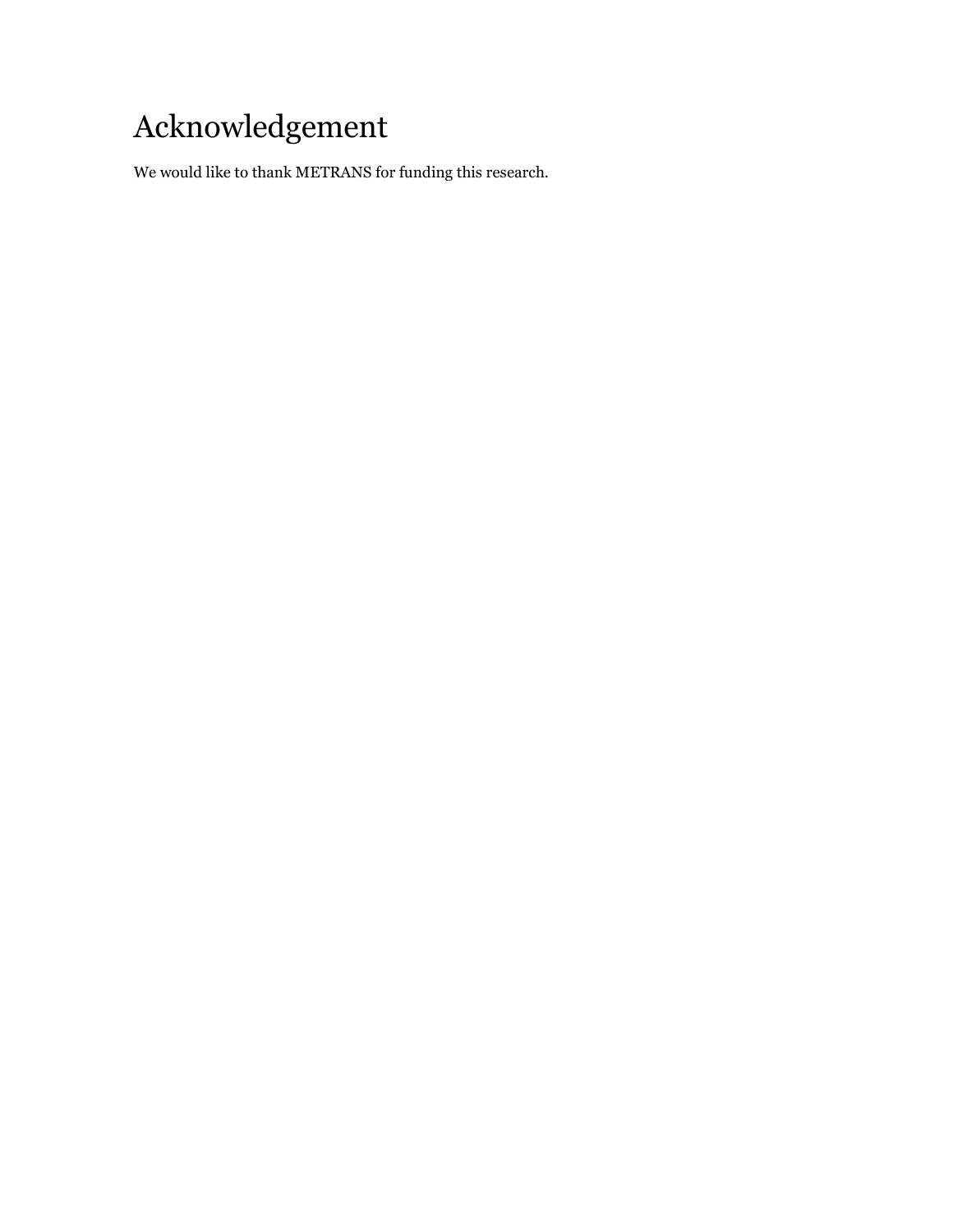# Contents

| 1        | Introduction<br>$\mathbf{1}$ |                                                                                                                                                                                                                               |                |  |  |
|----------|------------------------------|-------------------------------------------------------------------------------------------------------------------------------------------------------------------------------------------------------------------------------|----------------|--|--|
|          | 1.1                          |                                                                                                                                                                                                                               | 1              |  |  |
|          | 1.2                          |                                                                                                                                                                                                                               | 3              |  |  |
|          | 1.3                          |                                                                                                                                                                                                                               | 3              |  |  |
|          | 1.4                          | Structure of the Report resources in the service is a service of the Report resources in the service of the Report                                                                                                            | 6              |  |  |
| $\bf{2}$ |                              | <b>Literature Review</b>                                                                                                                                                                                                      | 7              |  |  |
|          | 2.1                          |                                                                                                                                                                                                                               | $\overline{7}$ |  |  |
|          | 2.2                          |                                                                                                                                                                                                                               | 10             |  |  |
| 3        | A Motivating Example         |                                                                                                                                                                                                                               |                |  |  |
|          | 3.1                          |                                                                                                                                                                                                                               | 13             |  |  |
| 4        |                              | The Online Cost Allocation Problem                                                                                                                                                                                            | 15             |  |  |
|          | 4.1                          |                                                                                                                                                                                                                               | 15             |  |  |
|          | 4.2                          |                                                                                                                                                                                                                               | 18             |  |  |
| 5        |                              | Hybrid Proportional Online Cost Sharing (HPOCS)                                                                                                                                                                               | 25             |  |  |
|          | 5.1                          |                                                                                                                                                                                                                               | 25             |  |  |
|          | 5.2                          |                                                                                                                                                                                                                               | 36             |  |  |
|          | 5.3                          |                                                                                                                                                                                                                               | 43             |  |  |
|          | 5.4                          |                                                                                                                                                                                                                               | 45             |  |  |
| 6        |                              | Hybrid Proportional Online Cost Sharing with Discount (HPOCSD)                                                                                                                                                                | 50             |  |  |
|          | 6.1                          |                                                                                                                                                                                                                               | 50             |  |  |
|          | 6.2                          |                                                                                                                                                                                                                               | 51             |  |  |
|          | 6.3                          |                                                                                                                                                                                                                               | 54             |  |  |
| 7        |                              | Hybrid Proportional Online Cost Sharing with Re-optimization (HPOCSrO)                                                                                                                                                        | 64             |  |  |
|          | 7.1                          | Mechanism Design research resources in the contract of the second property of the second second second second second second second second second second second second second second second second second second second second | 64             |  |  |
|          | 7.2                          |                                                                                                                                                                                                                               | 65             |  |  |
|          | 7.3                          |                                                                                                                                                                                                                               | 66             |  |  |
| 8        |                              | Implementation                                                                                                                                                                                                                | 71             |  |  |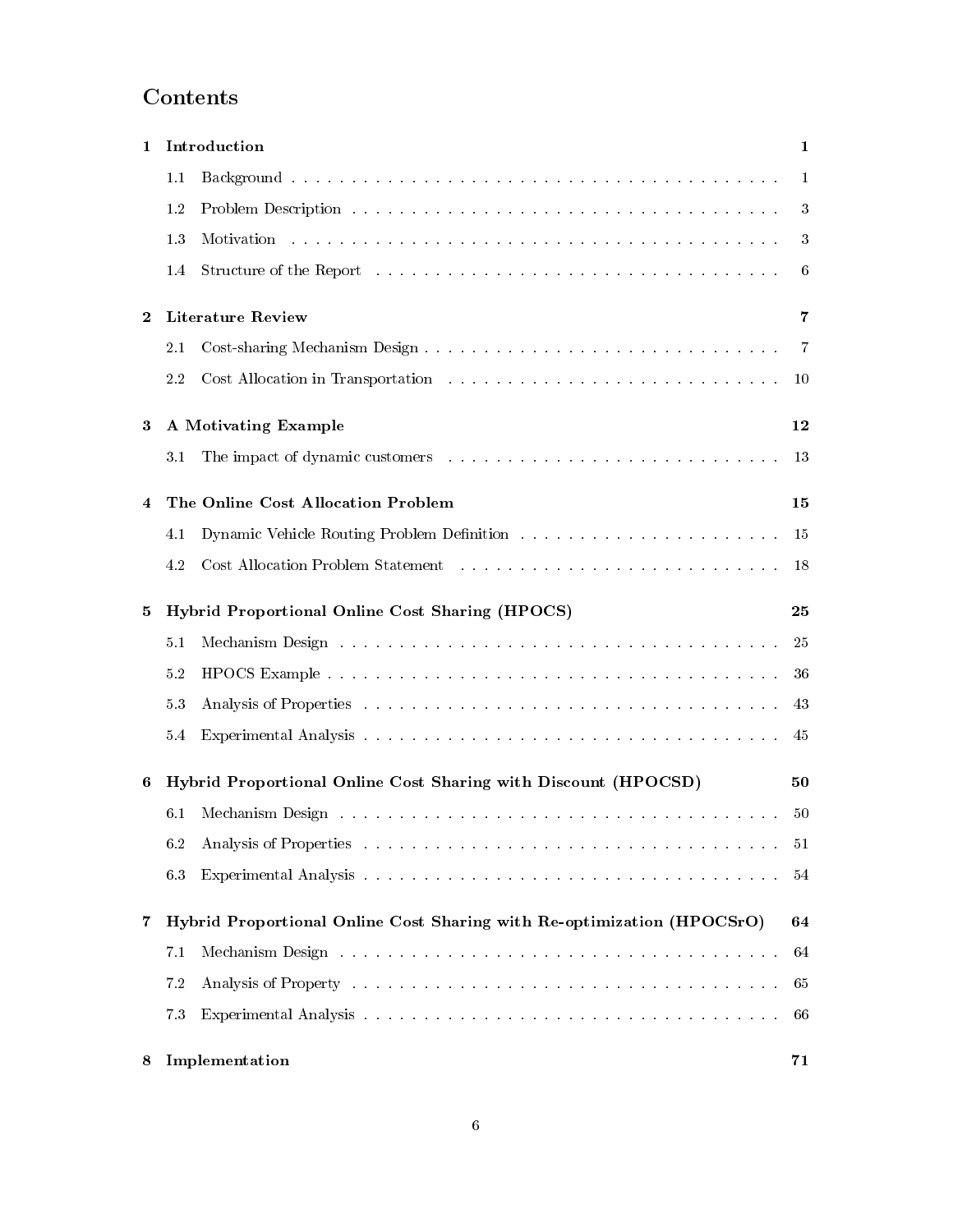[9 Conclusion and Future Directions](#page-80-0) 72

[References](#page-80-0) 74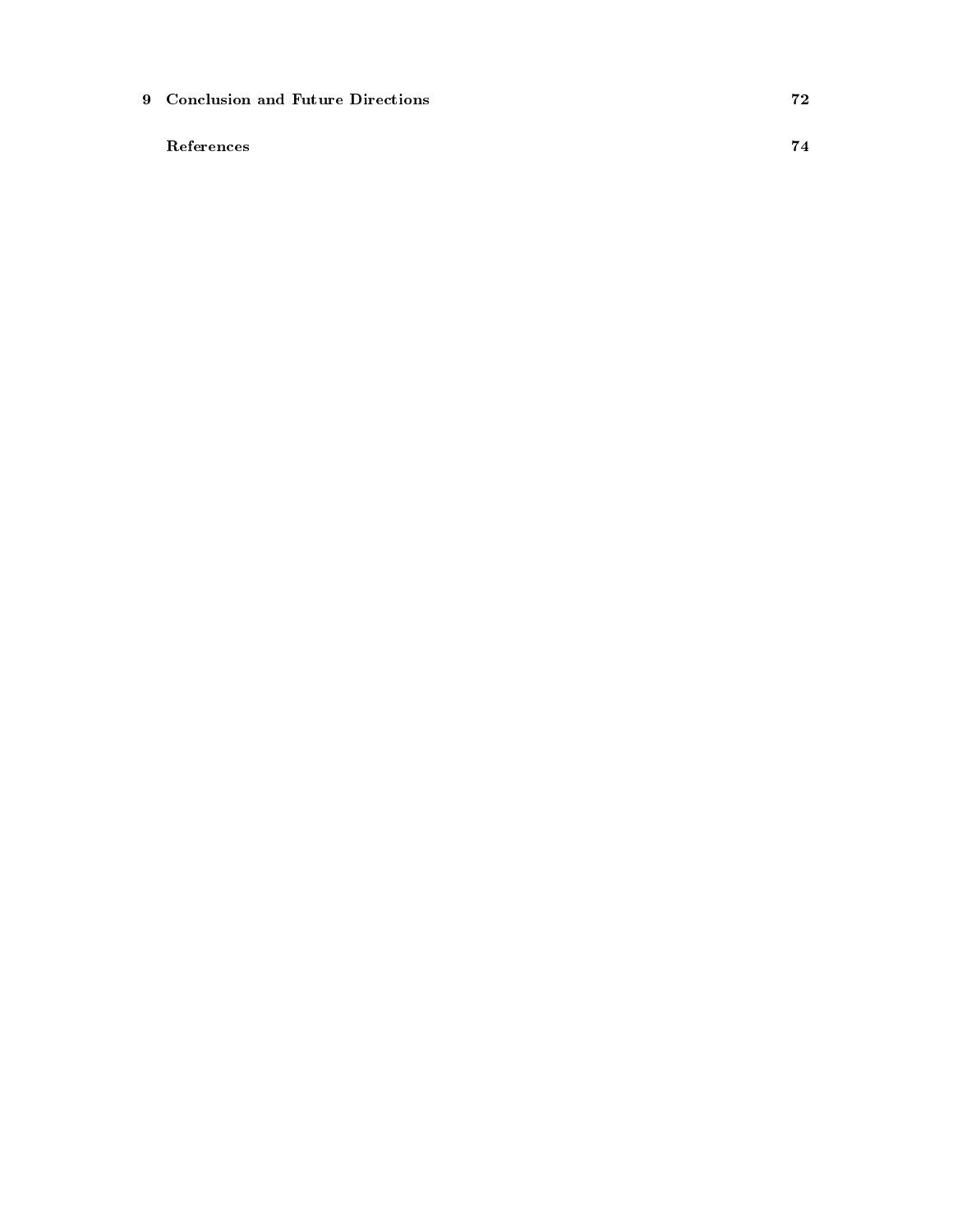# List of Figures

| $\mathbf{1}$   |                                                                                             | 21  |
|----------------|---------------------------------------------------------------------------------------------|-----|
| $\overline{2}$ |                                                                                             | 37  |
| 3              | Trajectories of the HPOCS shared cost per alpha values in base case                         | 47  |
| $\overline{4}$ | The HPOCS initial quotes and final shared cost values in base case                          | 48  |
| 5              | Trajectories of the charge per alpha values under HPOCSD with level overcharge              | -56 |
| 6              | Trajectories of the charge per alpha values under HPOCSD with linear overcharge.            | 57  |
| $\overline{7}$ | Trajectories of the charge per alpha values under HPOCSD with exponential overcharge 58     |     |
| 8              | Initial quotes and final charges under HPOCSD with level overcharge                         | 59  |
| 9              | Initial quotes and final charges under HPOCSD with linear overcharge $\dots \dots$ 60       |     |
| 10             | Initial quotes and final charges under HPOCSD with exponential overcharge                   | -61 |
| 11             | Initial quote and final shared cost of the two methods in scenario 1 $\dots$                | -67 |
| 12             | Initial quote and final shared cost of the two methods in scenario 2                        | 67  |
| 13             | Initial quote and final shared cost of the two methods in scenario $3 \ldots \ldots$        | 68  |
| 14             | Initial quote and final shared cost of the two methods in scenario $4 \ldots \ldots \ldots$ |     |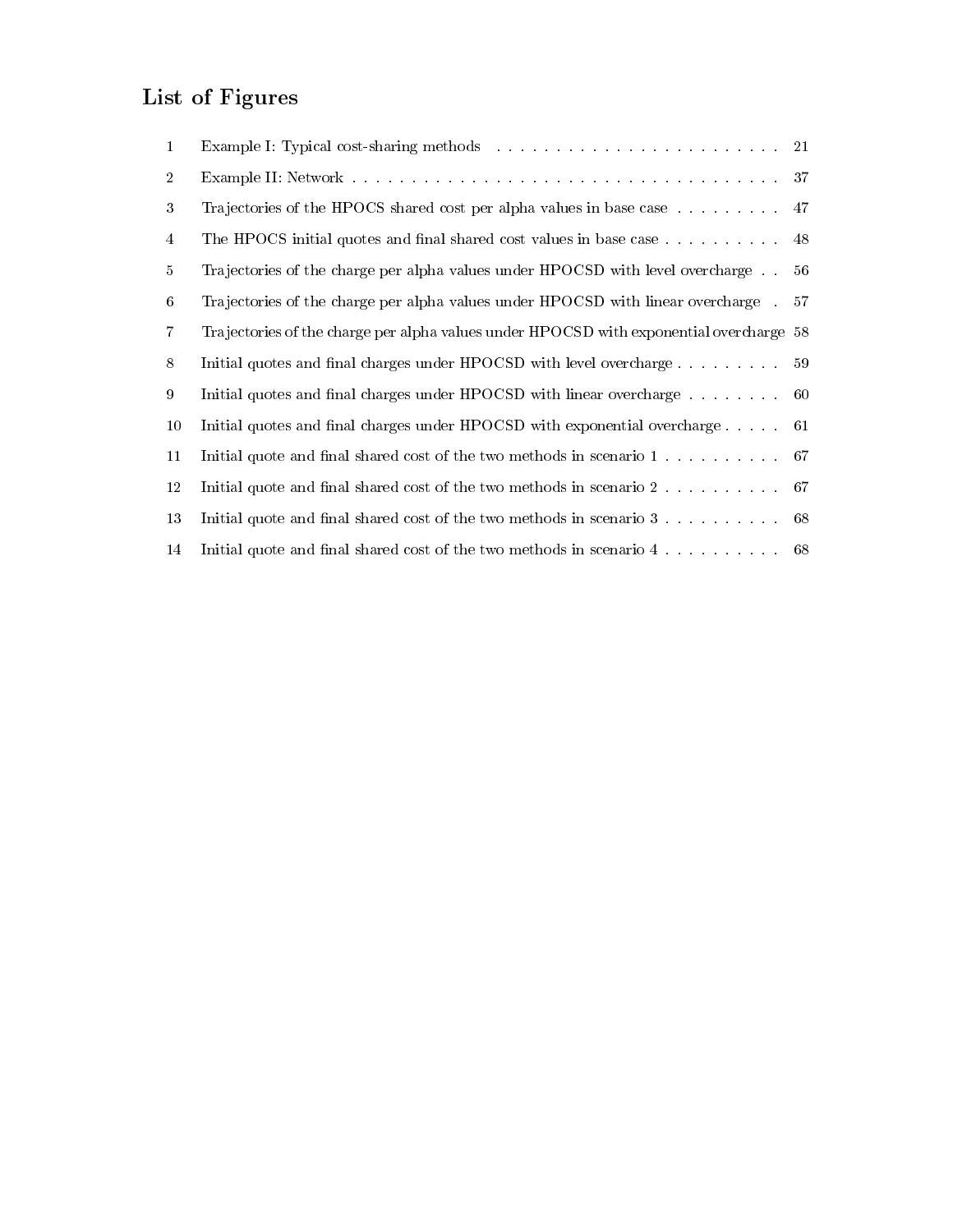# List of Tables

| $\mathbf{1}$   |                                                                                      |     |
|----------------|--------------------------------------------------------------------------------------|-----|
| $\overline{2}$ |                                                                                      | 37  |
| 3              |                                                                                      | -39 |
| 4              |                                                                                      | 39  |
| $5^{\circ}$    | Coalition formation, <i>scpa</i> , and HPOCS shared costs with one vehicle $\ldots$  | -39 |
| 6              |                                                                                      |     |
| $\overline{7}$ |                                                                                      |     |
| 8              | Coalition formation, $\text{seq}$ , and HPOCS shared costs with two vehicles  42     |     |
| 9              | Budget balance analysis of HPOCSD for the base case 62                               |     |
| 10             |                                                                                      |     |
| 11             |                                                                                      | -69 |
| 12             | Percentage of customers better off in each slot across different scenarios           | -69 |
| 13             | Percentage of customers worse off in each slot across different scenarios            | 69  |
| 14             | Average price change of delayed customers in each slot across different scenarios 70 |     |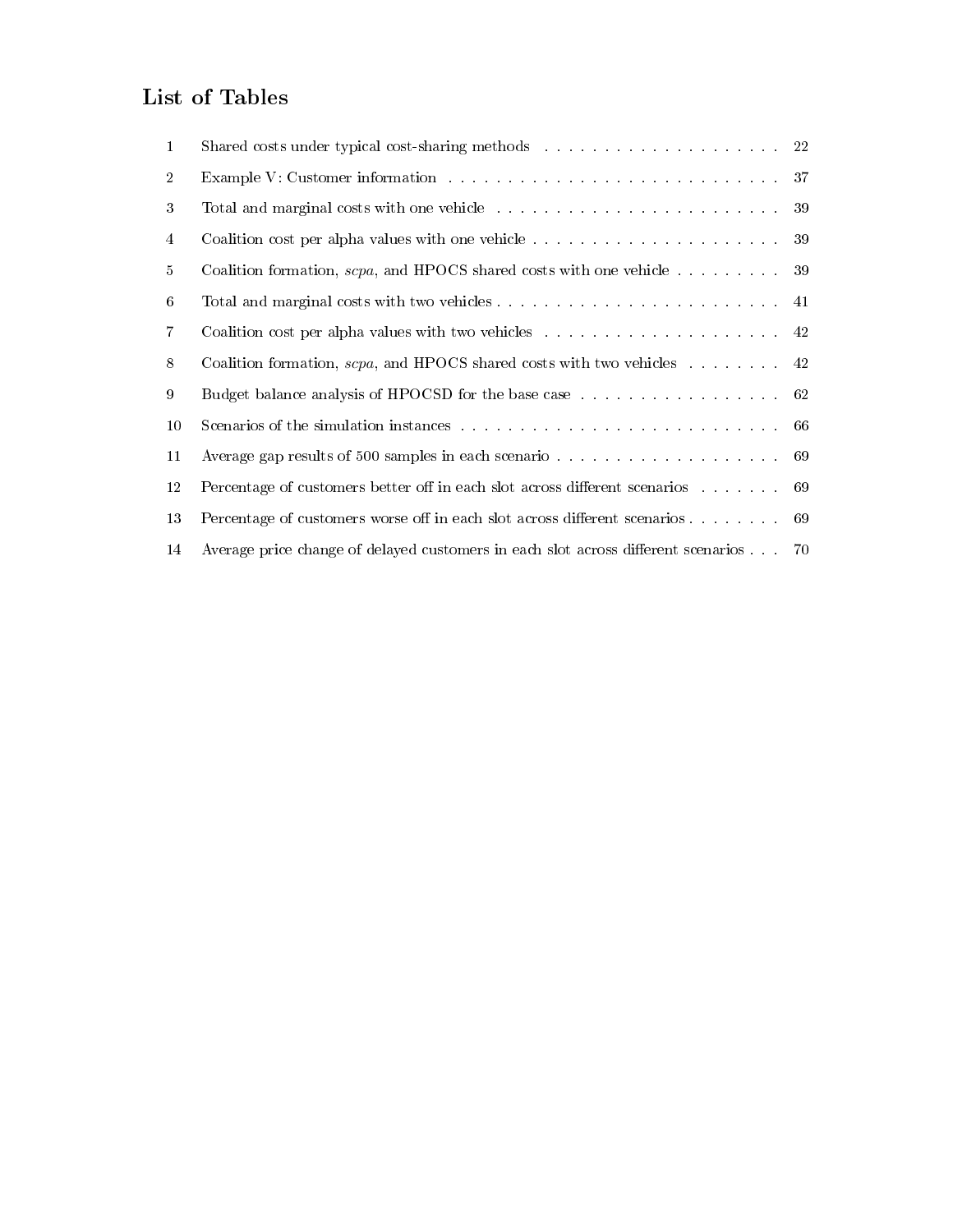# <span id="page-9-0"></span>1 Introduction

## <span id="page-9-1"></span>1.1 Background

Many industries deal with the task of transporting goods or delivering services in a timely, reliable, and cost-effective manner, including manufacturing, food, e-commerce, public transit, etc. Logistics has become the backbone that enables the productivity and mobility of these industries [\[38\]](#page-85-0). Indeed, growth in the transportation sector recently has been on par with the growth in the Gross Domestic Product (GDP) in the United States. According to statistics from the 2013 National Transportation Statistics report [\[39\]](#page-85-1), expenditure on transportation activities amounted to 1,426 billion dollars in 2012, representing nearly 9 percent of the total US GDP. However, the logistics sector as it is today functions in a way that is economically, environmentally, and socially unsustainable [\[37\]](#page-85-2). In order to compete effectively against their peers, companies have relied on internal optimization to reduce operating costs, but have overlooked opportunities for external cooperation. As a result, the logistics sector has become highly fragmented, with each supplier developing and operating its own distribution network that sees low capacity usage, high energy consumption, and high greenhouse gas emission across the entire system [\[37\]](#page-85-2). The increasing amount of freight transportation also aggravates its impact on traffic congestion, and poses threats on the safety and efficiency of passenger traffic and other social functions that share the same road infrastructure. This phenomenon becomes more significant in densely populated urban areas, like Los Angeles.

As opportunities for internal optimization are becoming fully exploited, fierce competition drives companies to focus on reducing costs of non-value adding activities [\[50\]](#page-86-0), especially logistic activities. The concept of horizontal cooperation sees both theoretical development in the literature [\[8\]](#page-82-0) and successful application in industry [\[20\]](#page-83-0). It formally refers to the cooperation between businesses operating at the same level(s) in the market. When applying to the logistics sector, horizontal cooperation could refer to the pooling of freight transportation networks and sharing of customers. External cooperation allows consolidation of vehicle capacity, delivery routes, and shipment orders among different suppliers or logistic service providers, thus creating a unified logistics network that sees increased capacity usage, reduced energy usage, pollution, and operating costs. For example, a case study of the Swedish forest industry has shown that potential savings of cooperation among several forest companies operating in the same region are large, often in the range of 5 to 15 percent [\[20\]](#page-83-0). A shared transportation network also reduces the total truck miles, which in turn reduces the usage of the road infrastructure that it shares with passenger traffic. Similarly, reduced freight traf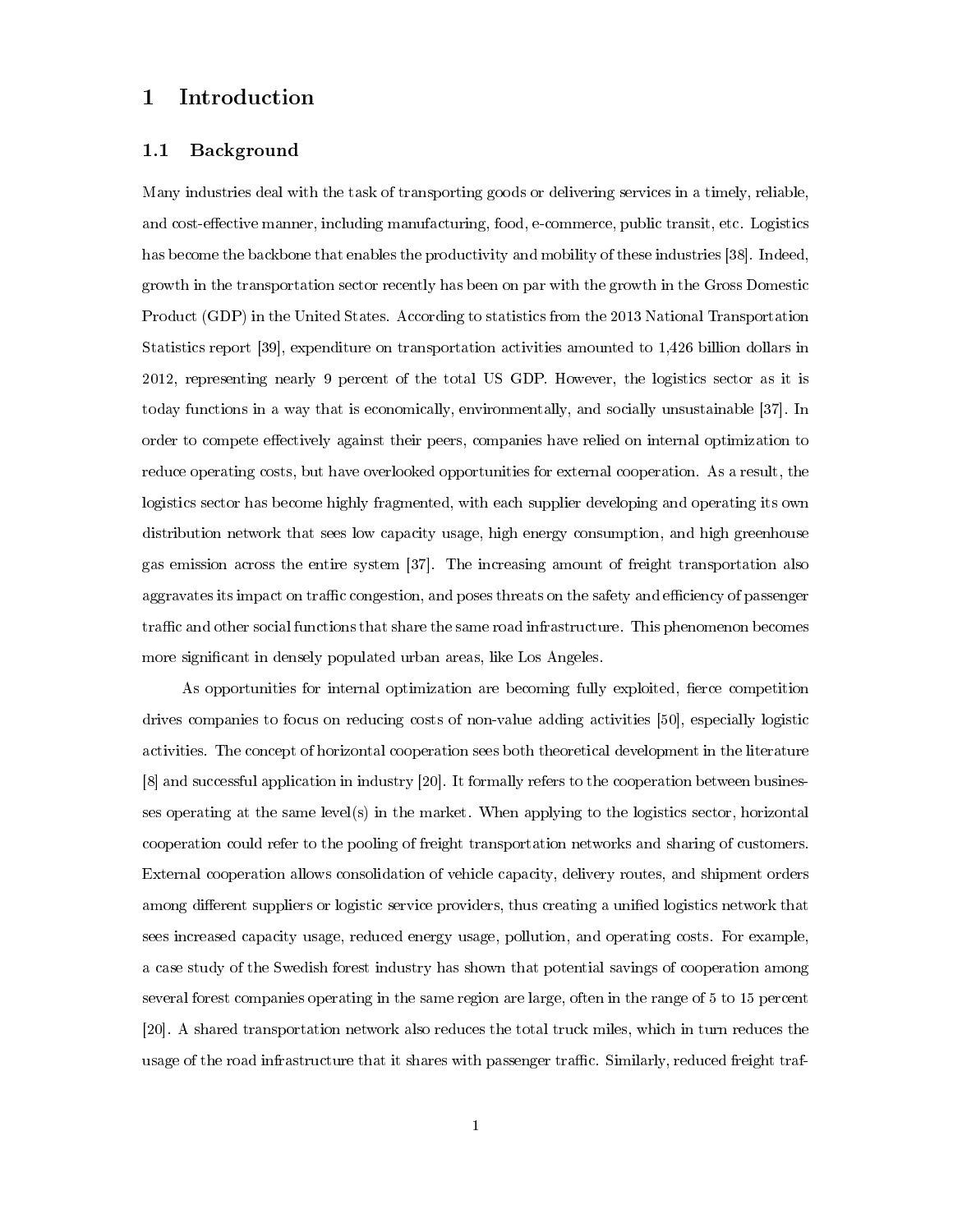fic helps alleviate traffic congestion and the safety threat it poses on passenger traffic. Horizontal cooperation would not only generate savings for companies already in business, but also lower the potential barrier for new (and possibly small) businesses to enter the market.

Besides, operations in any real world transportation network contain a fairly high level of uncertainties including variable waiting and travel times due to traffic congestion, arrival of new service requests, cancellation of existing requests, unknown demand sizes, etc. Under changing and gradually revealed information, the problem of designing real-time collection and/or delivery routes from one or several depots to a set of geographically dispersed customers falls in the scope of the Dynamic Vehicle Routing Problem (DVRP). The DVRP derives from the Vehicle Routing Problem (VRP) when some element of the problem becomes non-deterministic. Given the advances in information technologies, the transportation industry, like many others, has undergone signicant changes in the last decade. In particular, the increasing performance and the lowering cost of the computational devices, vehicle positioning systems, real-time information and communication networks have made real-time dynamic routing of the fleet a very real possibility.

One crucial component of a shared transportation system is the method used to allocate costs and/or savings to each participant in the system. A cost-sharing mechanism serves as the basis for any economic analysis of horizontal cooperation. However, the cost allocation problem in the vehicle routing context remains rarely studied in the literature, especially for the dynamic case discussed above. For a "static" cost sharing problem in which the set of players and the cost function are both known and deterministic, Moulin mechanisms [\[40\]](#page-85-3) and acyclic mechanisms [\[35\]](#page-84-0) are among the most studied families of cost-sharing mechanisms. In the context of vehicle routing problems, a "static" cost sharing problem means that the set of customers to be served is known and the optimal total cost can be calculated. Unfortunately, neither of these two assumptions holds in the dynamic vehicle routing problem we study.

Little work has been conducted on designing online cost-sharing mechanisms that work when the set of players are gradually revealed, instead of known beforehand. Even less work on cost allocation has been done in the vehicle routing context. The majority of this subset of work has assumed a static operating environment, in which the tasks of designing vehicle routes and allocating costs can be tackled separately and independently. This separation does not fully justify challenges faced by logistic service providers under today's lean manufacturing and JIT delivery constraints which partially motivates the problem we study. Thus, there is a need for a unified solution approach that combines dynamic vehicle routing with online cost allocation for dynamic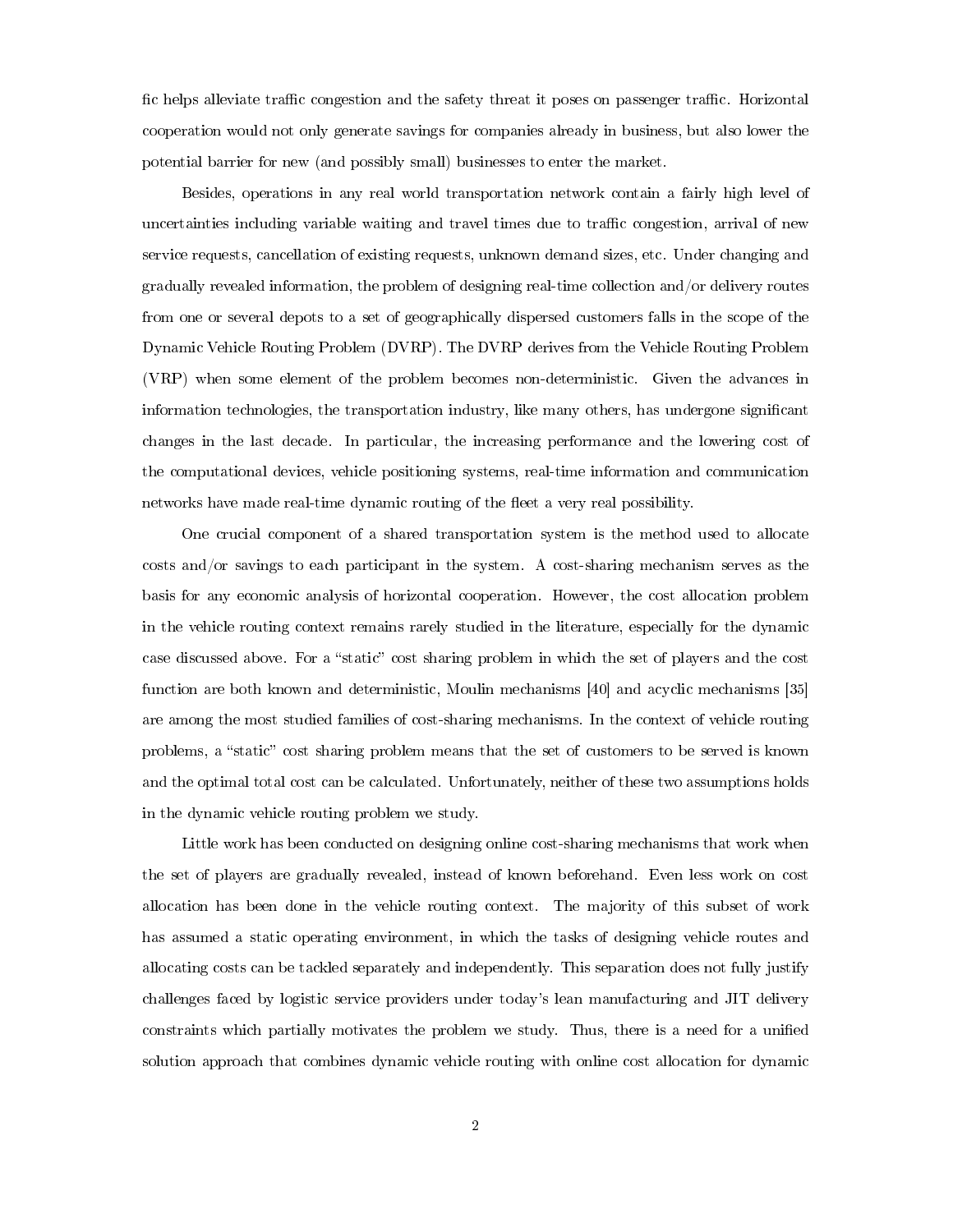cost sharing transportation systems.

## <span id="page-11-0"></span>1.2 Problem Description

In this research, we aim to model and solve a cost allocation problem in a real-time cost sharing transportation system, which results from horizontal cooperation among multiple suppliers. The underlying vehicle routing problem represents the daily operation of many logistic service providers, especially those who consolidate shipments from multiple suppliers. Suppose a trucking company operates a fleet of homogeneous vehicles to collect shipments from a known set of suppliers and transport the shipments back to a central depot. These suppliers can be seen as registered customers of the company. Their locations and service time windows are known and fixed. However, each customer may not request service on each day. How often each customer requests service is determined by his/her own operation schedules, and can be seen as a given parameter in our problem. If a customer requests service, it can either do so at the beginning of the day (before the vehicles leave the depot), or at any time during the day. Customers who have requested service at the beginning of the day are called advance customers and must be serviced. All other customers, called dynamic customers, may potentially request service, but the company does not know whether and when they will do so. In our previous research, we have modeled and solved this dynamic vehicle routing problem using a novel look-ahead dynamic vehicle routing framework [\[13\]](#page-82-1).

Building upon our previous work, this research focuses on how to allocate the cost to each new customer at the time of request without knowing the future customer requests and the total cost of the service. It is important to point out that the problem of dynamically routing vehicles and the problem of real-time cost allocation are highly interdependent and must be considered simultaneously. In particular, the vehicle routes depend on whether the new customers accept or decline the quote for service, and the quote (cost share) in turn depends on how vehicle routes are designed and what is the expected total cost of such routes.

## <span id="page-11-1"></span>1.3 Motivation

In a dynamic operation environment, critical problem information is revealed over time, meaning that the complete realization of the problem is only known at the end of the planning horizon. The optimal total cost of service can only be approximated at any time during the planning horizon due to incomplete information. Thus, the vehicle routing problem and the cost allocation problem become highly interdependent. The routing schedule depends on whether new customers can be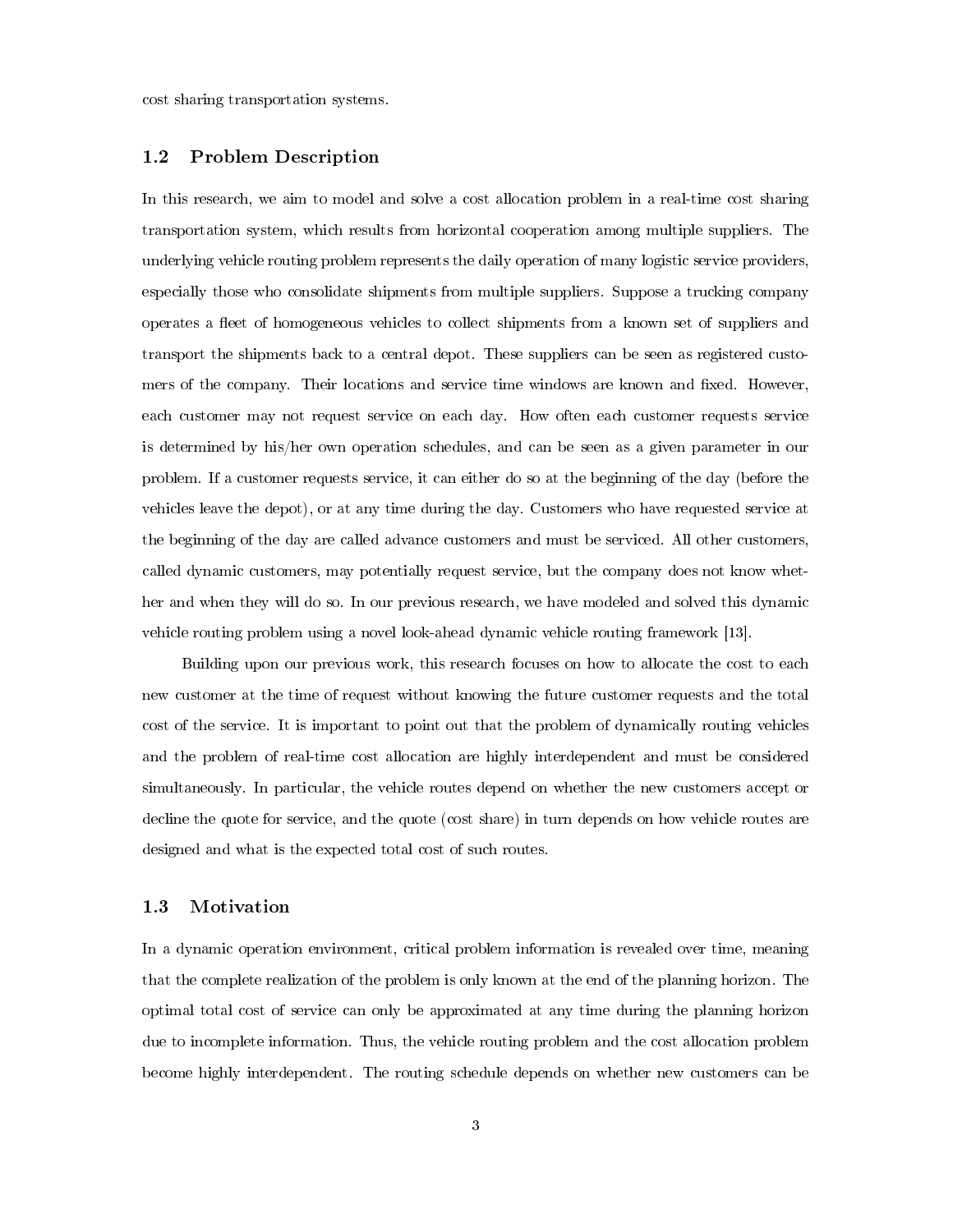accommodated due to feasibility constraints, and whether the customers accept or decline the service based on the price quotes and their willingness-to-pay values. Reversely, the price quote offered to each dynamic customer must consider the expected total operating cost, which in turn depends on the routing schedule. The price quote should also consider possible future customer requests and the ability of the current schedule to accommodate them.

One of the most heavily studied and widely used approaches to tackle the cost-sharing problem is Cooperative Game Theory (CGT). CGT provides a general framework for studying the allocation of costs and/or savings to a group of participants who require a common resource to accomplish tasks. Traditional CGT-based solution concepts require that the grand coalition (the entire set of players) is known in advance and that the optimal cost function is well-defined on each coalition/subset of players. Neither of these two assumptions hold in the dynamic environment. The majority of work in the current literature have assumed a static vehicle routing environment, and have treated the cost allocation problem separately from the vehicle routing problem. For example, Lozano et al. [\[34\]](#page-84-1) studied the problem of finding the optimal way to form coalitions and to share the total cost among a set of companies who are interested in consolidating their transportation needs. In particular, a Mixed-Integer Linear Program (MILP) was formulated to estimate the optimal total cost of serving a set of companies. The problem was first solved considering the transportation demands of each company independently. A second problem was formulated by merging the transportation demands of every coalition of two of the companies. Then the model considered the coalitions of three companies, and so on, until reaching the grand coalition. Given the estimated total cost of serving each subset/coalition of the companies, several cost allocation methods based on CGT concepts were then implemented and compared. Similar two-stage approaches that decouple the cost allocation problem from the vehicle routing problem are common in the literature.

It can be easily shown that typical cost-sharing mechanisms such as proportional cost sharing and marginal cost sharing fail to possess desired properties when adapted naively to the dynamic setting. Indeed, the problem of allocating costs in a real-time cost sharing transportation system is highly nontrivial and is ranked among the top impediments for successful horizontal cooperation [\[9\]](#page-82-2). The research on designing online and dynamic cost-sharing mechanisms for transportation systems have been very limited. A major line of research considering the competitive pricing problem in a dynamic transportation system is due to Figliozzi, Mahmassani, and Jaillet [\[17,](#page-83-1) [19,](#page-83-2) [18\]](#page-83-3). The problem is framed as a sequential auction marketplace where new customer orders arrive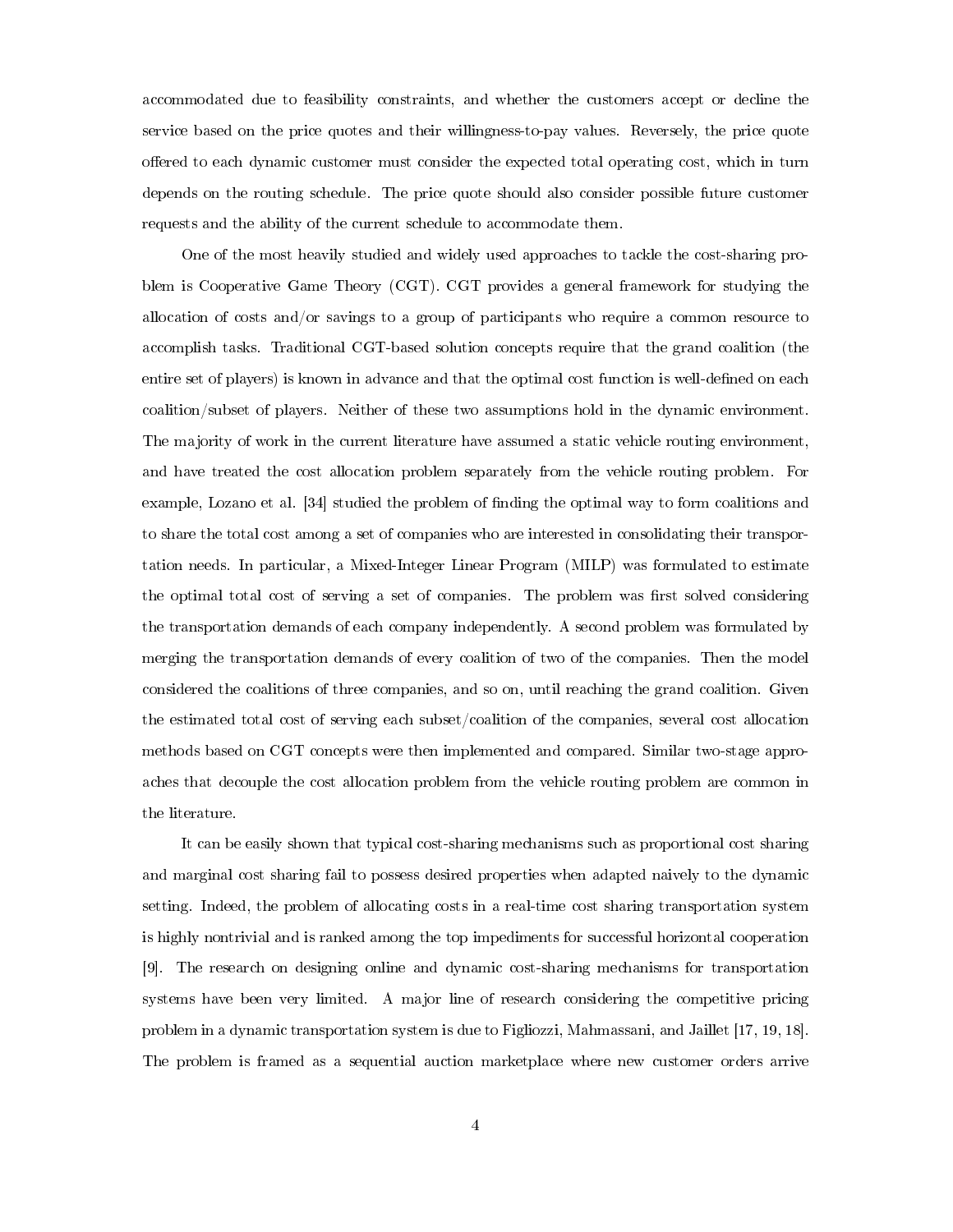stochastically and the logistics service provider must offer a competitive price bid to win the order from its competitors. New orders arrive at the same time when existing orders are being served. Each order served generates a reward. The objective is to maximize the profit as measured by the total rewards collected minus the total transportation cost. The authors developed a stochastic dynamic programming-based formulation that solves for the optimal price whenever a new order arrives.

The work by Furuhata et al. [\[21\]](#page-83-4) is concerned with a demand-responsive transport (DRT) system where new service requests are submitted sequentially over time, but all of them are still submitted before the vehicles start service. The authors developed a mathematically precise and concrete cost-sharing mechanism, namely the Proportional Online Cost Sharing (POCS), that handles sequential customer submissions. POCS draws upon features of proportional and marginal cost sharing and has been proved to satisfy a list of desirable properties, including online fairness, immediate response, individual rationality, budget balance, and ex-post incentive compatibility. POCS is a flexible framework in the sense that no specific cost function is defined. All of the desired properties hold as long as the cost function of choice satises the following two properties: 1) total cost is non-decreasing over time (over order submissions); 2) total cost is independent of the submit order of customers who have already submitted their requests.

Although POCS represents a step forward in the research on cost-sharing mechanism design because it relaxes the constraint that the entire set of players must be known at once, limitations still remain. POCS assumes that all customers submit their service requests before vehicle operations start. In the dynamic vehicle routing environment we study, customer request submissions and vehicle operations take place simultaneously. The second assumption that the total cost is independent of the submit order of customers does not hold trivially.

In this research, we focus on studying a category of the dynamic vehicle routing problem where only part of the customers are known in advance, and the rest become known in real time. Based on a dynamic routing framework, we develop an online cost-sharing mechanism that is capable of dynamically allocating cost to each customer as it is realized. Our approach combines two costsharing mechanisms originally designed for the static and the online environment, respectively. With specially designed cost functions and routing schedules, the hybrid mechanism is shown to possess all of the five properties originally proposed in [\[21\]](#page-83-4), namely online fairness, immediate response, individual rationality, budget balance, and ex-post incentive compatibility. We extend our work by proposing several variations of the baseline mechanism which can be formulated by relaxing some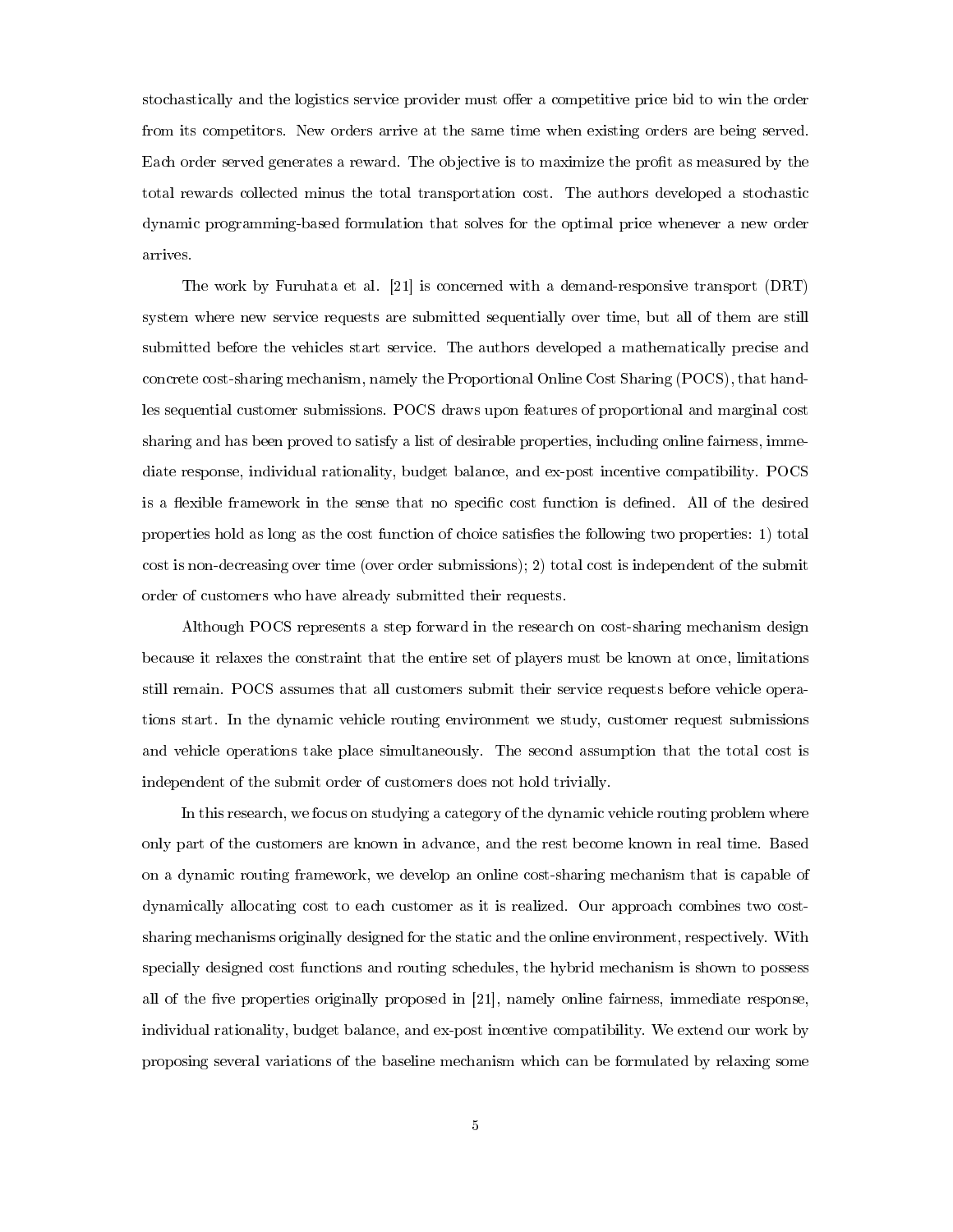of the model assumptions. We compare and contrast different variations of the mechanism through extensive numerical simulations.

## <span id="page-14-0"></span>1.4 Structure of the Report

The rest of the report is organized as follows. In Section 2, a literature review of the relevant problems is presented. Section 3 formally denes the problem and describes the dynamic routing framework. In Section 4, we introduce the Hybrid Proportional Online Cost Sharing (HPOCS) mechanism and illustrate it with two examples. We prove that HPOCS satisfies all of the desirable properties we propose. We then analyze simulation results under various demand conditions. Section 5 and Section 6 present two extensions of the HPOCS mechanism that improve the performance of the baseline model. We study the two extension mechanisms both theoretically and via experiments. Section 7 describes how to implement the proposed mechanism and we conclude in Section 8.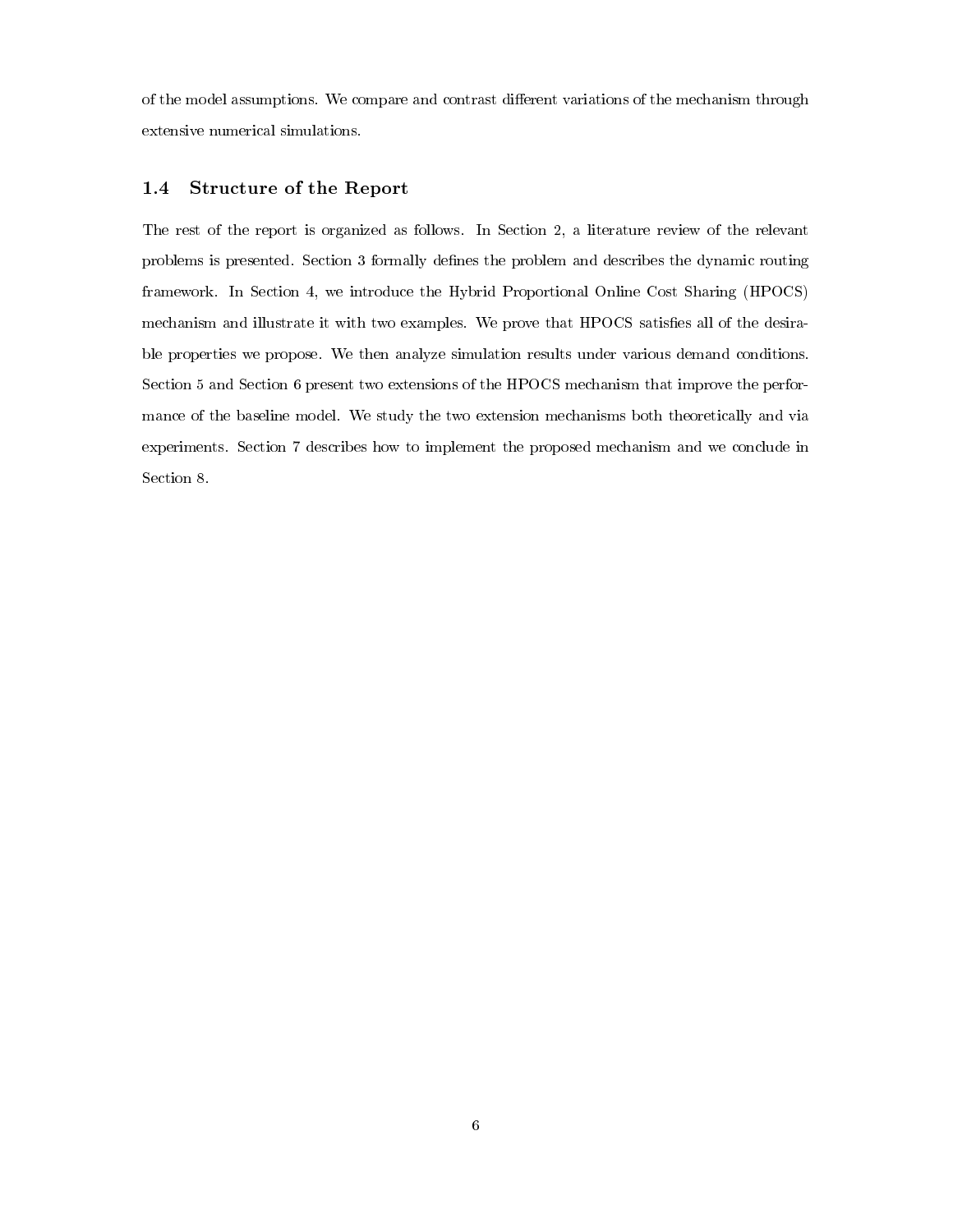## <span id="page-15-0"></span>2 Literature Review

In this section, we review the literature relevant to our research. We first focus on previous work on cost-sharing mechanism design, then review studies on cost allocation problems in the domain of transportation.

## <span id="page-15-1"></span>2.1 Cost-sharing Mechanism Design

A cost allocation problem specifies a set of players who request service that require a common and limited resource. Each player has a private, non-negative valuation for the service. This valuation is sometimes referred to as the willingness-to-pay value or the bid of the player. A cost function is defined on all subsets of players. The value of the function usually denotes the minimum total cost of serving the corresponding subset of players. The objective is to determine the cost allocated (or the price charged) to each player and the subset of players who are willing to participate in the contention given the prices. The final solution needs to not only specify the membership of the contention, but also provide exact ways to facilitate such a contention in the context of the problem [\[35\]](#page-84-0). For example, to solve the cost allocation problem corresponding to a vehicle routing problem, the nal solution needs to specify the group of customers to participate in the cooperation, a routing schedule that accommodates the same group of customers, and the exact cost share for each customer in the group. Depending on the context of the problem, a "binary demand game" refers to a situation where each player either receives service fully or not receive any service at all. In general demand games (sometimes referred to as "multi-parameter demand games"), each player may receive one of several levels of service or receive no service at all. Both binary and general demand games are common in vehicle routing problems. For example, if the operation is concerned with the shipments of goods or supplies, partial shipments or refills may be acceptable. In other situations, including the case of demand-responsive transport (DRT) systems, the entire demand of one customer must be fully fullled or not fullled at all. Popular classes of cost sharing problems include facility location problems [\[46,](#page-85-4) [30,](#page-84-2) [14\]](#page-83-5), set covering problems [\[14,](#page-83-5) [27\]](#page-84-3), and network planning problems (including the Steiner tree (ST) problem) [\[25,](#page-84-4) [46,](#page-85-4) [26\]](#page-84-5).

One of the most heavily studied approaches to tackle the cost allocation problem is Cooperative Game Theory (CGT). CGT provides a general framework for studying the allocation of costs and/or savings to a group of participants who require a common resource to accomplish tasks. This approach focuses on what a group can achieve and whether it is possible to coordinate the group to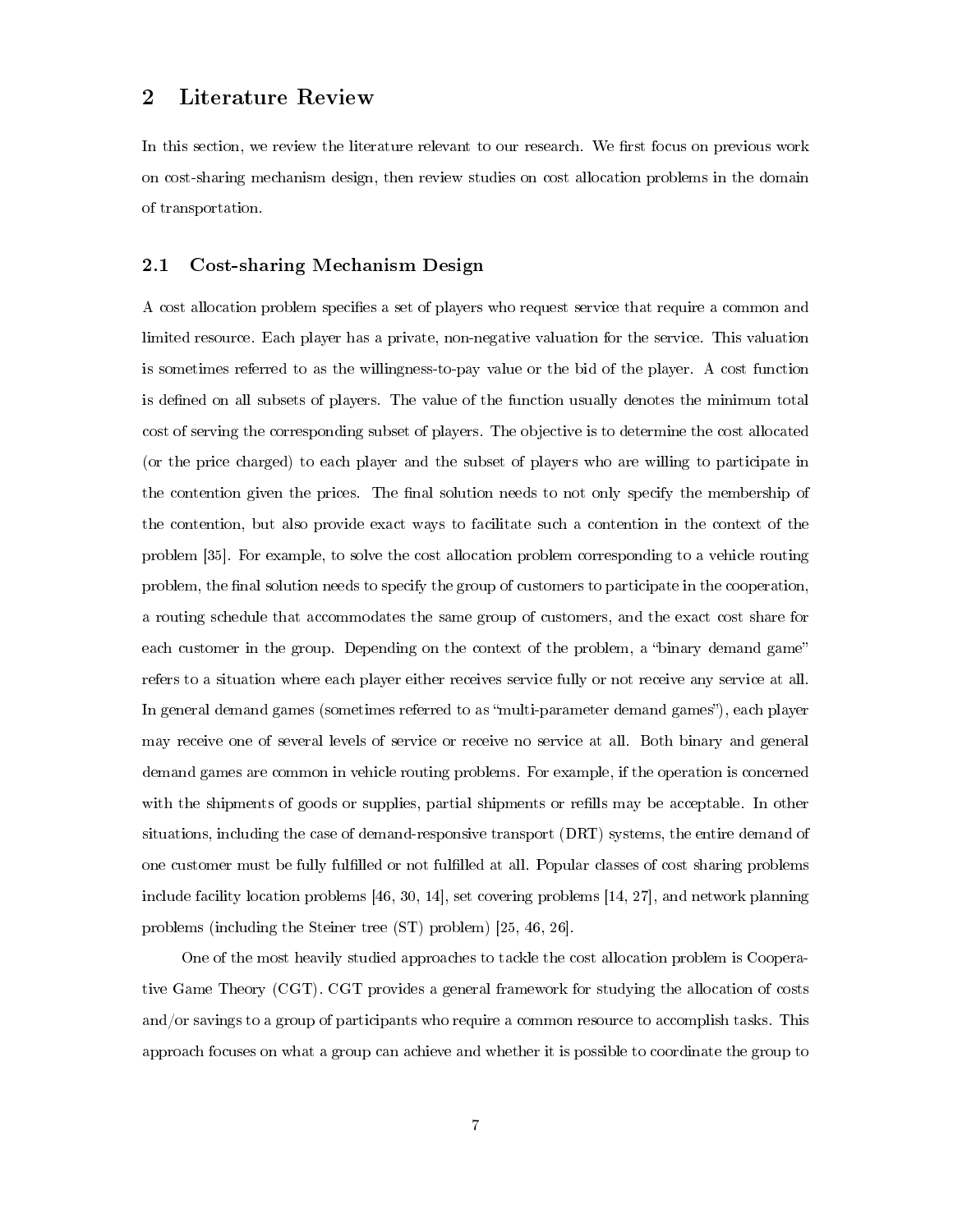achieve the goal by properly allocating costs. Many solution concepts have been proposed within the CGT framework. For example, the core [\[22\]](#page-83-6) of a problem consists of allocations that recover the cost incurred by all of the players and ensures that no individual or a group of players can benefit by defecting. Whether the core of a problem is empty or not is often used as a proxy for the possibility of cooperation. Other CGT related solution concepts include the Shapley value [\[49\]](#page-86-1), the nucleolus [\[48\]](#page-86-2), and the  $\tau$ -value methods [\[53\]](#page-86-3).

Another approach for solving the cost allocation problem is to design a cost-sharing mechanism, which is the approach we adopt in this report. Instead of investigating what can be achieved by a cooperation, cost-sharing mechanism design focuses on nding a good way to allocate the cost to all potential players and to incentivize all players to participate in the cooperation. A costsharing mechanism needs to define an algorithm to calculate the shared cost for each player, and a process to determine the subset of players who end up participating in the cooperation. During this process, the algorithm compares the shared cost of each player with its willingness-to-pay value; only the players whose quotes are no larger than their willingness-to-pay values accept the quotes and receive service.

Researchers have focused on studying three desired properties of cost-sharing mechanisms, namely truthfulness (strategyproofness), budget balance, and economic efficiency [\[40,](#page-85-3) [35\]](#page-84-0). Truthfulness (strategyproofness) requires that no player can strictly increase its utility by misreporting its valuation for the service. Equivalently speaking, it is optimal for individual players or groups of players to make their decisions based on their true valuations. The budget balance property requires that the sum of the prices charged to each participant equals to the total operating cost of facilitating the cooperation. Economically efficient mechanisms are those maximizing the welfare of all players in the problem, not only those who end up participating in the contention [\[35\]](#page-84-0). Unfortunately, no mechanism could simultaneously satisfy all of the above mentioned constraints, as has been proved by Green et al. and Roberts [\[24,](#page-83-7) [44\]](#page-85-5). Thus researchers have focused on developing cost-sharing techniques that relax at least one of the constraints. Approximate measures have also been proposed on budget balance and economic efficiency [\[47\]](#page-85-6).

The only known general technique for designing truthful and approximately budget-balanced cost-sharing mechanisms is due to Moulin [\[40,](#page-85-3) [41\]](#page-85-7). Roughly, a Moulin mechanism simulates an ascending iterative auction, in which players receive non-descending prices in each iteration and only the players who accept the price remain in the game. The algorithm halts when all remaining players accept their prices offered in the current iteration. A function regarded as the cost-sharing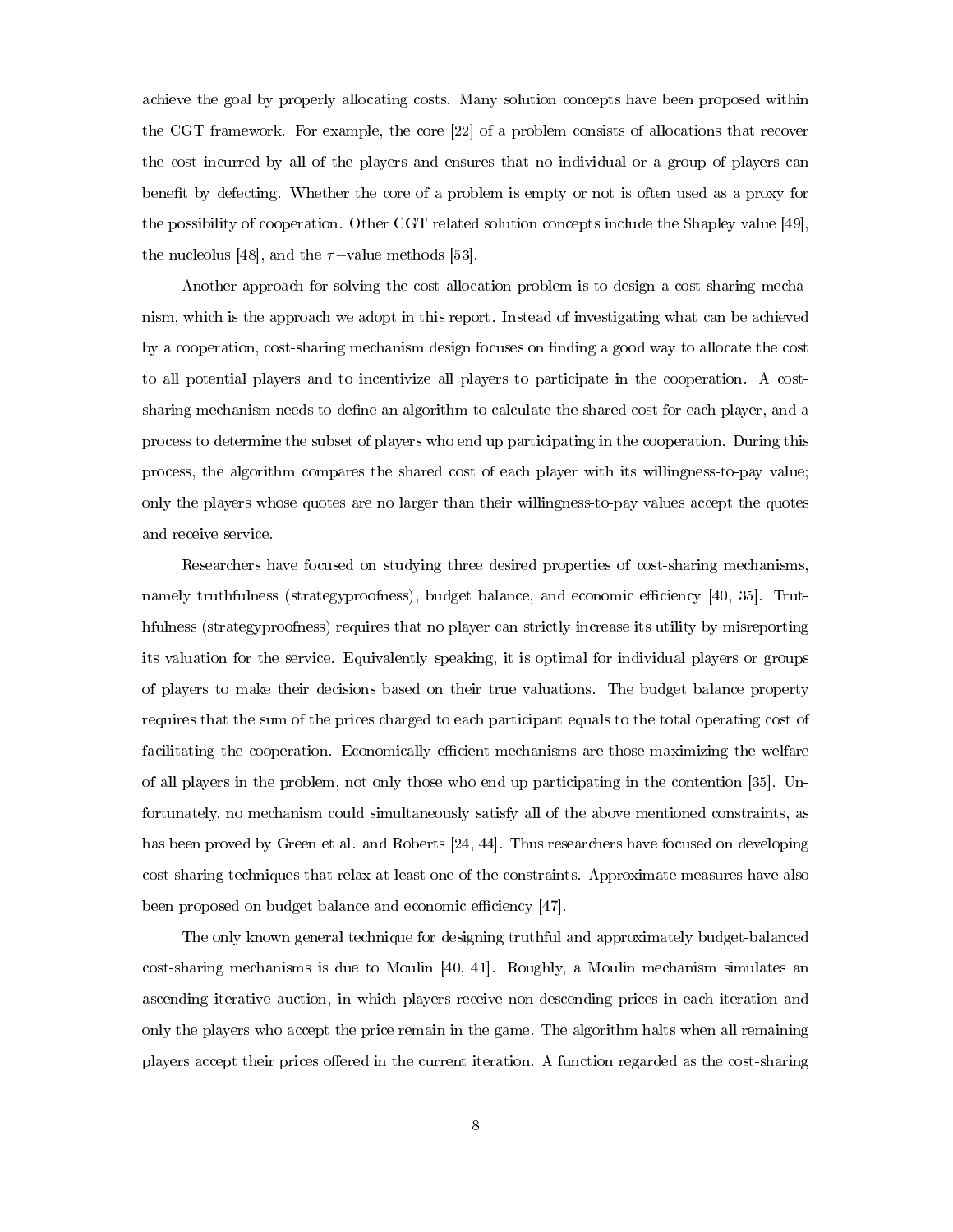method calculates the cost share for each player given the entire set of players remaining in the current iteration. Truthfulness is guaranteed by requiring that the underlying cost-sharing method (function) satisfies the cross-monotonic property. Budget-balance is achieved only approximately by offering costs in each iteration that would in total approximately cover the cost incurred if the current iteration were to be the last one. Despite the fact that designing such mechanisms is highly non-trivial, Moulin mechanisms have gained significant attention and seen applications in a wide range of cost-sharing problems including scheduling  $[5, 4]$  $[5, 4]$ , network design  $[2, 25, 26]$  $[2, 25, 26]$  $[2, 25, 26]$ , facility location [\[14,](#page-83-5) [28,](#page-84-6) [30,](#page-84-2) [43\]](#page-85-8), and logistics [\[32\]](#page-84-7). However, recent work in the literature have criticized their poor performance in terms of budget-balance and economic efficiency [\[35,](#page-84-0) [27,](#page-84-3) [45\]](#page-85-9).

New families of cost-sharing mechanisms have been proposed, among which is the acyclic mechanism [\[35\]](#page-84-0). Different from Moulin mechanism, acyclic mechanism introduces an ordering of players. In each iteration of the algorithm, prices are offered to players in the predefined sequence rather than simultaneously. This design relaxes the cross-monotonicity requirement of the underlying cost-sharing method while still maintaining the truthfulness property of the mechanism. Acyclic mechanisms have seen applications mainly in scheduling [\[3,](#page-82-6) [6\]](#page-82-7)

All of the approaches discussed above have been proposed for static cost allocation problems, in which all the problem information is known and deterministic. The entire set of players is known and fixed, and the cost function defined on any subsets of the players can be calculated deterministically. In the cost allocation problem associated with the dynamic vehicle routing problem, critical problem information is revealed dynamically over time. For example, in the vehicle routing problem with dynamic customers, only part of the customers is known at the beginning of the planning horizon, and the rest of the customers arrive dynamically over time. In such cases, the entire set of customers that become realized can only be known by the end of the planning horizon. At any point during the horizon, the total cost of serving all customers can only be approximated. Generally speaking, the problem of allocating cost to a set of players under dynamically revealed information is called an online cost allocation problem, which can be solved by an online cost-sharing mechanism. An online mechanism adapts to newly revealed problem information and iteratively resolves the cost allocation problem as necessary.

An online environment brings new challenges to the design of cost-sharing mechanisms, and additional properties that are important in an online environment have been introduced [\[21\]](#page-83-4). In particular, the individual rationality property states that the shared cost value for any customer never exceeds its willingness-to-pay level once the customer has been accepted into the cooperation.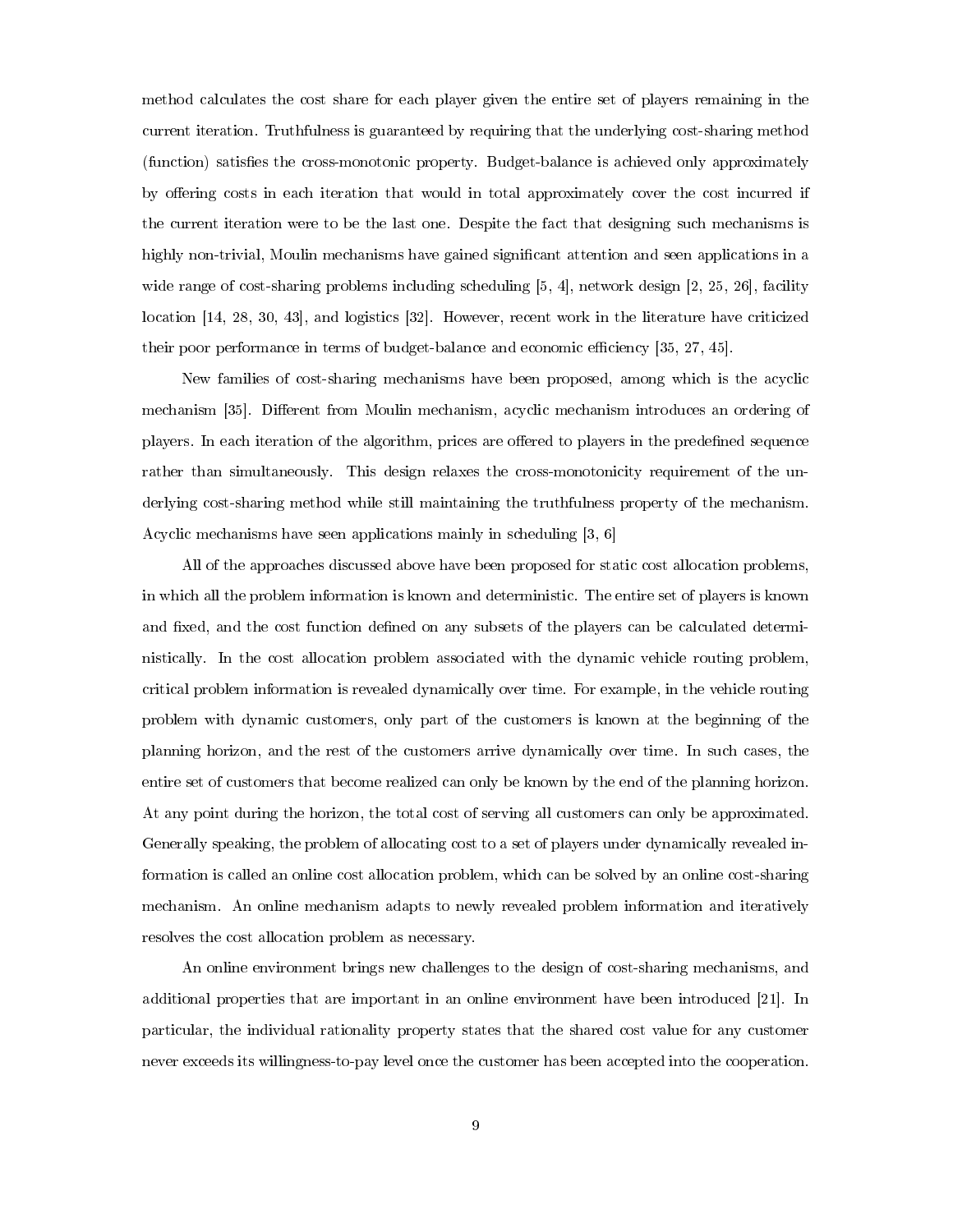The online fairness property requires that players who join the cooperation late should never receive a lower shared cost than those that join early. The immediate response property requires that when a new player becomes realized, it should be provided with an initial quote for the service immediately, so that the player could make the decision on whether to participate in the cooperation or not. The quotes have to be offered without knowledge on future player realizations and the final total cost of service. Besides, some of the properties originally dened for static cost allocation problems have been extended to the online environment. For example, the ex-post incentive compatibility property builds on the truthfulness property for static problems, and states that the optimal strategy for each player is to make its request known at the earliest time possible.

## <span id="page-18-0"></span>2.2 Cost Allocation in Transportation

As transportation costs continue to increase due to increased competition, lower inventory levels, and higher service level requirement by customers, horizontal collaboration in the logistics sector has received increasing attention from both the research community and players in industry. In the context of supply chain management and transportation, horizontal cooperation refers to the pooling of transportation capacity and customer demands among businesses operating at the same level(s) in the market [\[8\]](#page-82-0). A cost sharing transportation system is formed as a result. One crucial component of such a system is the allocation of total operating costs and/or savings to each participant in the system. A cost-sharing mechanism serves as the basis for any economic analysis of horizontal cooperation.

The work by Anderson and Claus represents one of the earliest attempts to study the cost allocation problem in transportation collaboration [\[1\]](#page-82-8). The authors studied and compared multiple basic cost allocation methods as applied to a minimum cost network problem. In particular, the authors showed that the average cost sharing, unit (per mileage) cost sharing, and marginal cost sharing all suffer from various inefficiencies when applied naively. For example, average cost sharing cannot guarantee that each rational player will participate in the cooperation, while unit mileage pricing cannot prevent subgroups of users to form coalitions outside the grand coalition.

CGT appears to be one of the popular approaches for solving cost allocation problems in transportation research. Many CGT solution concepts have been studied, including the Shapley value [\[49,](#page-86-1) [29\]](#page-84-8), the core and related concepts [\[23,](#page-83-8) [15,](#page-83-9) [16\]](#page-83-10), the nucleolus [\[48,](#page-86-2) [33\]](#page-84-9), and the  $\tau$ -value methods [\[53\]](#page-86-3).

Other streams of research exist that study the cost allocation problem in transportation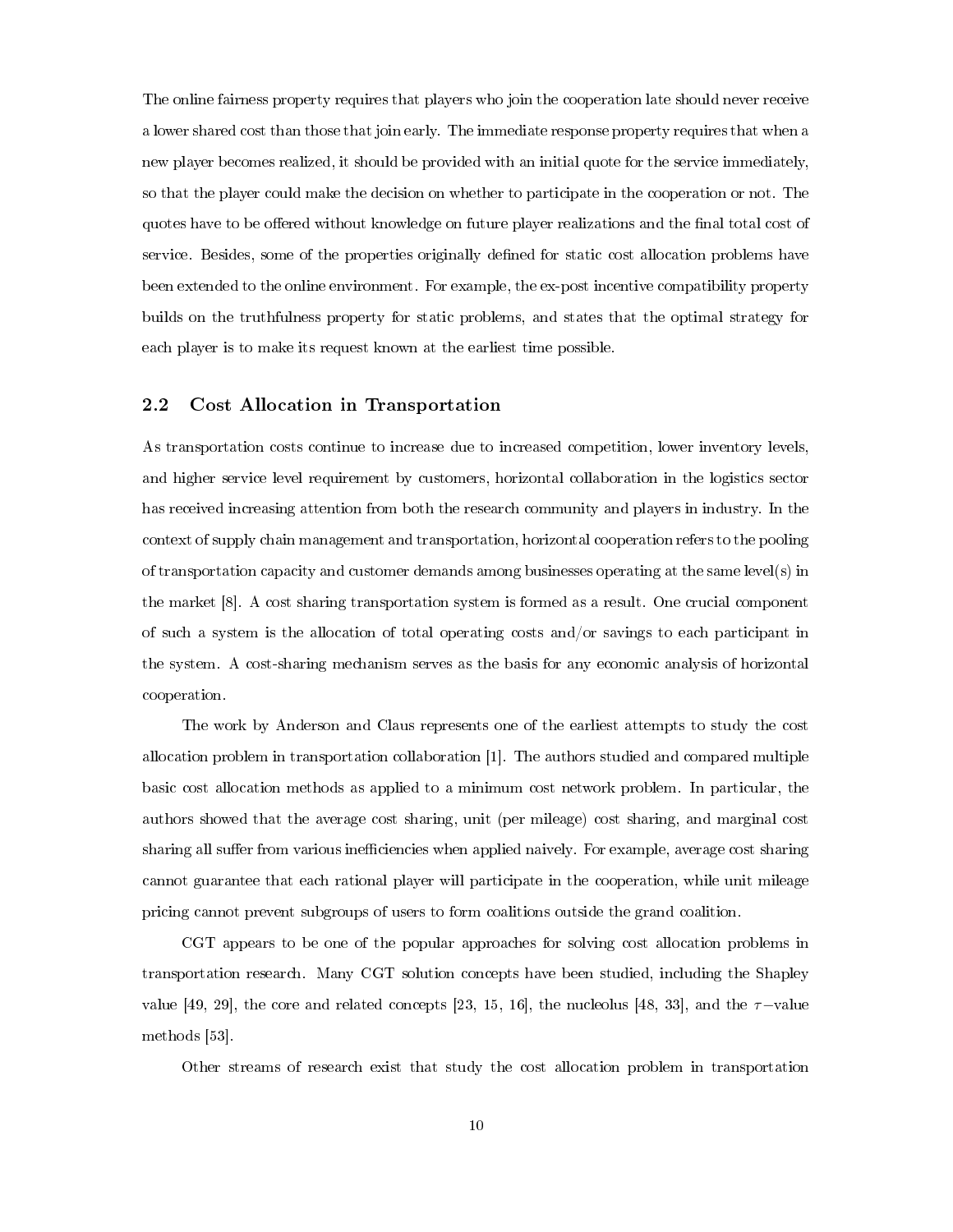outside the scope of CGT. Özener et al. studied the cost allocation problem in a vendor managed inventory (VMI) system [\[42\]](#page-85-10). In a VMI model, the supplier is responsible to manage the inventory level of its customers and decides when and how much to replenish each customer. The research focuses on how to calculate the cost-to-serve for each customer, which is useful for both marketing and distribution planning needs.

Lewczuk and Wasiak studied the problem of how to the allocate the transportation cost to clients served by a material delivery system [\[31\]](#page-84-10). For practical reasons, a transparent and easy-tounderstand cost allocation scheme is desired. The proposed method is based on determining the replacement cost of service of each client. Two major drivers of the replacement cost include vehicle usage as measured by ether distance or time.

The POCS mechanism introduced by Furuhata et al. [\[21\]](#page-83-4) solves the online cost allocation problem associated with a demand-responsive transport (DRT) system, where new service requests are submitted sequentially over time, rather than all known at the same time. The POCS mechanism adapts proportional and marginal cost sharing methods into the online setting. In particular, customers that have consecutive request orders can choose to form coalitions. The shared costs among customers within the same coalition is proportional to their demand, while the sum of the shared costs of all customers in a coalition equals to the sum of their marginal costs. POCS is a flexible framework in the sense that no specific cost function is defined. All of the desired properties hold as long as the cost function of choice satisfies the following two properties: 1) total cost is non-decreasing over time (over order submissions); 2) total cost is independent of the submit order of customers who have already submitted their requests.

The POCS mechanism relaxes one of the constraints of static cost allocation problems, namely that the entire set of players must be known at once. However, one limitation still remains. POCS assumes that all customers submit their service requests before vehicle operations start, so that the routing schedule can be recalculated each time a new customer submits its request. In the dynamic vehicle routing environment we study, customer request submissions and vehicle operations take place simultaneously. The portion of the routing schedule that has been implemented cannot be reversed. Thus the vehicle routing problem and the cost allocation problem become highly interdependent. The assumption that the total cost is independent of the submit order of customers does not hold trivially. In this report, we extend beyond this limitation by developing novel ways to construct routing solutions, calculate total costs, and dynamically route the fleet.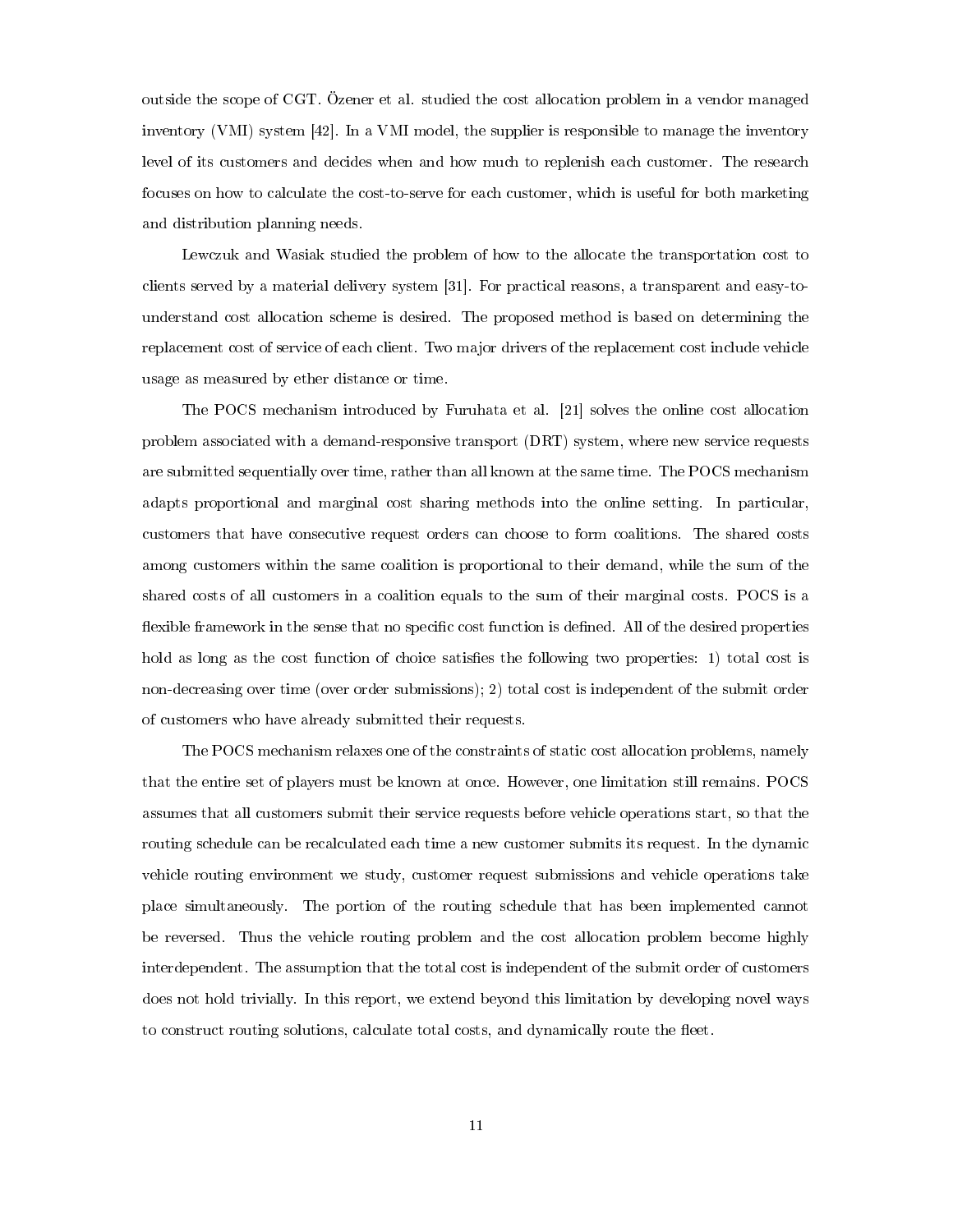# <span id="page-20-0"></span>3 A Motivating Example

One of the central themes of this report is the ability to reduce the costs that participants must pay by leveraging an *economy of scale*. Specifically, by planning a service vehicle's route in an efficient way, it is possible to provide service jointly to a large set of customers with a lower cost than providing service to those customers individually. The complicating factor, as we have already mentioned, is the uncertainty in the dynamic arrivals of future customers. We will address this this using computational simulations in subsequent sections, but for now, we give a simple "back of the envelope" style calculation to emphasize the key concepts that arise in this area. We describe a simple model using the continuous approximation paradigm [\[10\]](#page-82-9), which allows one to quantify system performance metrics with minimal data and problem assumptions. These methods rely on concise summaries of information and simplied analytical forms, including closed form expressions. In routing problems, such methods have been introduced to approximate the length of a vehicle route using simple analytical forms based on the area of the service region and the spatial density of average demand realizations, and we shall do so presently.

Consider a set of  $\mathcal N$  customers that are uniformly distributed in a geographic region with area A, together with a vehicle located at a central depot. We seek the shortest vehicle route that originates at the vehicle, visits all of the  $N$  customers, and returns to the depot. A well-known result due to  $[12]$  establishes that the length L of the tour is approximately

$$
L\approx \kappa\sqrt{\mathcal{A}\mathcal{N}}
$$

for large N, where  $\kappa$  is a constant that depends on the connectivity of the road network; for typical urban settings one typically sees  $\kappa \approx 1.5$ ; see for example [\[36\]](#page-84-11). If we assume that the cost of providing service is equal to the length of the tour (disregarding linear proportionalities for the sake of notation), we see that the average cost per customer is equal to

<span id="page-20-1"></span>
$$
\frac{L}{\mathcal{N}} \approx \kappa \sqrt{\mathcal{A}} \cdot \frac{1}{\sqrt{\mathcal{N}}} \tag{1}
$$

which is decreasing and approaches zero as  $\mathcal{N} \to \infty$ . We see that, for example, if the number of customers doubles, then the average cost per customer reduces by a factor of  $1/$ √  $2 \approx 0.71$ .

The above analysis does not take into account the vehicle capacities; suppose now that the vehicle can visit a limited amount of customers, say C, before it must return to the central depot.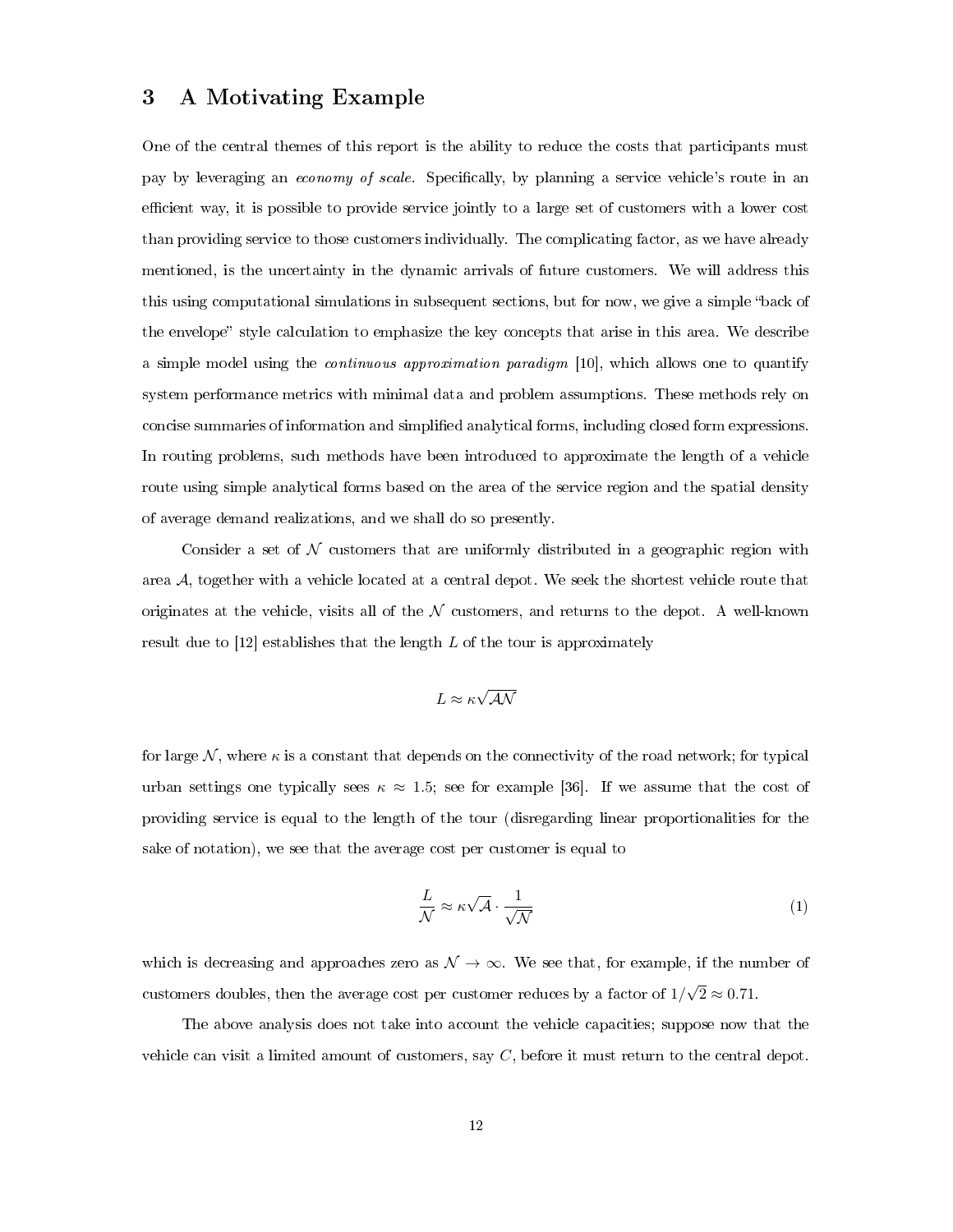When this is the case, [\[11\]](#page-82-11) shows that the length of the optimal tour is approximately

$$
L \approx 2r\frac{\mathcal{N}}{C} + \kappa\sqrt{\mathcal{A}\mathcal{N}},
$$

where  $r$  represents the average distance between a customer and the central depot. We now see that the average cost per customer is

<span id="page-21-1"></span>
$$
\frac{L}{\mathcal{N}} \approx \frac{2r}{C} + \kappa \sqrt{\mathcal{A}} \cdot \frac{1}{\sqrt{\mathcal{N}}} \tag{2}
$$

which is decreasing and approaches  $2r/C$  as  $\mathcal{N} \to \infty$ . We therefore see that vehicle capacities have a significant impact on the extent to which cost-sharing can provide a benefit when we compare the above result to the uncapacitated case.

#### <span id="page-21-0"></span>3.1 The impact of dynamic customers

The key problem component that motivates this report is the issue of demand that arrives dynamically over a time horizon. This means that the vehicle's route may update over time, as will the costs per customer. In addition there is also the concern of feasibility constraints, since a customer may not be able to fit into the vehicle's current tour.

Our recent paper [\[7\]](#page-82-12) presents a formula, similar to [\(1\)](#page-20-1) and [\(2\)](#page-21-1), for addressing the above issues. At any time t, let  $C(t)$  denote the set of customers who have requested service by time t. Of course, by the preceding analysis, we see that the length of a tour that visits all of the customers will be approximately  $\kappa \sqrt{A|C(t)}$ . If this tour is infeasibly long, then the vehicle should instead seek the path that visits as many customers as possible without violating the length threshold. We show in [\[7\]](#page-82-12) that if the vehicle seeks to visit as many customers as possible with a tour of length at most  $\ell$ , then the number of customers covered is approximately

$$
\frac{\ell}{\kappa\sqrt{\mathcal{A}}} \cdot \sqrt{C(t)}
$$

as  $t \to \infty$ . Moreover, the cost per customer is

$$
\frac{\ell}{\kappa\sqrt{\mathcal{A}}} \cdot \frac{1}{\sqrt{C(t)}},
$$

which is again decreasing and approaches zero as  $C(t) \to \infty$ . Thus, we see that, while a vehicle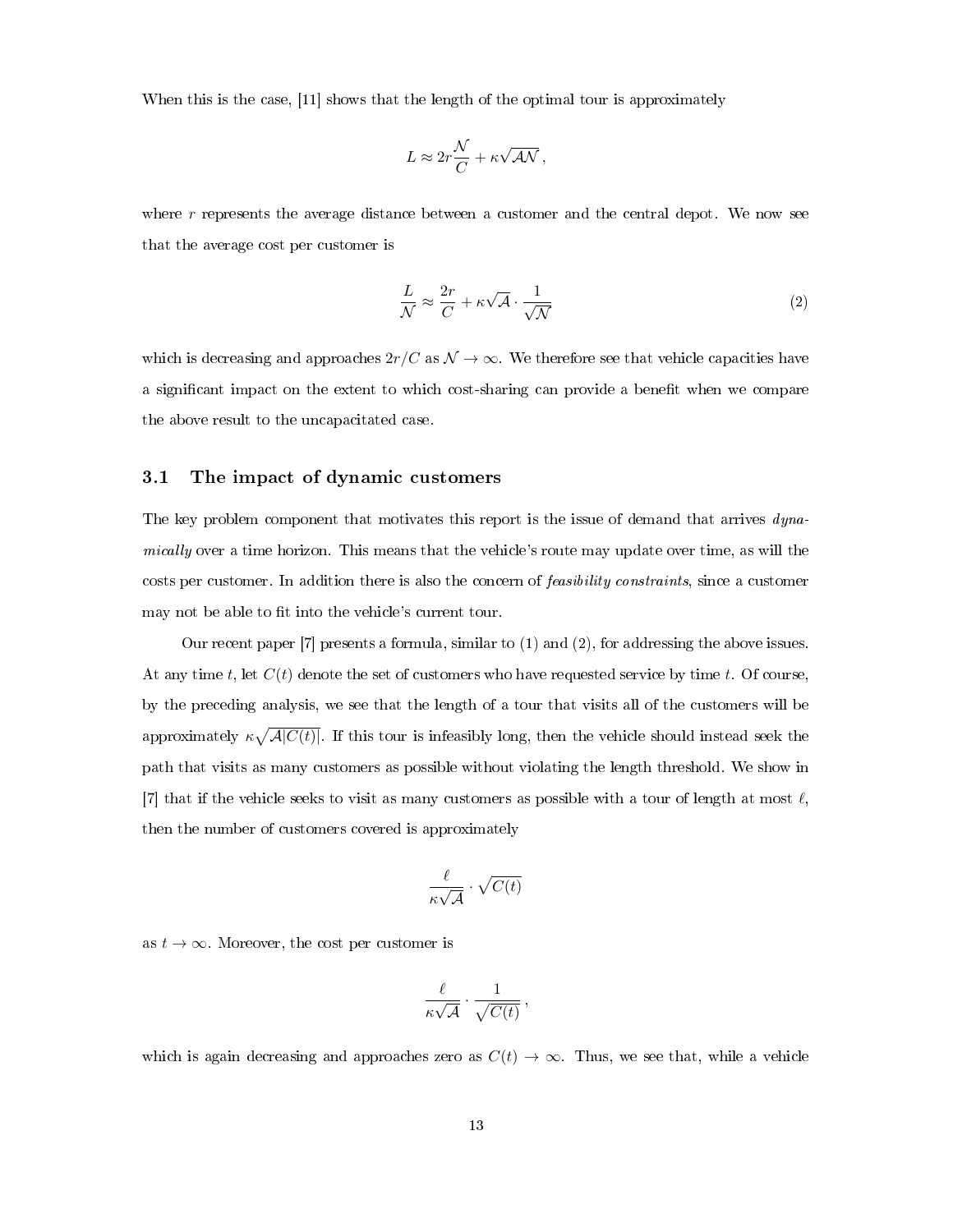capacity constraint (the parameter  $C$  in [\(2\)](#page-21-1)) imposes a positive lower bound on the cost per customer, a vehicle distance threshold does not, although this comes at a separate cost, namely that a set of customers is neglected.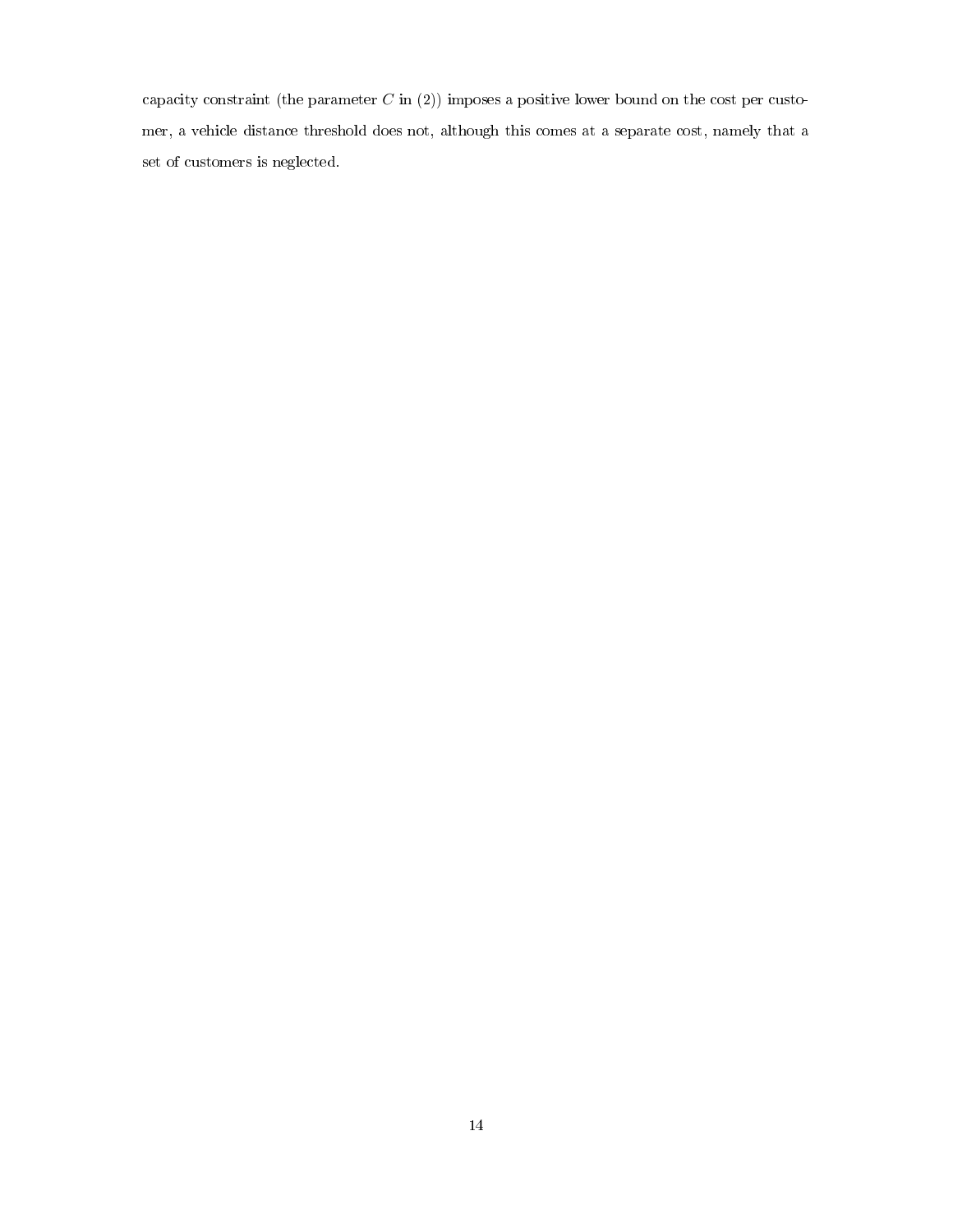# <span id="page-23-0"></span>4 The Online Cost Allocation Problem

The first step to tackle the cost allocation problem in a real-time cost sharing transportation system is to model the underlying dynamic vehicle routing problem. The second step in building a realtime cost sharing transportation system is to study how the total operating cost is allocated to each participant in the cooperation. To study a static cost allocation problem, one needs to define the set of players, the total cost function, and the calculation of the shared costs. In the online cost allocation problem we study, the key challenge lies in how to incorporate the time dimension into a cost-sharing mechanism. In particular, we need to specifically design how the set of players, the total cost function, and the calculation of shared costs evolve over time, as more problem information becomes available.

In this section, we first formulate the vehicle routing problem with dynamic customer requests and introduce the notation. We then state the online cost allocation problem in the DVRP and discuss a list of desirable properties for online cost-sharing mechanisms. We also use examples to illustrate how typical cost-sharing methods tend to fail in the online environment.

## <span id="page-23-1"></span>4.1 Dynamic Vehicle Routing Problem Definition

Suppose that the operation consists of routing a fleet of capacitated vehicles to collect shipments from a set of customers and transport them to a central depot. The length of the planning horizon is  $T_{max}$  and can be discretized into time steps of unit length. There are N potential customers. Each customer has a fixed location, a known demand size, a known service time window and a service time of fixed length. The service time window specifies the earliest and latest times when service can be started at the corresponding customer and cannot be violated. Each customer requests service at most once during the planning horizon. The uncertainty lies in the fact that not all customers would request service. Some customers request service in advance (prior to the beginning of the planning horizon), and are called advance customers. The rest of the customers are called dynamic customers, who may or may not request service during the planning horizon. We assume that the probability a dynamic customer requests service can be estimated from historical information. The time when a dynamic customer requests service is called its request time. It is also the time when it becomes certain that the customer needs to be served. The objective is to minimize the total travel distance of all vehicles.

The following notations are used for model parameters and decision variables. Generally,  $i$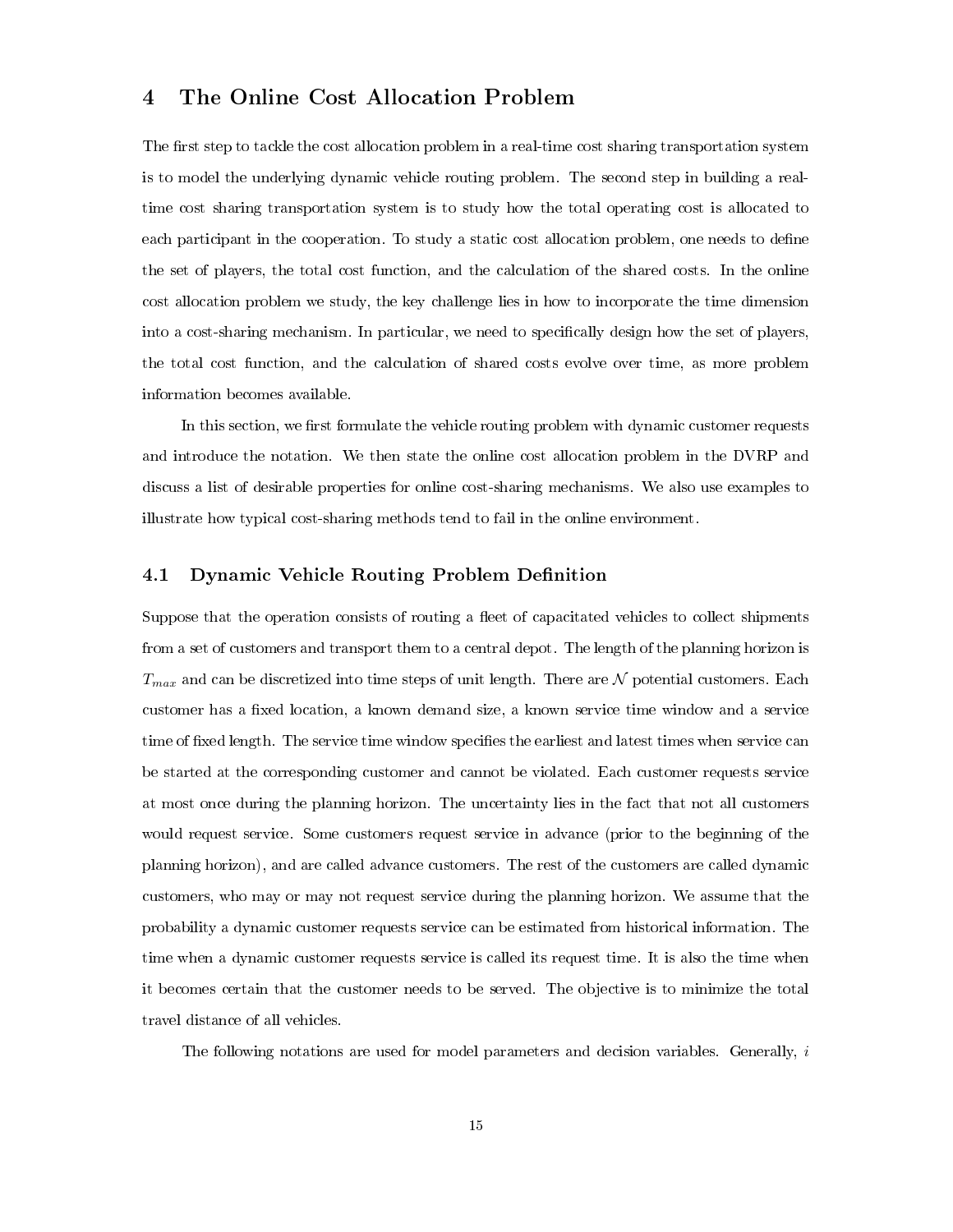and j are used to index customers, k to index vehicles/routes, and t to index time.

<span id="page-24-0"></span>

| ${\cal N}$  | total number of customers                                      |
|-------------|----------------------------------------------------------------|
| AC          | set of advance customers                                       |
| DC          | set of dynamic customers                                       |
| $d_i$       | demand of customer $i$                                         |
| $s_i$       | service time of customer i                                     |
| $e_i$       | the earliest time that service can begin at customer $i$       |
| $l_i$       | the latest time that service can begin at customer $i$         |
| $v_i$       | request deadline of customer $i$                               |
| $u_i$       | actual request time of customer i                              |
| $t_{i,j}$   | minimum travel time between location $i$ and $j$               |
| ${\cal K}$  | total number of vehicles                                       |
| $\cal C$    | capacity of each vehicle                                       |
| $r_{k,t}$   | partial route for vehicle $k$ at time $t$                      |
| $n_{i,k,t}$ | the <i>i</i> -th customer scheduled on vehicle $k$ at time $t$ |
| $a_i$       | time of arrival at customer $i$                                |
| $b_i$       | time of departure from customer $i$                            |
|             |                                                                |

- $n_{0,k,t}$  the location from where vehicle k would start its new route if diverted at time t
- $a_{0,k,t}$  the time when vehicle k would become available to start its new route if diverted at time t

It is assumed that all vehicles travel at unit speed. Thus, the travel time is equatable with travel distance between corresponding locations. It is also assumed that no preemption in vehicle routes is allowed, meaning that a vehicle cannot be diverted while en route to its current scheduled customer. The vehicle can only be diverted after it reaches and finishes service at its current customer. The request time  $u_i$  of dynamic customer i represents the time when it becomes certain that customer  $i$  needs to be serviced.  $\,u_i\,$  is modeled as a random variable taking values on the interval  $[0, v_i]$ . The request deadline  $v_i$  denotes the latest time that the customer must make the decision on whether it needs to be serviced or not. Generally speaking it is reasonable to set  $0 < v_i \le e_i$ . In addition, we assume that real-time two-way communication capability is established between the central decision making unit and each vehicle. At any point in time, the decision maker is aware of the complete eet status including current locations, directions, and remaining capacities. This enables dynamic real-time routing of the vehicles.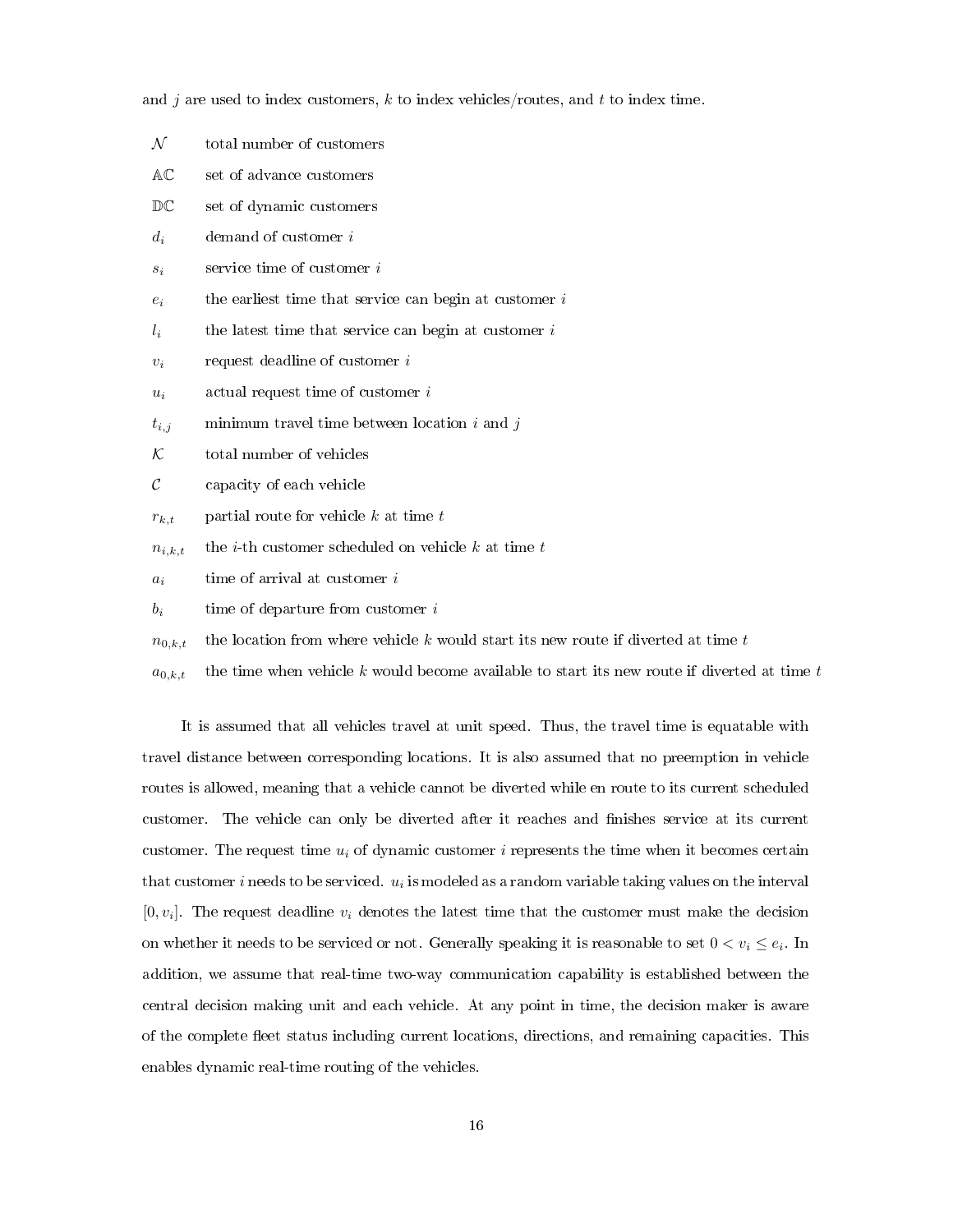There are two issues that are uncertain about dynamic customer requests. First, whether the customer requests service at all during the planning horizon. Second, when will the customer request service given that it will do so. From a historical perspective, the probability that a customer requests service on any day can be estimated by the proportion of days that the customer has requested service among all the days of operation. We use  $q_i$  to denote this probability. For the second issue, a distribution on request time can be estimated by the actual request times of the customer on the days when it actually requested service. By definition, this distribution is conditional on the fact that the customer requests service. Let  $f_i(t)$  be the conditional probability density function of request time  $u_i$ . Recall that  $u_i$  is defined on  $[0, e_i]$ , thus we have  $\int_0^{e_i} f_i(t)dt =$ 1,  $\forall i$ . Given this setup, the probability that a dynamic customer *i* requests service during the time interval  $[t_1, t_2], 0 \le t_1 \le t_2 \le T_{max}$  on any day can be calculated as

$$
P(i \text{ requests during } [t_1, t_2]) = P(i \text{ requests, } i \text{ requests during } [t_1, t_2])
$$
\n(3)

$$
= P(i \text{ requests during } [t_1, t_2] | i \text{ requests}) * P(i \text{ requests}) \quad (4)
$$

$$
=\int_{t_1}^{t_2} f_i(t)dt * q_i
$$
\n<sup>(5)</sup>

In a dynamic vehicle routing context, problem information are revealed gradually over time. In other words, the full set of customers cannot be know until the end of the planning horizon. At any time  $t$  in the planning horizon, only the set of advance customers and a subset of dynamic customers who have already requested service are known. A problem consisting of only partial information is called a partial vehicle routing problem  $P_t$ . The solution to a partial problem at time t is called a partial solution  $S_t$ , which consists of a collection of partial routing schedules,  $S_t = \{r_{k,t}\}\$  where  $k = 1, \ldots, \mathcal{K}$ . Besides, the sequence of customers alone does not uniquely determine an operational schedule. We also need to specify the exact arrival and departure times at each location along the route. Let  $a_i$  and  $b_i$  denote the arrival and departure times at customer i respectively. A partial routing schedule for vehicle  $k$  specifies the sequence of customers scheduled for the vehicle, together with the arrival and departure times at each customer.  $r_{k,t} = \{n_{1,k,t}, \ldots, n_{|r_{k,t}|,k,t}, n_{|r_{k,t}|+1,k,t}\}$ where  $|r_{k,t}|$  denotes the total number of customers scheduled on route k at time t.  $n_{|r_{k,t}|+1,k,t} =$  $0, \forall k, t$  is a dummy place holder variable representing the constraint that all vehicles must return to the depot by the end of the planning horizon.

 $n_{0,k,t}$  denotes the location from where vehicle k would start its new route if it was diverted at time t. It can be loosely interpreted as the "available position" of vehicle k. At any time t, vehicle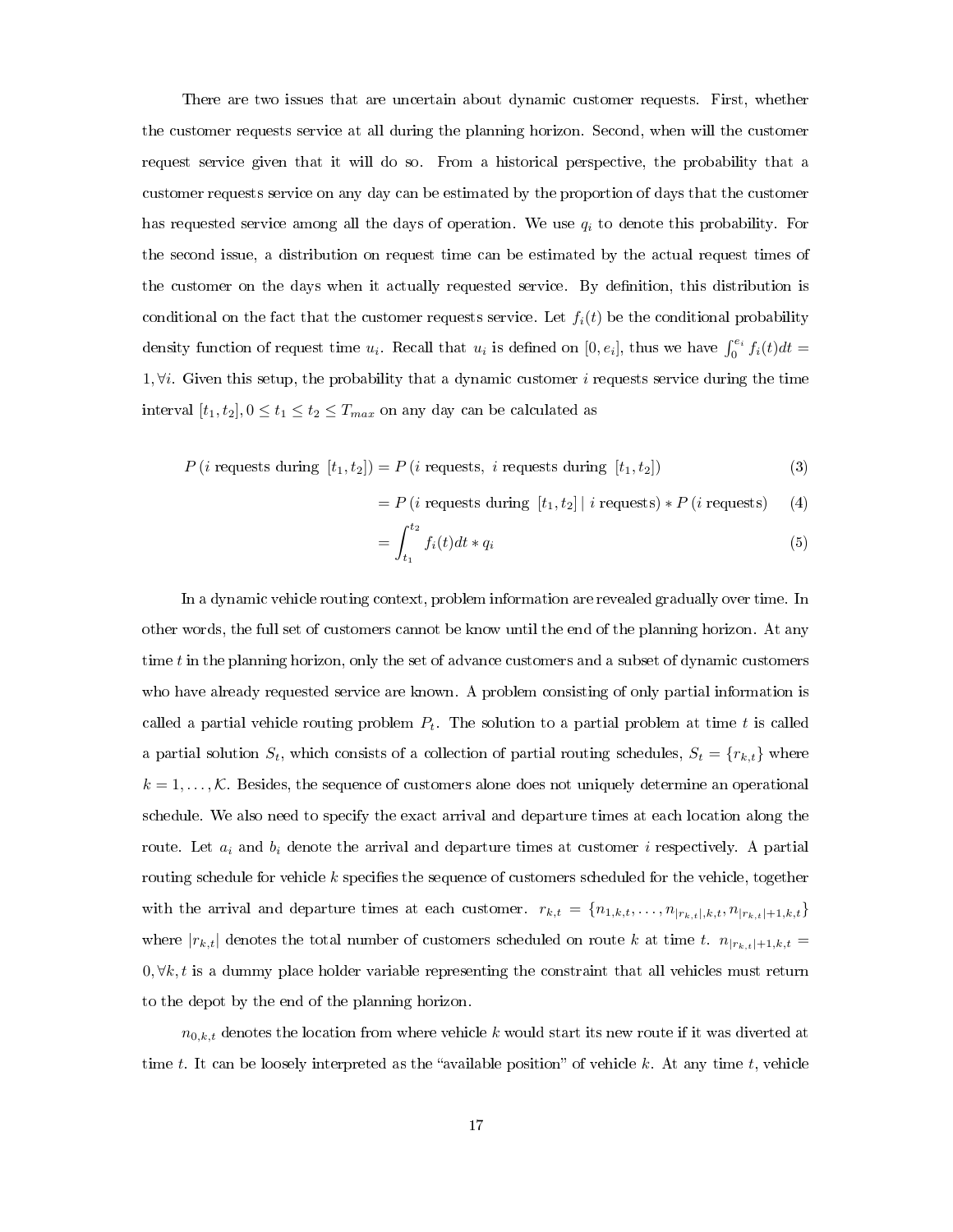k must be in exactly one of the following two states. State I: serving or idling at some customer  $i$ . State II: en route to some customer i. In either case, if a new routing schedule were to be constructed at the moment and the vehicle is diverted, the new route must start at location i (no preemption assumption). Hence in either case, we have  $n_{0,k,t} = i$ . In fact, during the implementation of vehicle routes, the  $n_{0,k,t}$  variable should be updated once the vehicle starts to travel to its next customer based on the no preemption rule.

Similarly,  $a_{0,k,t}$  denotes the time when vehicle k would become available to start its new route if it were to be diverted at time t. It can be loosely interpreted as the "available time" of vehicle  $k$ . At any time t, if vehicle k is currently servicing customer i, then  $a_{0,k,t} = a_i + s_i$ ; if the vehicle is idle, then  $a_{0,k,t} = t$ ; if the vehicle is traveling to service customer i, then  $a_{0,k,t} = a_i + s_i$ .

## <span id="page-26-0"></span>4.2 Cost Allocation Problem Statement

#### 4.2.1 Problem Definition

In the dynamic vehicle routing problem we study, the uncertainty lies in the fact that part of the customers are confirmed at the beginning of the planning horizon while the rest are revealed over time when the vehicles are in operation. The entire set of customers who may potentially request service is known and fixed. Among these customers, some know for sure that they require service and have confirmed so at the beginning of the planning horizon, before the routing schedules are calculated. These customers are called advance customers. The rest of the customers are called dynamic customers, who may or may not request service during the planning horizon. The time when a dynamic customer becomes certain that it requires service is called its truthful request time. We assume that the service provider enforces a deadline for each customer to request service. The deadline for each customer may be different, and is always no later than the beginning of the service time window of the customer. The truthful request time of each customer is a random variable taking values on the interval ranging from the beginning of the planning horizon to its request deadline. We assume that the passenger cannot request service prior to its truthful request time, but may choose to delay its request in anticipation to take advantage of a possibly lower shared cost. In such cases, we distinguish its truthful request time, which is its earliest possible request time, from its actual, perhaps delayed, request time. Similarly, we assume that the actual request time of each dynamic customer cannot be later than its request deadline. That is to say, the request deadline of each dynamic customer aligns with the latest time when we could know with certainty whether the customer requires service or not. It is assumed that no two dynamic customers can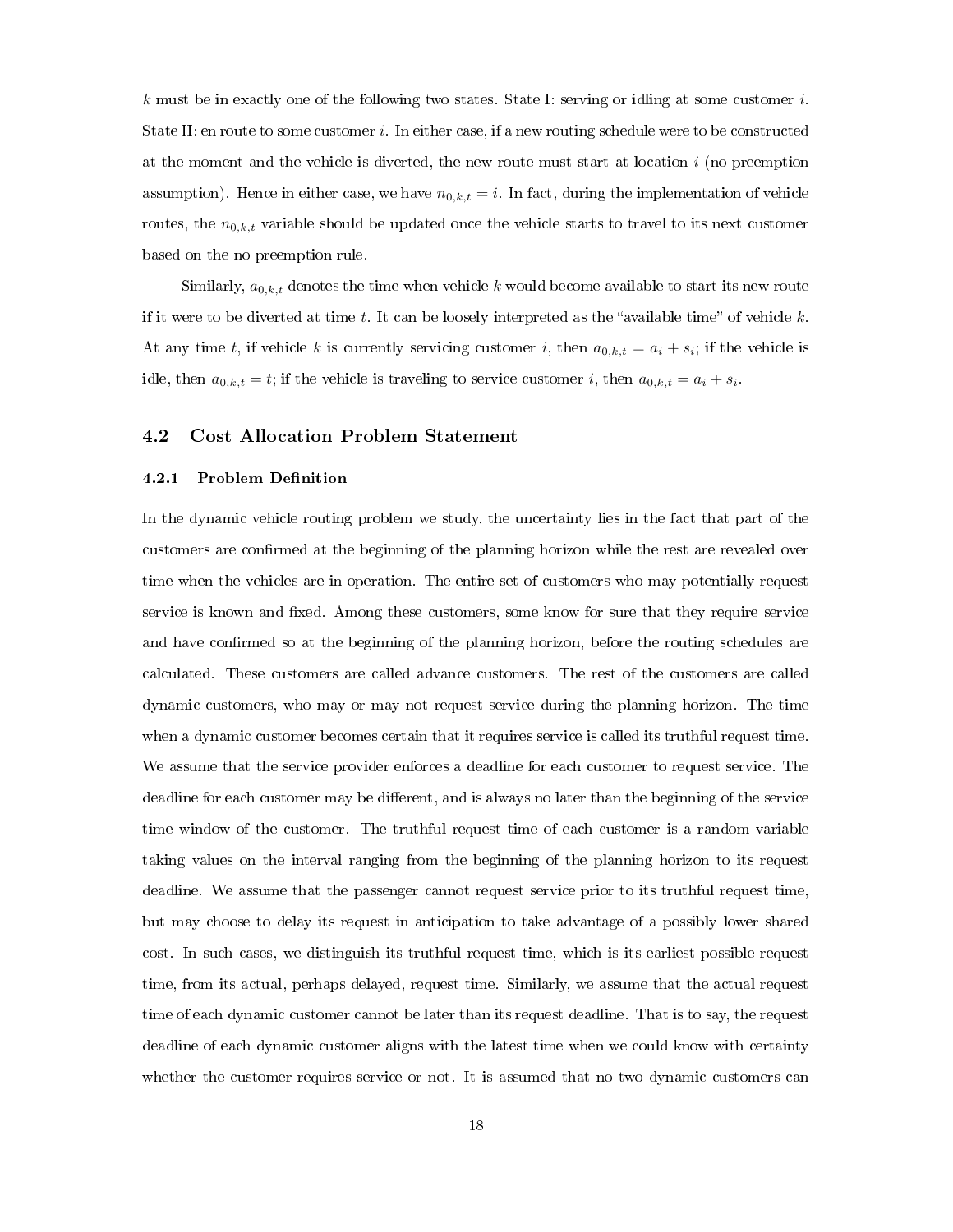have the same request time, either the truthful request time or actual request time. Once a dynamic customer requests service, it is called a realized dynamic customer.

The solution of a cost allocation problem usually comes in the form of a cost-sharing mechanism, which takes the set of customers as the input and generates the shared cost of each participant as the output. A cost-sharing mechanism should specify at least two cost functions: a total cost function that returns the total transportation cost of serving the set of customers, and a shared cost function that returns the shared cost of each individual participant. In the online cost allocation setting, however, the shared cost of each participant usually changes over time, possibly due to realization of new customers, cancellation of existing customers, and changes in network conditions that affects the total operating cost. An online cost-sharing mechanism should instead re-calculate the total operating cost and the shared cost of each customer whenever any of these changes happens. The mechanism should also record the sequence of shared costs over time for each customer.

When a dynamic customer requests service, the total cost of serving all customers may change, so does the shared cost of each existing customer. The dynamic customer should be immediately considered in the cost allocation problem and be offered a shared cost. The shared cost that a customer receives at the time of its request serves as its initial quote. Each customer may have a willingness-to-pay value that aligns with its valuation of the service received. The initial quote is the price that the customer would have to compare with its willingness-to-pay value to make the decision of whether to accept or decline the service.

How the total transportation cost should be calculated and shared among both advance and realized dynamic customers over time is a non-trivial problem for the following reasons: First, advance customers become known at the beginning of the planning horizon and should be offered their initial quotes at the same time, without knowledge on how many and which dynamic customers would request service. The way cost is shared among advance customers should obey standards typically required in static cost allocation problems, including fairness, budget balance, etc. As the planning horizon rolls out, the shared costs for advance customers together with the shared costs for realized dynamic customers should obey the properties required in the online setting. Second, customers should be given incentives to request service as early as possible to allow more time for calculating routing schedules. This suggests that an ideal mechanism should ensure that the best strategy for each individual customer to achieve the lowest possible shared cost is to request service at its truthful request time. For the same reason, a good mechanism should be able to demonstrate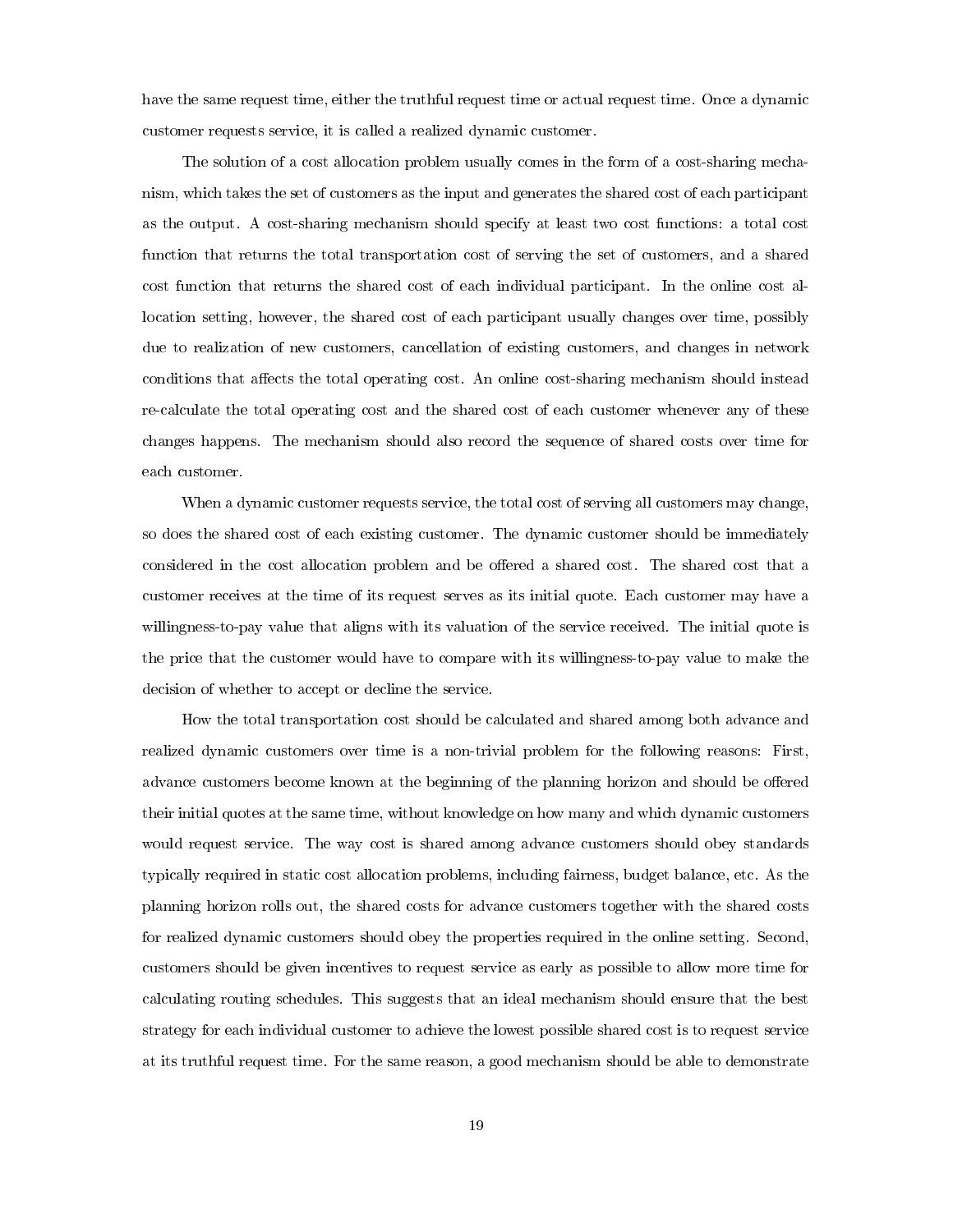that it is more advantageous for each customer to make its service request known early as an advance customer than to request late as a dynamic customer. For example, consider the extreme case where all of the customers are advance customers and are known before the fleet starts its operation. Then the situation practically becomes a static vehicle routing and cost allocation problem. The routing schedule and shared costs can be solved without the complexity caused by uncertainties. Last but not least, the initial quote provided to each customer should serve as an upper bound on the final shared cost of the customer, which is the shared cost value for the customer at the end of the planning horizon.

#### 4.2.2 Typical Cost-sharing Methods

In a static cost allocation problem, where the entire set of players is known and the total cost of serving each subset of players is well dened, the most intuitive and fair way to share the cost is proportional cost sharing [\[54,](#page-86-4) [52\]](#page-86-5), where the total cost is distributed among all customers proportionally to their demand of the common resource. Now consider the online cost allocation problem we study, where dynamic customers request service sequentially and each customer may or may not become realized. In this online setting, the most intuitive way of sharing cost is incremental cost sharing [\[40\]](#page-85-3), where the shared cost of each new player equals to the marginal cost generated from including the new player. Under incremental cost sharing, the shared cost of each customer will remain the same through the planning horizon, and thus the final shared cost always equals to the initial quote for each customer. Another strategy is to naively adapt proportional cost sharing to the online setting by re-calculating shared costs each time a dynamic customer requests service. That is to say, the shared cost of each customer may change each time an additional customer enters the system, and there is no guarantee that the shared cost for any customer will not increase over time. Lastly, we could incorporate customer request forecasting to generate anticipated customers and take them into consideration when calculating shared costs. We call this strategy proportional cost sharing with forecast.

We now use a simple example to illustrate how these typical cost-sharing methods behave in an online setting. Suppose there are a total of 2 customers in the system and their locations are shown in Figure [1.](#page-29-0) The direct distances between customer A and the depot, between customer B and the depot, and between customer  $A$  and  $B$  are  $8, 6$ , and  $4$  respectively. We assume that the unit travel cost is generated per unit distance traveled. We also assume that the demand for the transportation resource of each customer can be represented by its direct distance from the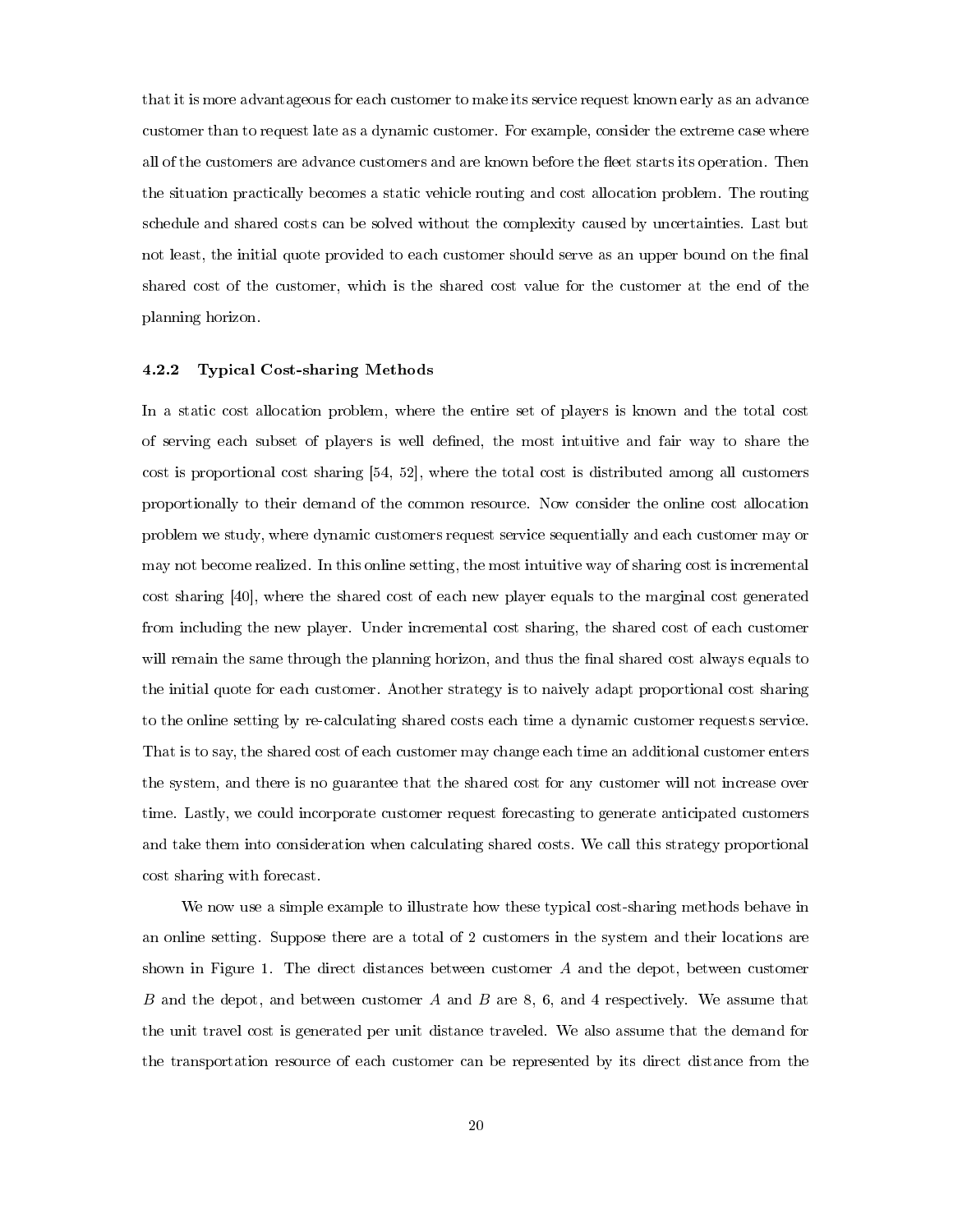depot. Let customer  $A$  be an advance customer who has been confirmed. Customer  $B$  represents a dynamic customer who has a high chance of requesting service but has yet to do so. There are two possible outcomes concerning the randomness in this system, depending on whether customer B requests service or not. In case 1 customer B ends up not requesting service while in case 2 it does. The final routing schedule for both cases are drawn in Figure [1.](#page-29-0) Under both cases, we calculate the initial quote at the time of service request and final shared cost for each customer using the three cost-sharing methods discussed above, namely incremental cost sharing, proportional cost sharing without forecasting, and proportional cost sharing with forecasting. We assume that budget balance is always satisfied in both cases under all three cost-sharing methods, meaning that the sum of the final shared cost(s) of all realized customer(s) equals to the total travel cost corresponding to the routing schedule represented in Figure [1.](#page-29-0)

The results are shown in Table [1.](#page-24-0) For example, under the proportional cost sharing without forecasting, the initial quote provided to customer A is 16, which equals to the total travel cost when A is the only customer in the system. Under case 2, when customer B requests service, the total travel cost becomes 18. The shared costs for customer A and B are <sup>144</sup>/<sup>14</sup> and <sup>108</sup>/<sup>14</sup> respectively, in proportion to their direct distance. These cost values represent the final shared costs since all of the randomness in the system has been realized. Under the proportional cost sharing with forecasting, customer B is considered in the cost allocation problem since it has a high probability of becoming realized. The initial quote for customer A is <sup>144</sup>/14, and is calculated based on the routing schedule that customer B realizes, where the total travel cost is 18. However, in the case that customer B ends up not requesting service, the final shared cost of customer A has to be increased to 16 in order to recover the total travel cost of serving only customer A.



<span id="page-29-0"></span>Figure 1: Example I: Typical cost-sharing methods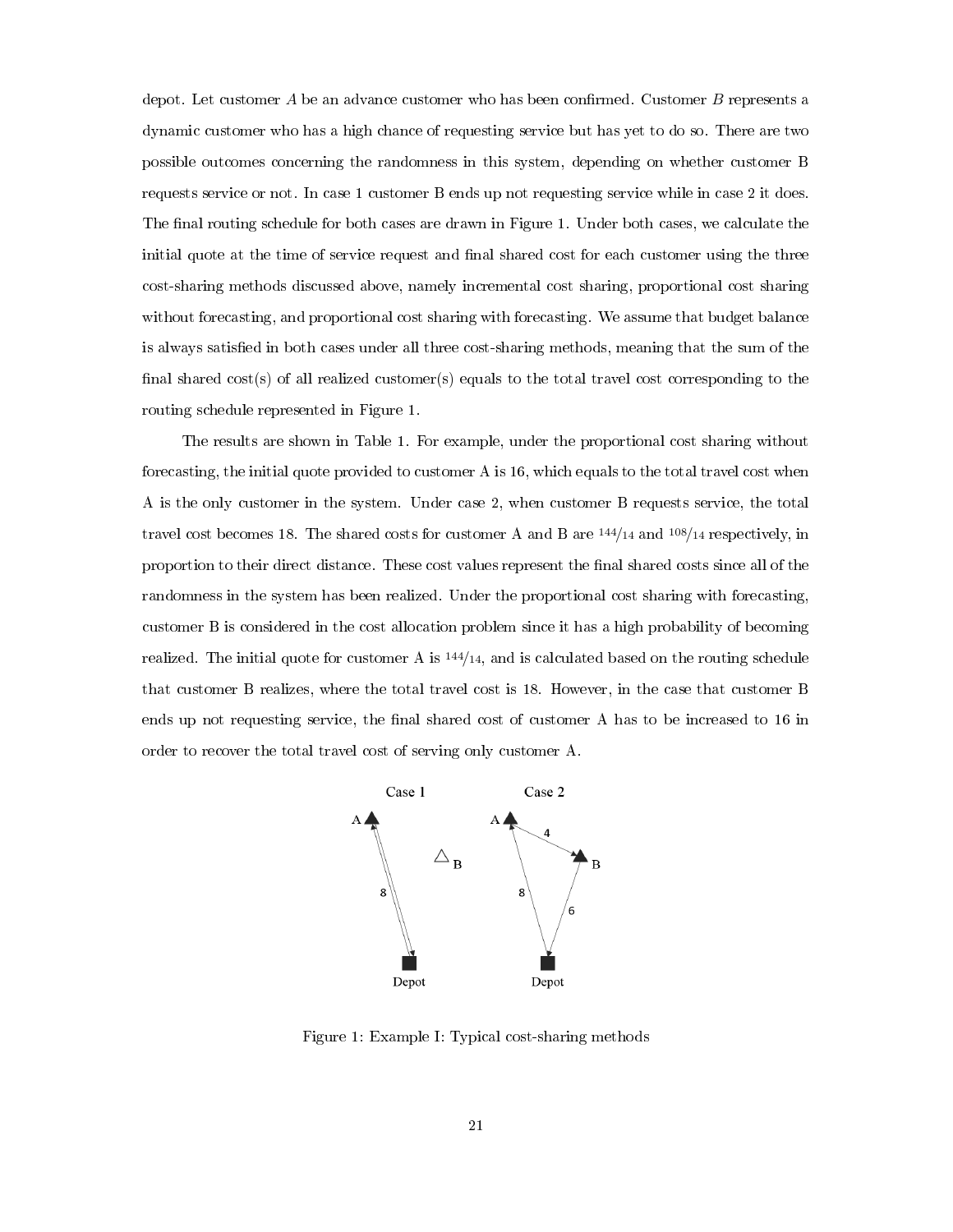|                                                  | Case 1     |       | Case 2     |        |            |        |
|--------------------------------------------------|------------|-------|------------|--------|------------|--------|
|                                                  | Customer A |       | Customer A |        | Customer B |        |
|                                                  | Initial    | Final | Initial    | Final  | Initial    | Final  |
| Incremental Cost Sharing                         | 16         | 16    | 16         | 16     | റ          | ച      |
| Proportional Cost Sharing<br>without Forecasting | 16         | 16    | 16         | 144/14 | 108/14     | 108/14 |
| Proportional Cost Sharing<br>with Forecasting    | 144/14     | 16    | 144/14     | 144/14 | 108/14     | 108/14 |

Table 1: Shared costs under typical cost-sharing methods

We now discuss whether each cost-sharing method shows desirable properties as discussed in the previous section. Under incremental cost sharing, customer B receives a much lower shared cost than customer A proportional wise based on their demand values, which is a clear violation of the fairness rule. In general, customers who request late tend to get lower shared costs since the marginal cost of service is almost always lower than the stand alone cost offered to the first customer. This unfairness may incentivize untruthful request times as customers wait to request service late in anticipation for possibly lower marginal costs. The other two proportional cost sharing-based methods do not suffer from the loss of fairness since the total cost is always shared proportionally among existing customers at any point in time. However, in the case that customer B does request service, the proportional cost sharing without forecasting method provides customer A with an initial quote of 16 that is much higher than its final shared cost of  $\frac{144}{14}$ . Recall that the initial quote is the value that the customer would have to use to make the decision on whether to accept the service or not. Even though the final shared costs is fair and low for customer  $A$ , the high quote may turn away the customer in the first place. On the contrary, if forecasting for customer B is used at the time of quoting customer A, the initial quote and final shared cost for either customer will be the same as in the case that customer B does become realized. On the other hand, if customer B does not request service, the final price charged for customer A would have to increase to 16 from its initial quote of  $\frac{144}{14}$  in order to recover the total transportation cost and maintain the budget balance property. This may not be practical since customer A may not agree to pay for a higher price. There may be a loss in good faith if the customer accepts and pays for the higher price, or there may be wasted traveling if the customer chooses to drop service and the vehicle has already been en route. An alternative solution would be to keep customer A's initial quote as its final price and generate a budget deficit at the same time. Either situation is clearly undesirable for both the service provider and the customer.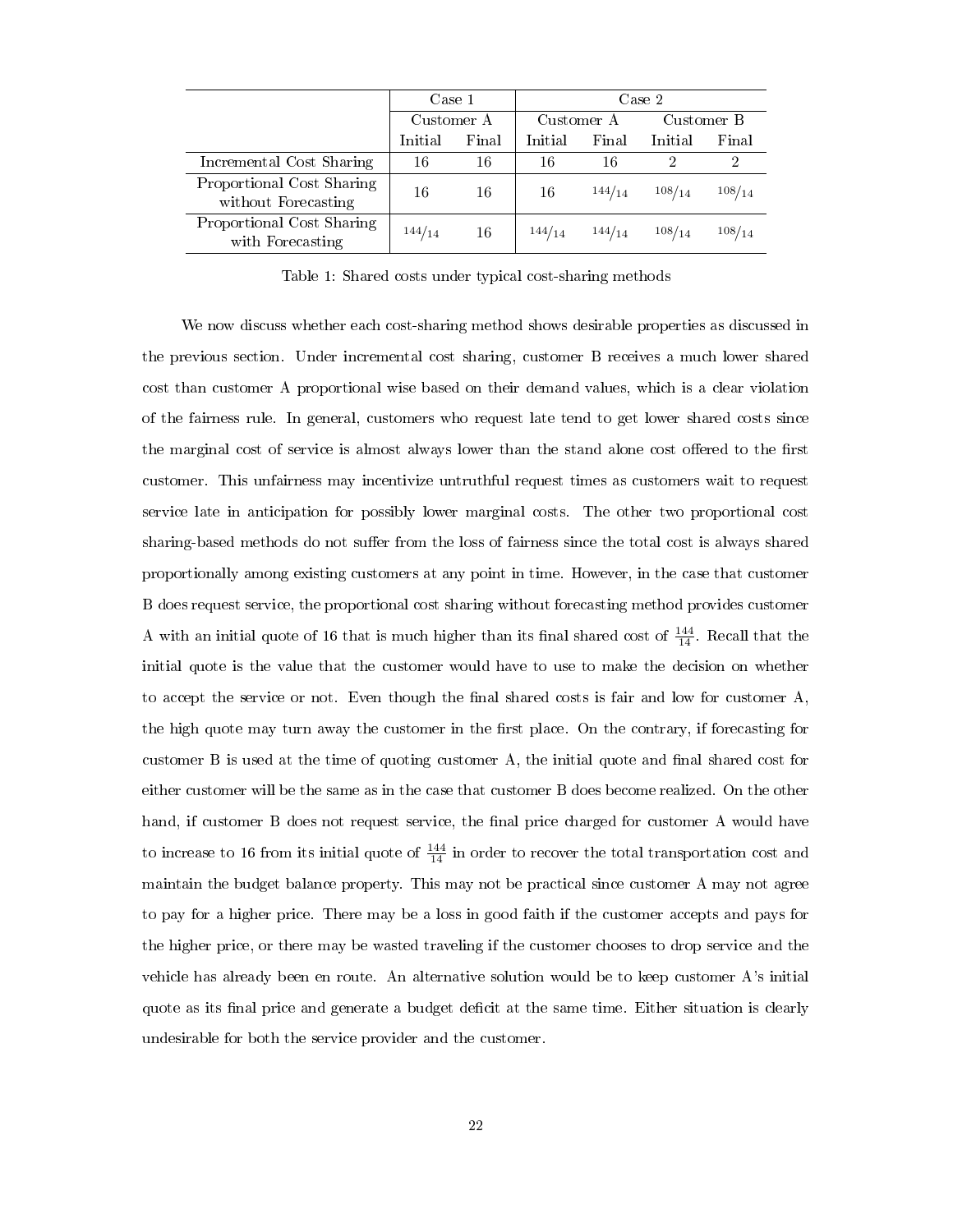#### 4.2.3 Desirable Properties

It is evident from the example above that none of the cost-sharing methods discussed so far is well-suited for the dynamic vehicle routing problem. Before we develop a new mechanism, we first discuss a list of properties for an ideal online cost-sharing mechanism. Some of the properties correspond to their counterparts for static problems, such as fairness and budget balance. The rest are derived specifically for the online environment and are based on the shortcomings of typical cost-sharing methods discussed above.

**Online Fairness.** At any time during the planning horizon, the shared cost per demand value of any customer is never lower than those of customers who have requested service prior to the customer. The property has two implications. First, since requests by advance customers are all known at once, their request times are the same. There should not be any notion of early and late among advance customers. Thus, fairness for advance customers means that the shared cost per demand value of all advance customers should be the same. Second, since all advance customers request service before all realized dynamic customers, the shared cost per demand value of any advance customer should never be higher than that of any dynamic customer. It is important to point out the difference between shared costs and initial quotes. The shared cost of a customer usually changes over time as more customers enter the system. The initial quote, however, is the first shared cost valued provided to a customer at the time of its request. Thus the online fairness property does not require that the initial quote per demand value provided to any customer to be never higher than the one provided to a subsequent customer. In other words, it can happen that a customer who requests service late receives a lower initial quote per demand value than a prior customer. Nevertheless, in such a situation it is guaranteed that the current shared cost per demand value of the prior customer is never higher than the initial quote per demand value provided to a subsequent customer.

Budget Balance. At any time during the planning horizon, the sum of the shared costs of all customers equals to the total travel cost of the current routing schedule, including both traveled and untraveled portions of the schedule.

Immediate Response. Each customer should be provided with an upper bound on its final shared cost at the time of its service request. Since each customer has to make the decision of whether to accept or decline the service based on its willingness-to-pay level, this property guarantees that each customer only has to make that decision once at the time of its request, without having to worry about being charged against its will for a higher price than it previously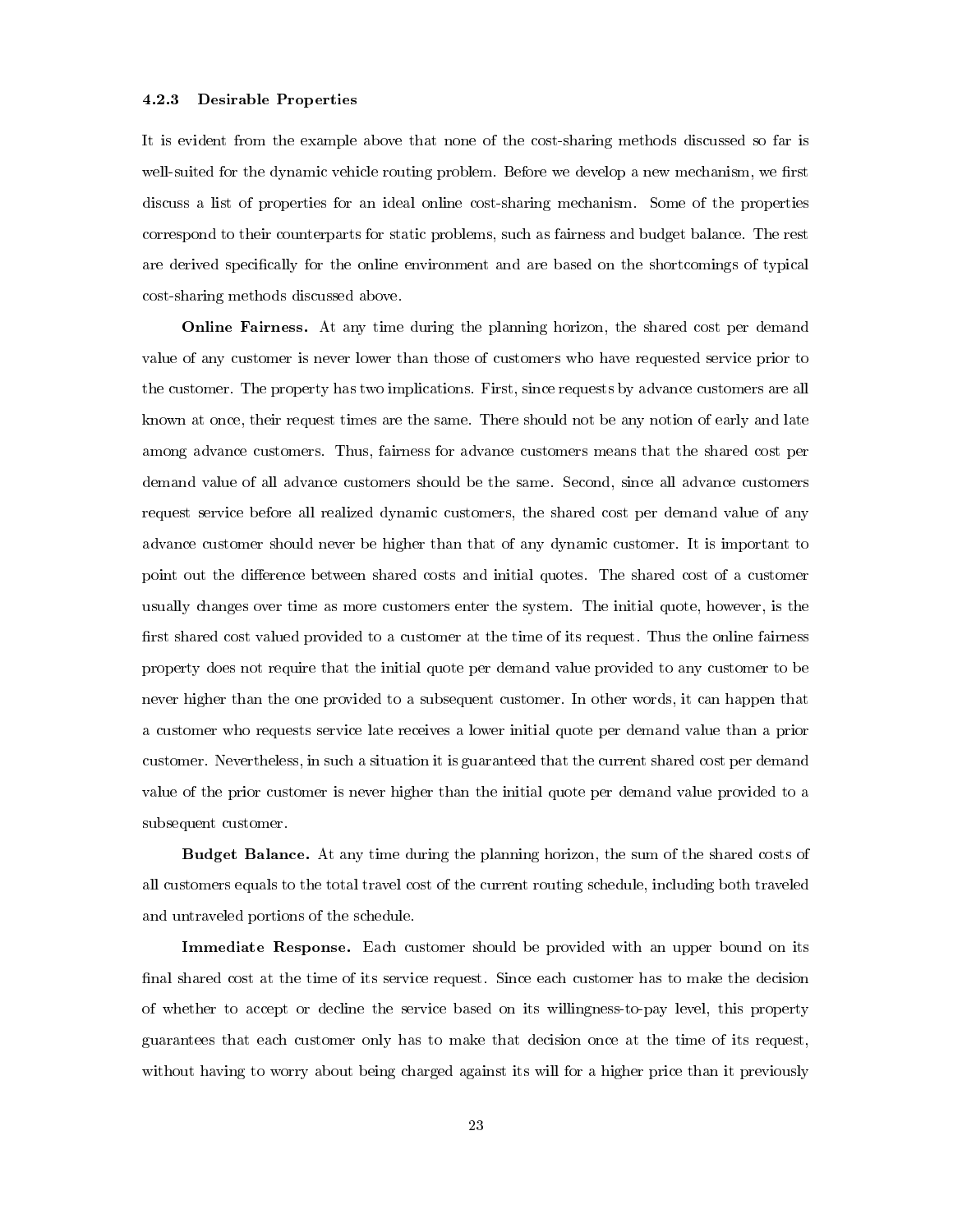agreed to.

Individual Rationality. At any time during the planning horizon, the shared cost of any customer who has accepted its initial quotes never exceed its willingness-to-pay level. Since a customer only remains in the cooperation as long as its shared cost does not exceed its willingnessto-pay level, individual rationality guarantees that no customer will drop out of the cooperation once it joins. This property also suggests that the initial quote serves as an upper bound on the final shared cost for each customer.

Ex-Post Incentive Compatibility. The best strategy of each customer is to request service truthfully at its earliest possible time, provided that all other customers do not change their request times and whether they accept or decline their initial quotes. This property has two implications. First, an advance customer cannot decrease its final shared cost by choosing to become a dynamic customer and not request service at the beginning of the planning horizon. Second, a dynamic customer cannot decrease its final shared cost by delaying its actual request time to be later than its truthful request time. For similar reasons as discussed under the online fairness property, this property is concerned with the nal shared costs rather than initial price quotes. Thus it is possible for a customer, either an advance customer or a dynamic customer, to delay its actual request time and receive a lower initial quote than it would have received at its truthful request time. Even if it happens, the final shared cost of the same customer in the delayed request case is guaranteed to be no lower than in the truthful request case.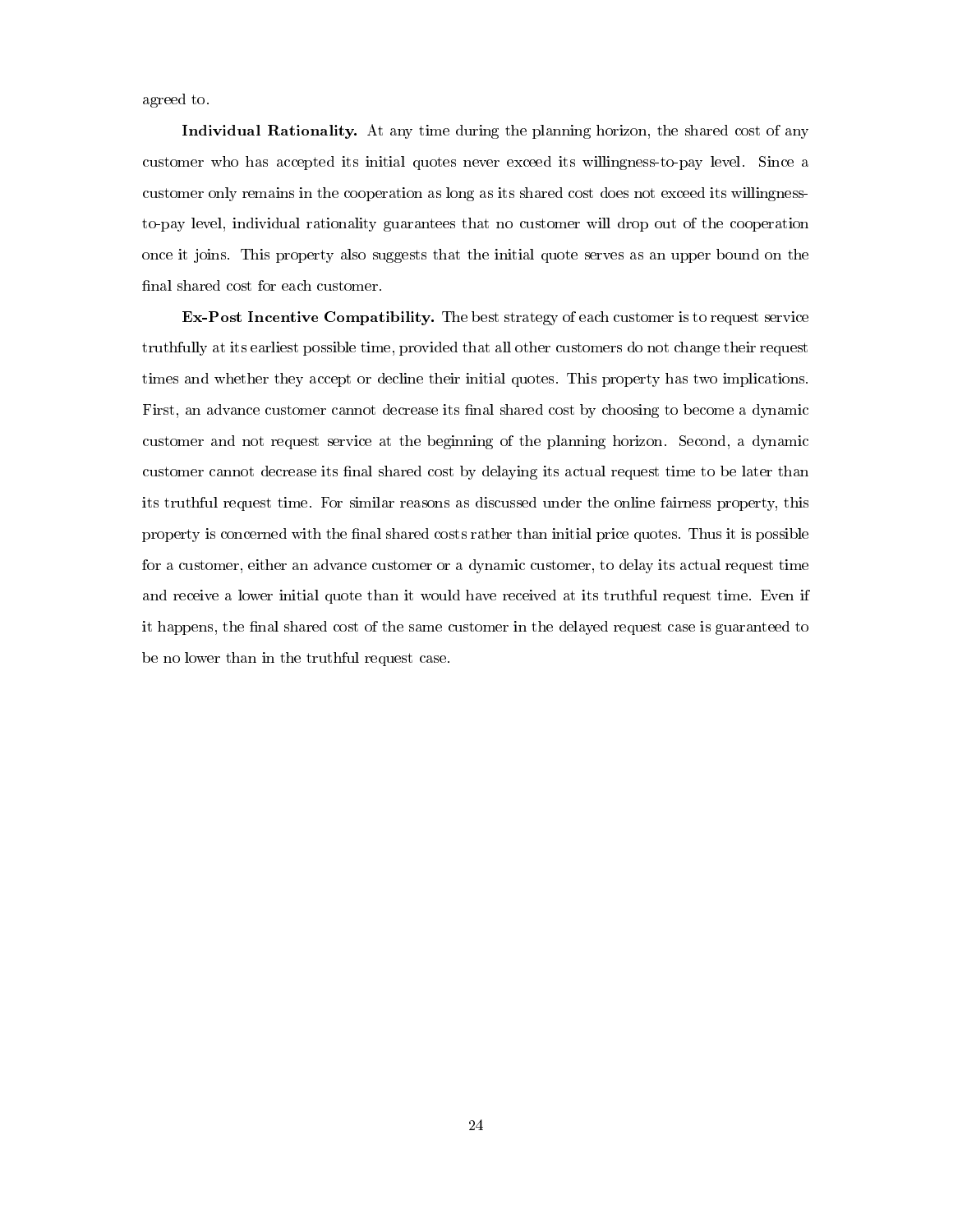# <span id="page-33-0"></span>5 Hybrid Proportional Online Cost Sharing (HPOCS)

In this section, we formally define the Hybrid Proportional Online Cost Sharing (HPOCS) mechanism. We begin by defining relative terminologies. Then we explain how the shared costs are calculated and updated over time in the dynamic vehicle routing problem. We illustrate the mechanism using a simple DVRP example. We prove that HPOCS satisfies all of the desirable properties discussed in the previous section. In the end, we analyze experimental results of the baseline HPOCS mechanism.

## <span id="page-33-1"></span>5.1 Mechanism Design

We develop the HPOCS mechanism as an online cost-sharing mechanism that combines proportional cost sharing for solving static cost allocation problems and the Proportional Online Cost Sharing (POCS) mechanism [\[21\]](#page-83-4) for handling sequential customer requests. In particular, proportional cost sharing is used to calculate the initial quotes for advance customers at the beginning of the planning horizon, while the POCS mechanism is used to handle dynamic customer requests. The idea behind POCS is that customers are partitioned into coalitions, where each coalition contains a sequence of customers who request service within given time intervals. At the time of its request, each customer first forms its own coalition. However, customers can choose to form coalitions with customers who request service directly after them to decrease their shared costs per alpha value. The formation of a coalition is determined by comparing the pooled marginal costs shared over subsets of customers each time a new customer enters the system. A set of specially designed total and marginal cost values for advance customers is used to initialize the POCS process for dynamic customers. This setup ensures that the coalition can be formed across both advance and dynamic customers. A routing technique together with the corresponding cost functions serves as the core of HPOCS.

In general, we use the same notations as in Section [4.1.](#page-23-1) Additional notations are introduced as necessary. Generally, i and j are used to index customers, k to index vehicles/routes, t to index time, and  $n$  to index the request order.

Let  $\mathbb C$  represent the grand set of potential customers, which is the union of the set of advance customers AC and the set of dynamic customers  $DC$ ,  $C = AC \cup DC$ ,  $|C| = N$ . Let  $C(t)$  represent the set of customers who have requested service by time t. By definition,  $C(0) = \mathbb{AC}$  since none of the dynamic customer has requested service but all of the advance customers are already known at time  $t = 0$ . Let  $c_{ij}$  represent the minimum travel cost between location i and j and it is assumed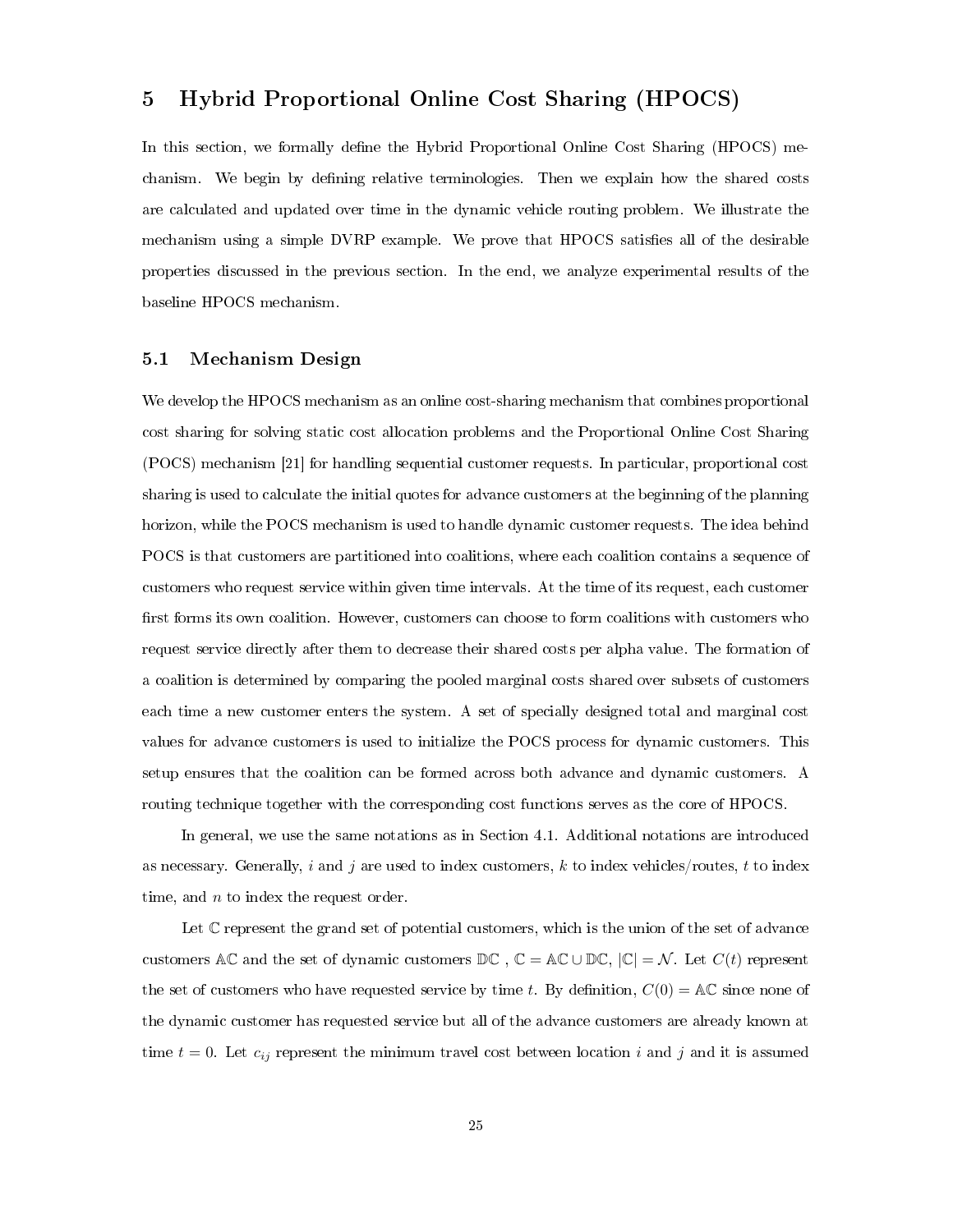that the unit cost is the same as the unit distance traveled by any vehicle. Thus, the travel cost is equatable with travel distance between corresponding locations,  $c_{ij} = t_{ij}$ .

We now formally define terminologies related to the HPOCS mechanism.

**Definition 1.** The alpha value  $\alpha_i$  of customer i quantifies the demand of its service request. That is, how much of the transportation resource it requires. It can also be interpreted as the measure of inconvenience caused on accommodating the customer. The alpha value is assumed to be positive and independent of the request time of the passenger. Similarly, it is also independent of whether the customer is an advance customer or dynamic customer. We use

$$
\alpha_i = c_{0,i} * d_i,\tag{6}
$$

where  $c_{0,i}$  represents the minimum travel cost between customer i and the depot, and  $d_i$  represents the demand of customer i.

**Definition 2.** For any time  $t \in [0, T_{max}]$  and the corresponding set of customers who have requested service  $C(t)$ ,  $\pi_t$  denotes a request order of the customers in  $C(t)$ . For  $n \in [1, |C(t)|]$ ,  $\pi_t(n)$  represents the  $n^{th}$  customer to request service under request order  $\pi_t$ . For example,  $\pi_t(n) = i$  means that customer *i* is the  $n^{th}$  customer to request service under request order  $\pi_t$ .

<span id="page-34-0"></span>**Definition 3.** For any time  $t \in [0, T_{max}]$  and the corresponding set of customers who have requested service  $C(t)$ ,  $\bar{\pi}_t$  denotes the special request order based on the realization of the dynamic vehicle routing problem up to time  $t$ , where all realized dynamic customers are ordered after all advance customers. In particular, the first part of  $\bar{\pi}_t$  consists of all of the advance customers. Since all of the advance customers become known at the same time, there should not be any notion of early and late among them. In fact, any ordering of advance customers can be used to build the first half of  $\bar{\pi}_t$ . The exact ordering does not affect the properties of HPOCS, which will be proved in later sections. The second part of  $\bar{\pi}_t$  records the ordering of realized dynamic customers based on the ordering of their actual request times.

Suppose that  $t_1$  and  $t_2$  are two time points in the planning horizon with  $0 \le t_1 \le t_2 \le T_{max}$ , then the corresponding sets of customers  $C(t_1)$  and  $C(t_2)$  must satisfy  $C(t_1) \subseteq C(t_2)$  and  $|C(t_1)| \leq$  $|C(t_2)|$ . In addition, let n be any order index within the range  $1 \leq n \leq |C(t_1)|$ . Then we must have  $\bar{\pi}_{t_1}(n) = \bar{\pi}_{t_2}(n)$ . This is true because by Definition [3,](#page-34-0) the special request order is constructed by appending new customers who request service to the end of the current order. Thus the existing portion of the special request order is always preserved.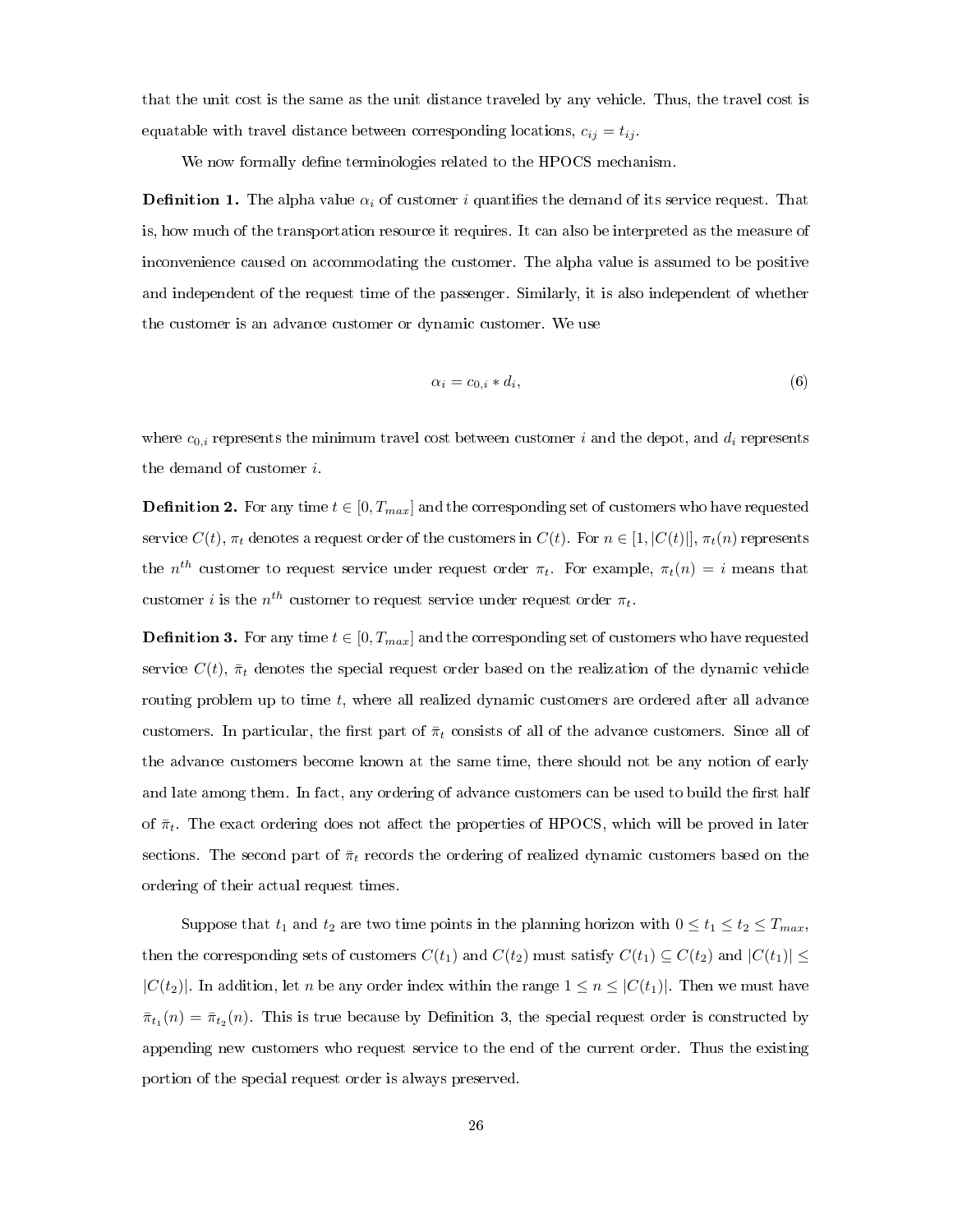It is important to point out that  $\pi_t$  is a general symbol used to represent any request order, while  $\bar{\pi}_t$  is the request order uniquely defined by the realization of the DVRP. Nevertheless, given time  $t \in [0, T_{max}]$ ,  $\pi_t$  and  $\bar{\pi}_t$  will always contain exactly the same set of customers, namely  $C(t)$ . Recall that  $C(0) = AC$ , meaning that  $\pi_0$  consists of all advance customers. The same is true for  $\bar{\pi}_0$ .

**Definition 4.** The grand schedule  $\overline{S}$  is a complete routing solution to the static vehicle routing problem corresponding to the grand set of customers  $\mathbb{C}$ , which satisfies the following requirement. For any dynamic customer  $i$ , the time when the assigned vehicle is scheduled to leave from its predecessor location is no earlier than the request deadline of the dynamic customer,  $v_i$ . That is, all arrival and departure times are set based on the wait-first strategy. When a vehicle finishes service at its current customer and becomes idle, if the next customer on the schedule is a dynamic customer that has yet to request service, the vehicle should wait at its current location and only be allowed to travel either when the dynamic customer becomes realized or when its request deadline has been reached, whichever comes first.  $S$  takes the form of a set of vehicle routes each assigned to a single vehicle.  $\bar{S} = \{r_k\}$  where  $k = 1, \ldots, \mathcal{K}$ . Each route  $r_k$  specifies the sequence of customer visits as well as the exact arrival and departure times at each customer, which satisfies the corresponding time window constraints and the additional requirement discussed above.

**Definition 5.** Let  $\overline{S}$  be a grand schedule corresponding to the set of customers  $\mathbb{C}$ , and let  $C \subset \mathbb{C}$ be a subset of customers.  $\bar{S}(C)$  is called the partial schedule induced by the grand schedule  $\bar{S}$  and the set C, which is constructed by removing all of the customers not in  $C$  from the grand solution  $\overline{S}$ . In particular, each customer that is not in C is removed from the route, and its predecessor and successor scheduled on the same vehicle are connected with a direct link. For instance,  $\bar{S}(\mathbb{AC})$ represents the partial schedule induced by the set of advance customers.

Given a feasible grand schedule  $\bar{S}$  and any subset of customers  $C \subset \mathbb{C}$ , it can be easily shown that a feasible induced schedule  $\overline{S}(C)$  is guaranteed to exist, based on the triangle inequality property of pairwise distances. It is also evident that such induced solutions are usually not unique. Besides, given the grand schedule  $\bar{S}$ , for any time  $t \in [0, T_{max}]$ , and any request order  $\pi_t$ , we use the notation  $\bar{S}(\pi_t(n))$  to represent the partial schedule induced by the set of first n customers on the request order  $\pi_t$ . More specifically,  $\bar{S}(\pi_t(n))$  is an equivalent notation used to denote the same induced solution as  $\bar{S}(C)$ , where  $C = {\pi_t(1), \dots, \pi_t(n)}$ .

**Lemma 6.** For any grand schedule  $\bar{S}$ , any time  $t \in [0, T_{max}]$  and the corresponding set of customers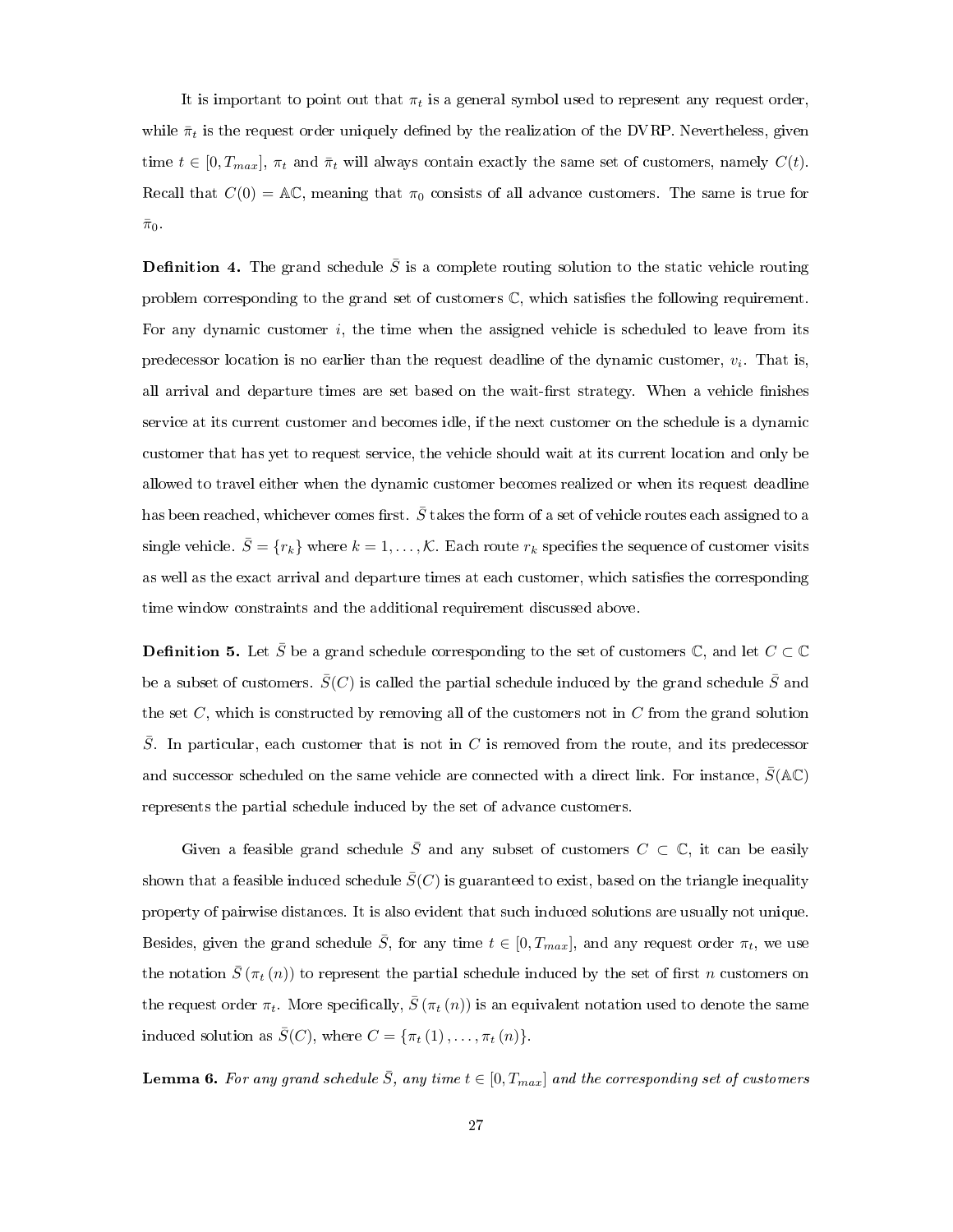who have requested service  $C(t)$ , any integer  $n \in [1, |C(t)|]$ , and any two request orders  $\pi_t$  and  $\pi'_t$ satisfying that the sets of customers  $\{\pi_t(1), \ldots, \pi_t(n)\} = \{\pi'_t(1), \ldots, \pi'_t(n)\},\$ we have  $\overline{S}(\pi_t(n)) =$  $\bar{S}\left(\pi_{t}^{'}\left(n\right)\right)$ . Equivalently speaking, the induced partial schedule  $\bar{S}\left(\pi_{t}\left(n\right)\right)$  is independent of the request order among the customers it contains.

*Proof.* The induced schedule  $\bar{S}(\pi_t(n))$  is constructed by removing customers from the grand solution  $\bar{S}$  rather than by inserting customers sequentially based on  $\pi_t$ . As a result,  $\bar{S}(\pi_t(n))$  is only concerned with the set of customers that is removed (or otherwise remain), but not about the ordering of the customers specified by  $\pi_t$ . It then follows that  $\bar{S}\left(\pi_t\left(n\right)\right)$  and  $\bar{S}\left(\pi_t^{'}\left(n\right)\right)$  are exactly  $\Box$ the same schedules.

The following proposition states that given the set of customers who have requested service by time t, the induced partial schedule is independent from the request order among the customers within the set.

<span id="page-36-0"></span>**Proposition 7.** For any grand schedule  $\overline{S}$ , any time  $t \in [0, T_{max}]$  and the corresponding set of customers who have requested service  $C(t)$ , and any two request orders  $\pi_t$  and  $\pi'_t$ , we have

$$
\bar{S}(\pi_t) = \bar{S}\left(\pi_t^{'}\right) = \bar{S}\left(C(t)\right) \tag{7}
$$

*Proof.* By Lemma [6,](#page-35-0) we have  $\bar{S}(\pi_t(n)) = \bar{S}(\pi'_t(n))$  for any  $n \in [1, |C(t)|]$ . Setting  $n = |C(t)|$ , we have that

$$
\bar{S}(\pi_t(n)) = \bar{S}(\pi_t(|C(t)|)) = \bar{S}(\pi'_t(|C(t)|)) = \bar{S}(\pi'_t(n))
$$
\n(8)

which proves the first equality. For the second equality, we note that by definition both schedules  $\bar{S}\left(\pi^{'}_{t}\right)$  and  $\bar{S}\left(C(t)\right)$  are induced by the same set of customers, namely those customers that have requested service by time t. In addition, both solutions are constructed in the same way by removing customers not in  $C(t)$  from the grand schedule  $\overline{S}$ . The membership and ordering of each customer on each vehicle route is preserved. It follows that  $\bar{S}\left(\pi_{t}^{'}\right)$  and  $\bar{S}\left(C(t)\right)$  are exactly the same schedules.  $\Box$ Thus we have completed the proof.

We now define the cost functions used by HPOCS. Some cost functions are based on their counterparts in the POCS mechanism [\[21\]](#page-83-0), such as coalition cost per alpha and shared cost. In the original POCS formulation, it is assumed that customers request service sequentially, and no two customers will request service at the same time. In the DVRP we study, all of the advance customers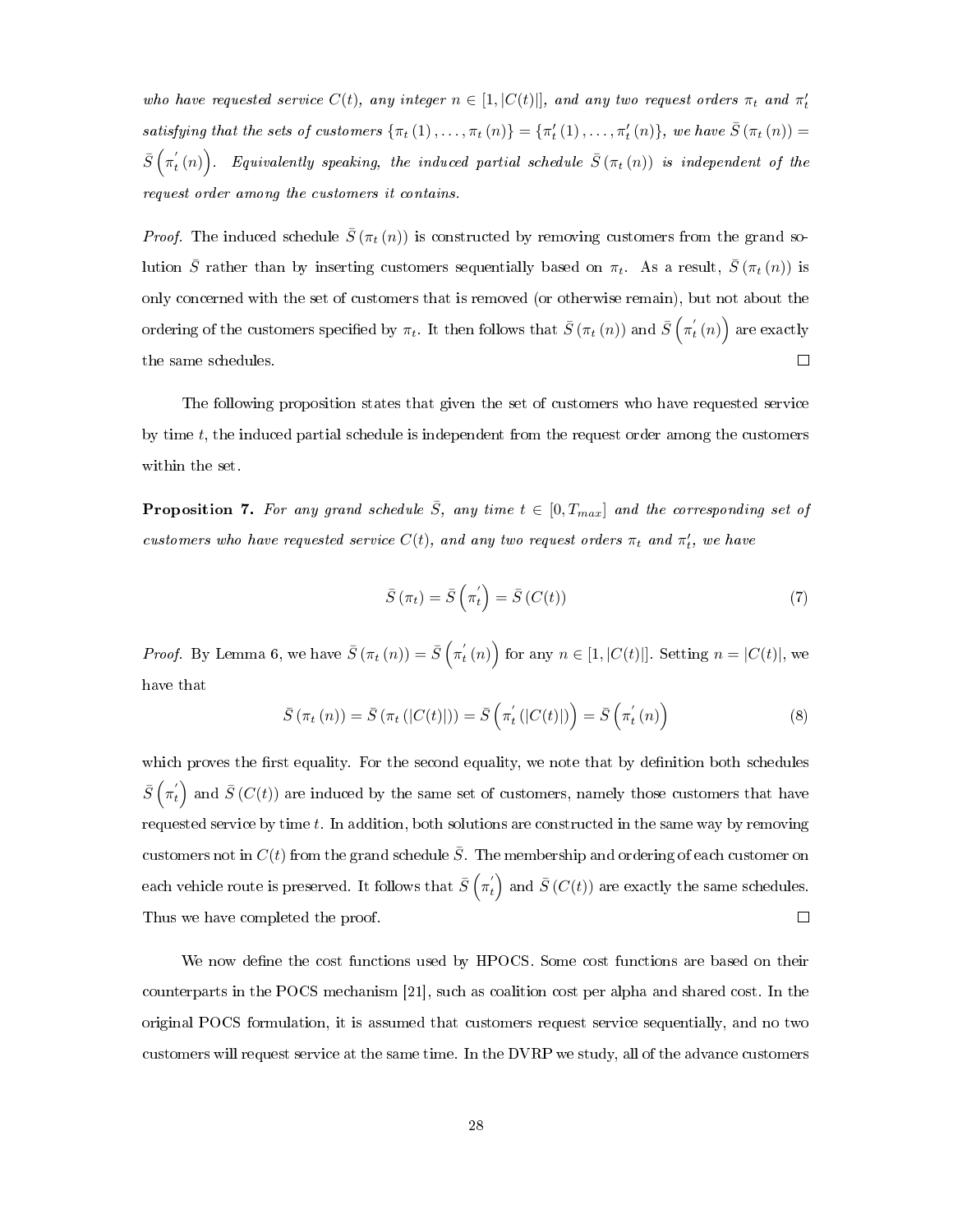request service at the same time. Thus we extend the denitions in POCS to accommodate both advance and dynamic customers.

<span id="page-37-1"></span>**Definition 8.** For any grand schedule  $\overline{S}$ , any time  $t \in [0, T_{max}]$  and the corresponding set of customers who have requested service  $C(t)$ , and any request order  $\pi_t$ , the totalcost  $(\bar{S}(C(t)))$  is the total travel cost of the induced partial solution  $\bar{S}(C(t))$ . Equivalently, totalcost  $(\bar{S}(\pi_t))$  can be used to represent the same total cost since the underlying partial schedules are practically the same, as stated by Proposition [7.](#page-36-0) We define  $totalcost(\bar{S}(\emptyset)) \coloneqq 0$ .

<span id="page-37-3"></span>**Definition 9.** The advance cost per alpha value  $acpa$  is the average cost per alpha value across all advance customers. It is calculated by dividing the total travel cost of the partial schedule induced by the set of advance customers by the sum of alpha values of all advance customers

$$
acpa = \frac{totalcost\left(\bar{S}\left(\mathbb{AC}\right)\right)}{\sum_{i \in \mathbb{AC}} \alpha_i} = \frac{totalcost\left(\bar{S}\left(C(0)\right)\right)}{\sum_{i \in \mathbb{AC}} \alpha_i} \tag{9}
$$

It is important to note that acpa is a constant value given the set of advance customers AC.

<span id="page-37-4"></span>**Definition 10.** For any grand schedule  $\bar{S}$ , any time  $t \in [0, T_{max}]$  and the corresponding set of customers who have requested service  $C(t)$ , the special request order  $\bar{\pi}_t$ , and any integer  $n \in$  $[1, |C(t)|]$ , totalcost  $(\bar{S}(\bar{\pi}_t(n)))$  is the total operating cost required to serve the first n customers on request order  $\bar{\pi}_t$ . Since  $C(0) = \mathbb{AC}$  and  $C(0) \subseteq C(t)$  for  $t \geq 0$ , we must have  $|C(t)| \geq |\mathbb{AC}|$ . The total cost function is defined differently for advance and dynamic customers. For the case of advance customers, let  $1 \leq n^* \leq |\mathbb{AC}|$ , so that  $\bar{\pi}_t(n^*)$  represents an advance customer. We define

<span id="page-37-2"></span>
$$
totalcost\left(\bar{S}\left(\bar{\pi}_{t}\left(n^{*}\right)\right)\right) = acpa\sum_{n=1}^{n^{*}}\alpha_{\bar{\pi}_{t}(n)}
$$
\n
$$
(10)
$$

which states that the total cost of serving a group of advance customers is defined as the product of the advance cost per alpha value and the sum of the alpha values of all advance customers in the group. At  $n^* = |\mathbb{AC}|$ ,  $\bar{\pi}_t(n^*)$  represents the last advance customer on request order  $\bar{\pi}_t$ . We define

$$
totalcost\left(\bar{S}\left(\bar{\pi}_{t}\left(\left|\mathbb{A}\mathbb{C}\right|\right)\right)\right) = acpa \sum_{n=1}^{\left|\mathbb{A}\mathbb{C}\right|} \alpha_{\bar{\pi}_{t}(n)}
$$
\n
$$
(11)
$$

$$
= \frac{totalcost\left(\bar{S}\left(\mathbb{AC}\right)\right)}{\sum_{i \in \mathbb{AC}} \alpha_i} \sum_{n=1}^{|\mathbb{AC}|} \alpha_{\bar{\pi}_t(n)} \tag{12}
$$

<span id="page-37-0"></span>
$$
= total cost \left( \bar{S} \left( \mathbb{AC} \right) \right) \tag{13}
$$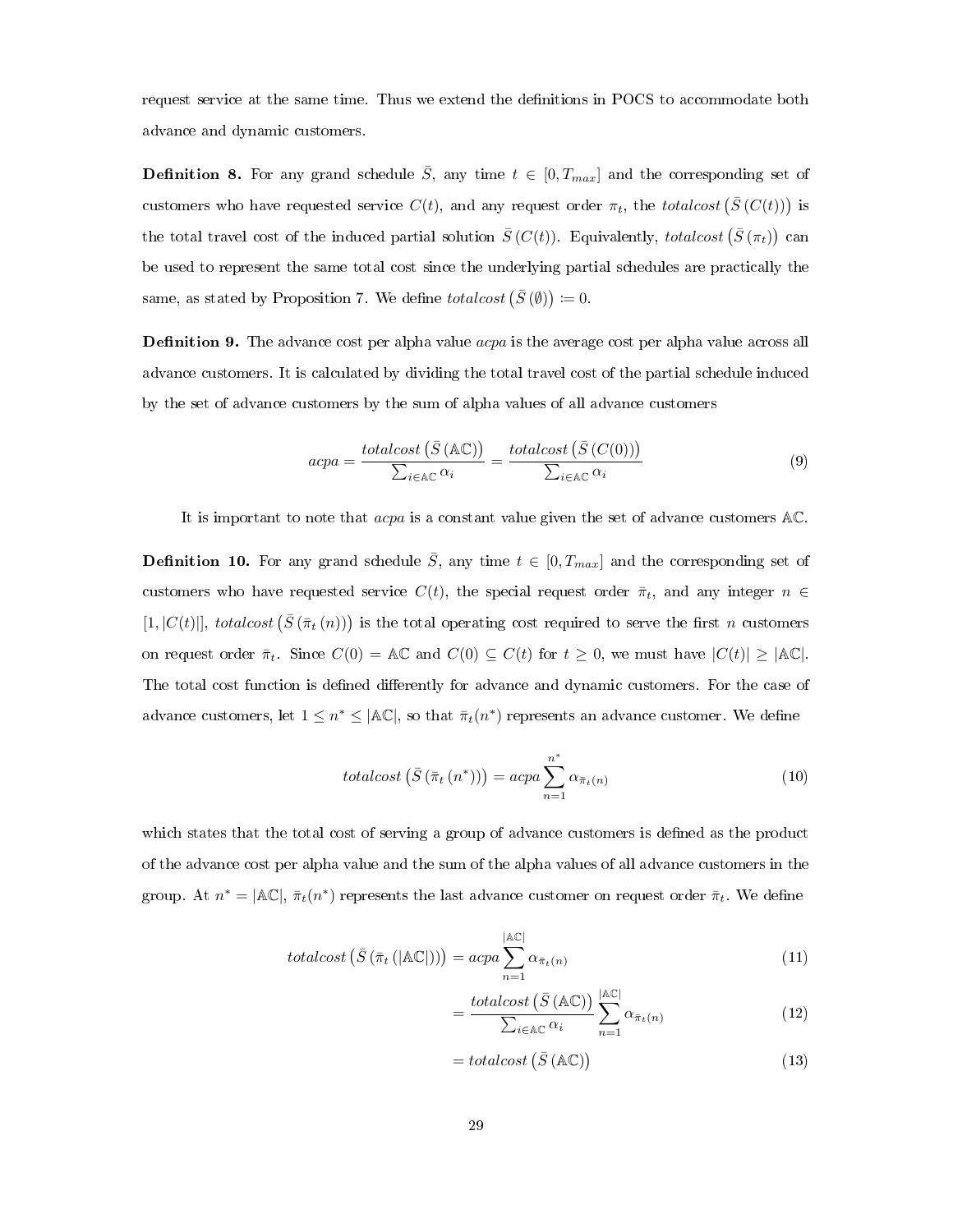The second equality follows from the definition of *acpa*, and the third equality follows from the fact that  $\sum_{i\in A\mathbb{C}}\alpha_i = \sum_{n=1}^{|A\mathbb{C}|}\alpha_{\bar{\pi}_t(n)}$ . Equation [13](#page-37-0) states that the total cost of serving all advance customers as defined above equals to the total cost of the partial schedule induced by AC. The boundary condition is satisfied and the above definition is consistent with Definition [8.](#page-37-1) For the case of dynamic customers, assume that  $|\mathbb{AC}| < |C(t)|$ . Let  $|\mathbb{AC}| < n^* \leq |C(t)|$ , so that  $\bar{\pi}_t(n^*)$ represents a realized dynamic customer. Then  $totalcost\left( \bar{S}\left(\bar{\pi}_{t}\left( n^{\ast}\right) \right) \right)$  is defined as the total travel cost of the induced partial solution corresponding to the first  $n^*$  customers on schedule  $\bar{\pi}_t$ . Similarly as in Definition [8,](#page-37-1) we define *totalcost*  $(\bar{S}(\pi_t(0))) \coloneqq 0$ .

**Definition 11.** For any grand schedule  $\overline{S}$ , any time  $t \in [0, T_{max}]$  and the corresponding set of customers who have requested service  $C(t)$ , any request order  $\pi_t$ , any customer  $i \in C(t)$ , let n be the index order of the customer on request order  $\pi_t$ . Equivalently,  $\pi_t(n) = i$  for some  $n \in [1, |C(t)|]$ .  $mc(\pi_t(n))$  denotes the marginal cost of serving customer i under request order  $\pi_t$  and is defined as the increase in total cost due to its request. That is

<span id="page-38-0"></span>
$$
mc\left(\pi_t(n)\right) := totalcost\left(\bar{S}\left(\pi_t(n)\right)\right) - totalcost\left(\bar{S}\left(\pi_t(n-1)\right)\right) \tag{14}
$$

Since the total cost function is defined differently for advance and dynamic customers, the marginal cost is also defined differently. We now define the marginal costs under the special request order  $\bar{\pi}_t$ . For the case of advance customers, let  $1 \leq n^* \leq |\mathbb{AC}|$ , so that  $\bar{\pi}_t(n^*)$  represents an advance customer. Based on equations [10](#page-37-2) and [14,](#page-38-0) we define

$$
mc\left(\bar{\pi}_{t}\left(n^{*}\right)\right) = totalcost\left(\bar{S}\left(\bar{\pi}_{t}\left(n^{*}\right)\right)\right) - totalcost\left(\bar{S}\left(\bar{\pi}_{t}\left(n^{*}-1\right)\right)\right) \tag{15}
$$

$$
= acpa \sum_{n=1}^{n^*} \alpha_{\bar{\pi}_t(n)} - acpa \sum_{n=1}^{n^*-1} \alpha_{\bar{\pi}_t(n)}
$$
(16)

<span id="page-38-1"></span>
$$
=acpa \times \alpha_{\bar{\pi}_t(n^*)}
$$
\n<sup>(17)</sup>

which states that the marginal cost of an advance customer equals to the product of the advance cost per alpha value and its alpha value. For the case of dynamic customers, assume that  $|\mathbb{AC}| < |C(t)|$ . Let  $|\mathbb{AC}| < n^* \leq |C(t)|$ , so that  $\bar{\pi}_t(n^*)$  represents a realized dynamic customer. The marginal cost of the customer is dened as the increase in total travel cost of the partial solutions induced by the corresponding sets of customers. That is

<span id="page-38-2"></span>
$$
mc\left(\bar{\pi}_{t}\left(n^{*}\right)\right) := totalcost\left(\bar{S}\left(\bar{\pi}_{t}\left(n^{*}\right)\right)\right) - totalcost\left(\bar{S}\left(\bar{\pi}_{t}\left(n^{*}-1\right)\right)\right) \tag{18}
$$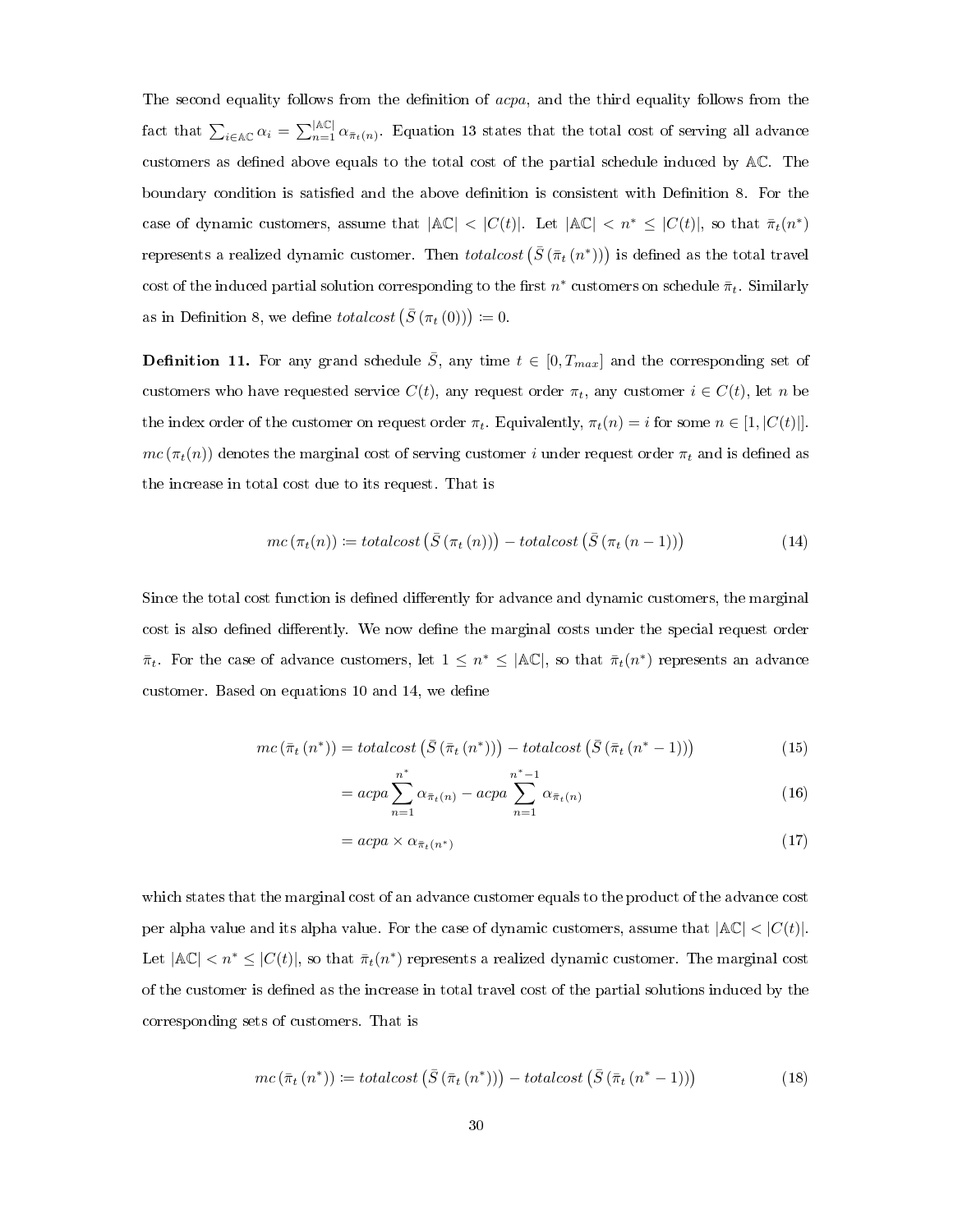We now define the coalition cost per alpha value, how HPOCS calculates the shared cost of each customer, and the concept of coalition.

<span id="page-39-2"></span>**Definition 12.** For any time  $t \in [0, T_{max}]$  and the corresponding set of customers who have requested service  $C(t)$ , the special request order  $\bar{\pi}_t$ , and any two integers  $n_1, n_2 \in [1, |C(t)|]$  with  $n_1 \leq n_2$ , the coalition cost per alpha value of customers  $\{\bar{\pi}_t(n_1), \ldots, \bar{\pi}_t(n_2)\}\$  at time t under submit order  $\bar{\pi}_t$  is

$$
ccpa_{\bar{\pi}_t(n_1, n_2)} := \frac{\sum_{n=n_1}^{n_2} mc(\bar{\pi}_t(n))}{\sum_{n=n_1}^{n_2} \alpha_{\bar{\pi}_t(n)}}
$$
(19)

<span id="page-39-1"></span>**Definition 13.** For any time  $t \in [0, T_{max}]$  and the corresponding set of customers who have requested service  $C(t)$ , the special request order  $\bar{\pi}_t$ , and any customer  $i \in C(t)$ , let n be the index order of the customer on request order  $\bar{\pi}_t$ . Equivalently,  $\bar{\pi}_t(n) = i$  for some  $1 \leq n \leq |C(t)|$ . Then the shared cost of customer i at time t under request order  $\bar{\pi}_t$  is defined as

$$
cost_t\left(\bar{\pi}_t(n)\right) := \alpha_{\bar{\pi}_t(n)} \min_{n \le n' \le |C(t)|} \max_{1 \le n'' \le n'} ccpa_{\bar{\pi}_t(n'',n')} \tag{20}
$$

<span id="page-39-0"></span>**Definition 14.** For any time  $t \in [0, T_{max}]$  and the corresponding set of customers who have requested service  $C(t)$ , the special request order  $\bar{\pi}_t$ , and any two integers  $n_1, n_2 \in [1, |C(t)|]$  with  $n_1 \leq n_2$ , a coalition  $(n_1, n_2)$  at time t is a group of customers  $\{\bar{\pi}_t(n_1), \ldots, \bar{\pi}_t(n_2)\}\$  with

$$
\frac{\cosh\left(\bar{\pi}_t(n)\right)}{\alpha_{\bar{\pi}_t(n)}} = \frac{\cosh\left(\bar{\pi}_t(n_1)\right)}{\alpha_{\bar{\pi}_t(n_1)}}\tag{21}
$$

for all order indices  $n_1 \leq n \leq n_2$  and

$$
\frac{\cos t_t \left(\bar{\pi}_t(n)\right)}{\alpha_{\bar{\pi}_t(n)}} \neq \frac{\cos t_t \left(\bar{\pi}_t(n_1)\right)}{\alpha_{\bar{\pi}_t(n_1)}}\tag{22}
$$

for both order indices with  $n = n_1 - 1$  and  $n = n_2 + 1$  and  $1 \le n \le |C(t)|$ .

Definition [14](#page-39-0) suggests that the membership of a coalition is determined solely by the shared cost per alpha value of each customer. A sequence of customers who request service consecutively in time and have the same shared cost per alpha value are said to be in the same coalition. In terms of coalition formation, it is irrelevant whether a customer is an advance customer or a dynamic customer; a single coalition can consist of both advance and dynamic customers. Nor is it relevant whether the group of customers are assigned on the same vehicle or not.

The following statements are concerned with the way coalitions form and evolve over time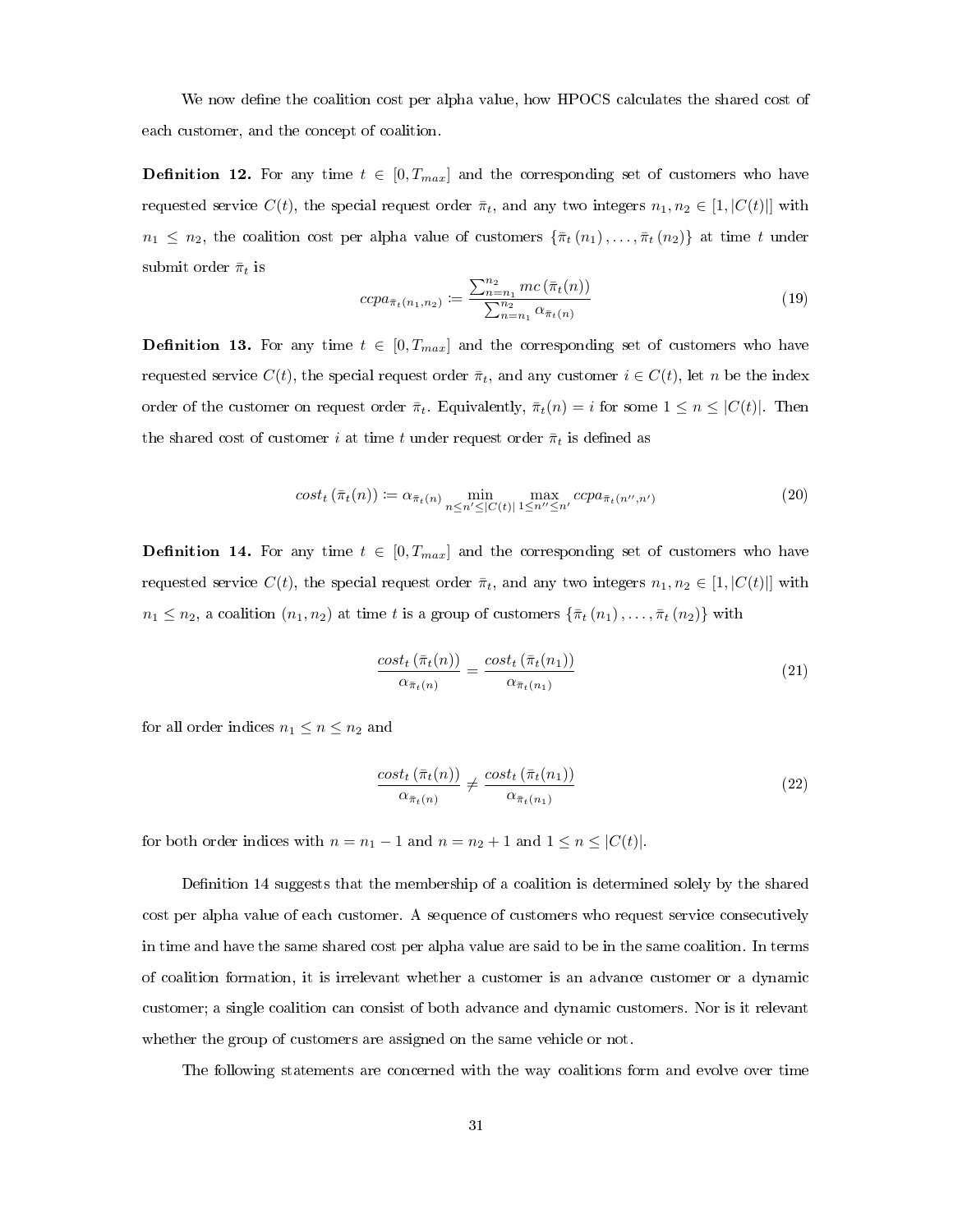under the special request order  $\bar{\pi}_t$ .

<span id="page-40-0"></span>**Proposition 15.** At any time  $t \in [0, T_{max}]$ , under the special request order  $\bar{\pi}_t$ , the coalition cost per alpha value of any coalition consisting solely of advance customers is a constant value. The value is fixed given the set of advance customers  $AC$  and is independent from the actual subset of advance customers in the coalition.

*Proof.* For any grand schedule  $\overline{S}$ , any time  $t \in [0, T_{max}]$  and the corresponding set of customers who have requested service  $C(t)$ , the special request order  $\bar{\pi}_t$ , and any two integers  $n_1, n_2 \in [1, |C(t)|]$ with  $n_1 \leq n_2$ , suppose that both  $n_1$  and  $n_2$  represent advance customers. That is,  $n_1, n_2 \in [1, |\mathbb{AC}|]$ . Then the coalition cost per alpha value of customers  $\{\bar{\pi}_t(n_1), \ldots, \bar{\pi}_t(n_2)\}$  at time t under submit order  $\bar{\pi}_t$  is

$$
ccpa_{\bar{\pi}_t(n_1, n_2)} = \frac{\sum_{n=n_1}^{n_2} mc(\bar{\pi}_t(n))}{\sum_{n=n_1}^{n_2} \alpha_{\bar{\pi}_t(n)}}
$$
(23)

$$
=\frac{\sum_{n=n_1}^{n_2} acpa \times \alpha_{\bar{\pi}_t(n)}}{\sum_{n=n_1}^{n_2} \alpha_{\bar{\pi}_t(n)}}
$$
(24)

$$
= \frac{acpa\sum_{n=n_1}^{n_2} \alpha_{\bar{\pi}_t(n)}}{\sum_{n=n_1}^{n_2} \alpha_{\bar{\pi}_t(n)}}
$$
(25)

$$
=acpa \tag{26}
$$

The second equality follows from equation [17.](#page-38-1) Note that the coalition cost per alpha value equals to the advance cost per alpha value, which only depends on the set of advance customers AC and is independent of  $n_1$ ,  $n_2$ , and even the request order  $\bar{\pi}_t$ . Equivalently speaking, given the set of advance customers, the coalition cost per alpha value of any coalition formed solely by advance customers is the same. Thus we have completed the proof.  $\Box$ 

<span id="page-40-1"></span>**Proposition 16.** At time  $t = 0$ , under the special request order  $\bar{\pi}_0$ , all advance customers form a single coalition.

*Proof.* At time  $t = 0$ , for any customer  $i \in \mathbb{AC}$ , let n be the index order of the customer on the special request order  $\bar{\pi}_0$ . Equivalently,  $\bar{\pi}_0(n) = i$  for some  $1 \leq n \leq |\mathbb{AC}|$ . By Definition [13,](#page-39-1) the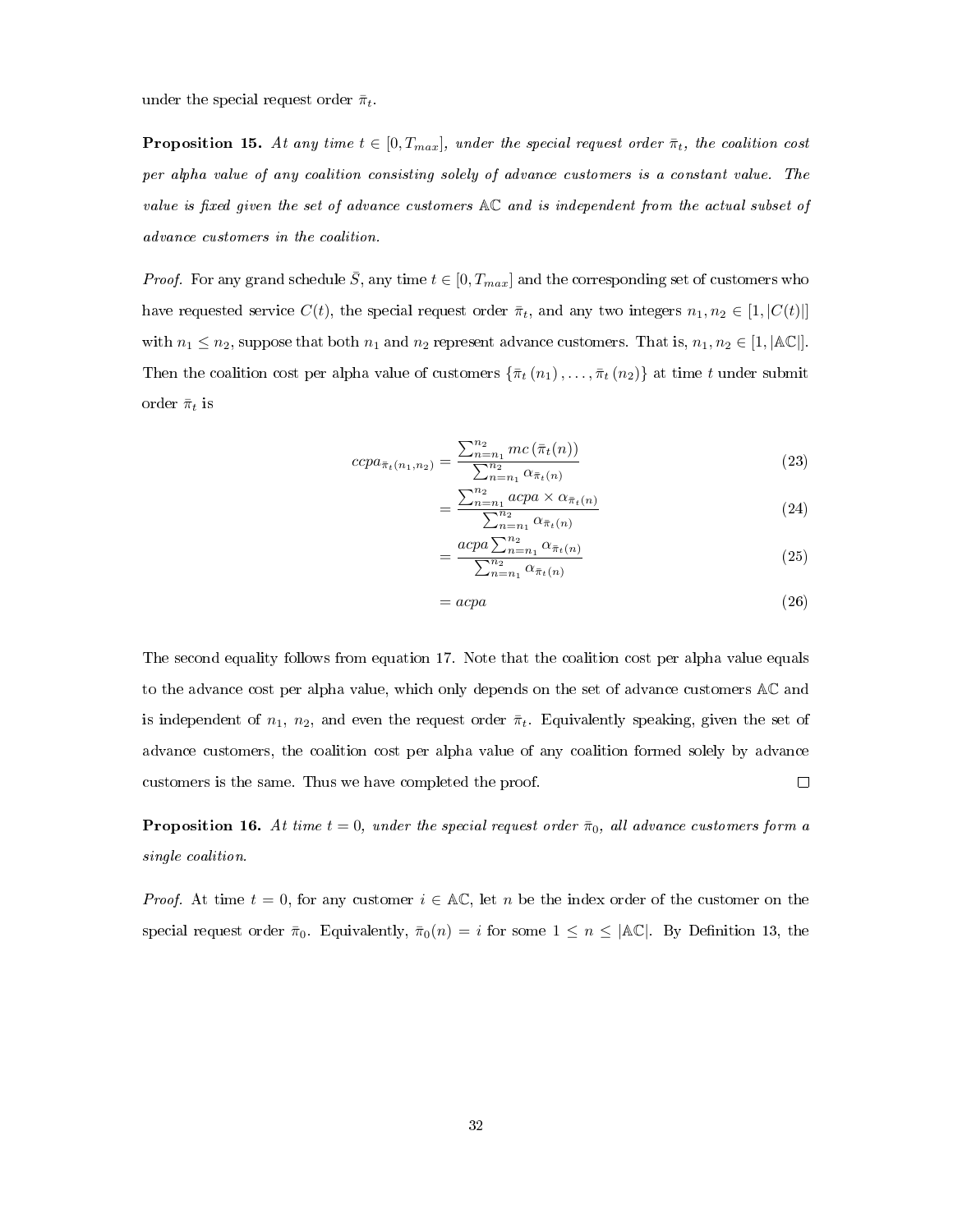shared cost of customer i at time  $t = 0$  under request order  $\bar{\pi}_0$  is

$$
cost_0\left(\bar{\pi}_0(n)\right) = \alpha_{\bar{\pi}_t(n)} \min_{n \le n' \le |\mathbb{A}\mathbb{C}|} \max_{1 \le n'' \le n'} ccpa_{\bar{\pi}_t(n'',n')} \tag{27}
$$

<span id="page-41-0"></span>
$$
= \alpha_{\bar{\pi}_t(n)} \min_{n \le n' \le |\mathbb{A}\mathbb{C}|} \max_{1 \le n'' \le n'} \alpha c p a
$$
\n(28)

$$
= \alpha_{\bar{\pi}_t(n)} \times acpa \tag{29}
$$

The second equality follows from the fact that both  $\bar{\pi}_0(n')$  and  $\bar{\pi}_0(n'')$  represent advance customers and that the coalition cost per alpha value of any coalition consisting solely of advance customers is always equal to acpa (Proposition [15\)](#page-40-0). The third equality follows since the term inside the minimization and maximization operator is a constant and independent from both operators. Equation [29](#page-41-0) shows that the shared costs among advance customers at time  $t = 0$  under the special request order  $\bar{\pi}_0$  obey the proportional cost sharing rule. It then follows that the shared cost per alpha values of any two advance customers  $\bar{\pi}_0(n_1)$  and  $\bar{\pi}_0(n_2)$  with  $n_1, n_2 \in [1, |\mathbb{AC}|]$  must be the same.

$$
\frac{\cosh\left(\bar{\pi}_0(n_1)\right)}{\alpha_{\bar{\pi}_t(n_1)}} = \frac{\cosh\left(\bar{\pi}_t(n_2)\right)}{\alpha_{\bar{\pi}_t(n_2)}} = \text{acpa} \tag{30}
$$

which in turn proves that all advance customers form a single coalition at time  $t = 0$  under the special request order  $\bar{\pi}_0$ .  $\Box$ 

<span id="page-41-1"></span>**Corollary 17.** For any time  $t \in [0, T_{max}]$  and the corresponding set of customers who have requested service  $C(t)$ , the special request order  $\bar{\pi}_t$ , and any customer  $i \in C(t)$ , let n be the index order of the customer on request order  $\bar{\pi}_t$ . Equivalently,  $\bar{\pi}_t(n) = i$  for some  $1 \leq n \leq |C(t)|$ . Then

$$
\frac{\cosh\left(\bar{\pi}_t(n)\right)}{\alpha_{\bar{\pi}_t(n)}} = \min_{n \le n' \le |C(t)|} \frac{\cosh_{u_{\bar{\pi}_t(n')}}\left(\bar{\pi}_t(n')\right)}{\alpha_{\bar{\pi}_t(n')}} \tag{31}
$$

where  $u_{\bar{\pi}_t(n')}$  is the request time of customer  $\bar{\pi}_t(n')$  and  $cost_{u_{\bar{\pi}_t(n')}}(\bar{\pi}_t(n'))$  represents the initial quote this customer receives at the time of its request.

*Proof.* Consider any time  $t \in [0, T_{max}]$  and the corresponding set of customers who have requested service  $C(t)$ , the special request order  $\bar{\pi}_t$ , and any customer  $i \in C(t)$ , let n be the index order of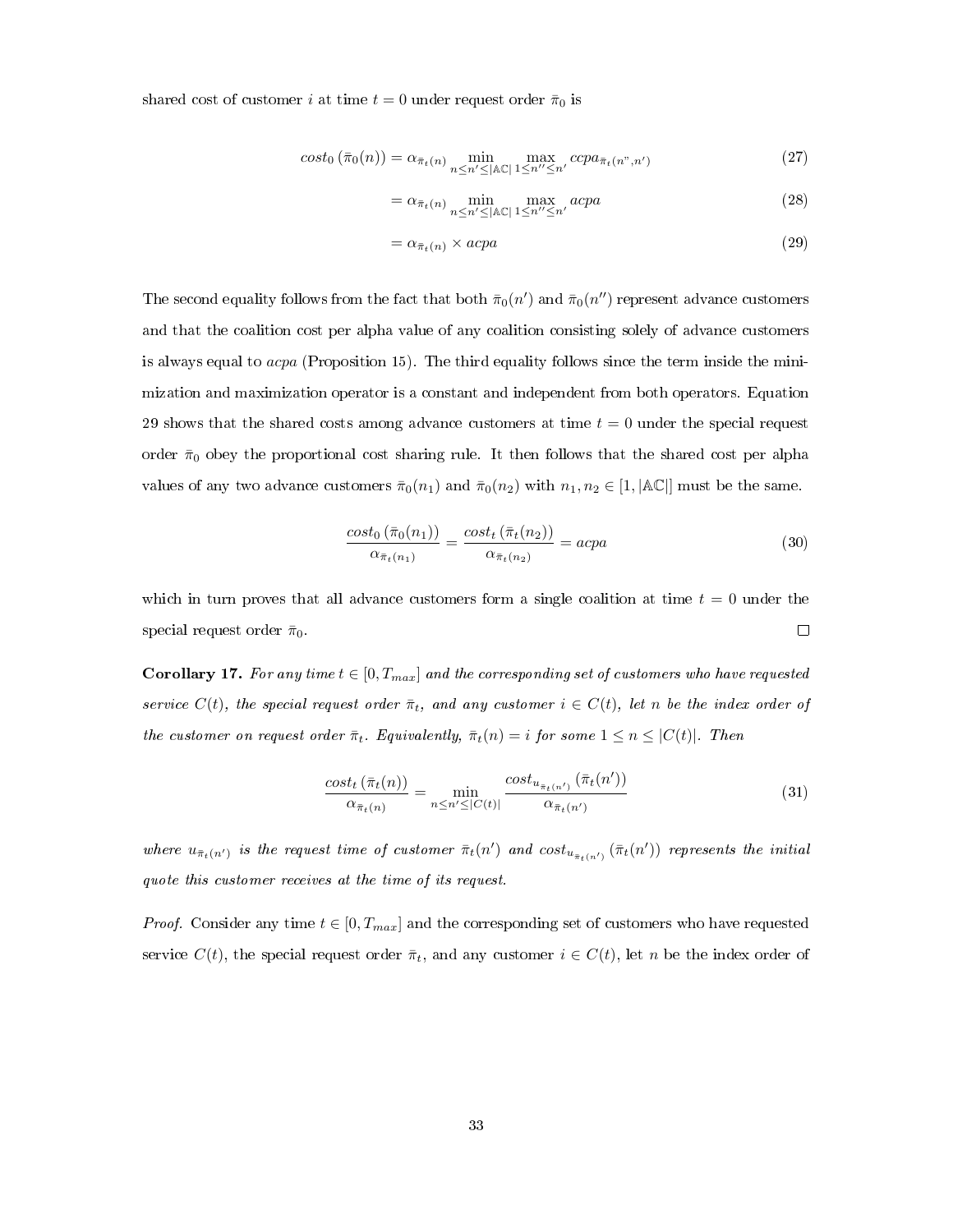the customer on request order  $\bar{\pi}_t$ . Equivalently,  $\bar{\pi}_t(n) = i$  for some  $1 \leq n \leq |C(t)|$ . Then we have

$$
\frac{\text{cost}_t\left(\bar{\pi}_t(n)\right)}{\alpha_{\bar{\pi}_t(n)}} = \min_{n \le n' \le |C(t)|} \max_{1 \le n'' \le n'} \text{ccp} a_{\bar{\pi}_t(n'',n')} \tag{32}
$$

$$
= \min_{n \le n' \le |C(t)|} \min_{n' \le m \le n'} \max_{1 \le n'' \le m} ccpa_{\bar{\pi}_t(n'',m)} \tag{33}
$$

$$
= \min_{n \le n' \le |C(t)|} \frac{\cos t_{u_{\bar{\pi}_t(n')}}(\bar{\pi}_t(n'))}{\alpha_{\bar{\pi}_t(n')}} \tag{34}
$$

 $\Box$ 

where the first and third equalities both follow from Definition [13.](#page-39-1)

<span id="page-42-1"></span>**Lemma 18.** Under the special request order  $\bar{\pi}_t$ , once a group of customers forms a coalition at time t, they will remain in the same coalition until the end of the planning horizon. More customers may join the same coalition over time, but the original group of customers will never depart the coalition.

*Proof.* For any time  $t_1 \in [0, T_{max})$  and the corresponding set of customers who have requested service  $C(t_1)$ , let  $(n_1, n_2)$  be a coalition at time  $t_1$  under the special request order  $\bar{\pi}_{t_1}$ , where  $1 \leq n_1 \leq n_2 \leq |C(t_1)|$ . Let  $t_2 \in (t_1, T_{max}]$  be any later point of time in the planning horizon. Now consider any customer with the order index  $n_1 \leq n \leq n_2$  under the special request order  $\bar{\pi}_{t_1}$ . Then

$$
\min_{n \le n' \le |C(t_1)|} \frac{\cos t_{u_{\bar{\pi}_{t_1}(n')}}(\bar{\pi}_{t_1}(n'))}{\alpha_{\bar{\pi}_{t_1}(n')}} = \frac{\cos t_{t_1}(\bar{\pi}_{t_1}(n))}{\alpha_{\bar{\pi}_{t_1}(n)}} \tag{35}
$$

$$
=\frac{\cosh_{t_1}(\bar{\pi}_{t_1}(n_1))}{\alpha_{\bar{\pi}_{t_1}(n_1)}}\tag{36}
$$

<span id="page-42-0"></span>
$$
= \min_{n_1 \le n' \le |C(t_1)|} \frac{\cos t_{u_{\bar{\pi}_{t_1}(n')}}(\bar{\pi}_{t_1}(n'))}{\alpha_{\bar{\pi}_{t_1}(n')}} \tag{37}
$$

where the first and third equalities both follow from Corollary [17](#page-41-1) and the second equality follows from Definition [14.](#page-39-0) In addition, since  $t_1 \le t_2 \le T_{max}$ , request order  $\bar{\pi}_{t_2}$  is an extension of the order  $\bar{\pi}_{t_1}$ . Thus  $\bar{\pi}_{t_2}(m) = \bar{\pi}_{t_1}(m)$  for all  $1 \leq m \leq |C(t_1)|$  by definition. Equation [37](#page-42-0) can be rewritten as follows

$$
\min_{n \le n' \le |C(t_1)|} \frac{\cos t_{u_{\bar{\pi}_{t_2}(n')}}(\bar{\pi}_{t_2}(n'))}{\alpha_{\bar{\pi}_{t_2}(n')}} = \min_{n_1 \le n' \le |C(t_1)|} \frac{\cos t_{u_{\bar{\pi}_{t_2}(n')}}(\bar{\pi}_{t_2}(n'))}{\alpha_{\bar{\pi}_{t_2}(n')}} \tag{38}
$$

Now consider adding the following set of terms to the minimization operators on both sides of equation [37.](#page-42-0)

$$
\left\{ \frac{\cos t_{u_{\bar{\pi}_{t_2}(j)}} (\bar{\pi}_{t_2}(j))}{\alpha_{\bar{\pi}_{t_2}(j)}} \right\}_{|C(t_1)| < j \leq |C(t_2)|} \tag{39}
$$

Since the same set of terms are added to both minimization operators, the equality is preserved.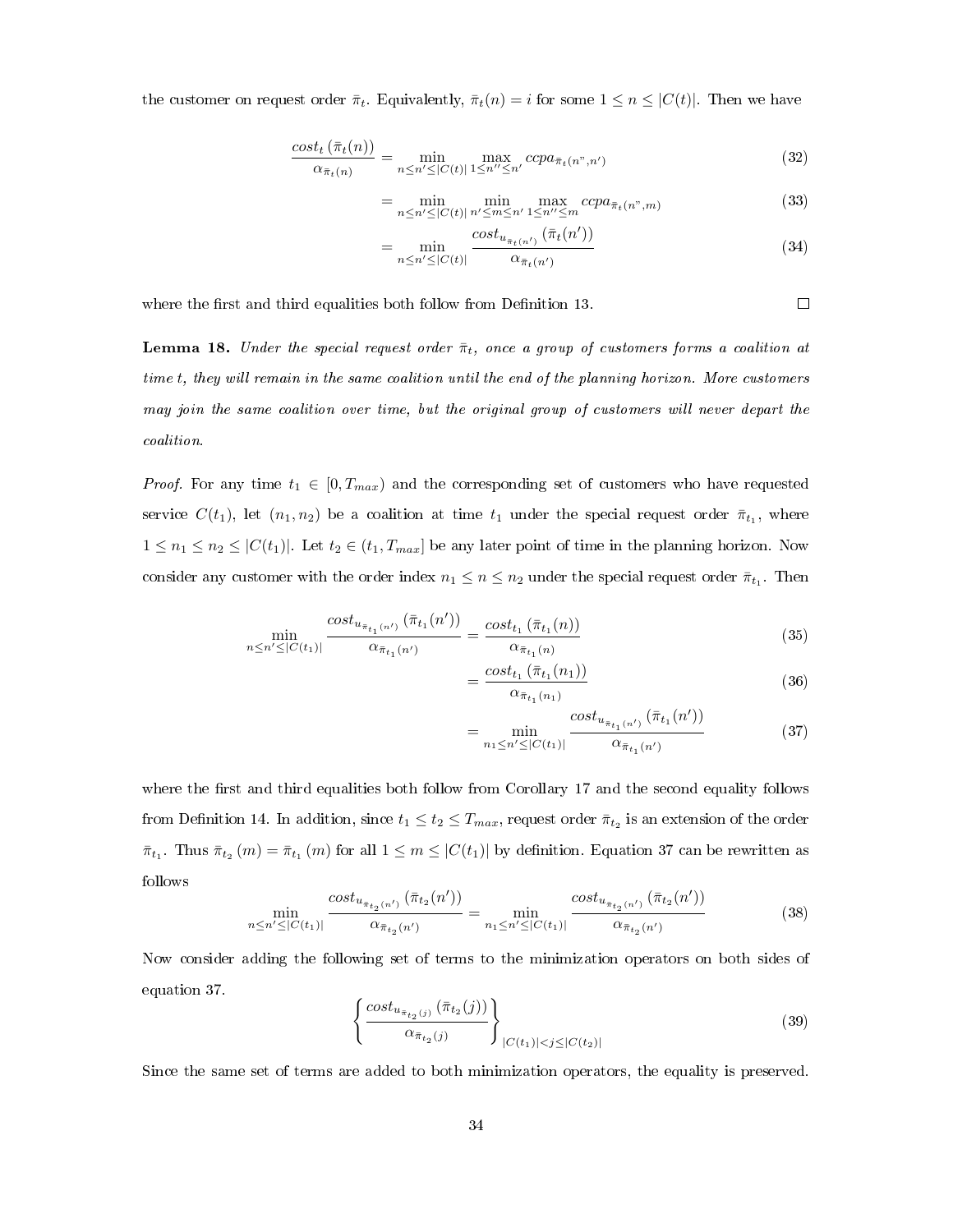Equation [37](#page-42-0) can be rewritten as follows

$$
\min_{n \le n' \le |C(t_2)|} \frac{\cos t_{u_{\bar{\pi}_{t_2}(n')}}(\bar{\pi}_{t_2}(n'))}{\alpha_{\bar{\pi}_{t_2}(n')}} = \min_{n_1 \le n' \le |C(t_2)|} \frac{\cos t_{u_{\bar{\pi}_{t_2}(n')}}(\bar{\pi}_{t_2}(n'))}{\alpha_{\bar{\pi}_{t_2}(n')}} \tag{40}
$$

which by Corollary [17](#page-41-1) is equivalent to

$$
\frac{\text{cost}_{t_2}(\bar{\pi}_{t_2}(n))}{\alpha_{\bar{\pi}_{t_2}(n)}} = \frac{\text{cost}_{t_2}(\bar{\pi}_{t_2}(n_1))}{\alpha_{\bar{\pi}_{t_2}(n_1)}}\tag{41}
$$

We have established that all of the customers in the original coalition at time  $t_1$  have the same shared cost per alpha value at any future time  $t_2$ . By the definition of coalition, all of these customers must be in the same coalition at time  $t_2$ . Thus we have completed the proof.  $\Box$ 

As a corollary to Proposition [16,](#page-40-1) we prove that under the special request order  $\bar{\pi}_t$ , the set of advance customers will remain in the same coalition throughout the planning horizon.

**Corollary 19.** At any time  $t \in [0, T_{max}]$ , under the special request order  $\bar{\pi}_t$ , all advance customers are in the same coalition.

*Proof.* At time  $t = 0$ , the corollary holds trivially based on Proposition [16.](#page-40-1) At any time  $t > 0$ , given that all of the advance customers are in the same coalition, by Lemma [18,](#page-42-1) they will remain in the same coalition until the end of the planning horizon. Thus we have completed the proof.  $\Box$ 

We are now well equipped to present the HPOCS mechanism. For a realization of the dynamic vehicle routing problem, the shared costs are calculated as follows.

#### Initialization.  $t = 0$ .

- 1. Formulate a static vehicle routing problem corresponding to the set of customers  $\mathbb{C} = \mathbb{AC} \cup \mathbb{DC}$ and construct the grand solution  $\overline{S}$ .
- 2. Construct the special request order  $\bar{\pi}_0$  consisting of all advance customers. Any ordering among advance customers can be used.

Quoting advance customers. All advance customers receive their initial quotes at time  $t = 0.$ 

1. Calculate the advance cost per alpha value  $acpa$  based on Definition [9.](#page-37-3)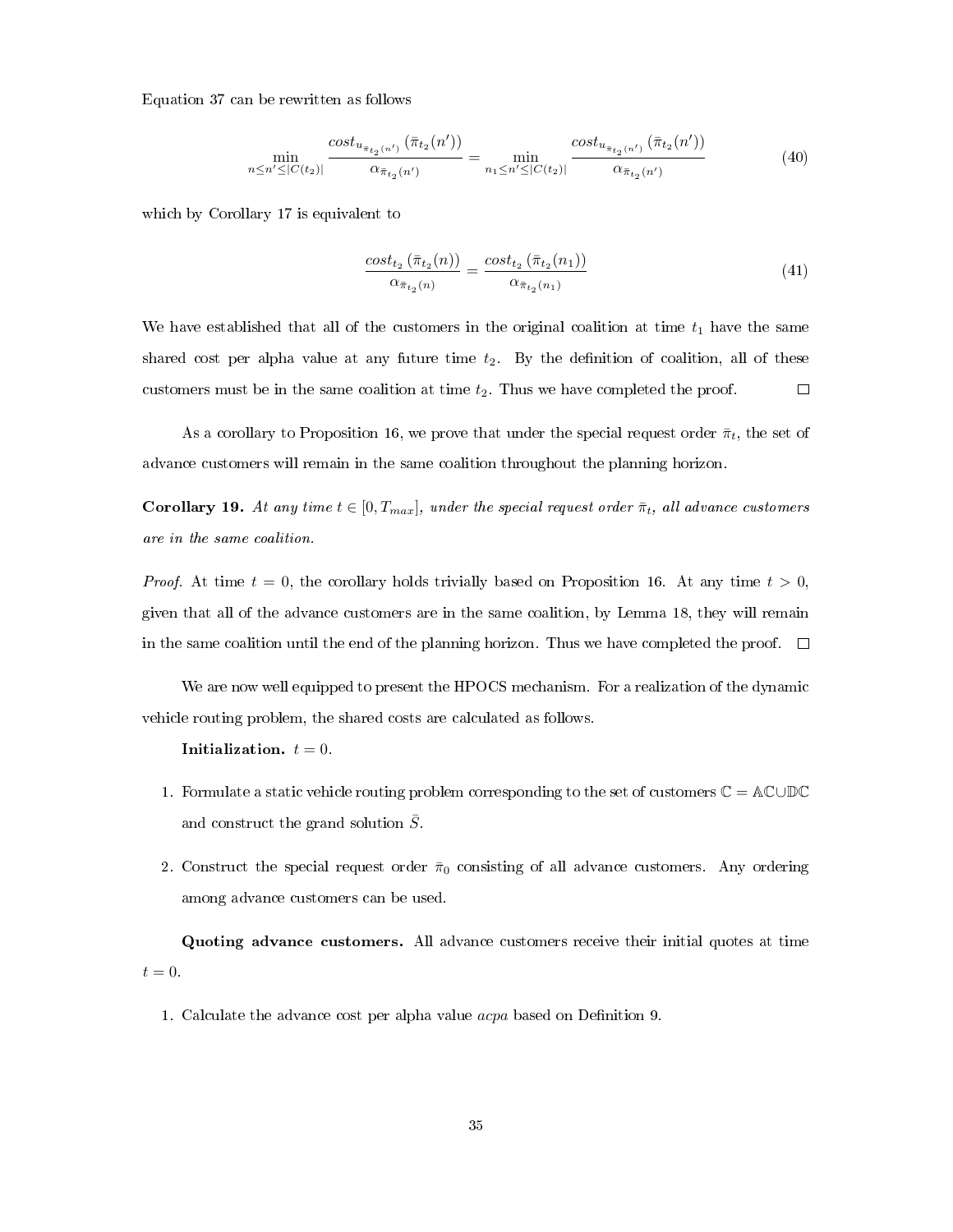- 2. Calculate the total cost, marginal cost, coalition cost per alpha, and the shared cost of each advance customer under the special request order  $\bar{\pi}_0$  by Definition [10,](#page-37-4) equation [17,](#page-38-1) Definition [12,](#page-39-2) and equation [29.](#page-41-0)
- 3. For each advance customer  $i \in \mathbb{AC}$ , suppose that n is its order index on request order  $\bar{\pi}_0$ . Provide  $cost_0(\bar{\pi}_0(n))$  as the initial quote for customer i.

Quoting dynamic customers. A dynamic customer  $i$  receives its initial quote when it requests service at time  $t = u_i$ .

- 1. Append customer i to the end of the special request order  $\bar{\pi}_{u_i-1}$  to form the new special request order  $\bar{\pi}_{u_i}$ . Recall that  $|C(t)|$  represents the total number of customers who have requested service. By definition,  $\bar{\pi}_{u_i}(|C(u_i)|) = i$ .
- 2. Construct the partial schedule induced by  $C(u_i)$  and the grand schedule  $\overline{S}$ .
- 3. Calculate and update the total costs, marginal costs, coalition cost per alpha values, and the shared costs of all existing customers on request order  $\bar{\pi}_{u_i}$  by Definition [10,](#page-37-4) equation [18,](#page-38-2) Definition [12,](#page-39-2) and Definition [13.](#page-39-1)
- 4. Provide  $cost_{u_i}(\bar{\pi}_{u_i}(|C(u_i)|))$  as the initial quote for customer *i*.

Final shared costs.  $t = T_{max}$ .

- 1. At time  $t = T_{max}$ , all of the randomness in the system has been realized. The special request order  $\bar{\pi}_{T_{max}}$  consists of all advance and realized dynamic customers, namely the set  $C(T_{max})$ .
- 2. For  $1 \leq n \leq |C(T_{max})|$ , the shared cost of customer  $\bar{\pi}_{T_{max}}(n)$  at time  $T_{max}$  under the special request order  $\bar{\pi}_{T_{max}}$  is  $cost_{T_{max}}(\bar{\pi}_{T_{max}}(n))$ . This is also the final cost of service for customer  $\bar{\pi}_{T_{max}}(n)$ .

# 5.2 HPOCS Example

We now use an example to illustrate the HPOCS mechanism. Consider the dynamic vehicle routing problem based on the network shown in Figure [2](#page-45-0) and the set of customers shown in Table [2.](#page-45-1) There are six customers and one depot located along a line segment. The distance between adjacent locations are as labeled. Customers A, B, and C are advance customers, and the rest are dynamic customers. The demand of all customers are assumed to be 1, so that the alpha value of each customer equals to the distance from the depot to the customer. For convenience, we set the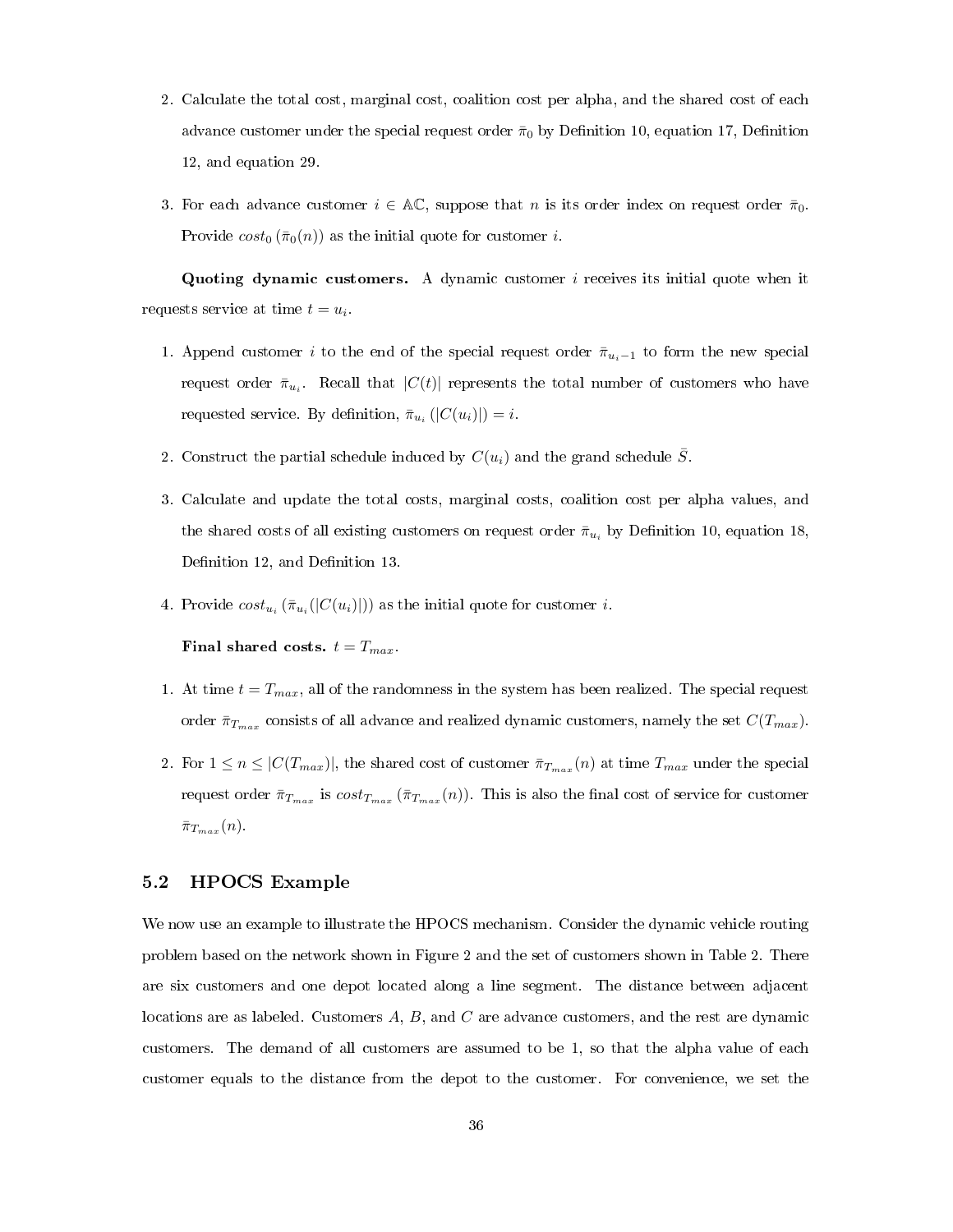request deadline of each dynamic customer to be equal to the beginning of its service time window. The length of the service time of all customers are all equal 1 and  $T_{max} = 50$ . We consider the realization of the DVRP where customers  $D$  and  $F$  request service at time 9 and 20 respectively, and customer E does not request service. It is assumed that all customers will accept any initial quote provided to them. Equivalently, the willingness-to-pay value of all customers are set to be equal to infinity. This assumption allows all of the customers that request service to stay in the system.

$$
\begin{array}{ccc}\n\text{(C)} & 1 & \text{(D)} & \xrightarrow{3} & \text{(E)} & \xrightarrow{3} & \text{Depot} & \xrightarrow{2} & \text{(F)} & \xrightarrow{2} & \text{(A)} & \xrightarrow{1} & \text{(B)} \\
\end{array}
$$

<span id="page-45-1"></span><span id="page-45-0"></span>Figure 2: Example II: Network

| Customer | Demand |    | Alpha Deadline Time Window Service Time | Request Time |
|----------|--------|----|-----------------------------------------|--------------|
|          |        |    | [0,10]                                  |              |
|          |        |    | [5, 10]                                 |              |
|          |        |    | [25, 30]                                |              |
|          |        | 10 | [10, 25]                                |              |
| E,       |        | 25 | [25, 35]                                |              |
|          |        | 30 | [30, 40]                                |              |

Table 2: Example V: Customer information

We solve the cost allocation problem associated with this realization of the DVRP in two cases. In the first case, we assume that only one vehicle is available, while in the second case, we assume that two vehicles are available.

#### Single-vehicle case.

Initialization.

All of the customers  $A$  through  $F$  are used to formulate a static VRP. Assuming that only one vehicle is available, the grand schedule  $\bar{S}$  can take the form

$$
r_1 = Depot[-,0] - A[4,5] - B[6,10] - D[21,24] - C[25,26] - E[30,31] - F[36,37] - Depot[39,-] (42)
$$

where the two numbers in the brackets represent the arrival and departure times at each location.  $C(0) = \mathbb{AC} = \{A, B, C\}$ . Without loss of generality, we let the special request order  $\bar{\pi}_0$  take the following form.

$$
\bar{\pi}_0 = A - B - C \tag{43}
$$

Quoting advance customers.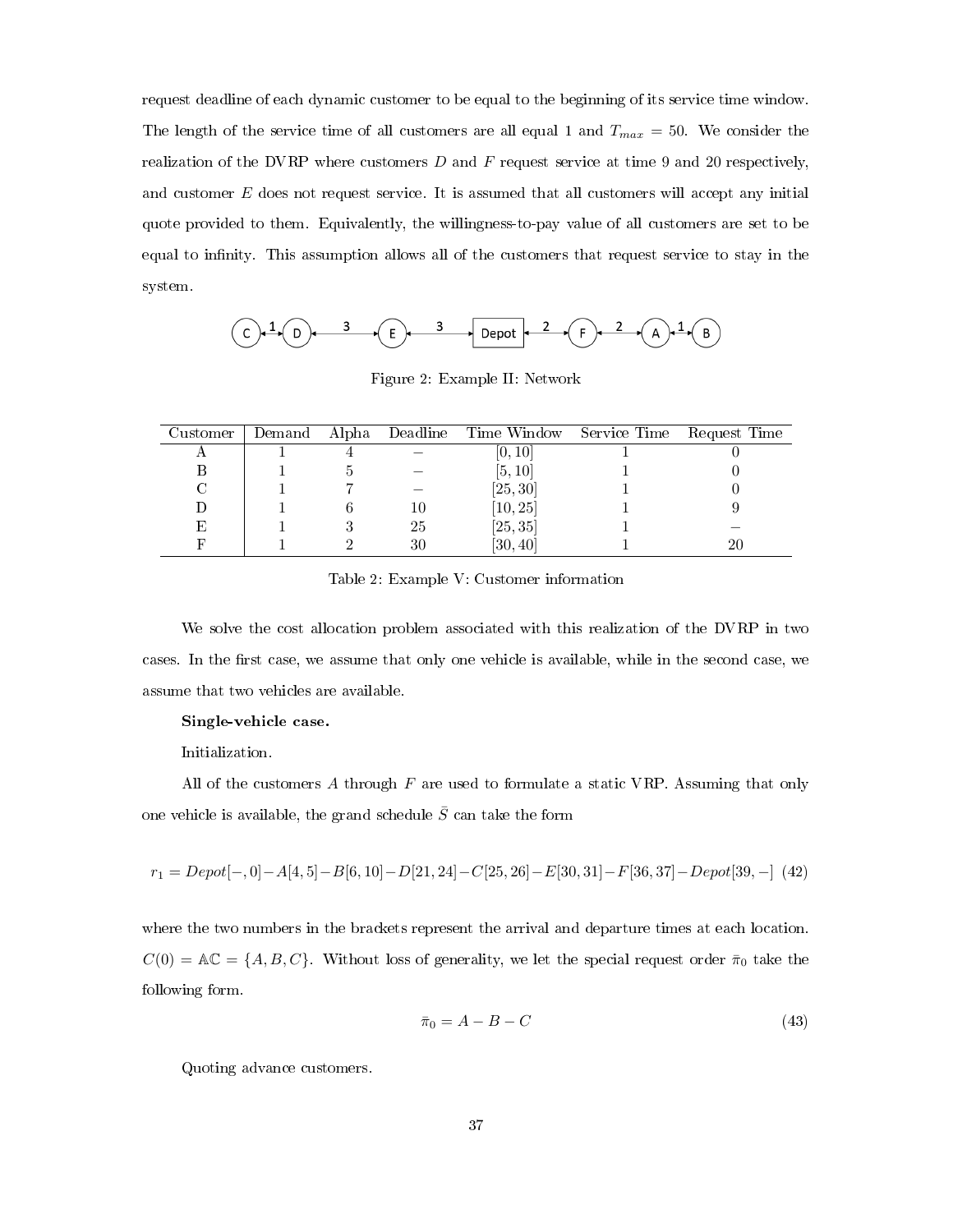We first construct the partial schedule induced by the set AC and the grand schedule  $\bar{S}$  as follows

$$
\bar{S}(\mathbb{AC}): r_1 = Depot[-,0] - A[4,5] - B[6,13] - C[25,26] - Depot[33,-]
$$
 (44)

Note that  $\bar{S}$  (AC) is not unique and any feasible schedule can be used. Then we calculate the *acpa* value for advance customers.

$$
acpa = \frac{totalcost\left(\bar{S}\left(\mathbb{AC}\right)\right)}{\sum_{i \in \mathbb{AC}} \alpha_i} \tag{45}
$$

$$
=\frac{4+1+12+7}{4+5+7}
$$
\n(46)

$$
=1.5\tag{47}
$$

The total cost, marginal cost, coalition cost per alpha, and the shared cost of each advance customer under the special request order  $\bar{\pi}_0$  are calculated.

Table [3](#page-47-0) shows the total and marginal cost values. For example, the total cost of serving customer A is calculated as

$$
totalcost\left(\bar{S}\left(\bar{\pi}_{0}\left(1\right)\right)\right) = acpa\sum_{n=1}^{1} \alpha_{\bar{\pi}_{t}(n)}\tag{48}
$$

$$
= aspa \times \alpha_A \tag{49}
$$

$$
= 1.5 \times 4 \tag{50}
$$

$$
= 6 \tag{51}
$$

and the corresponding marginal cost is calculated as

$$
mc\left(\bar{\pi}_{0}\left(1\right)\right) = totalcost\left(\bar{S}\left(\bar{\pi}_{0}\left(1\right)\right)\right) - totalcost\left(\bar{S}\left(\bar{\pi}_{t}\left(0\right)\right)\right) \tag{52}
$$

$$
= total cost\left(\bar{S}\left(\bar{\pi}_{0}\left(1\right)\right)\right) - total cost\left(\bar{S}\left(\emptyset\right)\right)
$$
\n(53)

$$
=6-0 \tag{54}
$$

$$
= 6 \tag{55}
$$

Since customer  $A$  is an advance customer, the total cost after its request does not necessarily equal to the total travel cost of the partial solution induced by the set of customers that have requested service. Nevertheless, the total cost value defined on the entire set of advance customers AC is always equal to the total travel cost of the partial solution induced by the set AC, as shown in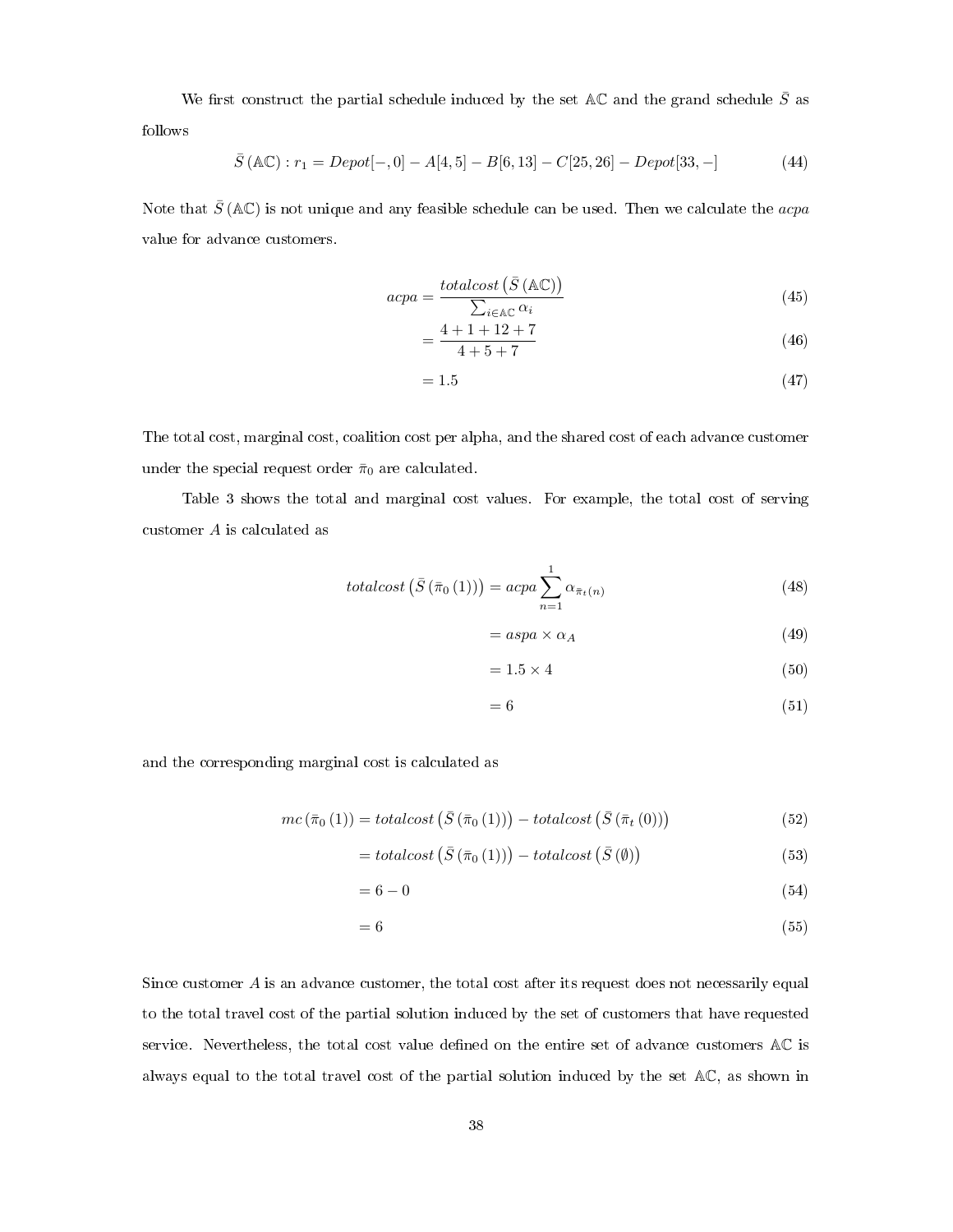Definition [10.](#page-37-4) In this example, we have

$$
totalcost\left(\bar{S}\left(\bar{\pi}_{t}\left(|\mathbb{AC}|\right)\right)\right) = acpa \sum_{n=1}^{|\mathbb{AC}|} \alpha_{\bar{\pi}_{t}(n)} = \frac{3}{2} \times (4+5+7) = 24 = totalcost\left(\bar{S}\left(\mathbb{AC}\right)\right) \tag{56}
$$

<span id="page-47-0"></span>

| Time | Request | Total Cost | Marginal Cost |
|------|---------|------------|---------------|
|      |         | $6.0\,$    | 6.0           |
|      | B       | 13.5       | 7.5           |
| U    | C       | 24.0       | 10.5          |
| 9    | Ð       | 24.0       | 0.0           |
| 25   | R       | 28.0       | L O           |

Table 3: Total and marginal costs with one vehicle

Table [4](#page-47-1) summarizes the coalition cost per alpha values for each possible coalition formation. The row label represents the first customer in a coalition while the column label represents the last customer in the coalition. Based on the *ccpa* values, Table [5](#page-47-2) shows the formation of coalitions among the customers. The shared costs per alpha scpa of each customer are calculated based on Definition [13](#page-39-1) and customers who have the same scpa value are said to be in the same coalition. Last but not least, the HPOCS shared costs are calculated by multiplying the *scpa* value by the alpha value of each customer. The third row of Table [5](#page-47-2) shows the initial quotes provided to advance customers at time  $t = 0$ .

<span id="page-47-1"></span>

|    | Time Start of Coalition | End of Coalition |                   |               |                         |     |  |  |
|----|-------------------------|------------------|-------------------|---------------|-------------------------|-----|--|--|
|    |                         | A                | R                 | $\mathcal{C}$ | -1)                     |     |  |  |
|    |                         | 1.5              | $1.5$ $1.5$ $1.1$ |               |                         | 1.2 |  |  |
|    |                         |                  |                   |               | $1.5$ $1.5$ $0.9$ $1.0$ |     |  |  |
|    | ∩                       |                  |                   | 1.5           | 1.1                     | 1.2 |  |  |
| 9  |                         |                  |                   |               | 0.0                     | 0.5 |  |  |
| 25 |                         |                  |                   |               |                         |     |  |  |

<span id="page-47-2"></span>Table 4: Coalition cost per alpha values with one vehicle

| Time           | Coalitions          |         | Shared Costs per Alpha |     |      |            | <b>HPOCS</b> Shared Costs |     |      |     |     |
|----------------|---------------------|---------|------------------------|-----|------|------------|---------------------------|-----|------|-----|-----|
|                |                     | А       |                        |     |      | $_{\rm F}$ |                           |     |      |     | F   |
| $\theta$       | IA.                 | $1.5\,$ |                        |     |      |            | 6.0                       |     |      |     |     |
| $\overline{0}$ | (A, B)              | 1.5     | 1.5                    |     |      |            | 6.0                       | 7.5 |      |     |     |
| $\overline{0}$ | (A, B, C)           | -1.5    | 1.5                    | 1.5 |      |            | 6.0                       | 7.5 | 10.5 |     |     |
| 9              | (A, B, C, D)        |         |                        |     | -1.1 |            | 4.4                       | 5.5 | 7.6  | 6.6 |     |
| 25             | (F)<br>(A, B, C, D) | 1.1     |                        |     | 1.1  | 2.0        | 4.4                       | 5.5 | 7.6  | 6.6 | 4.0 |
| 50             | (F)<br>(A, B, C, D) |         | 1.1                    | 1.1 | 1.1  | 2.0        | 4.4                       | 5.5 | 7.6  | 6.6 | 4.0 |

Table 5: Coalition formation, scpa, and HPOCS shared costs with one vehicle

Quoting dynamic customers.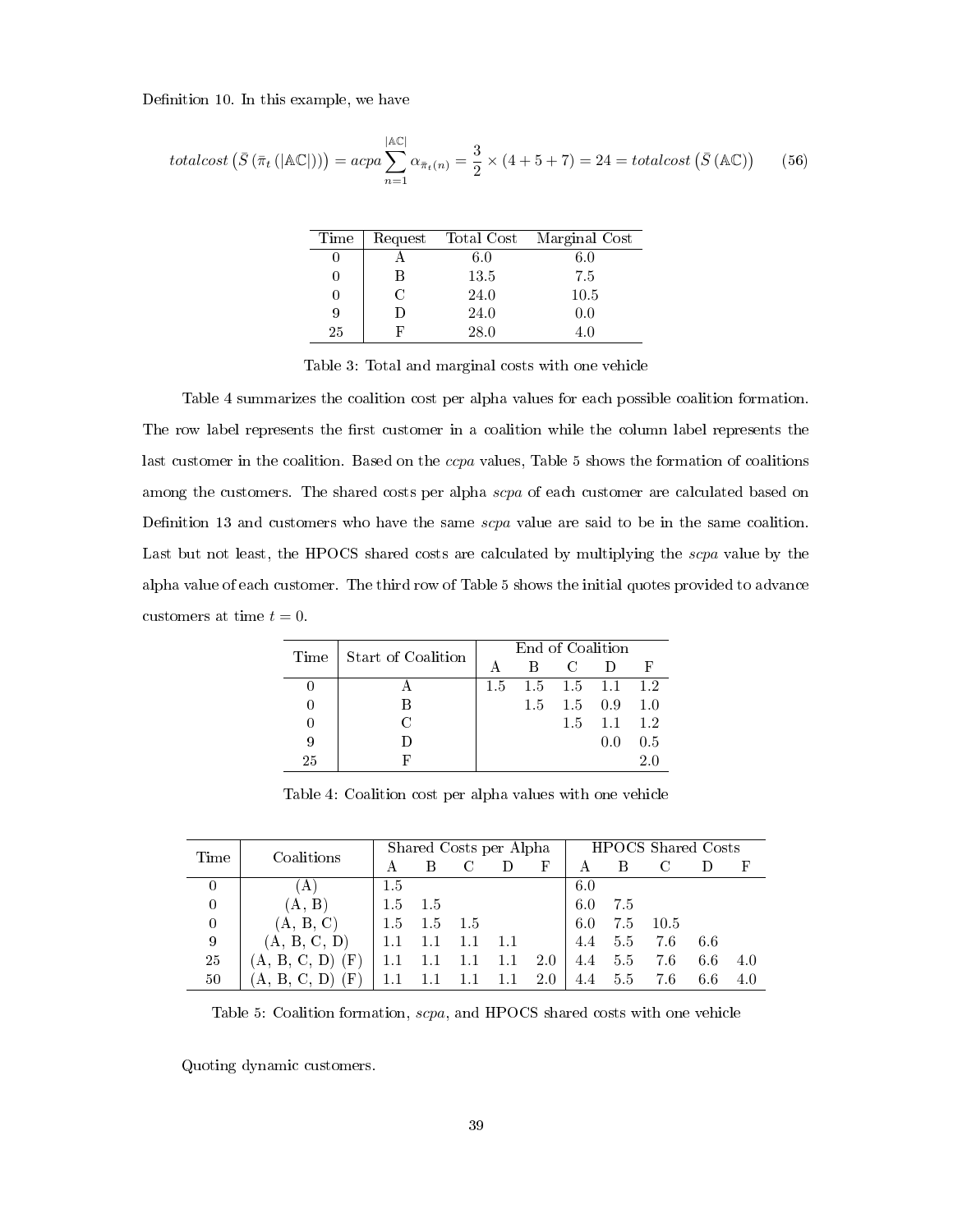A dynamic customer *i* receives its initial quote at time  $t = u_i$ , when it requests service.

At time  $t = 9$ , customer D requests service and is appended to the end of the special request order.  $\bar{\pi}_9 = A - B - C - D$ .  $C(9) = \{A, B, C, D\}$ . The partial schedule induced by  $C(9)$  and the grand schedule  $\bar{S}$  is

$$
\bar{S}(C(9)): r_1 = Depot[-,0] - A[4,5] - B[6,10] - D[21,24] - C[25,26] - Depot[33,-] \tag{57}
$$

The total cost, marginal cost, coalition cost per alpha values, and the shared costs of all customers at time  $t = 9$  under request order  $\bar{\pi}_9$  are calculated.

At time  $t = 20$ , customer F requests service and is appended to the end of the special request order.  $\bar{\pi}_{20} = A - B - C - D - F$ .  $C(20) = \{A, B, C, D, F\}$ . The partial schedule induced by  $C(20)$ and the grand schedule  $\bar{S}$  is

$$
\bar{S}\left(C(20)\right): r_1 = Depot[-,0] - A[4,5] - B[6,10] - D[21,24] - C[25,26] - F[35,36] - Depot[38,-] \eqno(58)
$$

The total cost, marginal cost, coalition cost per alpha values, and the shared costs of all customers at time  $t = 20$  under request order  $\bar{\pi}_{20}$  are calculated.

Final shared costs.

At time  $t = T_{max} = 50$ , all of the randomness in the problem has been realized. Since the shared costs only change when a dynamic customer requests service and time  $t = 20$  was the last time a dynamic customer requested service, the final shared cost of each customer equals to its shared cost at time  $t = 20$ .

#### Two-vehicle case.

Initialization. All of the customers  $A$  through  $F$  are used to formulate a static VRP. Assuming that two vehicles are available, the grand schedule  $\bar{S}^{'}$  can take the form

$$
r_1^{'} = Depot[-,0] - A[4,5] - B[6,30] - F[33,34] - Depot[36,-]
$$
\n
$$
(59)
$$

$$
r_{2}^{'} = Depot[-,10] - D[16,24] - C[25,26] - E[30,31] - Depot[34,-]
$$
\n(60)

 $C(0) = \mathbb{AC} = \{A, B, C\}$ . Without loss of generality, we let the special request order  $\bar{\pi}'_0$  take the following form.

$$
\bar{\pi}'_0 = C - B - A \tag{61}
$$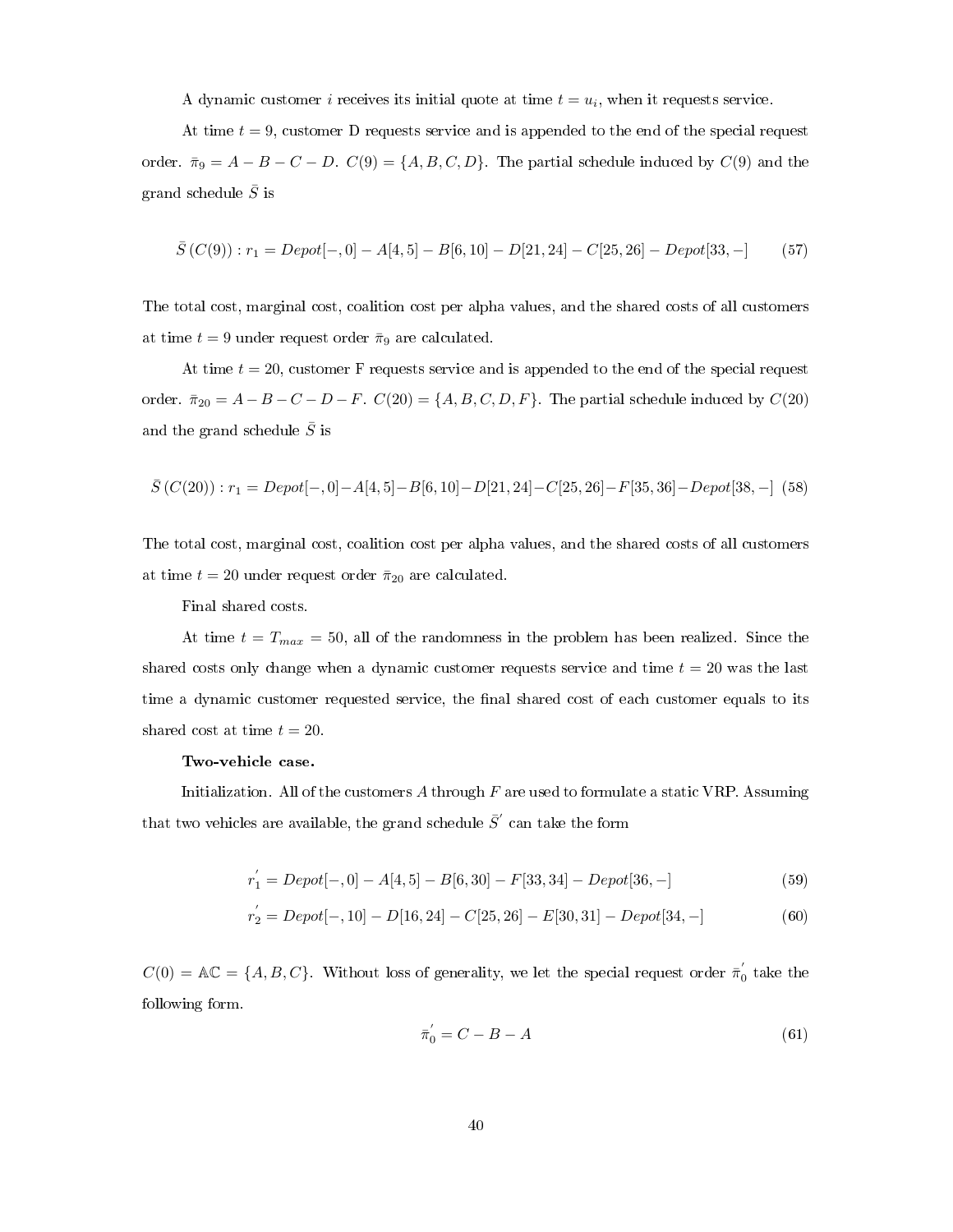Quoting advance customers.

We first construct the partial schedule induced by the set AC and the grand schedule  $\bar{S}$ .  $\bar{S}'$  (AC) can take the form

$$
r_1^{'} = Depot[-,0] - A[4,5] - B[6,30] - Depot[35,-]
$$
\n(62)

$$
r_2^{'} = Depot[-,18] - C[25,26] - Depot[33,-]
$$
\n(63)

Similarly as in the single vehicle case,  $\bar{S}'$  (AC) is not unique and any feasible schedule can be used. Now we calculate the advance cost per alpha value for advance customers.

$$
acpa' = \frac{totalcost\left(\bar{S}'\left(\mathbb{AC}\right)\right)}{\sum_{i \in \mathbb{AC}} \alpha_i} \tag{64}
$$

$$
=\frac{4+1+5+7+7}{4+5+7}
$$
(65)

$$
=1.5\tag{66}
$$

The total cost, marginal cost, coalition cost per alpha, and the shared cost of each advance customer under the special request order  $\bar{\pi}_0^{'}$  are calculated.

Table [6](#page-49-0) shows the total and marginal costs. Similarly as in the single-vehicle case, the total cost value for a subset of advance customers are not necessarily equal to the total travel cost of the corresponding induced partial solution. Yet, the total cost value defined on the entire set of advance customers AC is always equal to the total travel cost of the partial solution induced by the set AC.

<span id="page-49-0"></span>

| Time | Request | Total Cost | Marginal Cost |
|------|---------|------------|---------------|
|      |         | 10.5       | 10.5          |
|      | В       | 18.0       | 7.5           |
|      |         | 24.0       | 6.0           |
| 9    | ו ו     | 24.0       | 0.0           |
| 25   | F,      | 24.0       | 'I ()         |

Table 6: Total and marginal costs with two vehicles

Table [7](#page-50-0) summarizes the coalition cost per alpha values for each possible coalition formation. The row label represents the first customer in a coalition while the column label represents the last customer in the coalition. Based on the coalition cost per alpha values, Table [8](#page-50-1) shows the formation of coalitions among customers. The shared costs per alpha scpa of each customer are calculated based on Definition [13](#page-39-1) and customers who have the same scpa value are said to be in the same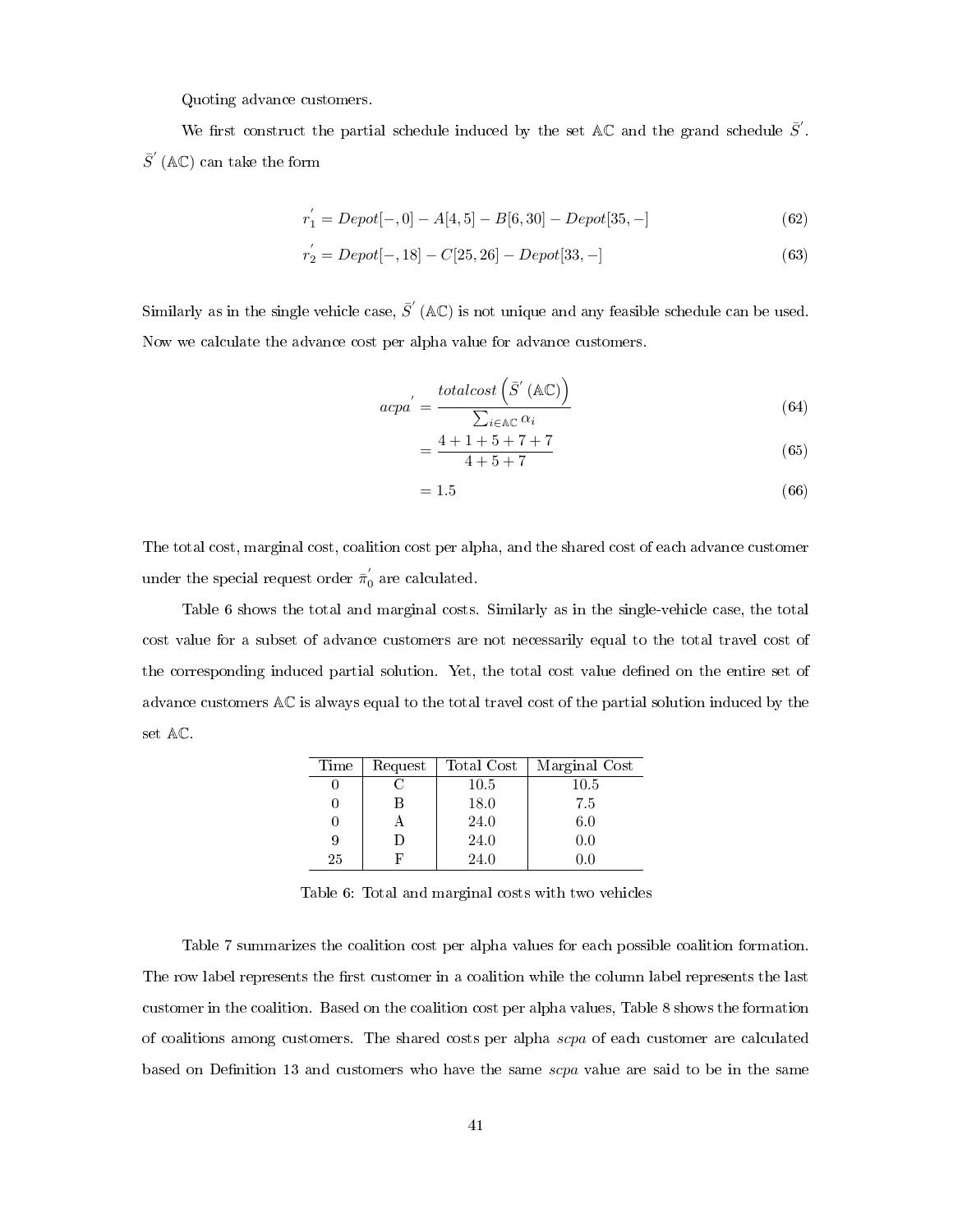coalition. Last but not least, the HPOCS shared costs are calculated by multiplying the scpa value by the alpha value of each customer. The third row of Table [8](#page-50-1) shows the initial quotes provided to the advance customers at time  $t = 0$ .

<span id="page-50-0"></span>

|      | Start of Coalition | End of Coalition |                         |                   |       |                 |  |  |
|------|--------------------|------------------|-------------------------|-------------------|-------|-----------------|--|--|
| Time |                    | $\cap$           | R                       |                   |       | Ε               |  |  |
|      |                    | $1.5^{\circ}$    | $1.5$ $1.5$ $1.1$ $1.0$ |                   |       |                 |  |  |
|      |                    |                  |                         | $1.5$ $1.5$ $0.9$ |       | 0.8             |  |  |
|      |                    |                  |                         | 1.5               |       | $0.6 \quad 0.5$ |  |  |
| 9    |                    |                  |                         |                   | (0.0) | 0.0             |  |  |
| 25   |                    |                  |                         |                   |       |                 |  |  |

Table 7: Coalition cost per alpha values with two vehicles

| Time           | Coalitions      |           |       |       | Shared Costs per Alpha |         |      | <b>HPOCS</b> Shared Costs |         |     |     |  |
|----------------|-----------------|-----------|-------|-------|------------------------|---------|------|---------------------------|---------|-----|-----|--|
|                |                 |           |       |       |                        | F       |      |                           |         |     |     |  |
| 0              |                 | 1.5       |       |       |                        |         | 10.5 |                           |         |     |     |  |
| $\overline{0}$ | (C, B)          | 1.5       | - 1.5 |       |                        |         | 10.5 | - 7.5                     |         |     |     |  |
| $\overline{0}$ | (C, B, A)       | $\pm 1.5$ | 1.5   | - 1.5 |                        |         | 10.5 | 7.5 6.0                   |         |     |     |  |
| 9              | (C, B, A, D)    | 1.1       | 1.1   |       | 1.1                    |         | 7.7  | 5.5                       | 4.4 6.6 |     |     |  |
| 25             | (C, B, A, D, F) | 1.0       | 1.0   | 1.0   | 1.0                    | 1.0     | 7.0  | 5.0                       | 4.0     | 6.0 | 2.0 |  |
| 50             | (C, B, A, D, F) | 1.0       | 1.0   | 1.0   | 1.0                    | $1.0\,$ | 7.0  | 5.0                       | 4.0     | 6.0 | 2.0 |  |

<span id="page-50-1"></span>Table 8: Coalition formation, scpa, and HPOCS shared costs with two vehicles

Quoting dynamic customers.

A dynamic customer *i* receives its initial quote at time  $t = u_i$ , when it requests service.

At time  $t = 9$ , customer D requests service and is appended to the end of the special request order.  $\bar{\pi}'_9 = C - B - A - D$ .  $C(9) = \{A, B, C, D\}$ . The partial schedule induced by  $C(9)$  and the grand schedule  $\bar{S}^{'}$  is

$$
r_1^{'} = Depot[-,0] - A[4,5] - B[6,30] - Depot[35,-]
$$
\n(67)

$$
r_{2}^{'} = Depot[-,10] - D[16,24] - C[25,26] - Depot[33,-]
$$
\n(68)

The total cost, marginal cost, coalition cost per alpha values, and the shared costs of all customers at time  $t = 9$  under request order  $\bar{\pi}'_9$  are calculated.

At time  $t = 20$ , customer F requests service and is appended to the end of the special request order.  $\bar{\pi}_{20}' = C - B - A - D - F$ .  $C(20) = \{A, B, C, D, F\}$ . The partial schedule induced by  $C(20)$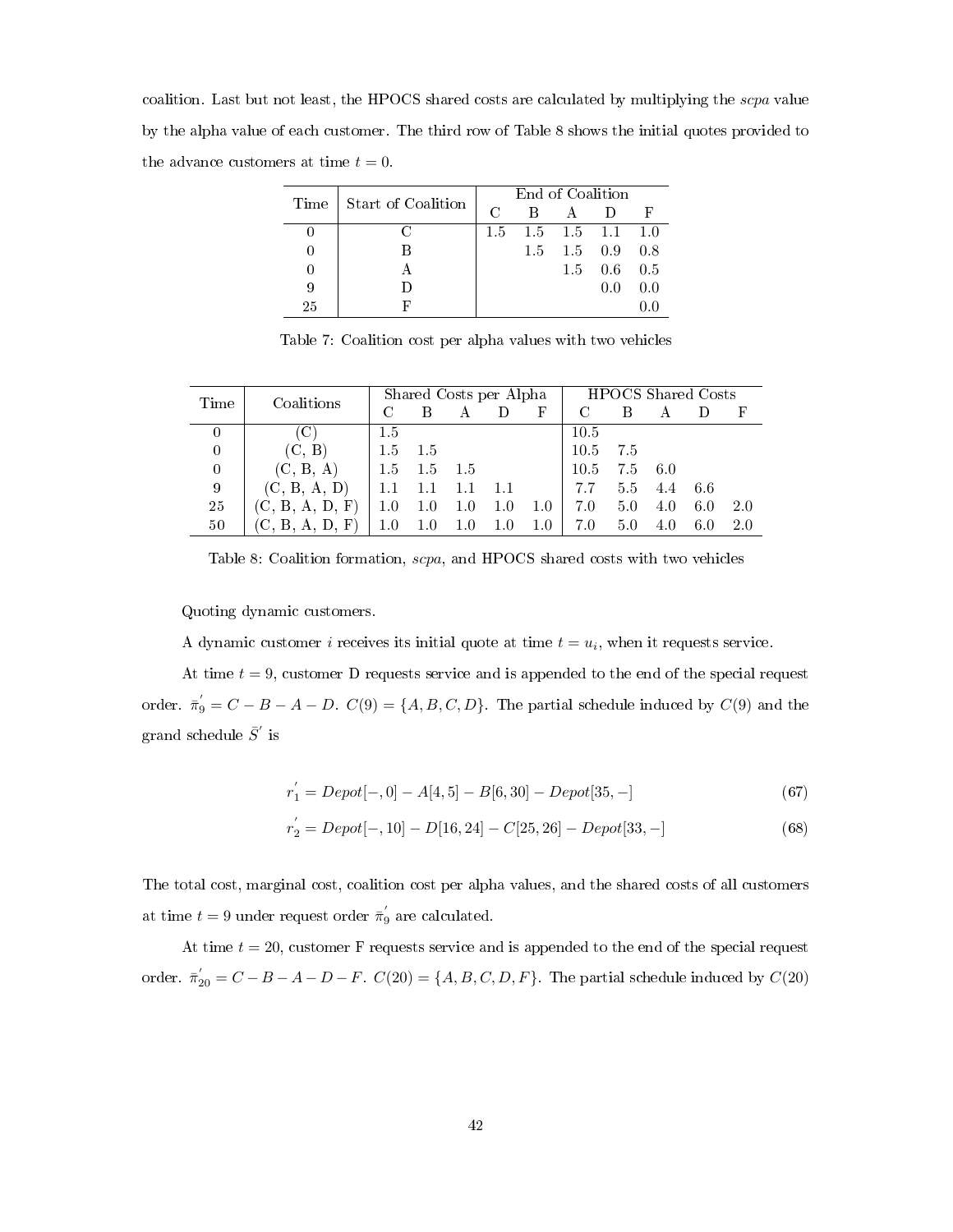and the grand schedule  $\bar{S}'$  is

$$
r_1^{'} = Depot[-,0] - A[4,5] - B[6,30] - F[33,34] - Depot[36,-]
$$
\n(69)

$$
r_2^{'} = Depot[-, 10] - D[16, 24] - C[25, 26] - Depot[33, -]
$$
\n(70)

The total cost, marginal cost, coalition cost per alpha values, and the shared costs of all customers at time  $t = 20$  under request order  $\bar{\pi}'_{20}$  are calculated.

Final shared costs.

At time  $t = T_{max} = 50$ , all of the randomness in the problem has been realized. Similarly as in the single-vehicle case, since that shared costs only change when a dynamic customer requests service and time  $t = 20$  was the last time a dynamic customer requested service, the final shared cost of each customer equals to its shared cost at time  $t = 20$ .

In this example, customers are assigned across two vehicles but all of the customers end up forming a single coalition. This observation confirms the claim that coalitions are formed based on the shared cost per alpha values and the proximity in request times of the customers, rather than on their vehicle assignments.

### <span id="page-51-0"></span>5.3 Analysis of Properties

The HPOCS mechanism defines a way to allocate the total travel cost to each customer in the dynamic vehicle routing problem. By denition, this mechanism follows the same framework as the POCS mechanism, with the exception that the total cost function is defined differently. Given that the original POCS mechanism satisfies all of the desirable properties discussed in Section [4.2.3,](#page-31-0) it follows that the HPOCS mechanism also possess these properties, if it can be shown that the new total cost function satisfies the same assumptions as made by the POCS framework.

The POCS framework makes two assumptions of the total cost function. First, the total cost is non-decreasing over time. Second, the total cost at any time is independent of the request order among the group of customers that have requested service. These assumptions are, for example, satisfied for the minimal operating cost, which is the cost function used in the original POCS paper. However, optimality is not required in order for all of the desirable properties to be satisfied, as long as the cost function follows the two assumptions.

**Proposition 20.** For any grand schedule  $\overline{S}$ , any time  $t \in [0, T_{max}]$  and the corresponding set of customers who have requested service  $C(t)$ , the special request order  $\bar{\pi}_t$ , and any integer  $n \in [1, |C(t)|]$ ,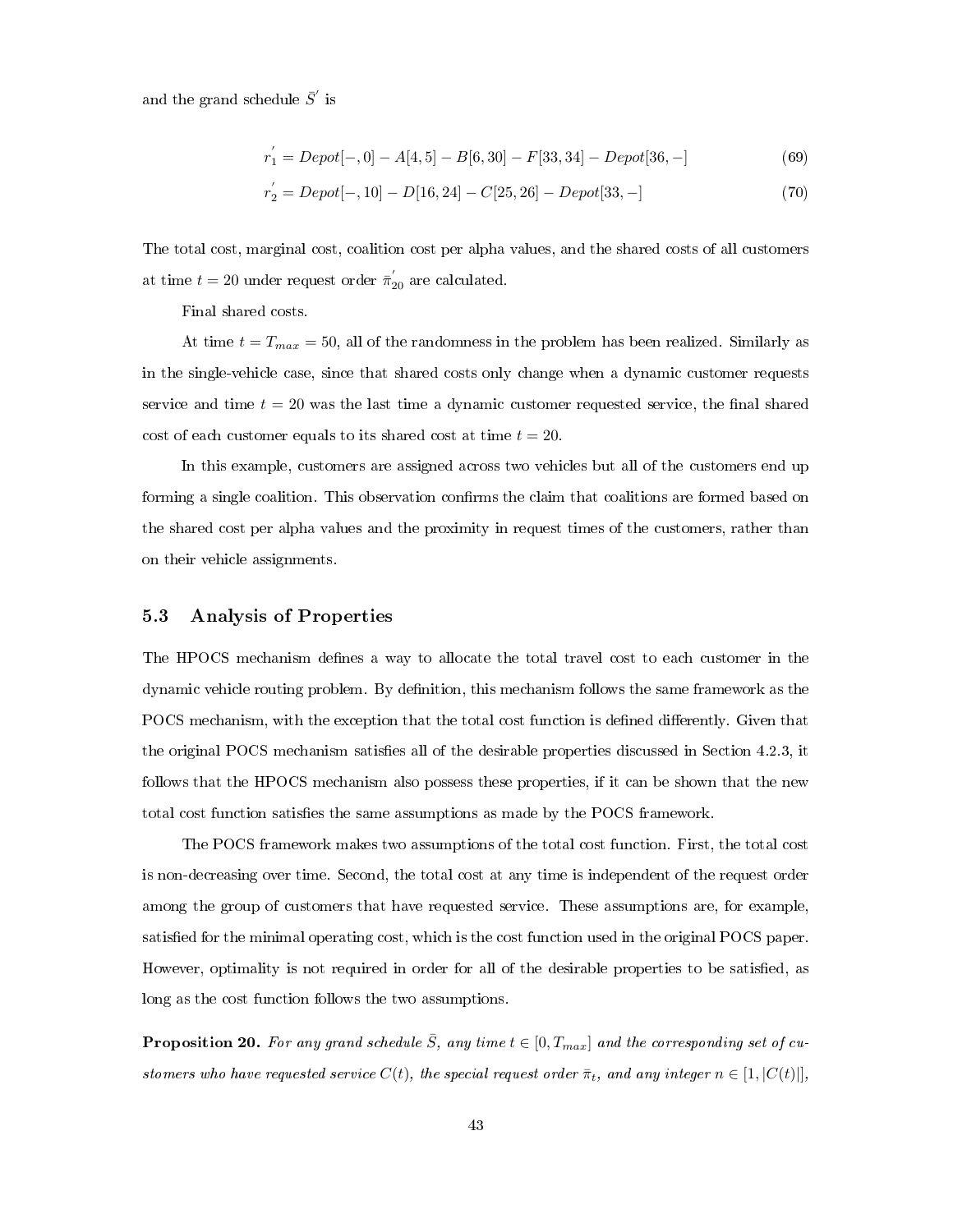the HPOCS total cost function totalcost  $(\bar{S}(\bar{\pi}_t(n)))$  is nondecreasing in n and is independent of the request order of customers  $\{\bar{\pi}_t(1), \ldots, \bar{\pi}_t(n)\}$ . That is, for any request order  $\pi_t$  satisfying  ${\{\bar{\pi}_t(1), \ldots, \bar{\pi}_t(n)\}} = {\{\pi_t(1), \ldots, \pi_t(n)\}},$  totalcost  $(\bar{S}(\bar{\pi}_t(n))) = \text{totalcost}(\bar{S}(\pi_t(n))).$ 

*Proof.* We first prove that totalcost  $(\bar{S}(\bar{\pi}_t(n)))$  is nondecreasing in n. Without loss of generality, let  $n_1$  be any order index satisfying  $1 \leq n_1 < |C(t)|$  and let  $n_2 = n_1 + 1$ . By definition, the partial schedule  $\bar{S}(\bar{\pi}_t(n_1))$  is constructed by removing customer  $\bar{\pi}_t(n_2)$  from the schedule  $\bar{S}(\bar{\pi}_t(n_2))$ . Let  $i^{-}$  and  $i^{+}$  represent the predecessor and successor locations of customer  $\bar{\pi}_{t}(n_{2})$  in the schedule  $\bar{S}(\bar{\pi}_t(n_2))$ . Then we have

<span id="page-52-0"></span>
$$
totalcost\left(\bar{S}\left(\bar{\pi}_{t}\left(n_{1}\right)\right)\right) = totalcost\left(\bar{S}\left(\bar{\pi}_{t}\left(n_{2}\right)\right)\right) - c_{i-\bar{\pi}_{t}\left(n_{2}\right)} - c_{\bar{\pi}_{t}\left(n_{2}\right)i^{+}} + c_{i-i^{+}}\tag{71}
$$

Based on the triangle inequality property of pairwise distances, we have

$$
c_{i^- \bar{\pi}_t(n_2)} + c_{\bar{\pi}_t(n_2)i^+} - c_{i^- i^+} \ge 0 \tag{72}
$$

Thus equation [71](#page-52-0) implies that

$$
totalcost\left(\bar{S}\left(\bar{\pi}_{t}\left(n_{1}\right)\right)\right) \leq totalcost\left(\bar{S}\left(\bar{\pi}_{t}\left(n_{2}\right)\right)\right) \tag{73}
$$

We have proved that  $totalcost\left(\bar{S}\left(\bar{\pi}_{t}(n)\right)\right)$  is nondecreasing in n. We now prove the total cost is independent of the request order of customers  $\{\bar{\pi}_t(1), \ldots, \bar{\pi}_t(n)\}$ . Let  $\pi_t$  be any request order satisfying  $\{\bar{\pi}_t(1), \ldots, \bar{\pi}_t(n)\} = \{\pi_t(1), \ldots, \pi_t(n)\}\$ . That is to say, the first n positions of  $\pi_t$  and of  $\bar{\pi}_t$  consist of the same group of customers. By Lemma [6,](#page-35-0)  $\bar{S}(\bar{\pi}_t(n))$  and  $\bar{S}(\pi_t(n))$  represent the same induced partial schedule. It then follows that  $totalcost\left(\bar{S}\left(\bar{\pi}_{t}\left(n\right)\right)\right) = totalcost\left(\bar{S}\left(\pi_{t}\left(n\right)\right)\right)$  $\Box$ 

We have now proved that the total cost function used in the HPOCS mechanism satisfies the two assumptions required by the POCS framework. When implementing the HPOCS mechanism to solve the cost allocation problem associated with a DVRP, one must specify the way vehicles are routed in real time. In order to make the HPOCS mechanism satisfy all of the desirable properties, we need to define a dynamic vehicle routing strategy that can guarantee that the actual total travel cost incurred by the vehicles equals to the total cost calculated by the HPOCS mechanism. The following dynamic routing strategy satisfies this requirement.

1. Vehicles are routed based on the grand schedule  $\bar{S}$ .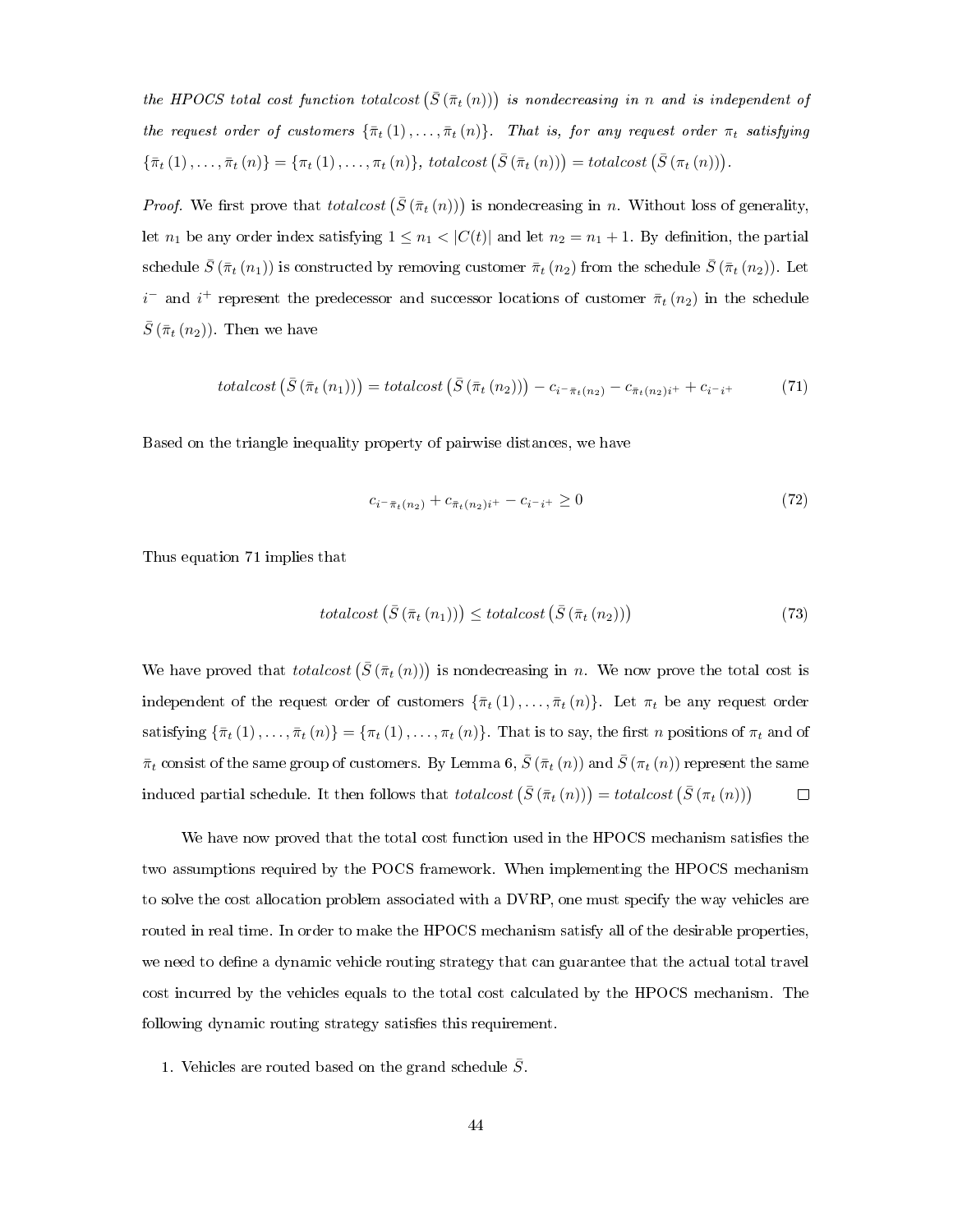- 2. No re-optimization is done during the planning horizon.
- 3. At the time when a vehicle is scheduled to depart from its current location and travel to a dynamic customer, if the customer has yet to request service, it is skipped and the vehicle travels directly from the predecessor location to the successor location of the dynamic customer.

Recall that by Definition [4,](#page-35-1) the grand schedule  $\bar{S}$  requires that the time when a vehicle starts to travel to a dynamic customer is no earlier than the request deadline of the customer. If the customer has yet to request service by this time, it is certain that the customer will not request service at all. Thus if the customer is removed from the current schedule, it will not request service at a later time. Equivalently speaking, insertion of new customers is never needed under this routing strategy. The only diversion of vehicles happen when an unrealized dynamic customer is skipped, and no traveling is wasted due to the absence of dynamic customers. As a result, the total travel cost incurred by the vehicles is always equal to the total cost of the induced partial solution as calculated in Definition [10.](#page-37-4)

Thus, we can conclude that under the dynamic routing strategy defined above, the HPOCS mechanism satisfies all of the desirable properties discussed in Section  $4.2.3$ , namely the online fairness, budget balance, immediate response, individual rationality, and ex-post incentive compatibility properties. The proofs follow directly from the proofs presented in the original POCS paper [\[21\]](#page-83-0).

### <span id="page-53-0"></span>5.4 Experimental Analysis

We now analyze simulation results to study the effectiveness of the mechanism in terms of providing desirable quotes to both the advance and dynamic customers.

Simulations are performed on a modified Solomon RC201 instance for the vehicle routing problem with time windows (VRPTW) [\[51\]](#page-86-0). The instance specifies all of the deterministic information on customer locations, demands, service time windows, and fleet capacity. There are 100 customers,  $\mathcal{N} = 100$ . The length of the planning horizon is 960 time steps,  $T_{max} = 960$ . A dynamic vehicle routing instance is constructed by specifying two parameters, namely the percentage of advance customers - ACP ercent, and the probability that a dynamic customer requests service - $RequestProb.$  These two parameters jointly determine the mixture between the number of advance customers and the expected number of realized dynamic customers in the problem. We assume that all dynamic customers have the same probability of requesting service.  $q_i = RequestProb, \forall i$ . We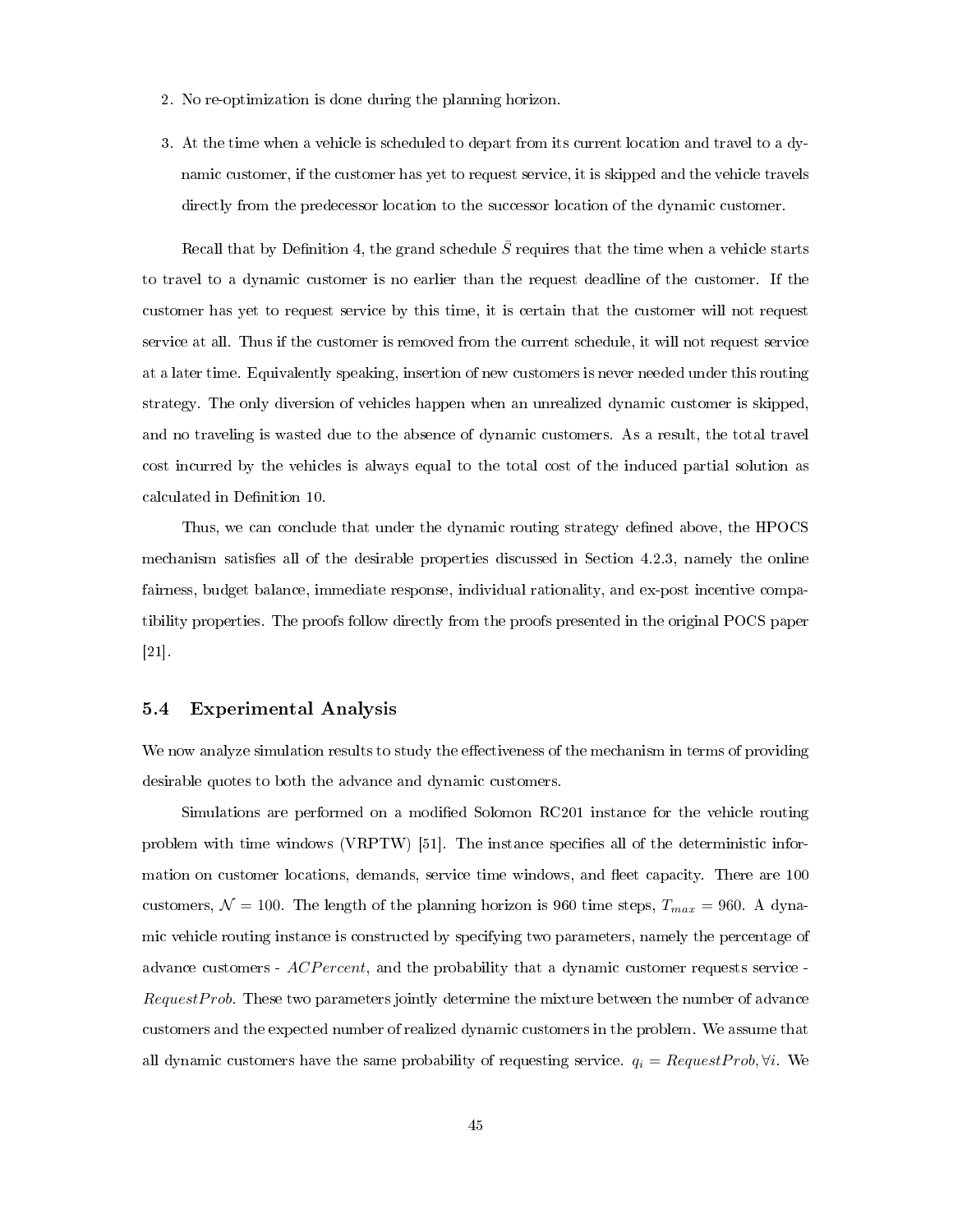use a triangular distribution function to model  $f_i(t)$ , the conditional probability density function of request time  $u_i$ . In particular, the minimum value of the distribution is set to 0, and the maximum value of the distribution is set to be equal to the request deadline,  $v_i$ . The mode of the distribution is set to  $\frac{3}{4}v_i$ . Within this time frame, the dynamic customers are more likely to make the request close to the time they need service. A realization of the problem specifies the actual set of advance customers, a group of dynamic customers who are to make requests, and the precise request times of these customers. For each dynamic instance, we simulate 50 realizations and report the average results. The grand schedule of each realization is calculated based on the assumption that all customers (both advance and dynamic) are known at the beginning of the planning horizon and must be served.  $\bar{S}$  is the output of this deterministic VRP solved by construction and local search heuristics in [\[13\]](#page-82-0).

When solving the corresponding cost allocation problem, the HPOCS mechanism calculates the initial quote of a customer at the time it requests service. It is assumed that all customers will accept any initial quote provided to them. Equivalently, the willingness-to-pay value of all customers are set to be equal to infinity. This assumption allows all of the customers that request service to stay in the system. The shared cost gets updated each time when a new dynamic customer requests service because existing customers can choose to form a coalition with the new customer if it can lower their shared costs. It is worth exploring how the sequence of the shared costs changes over time and how the overall pattern may be different for different customers.

Figure [3](#page-55-0) illustrates a graph of a series of HPOCS shared costs of selected customers in the demand scenario, where  $ACPercent = 0.25$  and  $RequestProb = 0.75$ . This setup reflects an operating environment with a relatively high proportion of dynamic customers. The number of advance customers is  $100 * 0.25 = 25$  and the expected number of realized dynamic customers is 100 ∗ (1 − 0.25) ∗ 0.75 ≈ 57. The horizontal axis represents the request order. In this scenario, the first 25 positions of the request order correspond to advance customers. The vertical axis represents the shared cost per alpha value. Each data point on the graph represents the shared cost per alpha value of a selected customer at the time when the dynamic customer whose order index corresponds to the horizontal axis value requests service. Each trajectory on the graph represents the series of shared cost per alpha values of a selected customer. The first data point on each trajectory shows the initial quote per alpha value of the customer.

For example, the first trajectory shows the series of shared cost per alpha values of the first advance customer on the special request order. Since all advance customers have the same shared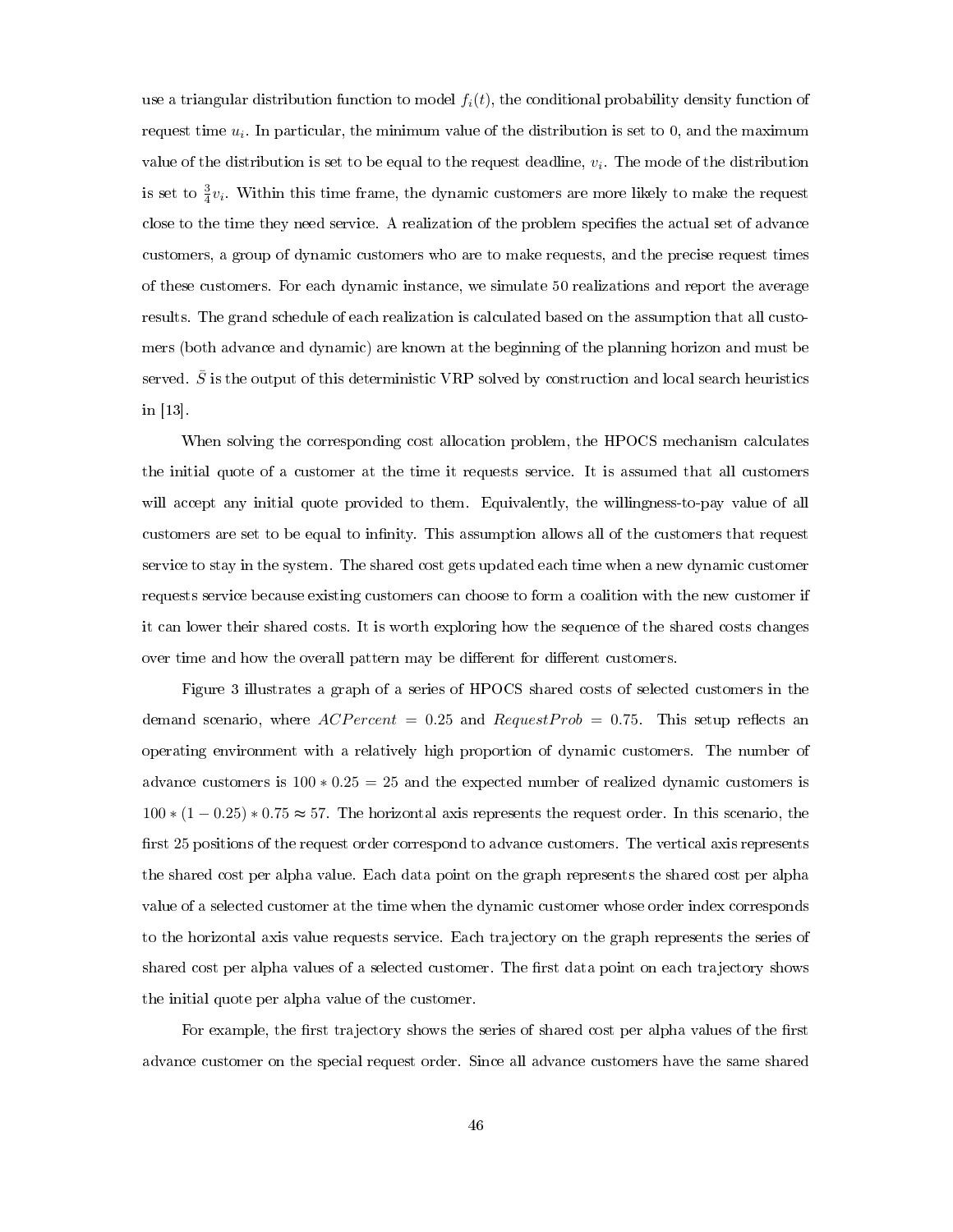cost per alpha value at any time throughout the planning horizon, it is sufficient to use the first advance customer to represent the entire set. The following four series correspond to four dynamic customers. "Dynamic 1" corresponds to the first dynamic customer to request service. "Dynamic 2" represents the dynamic customer whose request position falls around the first 3-quantiles of the total expected number of realized dynamic customers. In this case, since  $57 \times \frac{1}{3} \approx 19$ , it corresponds roughly to the  $19^{th}$  dynamic customer to request service, and equivalently the  $44^{th}$  customer to request service when counting advance customers. Similarly, "Dynamic 3" represents the dynamic customer whose request position falls around the second 3-quantiles of the total expected number of realized dynamic customers. The last series represents a dynamic customer positioned near the end of the request order.



<span id="page-55-0"></span>Figure 3: Trajectories of the HPOCS shared cost per alpha values in base case

It is worth pointing out that the request order shown by the horizontal axis is not equivalent to time. For instance, the first 25 units of the horizontal axis all correspond to time  $t = 0$ , because all of the advance customer requests are known at the same time. Each subsequent value on the horizontal axis corresponds to the actual request order.

It is evident from the graph that the shared cost of any customer is nondecreasing over the request order, which is a direct outcome of the way shared costs are calculated in the HPOCS mechanism. In particular, each time when a new customer requests service, existing customers will have the opportunity to form a coalition with the new customer. They will choose to form a new coalition if and only if their shared cost per alpha values can be lowered by doing so. Otherwise,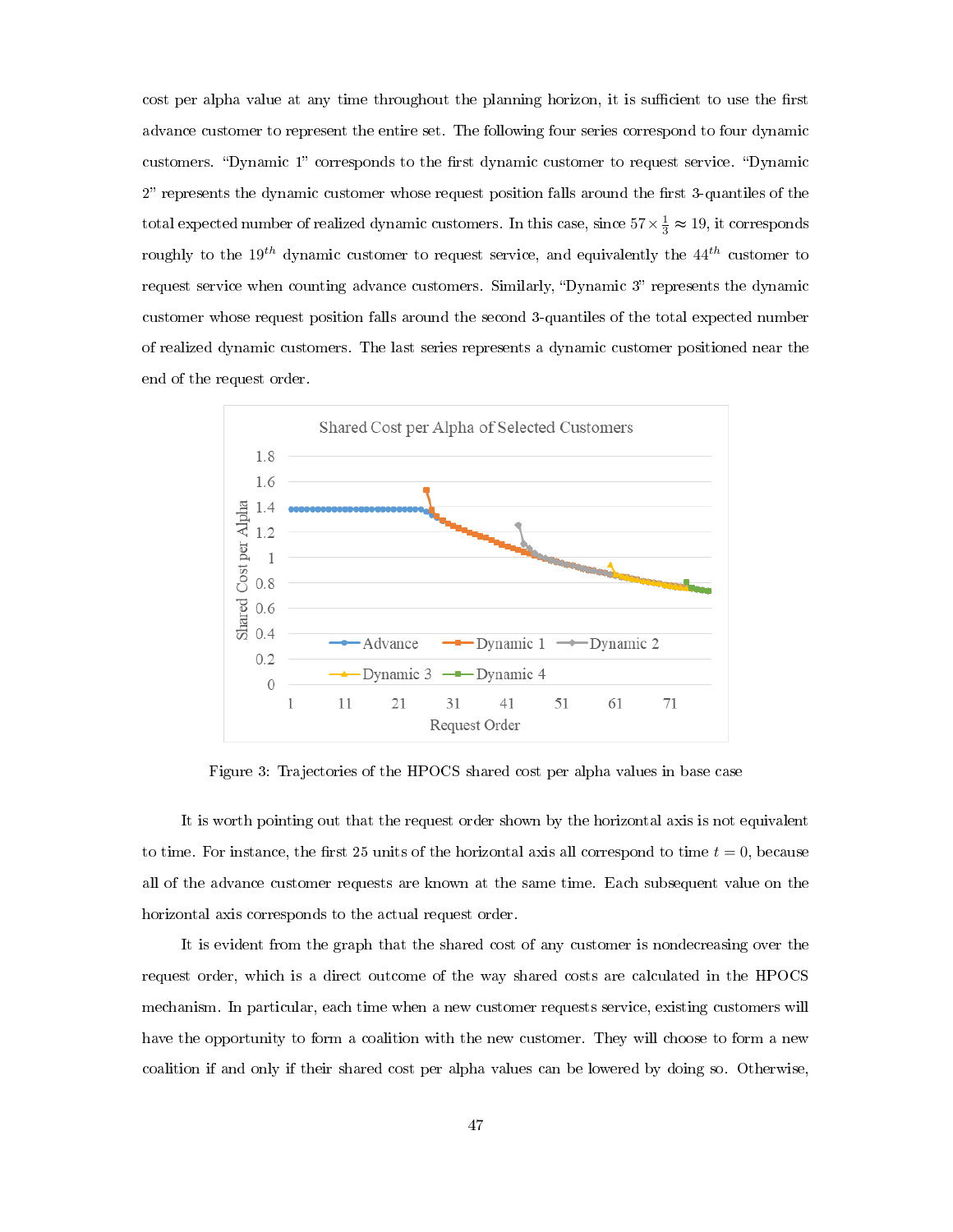

<span id="page-56-0"></span>Figure 4: The HPOCS initial quotes and final shared cost values in base case

existing customers will choose to stay in their current coalitions.

Figure [4](#page-56-0) illustrates a graph of the HPOCS initial quotes and the final shared costs of all customers in the base case demand scenario. Recall that the initial quote is the first shared cost value a customer receives and is the value that the customer has to use to make the decision of whether to accept the service or not. The final shared cost is the price that the customer actually pays for the service. These two values are the two most important shared cost values. All of the values shown on the graph are on the per-alpha basis. The horizontal axis represents the request order. In this scenario, the first 25 positions of the request order correspond to advance customers. The vertical axis represents the shared cost per alpha value. The upper series contains the initial quotes of all customers and the lower series contains the corresponding final shared costs. For each customer, its initial quote is always greater than or equal to its final shared cost, as guaranteed by the immediate response and individual rationality properties.

1. We first study the initial quotes provided to all customers. By Proposition [15,](#page-40-0) the initial quote per alpha value at time  $t = 0$  of all advance customers are the same, and are equal to the advance cost per alpha  $acpa$  value. This is reflected by the level segment on the initial quote curve. For the realized dynamic customers, their initial quotes start higher than that of the advance customers, but drop very quickly as more dynamic customers become realized. Recall that the HPOCS mechanism calculates the total costs based on the total travel costs of induced partial solutions. All of these partial solutions are induced by a single grand solution that is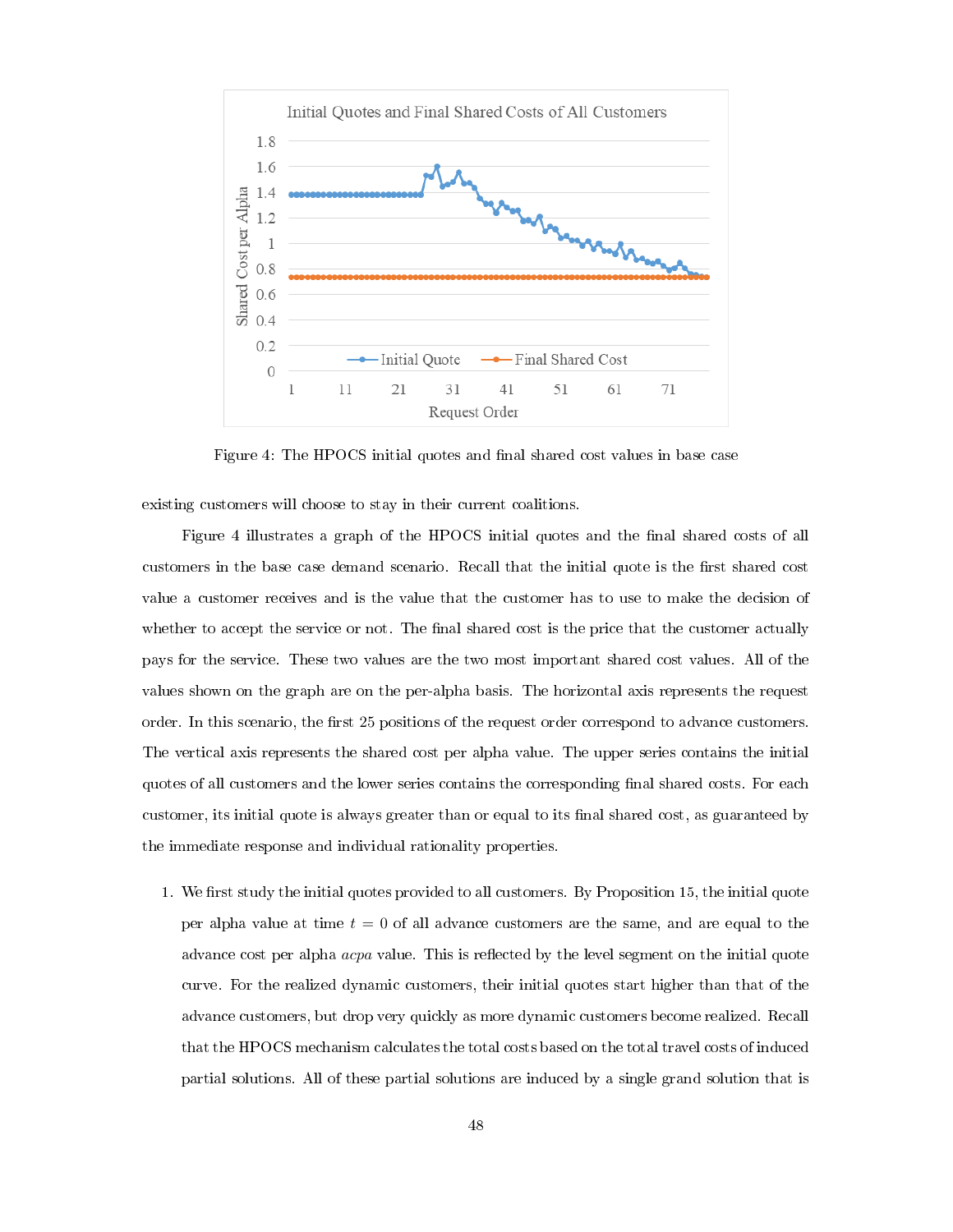constructed at time  $t = 0$  and is fixed throughout the planning horizon. As more customers request service, the grand schedule is gradually recovered and the synergy among the group of customers who have requested service increases. The marginal cost decreases, which makes it more attractive and likely for existing customers to form a new coalition with the customer who just requested. This in turn causes the initial quote offered to the dynamic customer that just became realized to decrease over time. This phenomenon can be undesirable since higher initial quotes offered to early request dynamic customers may turn them away if a finite willingness-to-pay threshold is implemented. If those early request dynamic customers decline service, the similar high level initial quotes will be offered to subsequent dynamic customers who request service, and the same problem remains. For the same reason, it is also undesirable that the initial quotes offer to many realized dynamic customers drop below the initial quote of advance customers.

2. We then study the final shared costs of all customers. It can be clearly seen from the graph that the final shared cost curve nearly represents a flat line. The final shared cost per alpha values across all advance and realized dynamic customers tend to be the same, which suggests that all of the customers tend to form a single coalition. The synergy among customers becomes so high that existing customers almost always can lower their shared costs by forming a new coalition with the dynamic customer that just became realized. This may be undesirable since customers that request early do not have any advantage over customers that request late. The lack of differentiation in the final shared costs fails to encourage customers to request service early. Given the discussion that the initial quotes offered to late request customers also tend to be lower than those offered to early request customers, customers may even be persuaded to request later.

A good mechanism should be able to demonstrate that it is more advantageous for each customer to make its service request known early as an advance customer than to request late as a dynamic customer. We seek to improve the performance of the HPOCS mechanism by providing an extra incentive for customers to declare their requests early. Thus a modification in HPOCS mechanism favoring early customers is introduced in Section 5. Next, we propose to incorporate a re-optimization method in generating total costs for partial schedules in purpose of boosting the performance of our HPOCS mechanism by reducing the overall shared cost, whether it is the initial quote or final price. The modified HPOCS with the re-optimization method is presented in Section 6.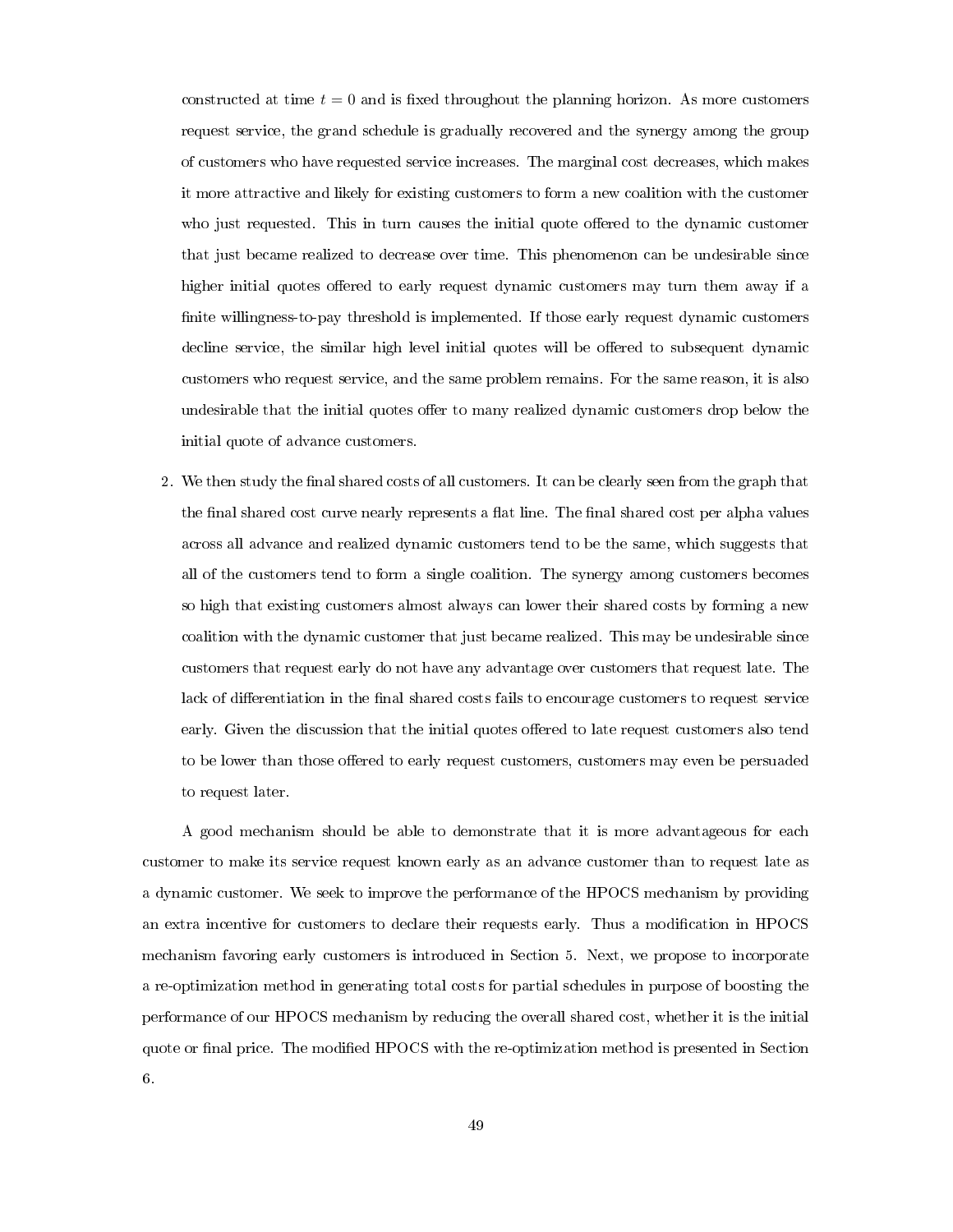# 6 Hybrid Proportional Online Cost Sharing with Discount (HPOCSD)

In this section, we introduce a modification of the HPOCS mechanism that aims to incentivize customers to request service early. Generally speaking, this can be achieved by offering discounts for advance customers to make it less costly to request early, and applying overcharge for dynamic customers to make it more costly to request late. The actual charge to each customer equals to its HPOCS shared cost times a cost modifier, which can either reflect a discount or an overcharge, depending on whether the customer is an advance customer or an dynamic customer. The same discount factor should be used for all advance customers in order to maintain the online fairness property. However, the overcharge factor can be different for different dynamic customers, and may be dependent on their actual request times. We design and study multiple heuristic methods for calculating the suitable overcharge factor for realized dynamic customers, based on their request orders and the discount factor for advance customers. In the following sections, we formally dene the Hybrid Proportional Online Cost Sharing with Discount (HPOCSD) mechanism, study its properties, and analyze experimental results under various demand scenarios.

## 6.1 Mechanism Design

In the HPOCS mechanism, the shared costs are the actual price values provided to the customers. The idea behind HPOCSD is to use the modified charges to substitute for the HPOCS shared costs and offer the modified charges to the customers. All of the calculations of the total costs, marginal costs, coalition cost per alpha values, shared costs, and the denition of coalitions remain the same as defined by the HPOCS mechanism. Additional notations and definitions are as follows.

<span id="page-58-0"></span> $\delta$  the discount factor

 $\lambda_i$  the cost modifier of customer *i* 

 $g(n, \delta)$  the overcharge function

We require that  $0 < \delta \leq 1$  and that  $g(n, \delta) \geq 1, \forall n, \delta$ .

**Definition 21.** For any time  $t \in [0, T_{max}]$  and the corresponding set of customers who have requested service  $C(t)$ , the special request order  $\bar{\pi}_t$ , and any customer  $i \in C(t)$ , let n be the index order of the customer on request order  $\bar{\pi}_t$ . Equivalently,  $\bar{\pi}_t(n) = i$  for some  $1 \leq n \leq |C(t)|$ . Then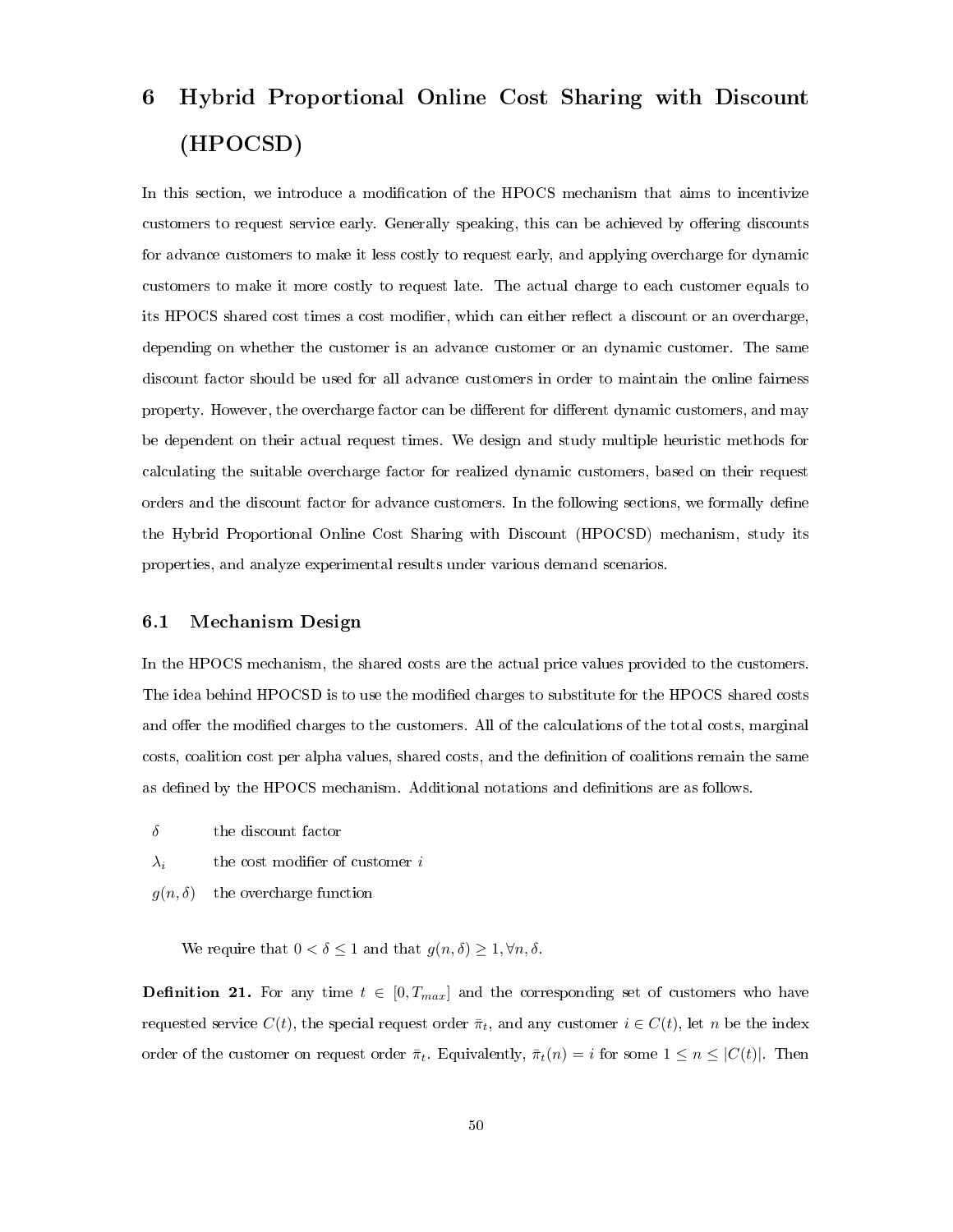the cost modifier of customer i under request order  $\bar{\pi}_t$  is defined as

$$
\lambda_{\bar{\pi}_t(n)} = \begin{cases}\n(1-\delta) & \text{for } 1 \le n \le |\mathbb{AC}| \\
(1+g(n,\delta)) & \text{for } |\mathbb{AC}| < n \le |C(t)|\n\end{cases} \tag{74}
$$

The cost modifier for all advance customers is the same, and is equal to  $1-\delta$ . The cost modifier for a dynamic customer depends on the value of the function  $g(n, \delta)$ , which returns the overcharge factor based on the request index of the customer and the discount factor used for advance customers. Note that for each customer, its cost modifier is fixed and independent of time, meaning that the same factor will be applied to the sequence of shared costs of the customer.

**Definition 22.** For any time  $t \in [0, T_{max}]$  and the corresponding set of customers who have requested service  $C(t)$ , the special request order  $\bar{\pi}_t$ , and any customer  $i \in C(t)$ , let n be the index order of the customer on request order  $\bar{\pi}_t$ . Equivalently,  $\bar{\pi}_t(n) = i$  for some  $1 \leq n \leq |C(t)|$ . Then the charge of customer i at time t under request order  $\bar{\pi}_t$  is defined as

$$
charge_t\left(\bar{\pi}_t(n)\right) = cost_t\left(\bar{\pi}_t(n)\right)\lambda_{\bar{\pi}_t(n)}\tag{75}
$$

where  $cost_t(\bar{\pi}_t(n))$  denotes the HPOCS shared cost as defined in Definition [13.](#page-39-1) charget  $(\bar{\pi}_t(n))$  is the value that is provided to the customer.

We define the HPOCSD mechanism by using the same structure as the HPOCS mechanism presented in Section [5.1,](#page-33-0) except that all  $cost_t(\bar{\pi}_t(n))$  values are replaced with  $charge_t(\bar{\pi}_t(n))$  values. The same dynamic routing strategy presented in Section [5.3](#page-51-0) is used for scheduling and routing vehicles.

#### <span id="page-59-0"></span>6.2 Analysis of Properties

We now discuss the properties of the HPOCSD mechanism.

**Proposition 23.** The HPOCSD mechanism satisfies the online fairness, immediate response, individual rationality, and ex-post incentive compatibility properties, provided that the overcharge function  $g(n, \delta)$  is nondecreasing in n.

*Proof.* We first prove the online fairness property. For any time  $t \in [0, T_{max}]$  and the corresponding set of customers who have requested service  $C(t)$ , the special request order  $\bar{\pi}_t$ , and any customer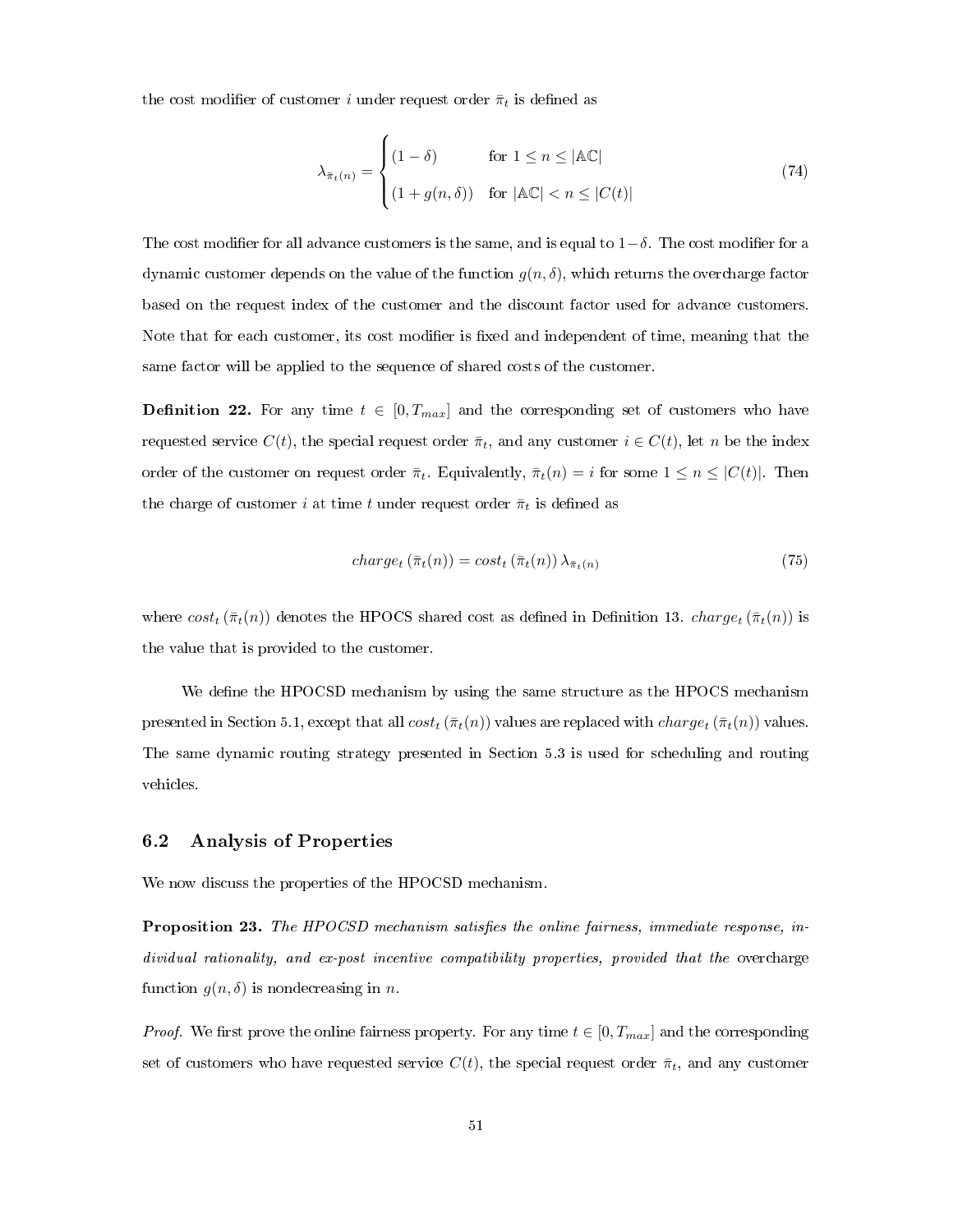$i \in C(t)$ , let  $n_1$  and  $n_2$  be two indices representing advance customers,  $1 \leq n_1 \leq n_2 \leq |\mathbb{AC}|$ . Since the HPOCS mechanism satisfies the online fairness property, we have

$$
\frac{\text{cost}_t\left(\bar{\pi}_t(n_1)\right)}{\alpha_{\bar{\pi}_t(n_1)}} = \frac{\text{cost}_t\left(\bar{\pi}_t(n_2)\right)}{\alpha_{\bar{\pi}_t(n_2)}}\tag{76}
$$

Since both  $n_1$  and  $n_2$  are advance customers, their cost modifiers are the same and are equal to  $\delta$ . The equation above then implies that

$$
\frac{charge_t\left(\bar{\pi}_t(n_1)\right)}{\alpha_{\bar{\pi}_t(n_1)}} = \frac{cost_t\left(\bar{\pi}_t(n_1)\right)\left(1-\delta\right)}{\alpha_{\bar{\pi}_t(n_1)}} = \frac{cost_t\left(\bar{\pi}_t(n_2)\right)\left(1-\delta\right)}{\alpha_{\bar{\pi}_t(n_2)}} = \frac{charge_t\left(\bar{\pi}_t(n_2)\right)}{\alpha_{\bar{\pi}_t(n_2)}}\tag{77}
$$

which proves the online fairness property for advance customers. Now suppose  $n_1$  and  $n_2$  be two indices representing dynamic customers,  $|\mathbb{AC}| < n_1 \le n_2 \le |C(t)|$ . Since the HPOCS mechanism satisfies the online fairness property, we have

$$
\frac{\text{cost}_t\left(\bar{\pi}_t(n_1)\right)}{\alpha_{\bar{\pi}_t(n_1)}} \le \frac{\text{cost}_t\left(\bar{\pi}_t(n_2)\right)}{\alpha_{\bar{\pi}_t(n_2)}}\tag{78}
$$

Given that both  $n_1$  and  $n_2$  are dynamic customers and that function  $g(n, \delta)$  is nondecreasing in n, we have  $1 \leq g(n_1, \delta) \leq g(n_2, \delta)$ . It then follows that

$$
\frac{charge_t\left(\bar{\pi}_t(n_1)\right)}{\alpha_{\bar{\pi}_t(n_1)}} = \frac{cost_t\left(\bar{\pi}_t(n_1)\right)\left(1 + g(n_1, \delta)\right)}{\alpha_{\bar{\pi}_t(n_1)}} \le \frac{cost_t\left(\bar{\pi}_t(n)\right)\left(1 + g(n_2, \delta)\right)}{\alpha_{\bar{\pi}_t(n_2)}} = \frac{charge_t\left(\bar{\pi}_t(n_2)\right)}{\alpha_{\bar{\pi}_t(n_2)}}\tag{79}
$$

We have not proved that the online fairness property is satisfied for both advance and realized dynamic customers.

Similarly, given that for each customer  $i$ , the cost modifier  $\lambda_i$  is fixed and independent of time, and that the overcharge function  $g(n, \delta)$  is nondecreasing in n, it can be proved that the HPOCSD mechanism inherits the immediate response, individual rationality, and ex-post incentive compatibility properties from the HPOCS mechanism.  $\Box$ 

<span id="page-60-0"></span>**Proposition 24.** The HPOCSD mechanism is  $\delta$ -budget balanced. That is to say, at any time during the planning horizon, the sum of the charges for all customers that have become realized recovers at least  $100 \times (1 - \delta)$  percent of the total travel cost of the corresponding induced partial schedule.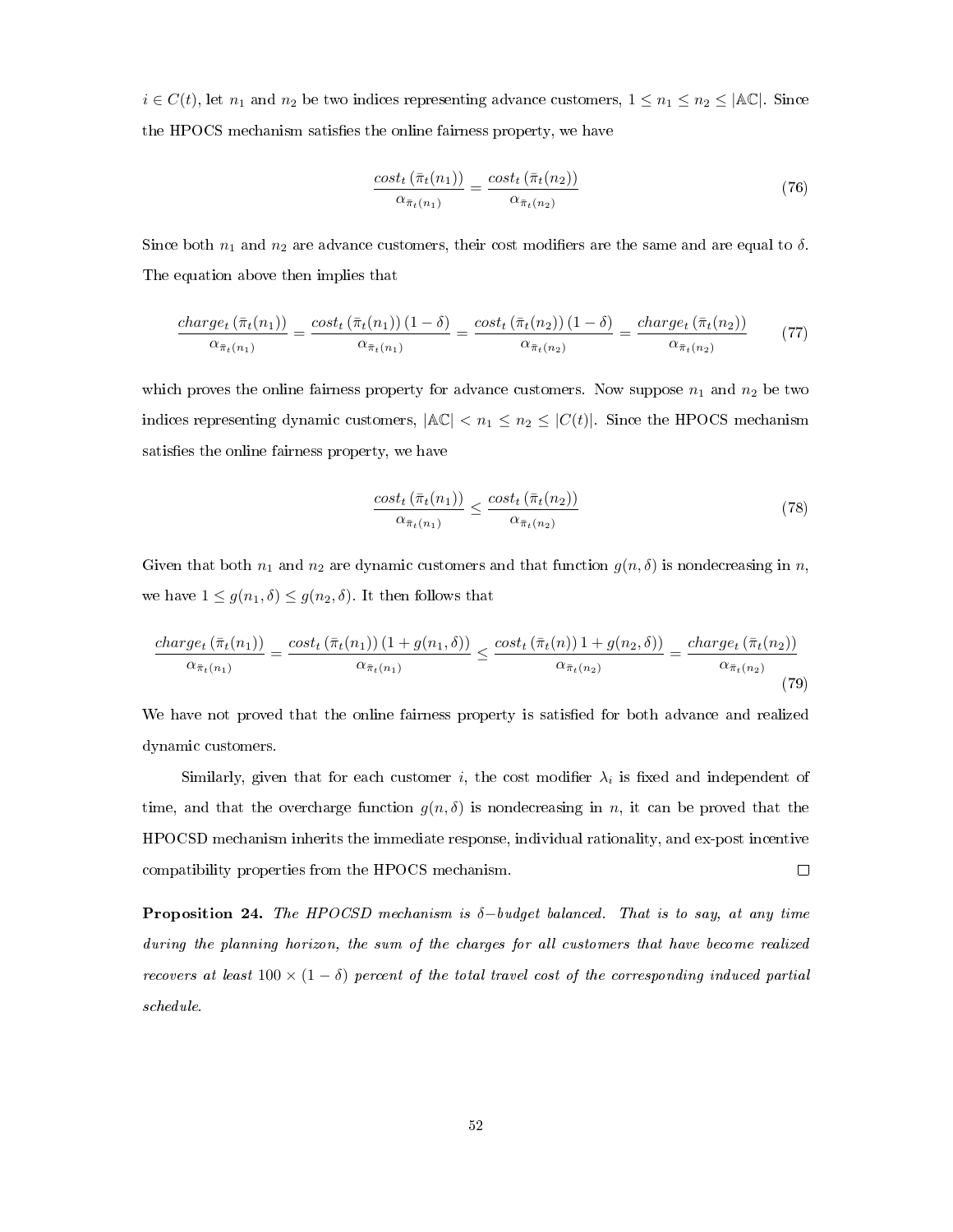*Proof.* For any grand schedule  $\overline{S}$ , at time  $t = 0$ ,  $C(0) = AC$ . We have

$$
\sum_{n=1}^{\lvert \mathbb{A}\mathbb{C}\rvert} charge_0\left(\bar{\pi}_0(n)\right) = \sum_{n=1}^{\lvert \mathbb{A}\mathbb{C}\rvert} cost_0\left(\bar{\pi}_0(n)\right)\left(1-\delta\right) \tag{80}
$$

$$
= (1 - \delta) \times total cost \left( \bar{S} \left( \bar{\pi}_0 \left( |\mathbb{AC}| \right) \right) \right) \tag{81}
$$

<span id="page-61-1"></span>
$$
= (1 - \delta) \times totalcost\left(\bar{S}\left(C(0)\right)\right) \tag{82}
$$

Which means that at time  $t = 0$ , the sum of the charges for advance customers using the HPOCSD mechanism recovers exactly  $100 \times (1 - \delta)$  percent of the total travel cost of the partial solution induced by  $\bar{S}$  and the set AC. Now consider any time during the planning horizon,  $1 < t \leq T_{max}$ . We have

$$
\sum_{n=1}^{|C(t)|} charge_t\left(\bar{\pi}_t(n)\right) = \sum_{n=1}^{|AC|} cost_t\left(\bar{\pi}_t(n)\right)\left(1-\delta\right) + \sum_{n=|AC|+1}^{|C(t)|} cost_t\left(\bar{\pi}_t(n)\right)\left(1+g(n,\delta)\right) \tag{83}
$$

$$
\geq \sum_{n=1}^{\left|\mathbb{A}\mathbb{C}\right|} cost_t\left(\bar{\pi}_t(n)\right)\left(1-\delta\right) + \sum_{n=\left|\mathbb{A}\mathbb{C}\right|+1}^{\left|C(t)\right|} cost_t\left(\bar{\pi}_t(n)\right)\left(1-\delta\right) \tag{84}
$$

$$
= (1 - \delta) \times \sum_{n=1}^{|C(t)|} cost_t(\bar{\pi}_t(n))
$$
\n(85)

$$
= (1 - \delta) \times total cost \left( \bar{S} \left( \bar{\pi}_t \left( |C(t)| \right) \right) \right) \tag{86}
$$

<span id="page-61-0"></span>
$$
= (1 - \delta) \times total cost\left(\bar{S}\left(C(t)\right)\right) \tag{87}
$$

where the inequality follows from the fact that the cost modifier of any dynamic customer is always greater than or equal to the cost modifier of any advance customer,  $g(n, \delta) \geq (1-\delta)$ ,  $\forall n, \delta$ . Equation [87](#page-61-0) implies that the sum of the charges for all customers who have requested service recovers at least  $100 \times (1 - \delta)$  percent of the total travel cost of the corresponding induced partial solution. Thus we can conclude that the HPOCSD mechanism is  $\delta$ -budget balanced.  $\Box$ 

In addition, we note that the equality in equation [84](#page-61-1) is achieved if and only if  $1 + g(n, \delta) =$  $1 - \delta, \forall n, \delta$ . This can only be true if  $g(n, \delta) = \delta = 0$ , which implies that practically no discount or overcharge is applied at all. Without the discounts and overcharges, the HPOCSD mechanism reduces to the HPOCS mechanism. In the HPOCSD setup with strictly positive discounts and overcharges, equation [84](#page-61-1) will always imply an inequality relationship. It then follows that

$$
\sum_{n=1}^{|C(t)|} charge_t\left(\bar{\pi}_t(n)\right) > (1-\delta) \times totalcost\left(\bar{S}\left(C(t)\right)\right) \tag{88}
$$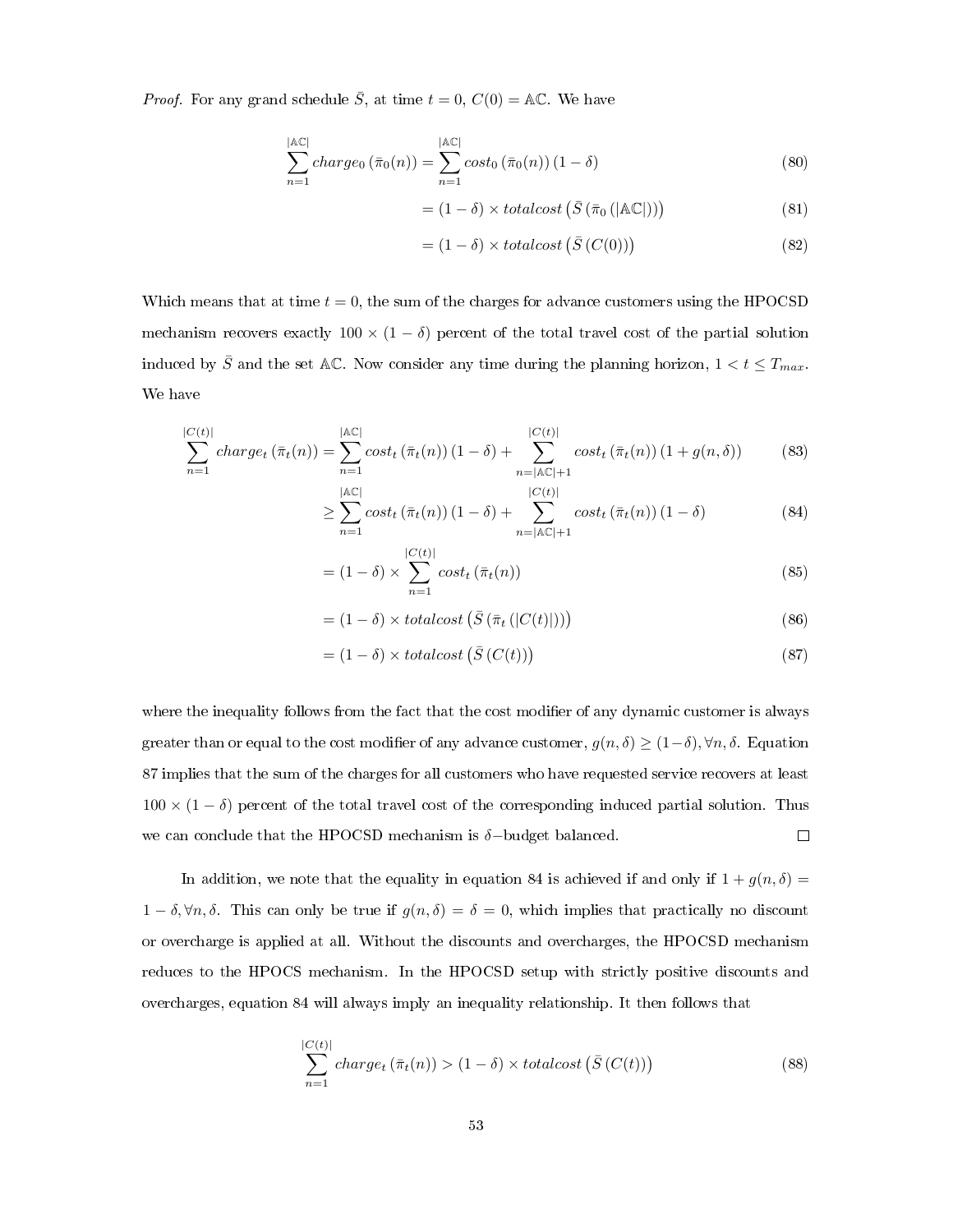at any time  $1 < t \leq T_{max}$ . This means that the worst-case budget deficit scenario always happens at time  $t = 0$ , when there is no realized dynamic customer and the sum of the HPOCSD charges recover exactly  $100 \times (1-\delta)$  percent of the total travel cost.

We have shown that the HPOCSD mechanism is approximately budget balanced. The loss of the budget balance property is the sacrifice that has to be made in order to encourage customers to request early. Proposition [24](#page-60-0) provides an upper bound on the worst-case budget deficit, which is dependent on the discount factor provided to the advance customers. Intuitively speaking, the larger the discount, the more incentivize it provides to encourage customers to request early, and the bigger the risk of not being able to recover the total operating cost. On the other hand, Proposition [24](#page-60-0) does not state that the HPOCSD mechanism will always incur a budget deficit. It could happen that the overcharge on dynamic customers recovers fully the discounts provided to advance customers and a budget balance is achieved. It could also happen that the overcharge over compensates for the discounts, such that a budget surplus is generated.

## 6.3 Experimental Analysis

We use the same experimental setup as introduced in Section [5.4.](#page-53-0) In our experiments, we use the parameters  $\Lambda CPercent$  and  $RequestProb$  to adjust the mixture between advance and realized dynamic customers. Recall that ACP ercent is the percentage of advance customers, and that RequestProb is the probability that a dynamic customer requests service. Given the total number of potential customers N, the number of advance customers is  $\mathcal{N}_{AC} = \mathcal{N} \times \text{ACPercent}$ , and the expected number of realized dynamic customers is  $\mathcal{N}_{ERDC} = \mathcal{N} \times (1 - ACPercent) \times RequestProb$ . For each realization of the dynamic vehicle routing problem, we solve the corresponding cost allocation problem using the HPOCSD mechanism paired with one of the following three heuristic methods for calculating the overcharge factors.

Level overcharge. The same overcharge factor is applied to all dynamic customers, no matter they request early or late.

<span id="page-62-0"></span>
$$
g_{level}(n,\delta) = \frac{\delta \mathcal{N}_{AC}}{\mathcal{N}_{ERDC}} \times \gamma_{level}
$$
\n(89)

where  $\delta$  is the discount factor used for advance customers and  $\gamma_{level}$  is a model parameter than can by tuned via experiments. Equation [89](#page-62-0) states that the overcharge factor for dynamic customers is calculated based on and in proportion to the discount factor for advance customers. Since  $\mathcal{N}_{AC}$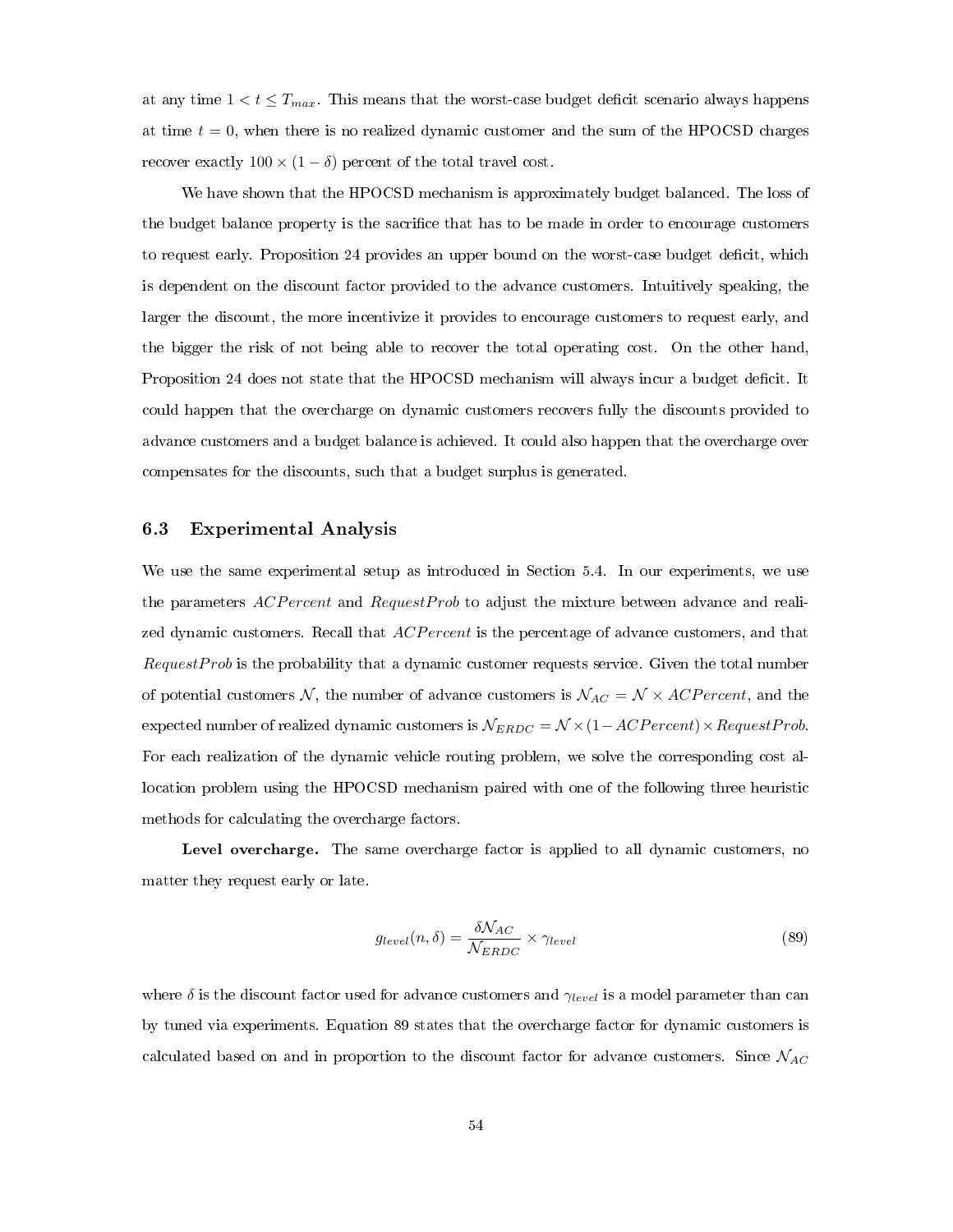and  $N_{ERDC}$  represent the (expected) number of customers and do not take into account the alpha values, the parameter  $\gamma_{level}$  is needed to adjust the actual overcharge level in order to avoid any systematic bias towards budget deficit or budget surplus under different demand scenarios.

Linear overcharge. The overcharge factor is designed to be linearly increasing over the request order. Dynamic customers that request late will be assigned a higher overcharge factor than those who request early.

$$
g_{linear}(n,\delta) = \frac{\delta \mathcal{N}_{AC}}{\mathcal{N}_{ERDC}} \times \frac{(n+1-\mathcal{N}_{AC})}{\mathcal{N}_{ERDC}} \times \gamma_{linear}
$$
(90)

Similarly as in the level overcharge heuristic, the above denition states that the linear overcharge factor is calculated based on and in proportion to the discount factor, and is linearly increasing over the request index n. Again, the parameter  $\gamma_{linear}$  is needed to adjust the actual overcharge level to avoid bias.

Exponential overcharge. The overcharge factor is designed to be exponentially increasing over the request order, which provides smaller penalties for early request dynamic customers and larger penalties for late request dynamic customers as compared to the linear overcharge heuristic.

$$
g_{exp}(n,\delta) = \frac{\delta N_{AC}}{N_{ERDC}} \times \frac{(\exp\left(\gamma_{exp}\left(n+1-\mathcal{N}_{AC}\right)\right)-1)}{(\exp\left(\gamma_{exp}\mathcal{N}_{ERDC}\right)-1)} \times \gamma_{exp}' \tag{91}
$$

Similarly as in the level overcharge heuristic, the above definition states that the exponential overcharge factor is calculated based on and in proportion to the discount factor, and is exponentially increasing over the request index  $n$ . Two parameters  $\gamma_{exp}$  and  $\gamma^{'}_{exp}$  are needed to adjust the actual overcharge level to avoid bias.

Intuitively speaking, the larger the discount, the more significant the effect of incentivizing customers to request early. At the same time, the mechanism may be subject to bigger risks of not being able to recover the total operating cost. Thus, it is worth examining the performance of different overcharge heuristics using different discount factor levels. For each one of the overcharge heuristics presented above, we perform simulations using four discount factors, namely  $\delta = 0.1, 0.2, 0.3$  and 0.4. We use the same base case demand scenario as used in Section [5.4,](#page-53-0) where  $ACPercent = 0.25$  and  $RequestProb = 0.75$ .

Figures [5,](#page-64-0) [6,](#page-65-0) and [7](#page-66-0) illustrate trajectories of the charge per alpha values of selected customers when using the HPOCSD mechanism, when paired with the level, linear, and exponential overcharge heuristics respectively. Each figure contains four panels, and each panel contains the graph of the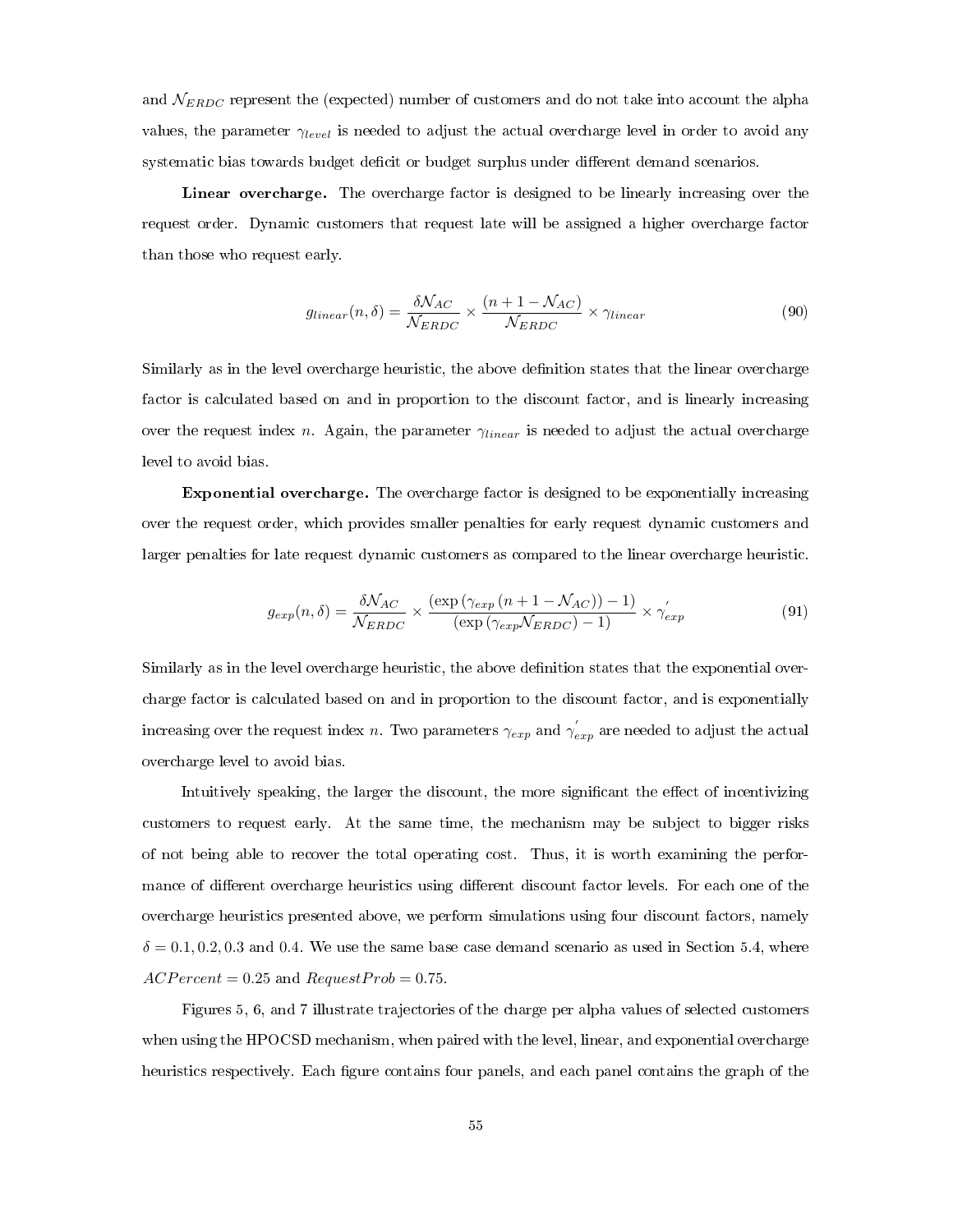

<span id="page-64-0"></span>Figure 5: Trajectories of the charge per alpha values under HPOCSD with level overcharge

trajectories corresponding to one of the four discount factors that we have tested. On each graph, the horizontal axis represents the request order. In this scenario, the first 25 positions of the request order correspond to advance customers. The vertical axis represents the charge per alpha value. Each trajectory on the graph represents a series of charge per alpha values of a selected customer. The first data point on each trajectory shows the initial quote per alpha value of the customer.

There are five trajectories on each graph, and they correspond to the same customers across different graphs in different figures. For example, the first trajectory on any graph in any figure always correspond to the first advance customer on the special request order. The following four series correspond to four dynamic customers. The particular customer they each represent follows the same matching as shown in Figure [3.](#page-55-0)

1. It can be clearly observed from the graphs that for any overcharge heuristic using any of the discount factors we tested, the trajectories corresponding to realized dynamic customers always lie above the trajectory corresponding to the advance customer. It suggests that the HPOCSD mechanism is effective in terms of separating advance and realized dynamic customers into different coalitions. The gap between the two groups of trajectories increases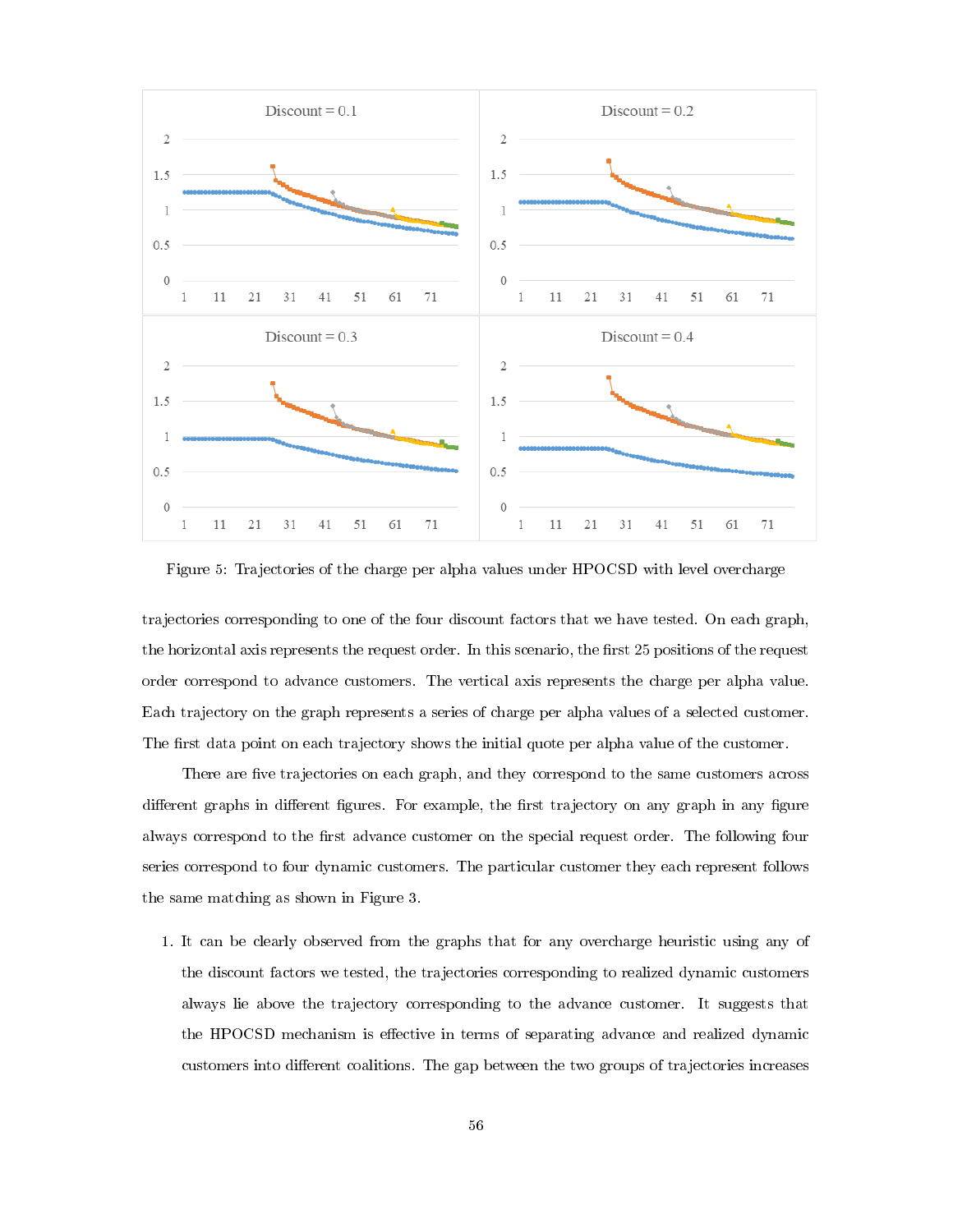

<span id="page-65-0"></span>Figure 6: Trajectories of the charge per alpha values under HPOCSD with linear overcharge

as the discount factor increases, which confirms the intuition that a larger discount factor leads to a more significant effect.

2. When using the level overcharge heuristic, as shown in Figure [5,](#page-64-0) the trajectories corresponding to realized dynamic customers tend to overlap each other, following the same pattern as observed for the baseline HPOCS mechanism. This is because the level overcharge heuristic assigns the same overcharge factor to all realized dynamic customers, such that the charge per alpha values among all dynamic customers tend to remain the same as for the HPOCS mechanism. On the contrary, as shown in Figures [6](#page-65-0) and [7,](#page-66-0) the linear and exponential heuristics can differentiate realized dynamic customers among themselves, since both heuristics penalize customers based on their request orders. Late request dynamic customers are penalized more than early request dynamic customers. The phenomenon is more signicant when a larger discount factor is used.

Figures [8,](#page-67-0) [9,](#page-68-0) and [10](#page-69-0) show graphs of the initial quote per alpha and the final charge per alpha values of all customers under the HPOCSD mechanism, when paired with the level, linear, and exponential overcharge heuristics respectively. Each figure contains four panels, and each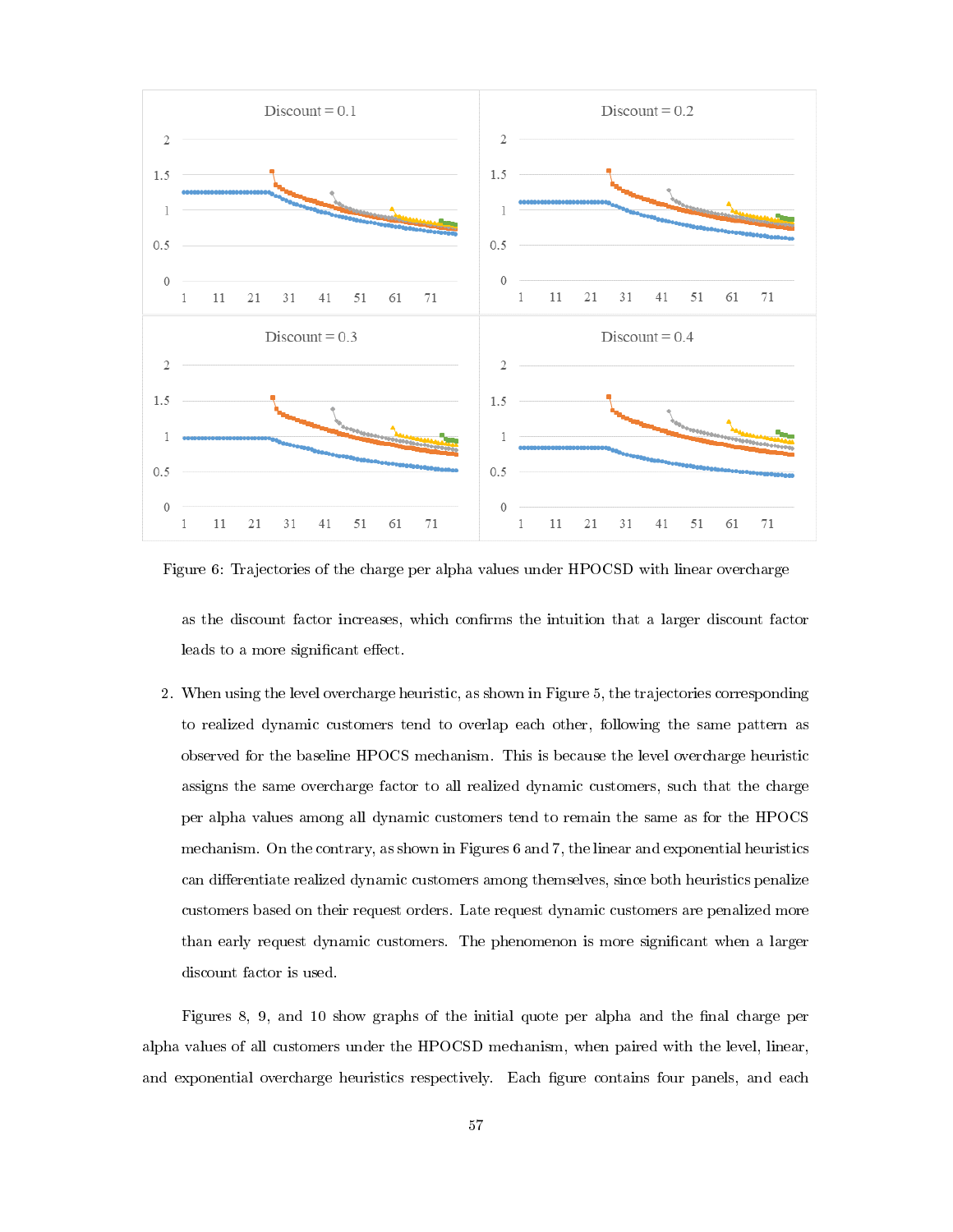

<span id="page-66-0"></span>Figure 7: Trajectories of the charge per alpha values under HPOCSD with exponential overcharge

panel contains the graph of the initial quotes and the nal charges corresponding to one of the four discount factors that we have tested. Recall that the initial quote is the first charge value a customer receives and is the value that the customer has to use to make the decision of whether to accept the service or not. The final charge is the price that the customer actually pays for the service. These two values are the two most important charge values. All of the values shown on the graph are on the per-alpha basis. On each graph, the horizontal axis represents the request order. The vertical axis represents the charge per alpha value. The upper series contains the initial quotes of all customers and the lower series contains the corresponding final charges. For each customer, its initial quote is always greater than or equal to its final charge, as guaranteed by the immediate response and individual rationality properties.

1. We start our analysis by focusing on the initial quote curve. When comparing the shape of the initial quote curve to that of the baseline HPOCS model, it is evident that the flat segment corresponding to advance customers is lowered and the part corresponding to realized dynamic customers is raised. As a result, the probability that an advance customer accepts its initial quote is increased if a finite willingness-to-pay value is implemented. Meanwhile,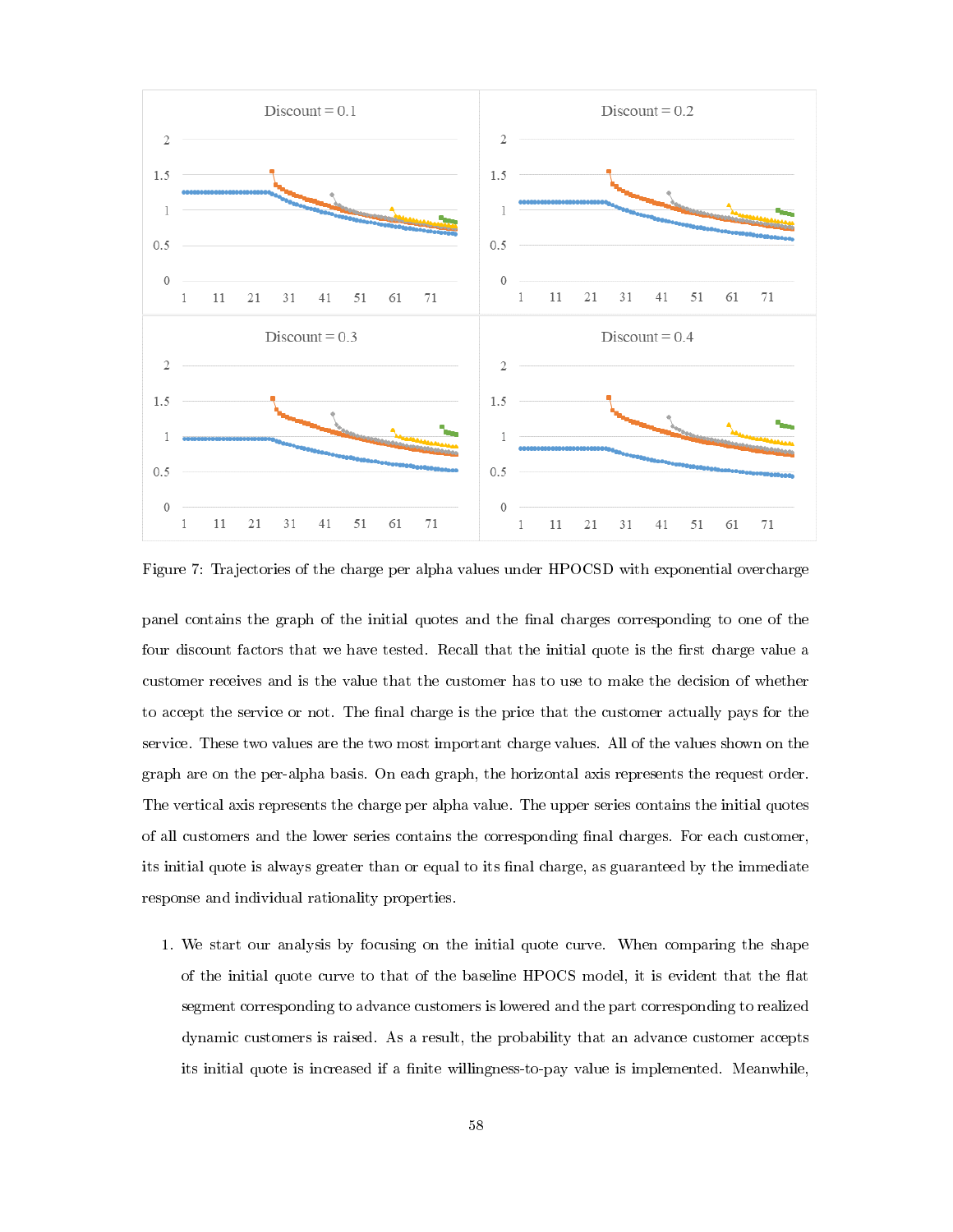

<span id="page-67-0"></span>Figure 8: Initial quotes and final charges under HPOCSD with level overcharge

dynamic customers are effectively penalized and the probability that they accept their initial quotes may decrease. This phenomenon can be observed for all overcharge heuristics using any of the discount factors we have tested. In addition, all of the overcharge heuristics are shown to be more effective when a larger discount factor is used.

- 2. As discussed in Section [4.2.3,](#page-31-0) the online fairness property is only concerned with the final charges of customers, rather than the initial quotes. Thus it is possible for a mechanism that satisfies the online fairness property to have undesirable behavior associated with the initial quotes. Indeed, we have discovered such an issue for the baseline HPOCS mechanism based on Figure [4,](#page-56-0) namely that the initial quotes offered to late request dynamic customers may drop below that offered to advance customers. In order to correct this issue, an effective overcharge heuristic should raise the initial quotes for dynamic customers high enough such that all of them are at least as high as that offered to advance customers. Based on Figure [8,](#page-67-0) a discount of  $40\%$  is needed under the level overcharge heuristic. Figures [9](#page-68-0) and [10](#page-69-0) suggest that a discount of  $30\%$  is sufficient for the linear and exponential heuristics to be effective.
- 3. We now focus on the segment of the initial quote curve that corresponds to realized dynamic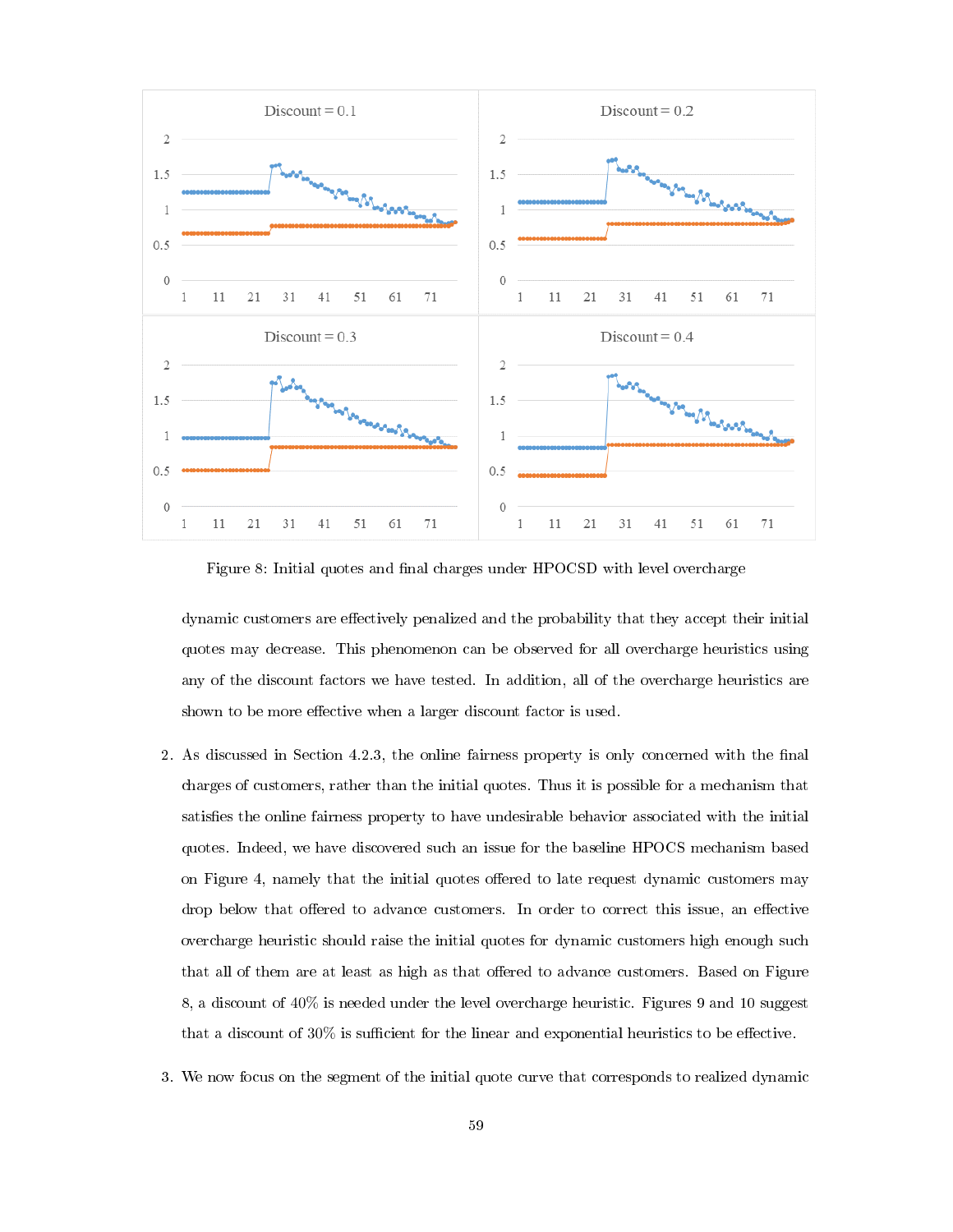

<span id="page-68-0"></span>Figure 9: Initial quotes and final charges under HPOCSD with linear overcharge

customers. When using the level heuristic, this segment tends to keep its original shape as shown in Figure [4.](#page-56-0) A spike in the initial quote is caused for dynamic customers who request early, and the initial quotes for subsequent dynamic customers decrease over time. This effect can be signicant when a big discount factor is used, and is clearly undesirable. On the other hand, the linear and the exponential heuristics tend to flatten the segment of the initial quote curve corresponding to realized dynamic customers, since both heuristics assign increasingly larger overcharge factors to customers who request late. When using the exponential heuristic, in particular, it can be observed that the decreasing trend can even be reversed at the tail of the initial quote curve when using a discount factor that is large enough.

4. We then analyze the effect of discounts and overcharges on the final charges. Recall that under the HPOCS mechanism, the final shared costs of all customers tend to be the same as many dynamic customers become realized, as the synergy among customers becomes too high. Figure [8,](#page-67-0) [9,](#page-68-0) and [10](#page-69-0) show that all of the overcharge heuristics tested can prevent the advance and realized dynamic customers to have the same final charge per alpha value, even when a small discount factor is used. In particular, a jump in the final charge value can be observed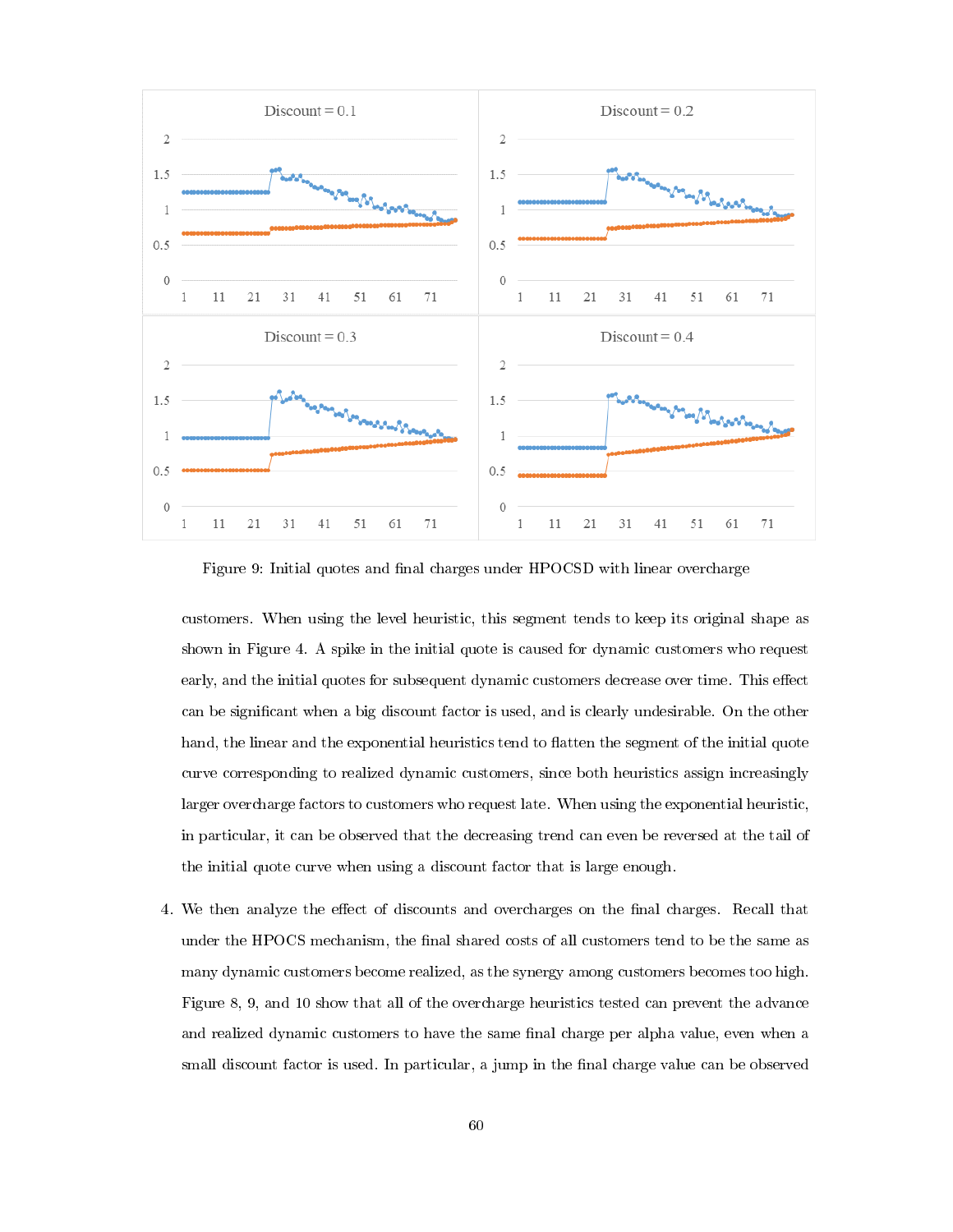

<span id="page-69-0"></span>Figure 10: Initial quotes and final charges under HPOCSD with exponential overcharge

for the first dynamic customer that becomes realized. In addition, the linear and exponential heuristics cause the final charges for dynamic customers to resemble a linear and exponential pattern respectively. Both effects are more significant when a larger discount factor is used.

The simulation results discussed above suggest that larger discount factors are generally more effective in terms of promoting customers to request early. Meanwhile, based on Proposition [24,](#page-60-0) a larger discount factor could also lead to a bigger budget deficit in the worst case. Thus it is worth examining the performance of the HPOCSD mechanism on budget balance when using different overcharge heuristics and discount factors. We use the percentage of the cost recovered as the performance measure. For each realization of the problem, each overcharge heuristic, and each discount factor, we calculate the percentage of the total travel cost that can be recovered by the sum of the nal HPOCSD charges for all customers that become realized. In particular, the percentage of the cost recovered pcr is calculated as

$$
pcr = \frac{\sum_{n=1}^{|C(T_{max})|} charge_{T_{max}}(\bar{\pi}_{T_{max}}(n))}{totalcost(C(T_{max}))}
$$
(92)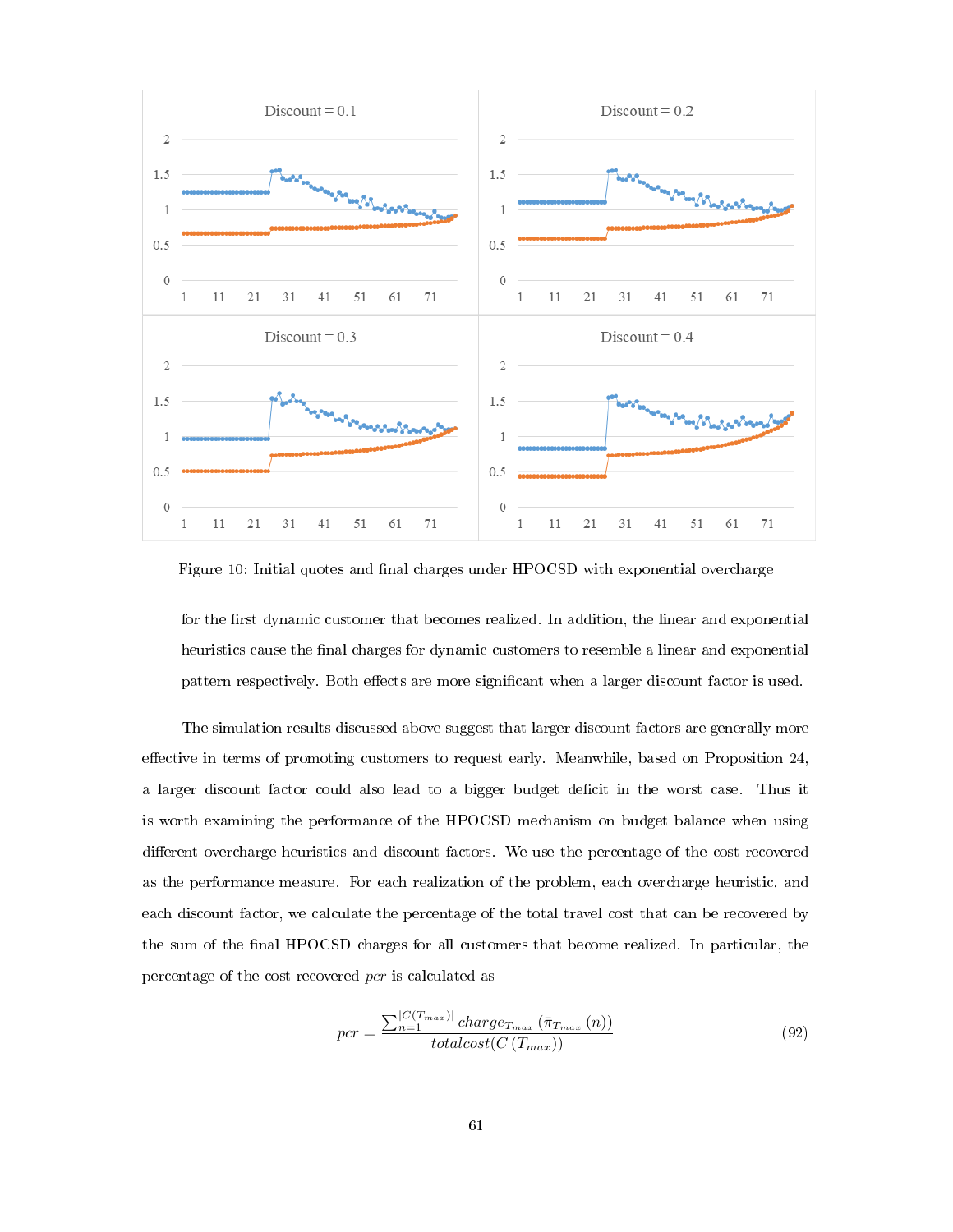By definition,  $pcr$  is a random variable that changes its value as the realization of the DVRP changes.  $pcr = 100\%$  suggests that perfect budget balance is achieved.  $pcr < 100\%$  implies a budget deficit; the total charges collected from the customers cannot recover the total operating cost.  $pcr > 100\%$  means that the total charges collected exceeds the total operating cost, and a surplus is generated. Due to the nature of the dynamic vehicle routing problem, each realization of the problem may be different in terms of the actual group of customers that become realized and the request order among these customers. When positive discounts and overcharges are used, no overcharge heuristic can guarantee consistently budget balance performance. Instead, the goal is to eliminate systematic bias towards budget deficit or surplus. This can be achieved by fine tuning the parameters of each overcharge heuristic such that the budget is balanced in the average sense.

Table [9](#page-58-0) summarizes the percentage of the cost recovered values under the level, linear, and exponential overcharge heuristics using different discount factors ranging from 0.1 to 0.4. The results shown are based on the demand scenario, where  $ACPercent = 0.25$  and  $RequestProb = 0.75$ . We simulate each heuristic paired with each discount level on 50 realizations of the DVRP. The same set of realizations are used for all of the heuristic and discount level combinations. For each heuristic at each discount level, we report the average percentage of the cost recovered, the minimum percentage of the cost recovered among all realizations, and the maximum percentage of the cost recovered among all realizations.

|          | Percentage of the Cost Recovered |       |           |           |        |           |           |             |        |  |  |
|----------|----------------------------------|-------|-----------|-----------|--------|-----------|-----------|-------------|--------|--|--|
|          | Avg.                             | Min.  | Max.      | Avg.      | Min.   | Max.      | Avg.      | Min.        | Max.   |  |  |
| Discount |                                  | Level |           |           | Linear |           |           | Exponential |        |  |  |
| 0.1      | $100.0\%$                        | 99.3% | 100.7%    | $100.1\%$ | 99.5%  | 100.7%    | $100.0\%$ | 99.4%       | 100.8% |  |  |
| 0.2      | $100.0\%$                        | 98.7% | $101.4\%$ | $100.2\%$ | 98.9%  | 101.4%    | $100.1\%$ | 98.8%       | 101.5% |  |  |
| 0.3      | $100.0\%$                        | 98.0% | $102.0\%$ | $100.2\%$ | 98.4%  | $102.2\%$ | $100.1\%$ | 98.2%       | 102.3% |  |  |
| 0.4      | $100.0\%$                        | 97.3% | 102.7%    | $100.3\%$ | 97.8%  | $102.9\%$ | $100.2\%$ | 97.6%       | 103.0% |  |  |

Table 9: Budget balance analysis of HPOCSD for the base case

1. The average percentage of the cost recovered across all heuristics at all discount levels are close to 100%, which is the target value we use when fine tuning the model parameters. Besides, for each heuristic and discount level, the minimum and maximum percentage values of the cost recovered are generally positioned symmetrically around the corresponding mean value. Equivalently speaking, the maximum deficit and the maximum surplus incurred among all realizations are generally the same. For example, when using the level overcharge heuristic with  $10\%$  discount, the maximum deficit and surplus incurred both equal to 0.7%. This implies that the parameter settings that we use are not biased towards budget balance or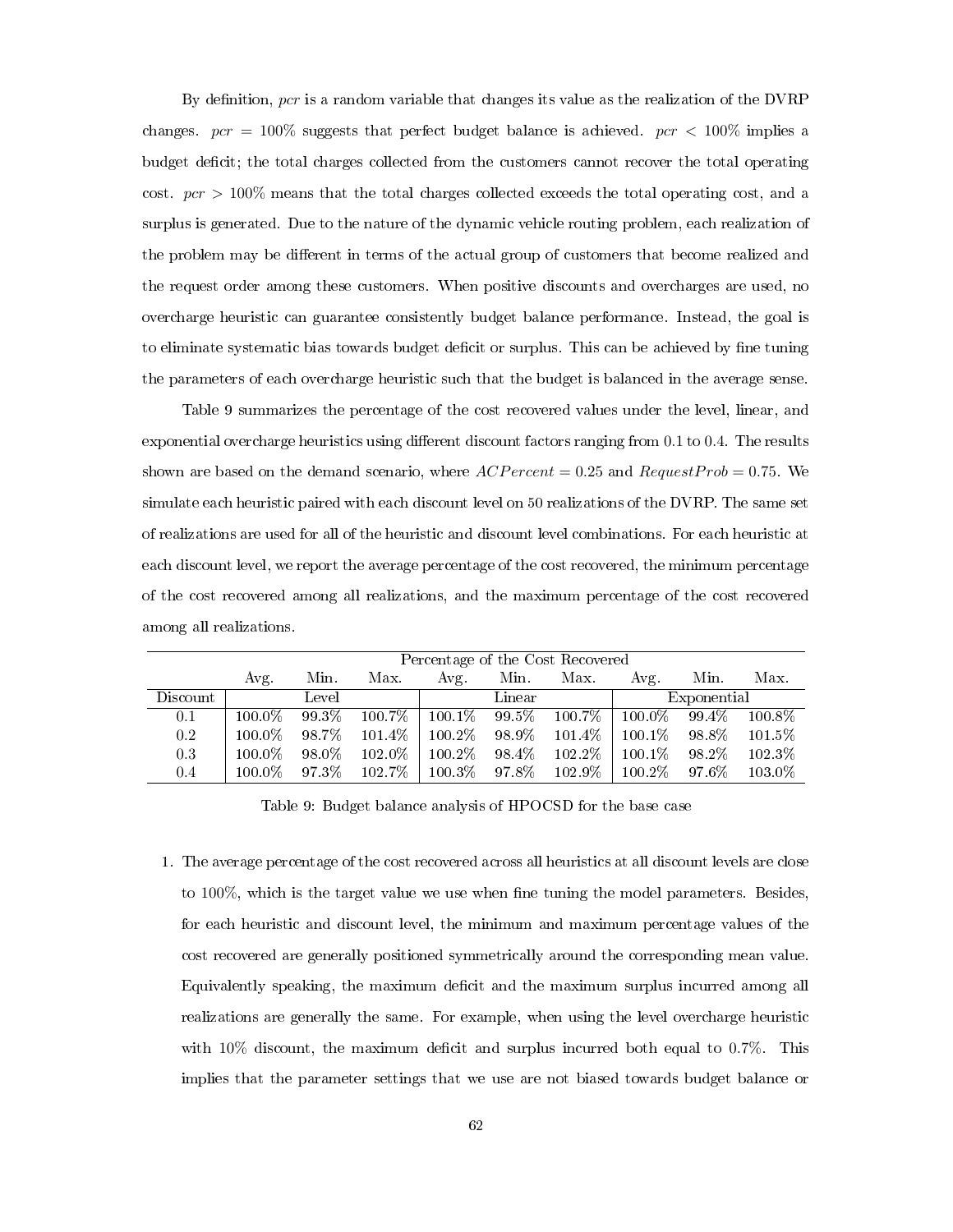surplus, and lead to budget balanced cost allocations in general.

- 2. For all overcharge heuristics, there is bigger variation in the performance measure when a larger discount factor is used. For example, when using the level overcharge heuristic with 40% discount, even though the HPOCSD mechanism is generally budget balanced on average, it could incur either a 2.7% budget deficit or a 2.7% budget surplus in the worst case. If a  $10\%$ discount is used in the same heuristic, the worst-case deviations are both less than 1%. This observation confirms the discussion in Section [6.2,](#page-59-0) which argues that using larger discount factors makes the heuristic more risky and vulnerable to worst-case performance.
- 3. When fixing the discount level, the minimum and maximum percentage of the cost recovered do not vary significantly across different overcharge heuristics. This observation suggests that the level, linear, and exponential heuristics display similar worst-case performance.

Based on the above analysis, it can be concluded that the HPOCSD mechanism can indeed resolve the problems observed for the HPOCS mechanism, at the cost of losing the budget balance property of the original formulation. Nevertheless, the HPOCSD mechanism remains approximately budget balanced. Among the heuristics we have tested, the exponential overcharge heuristic is more effective in providing more of an incentive to make an advance or early dynamic request than the other two options.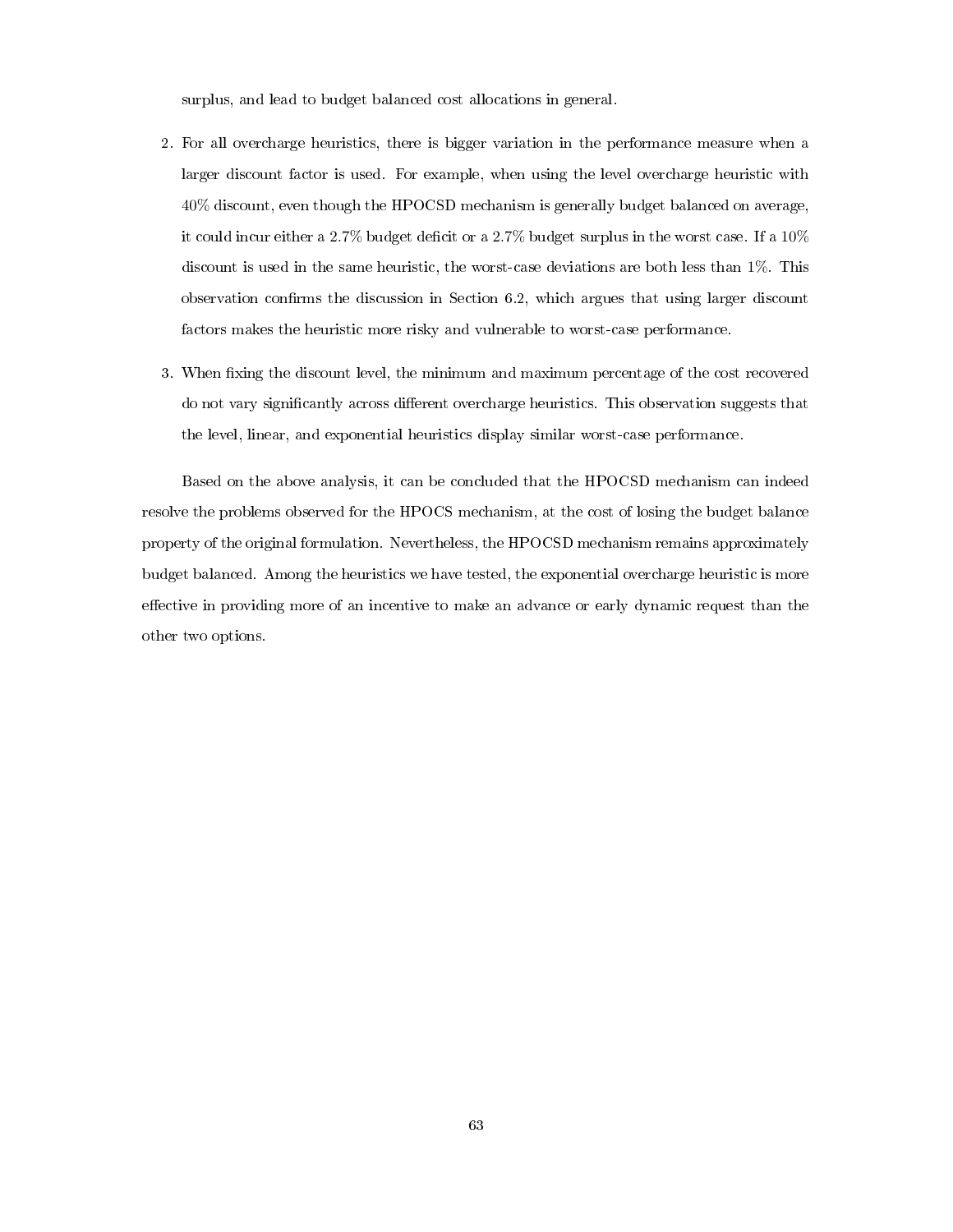# 7 Hybrid Proportional Online Cost Sharing with Re-optimization (HPOCSrO)

In this section, we propose to incorporate re-optimization to tackle the problem in HPOCS that the grand solution used to calculate total cost may perform poorly when the request probability is low and the number of realized customers is small since the operation cost of the grand schedule is less representative of the actual total cost. This problem will not only cause advance customers to have higher initial quotes and lose the advantage of requesting in advance, but also drive the final total cost far away from optimal, making all the customers' final cost less than ideal. In general, we address the above problem by replacing the grand solution in HPOCS with repeated re-optimization to compute the schedule that can reduce the total cost and therefore boost the overall performance of the HPOCS mechanism. However, this modification itself has a major issue of violating one of the desired properties of a well-designed cost sharing scheme, the ex-post incentive compatibility property. We first introduce the mechanism design for HPOCSrO and then we analyze the properties of this mechanism. Finally we present some experimental results showing the advantage of HPOCSrO and investigate the impact it has after losing the ex-post incentive compatibility property.

#### 7.1 Mechanism Design

The HPOCSrO mechanism shares the same framework as the HPOCS mechanism, with the ex-ception that the total cost function is defined differently. Recall in Section [5.4](#page-53-0) that the grand schedule  $\bar{S}$  is calculated based on solving a deterministic VRP problem. Differently, the HPOCSrO mechanism calculates a partial schedule initially as well as throughout the whole time horizon. The general framework of the proposed mechanism can be summarized as follows.

Initialization.  $t = 0$ . Formulate a static vehicle routing problem corresponding to the set of customers AC and construct the partial solution  $\bar{S}$  (AC) using the same heuristics as the grand solution  $\overline{S}$ .

Quoting advance customers. All advance customers receive their initial quotes at time  $t = 0$ . This step calculates the advance cost per alpha value *acpa* and the shared cost of each advance customer using the same method as in HPOCS (see Section [5.1\)](#page-33-0).

Quoting dynamic customers. A dynamic customer  $i$  receives its initial quote when it requests service at time  $t = u_i$ . Customer i is added into the existing partial schedule using the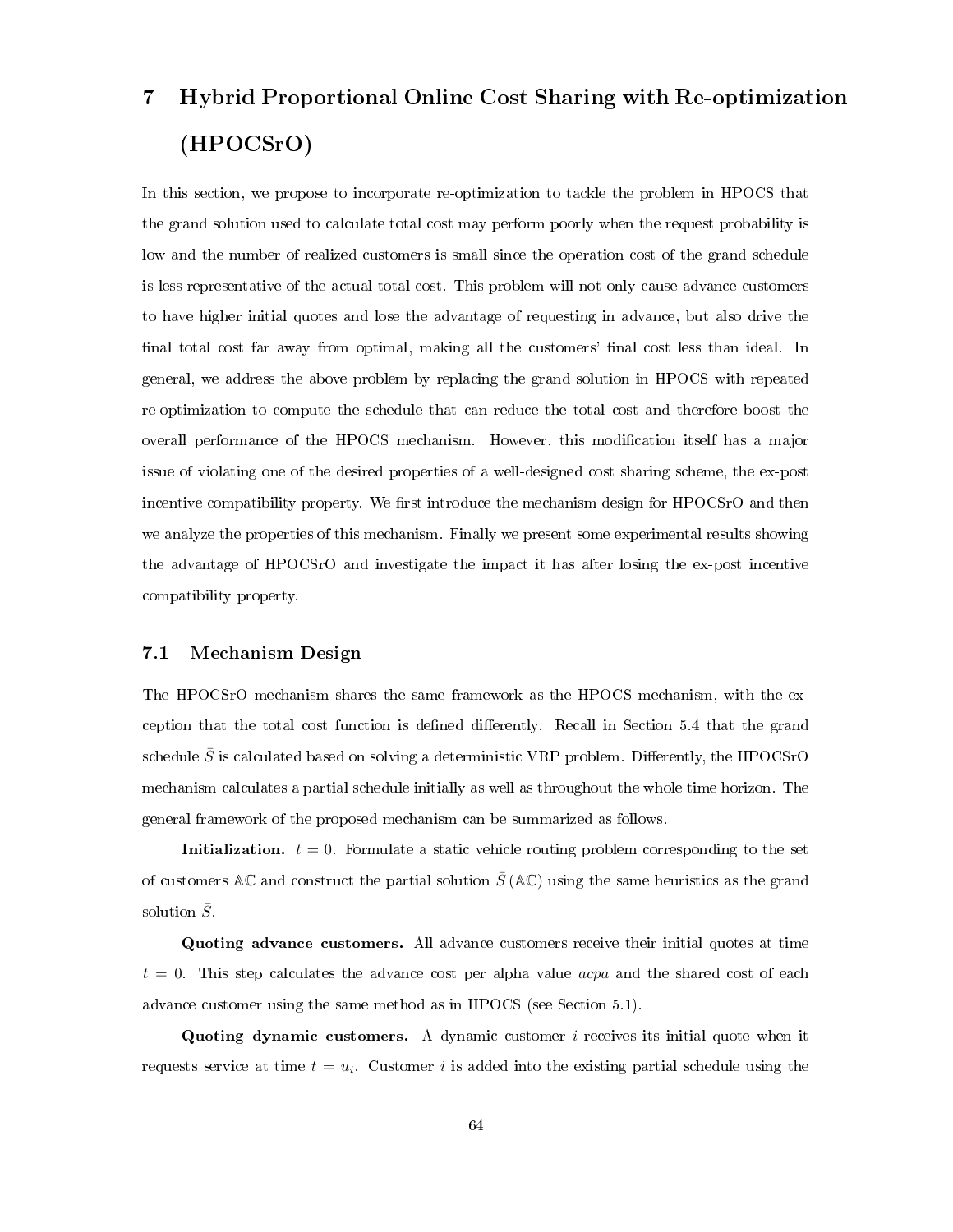cheapest insertion method [\[13\]](#page-82-0). Then the mechanism updates the total cost and calculates the shared cost accordingly.

Re-optimizing and updating the costs. At each decision epoch, the same heuristics in [\[13\]](#page-82-0) are used to optimize the current partial schedule resulting in a reduction in the total cost and the shared cost of all customers who have requested service by this decision epoch are updated.

**Final shared costs.** At time  $t = T_{max}$ , all of the randomness in system has been realized. The solution schedule consisting of all advance and realized dynamic customers is produced and the shared cost of these customers at time  $T_{max}$  is outputted as the final cost of service for them.

#### 7.2 Analysis of Property

Given that the HPOCS mechanism is proven to possess all the desirable properties discussed in Section [5.3,](#page-51-0) it follows that the HPOCSrO mechanism also possesses these properties except for the ex-post incentive compatibility property.

Recall in Section [5.3,](#page-51-0) we explain that in order for a proportional online cost sharing mechanism to satisfy all five desirable properties, its total cost function should be non-decreasing over time and be independent of the request order at any time. It is trivial to show that the HPOCSrO mechanism does not satisfy the first assumption. The total cost function over time is not an optimal solution to the current customer group but rather a good solution obtained by local search heuristics. In other words, adding a customer into the dynamic vehicle route after a re-optimization is executed may have less total cost than before. Removing this assumption will lead to the loss of ex-post incentive compatibility property which implies that if we can prove that the total cost function in the HPOCSrO mechanism satisfies the independence assumption, all the other four desirable properties are maintained [\[21\]](#page-83-0).

<span id="page-73-0"></span>**Proposition 25.** For any partial solution  $S_t$ ,  $t \in [0, T_{max}]$  and the corresponding set of customers who have requested service  $C(t)$ , the special request order  $\bar{\pi}_t$ , and any integer  $n \in [1, |C(t)|]$ , the HPOCSrO total cost function totalcost( $S_t(\bar{\pi}_t(n))$ ) is independent of the request order of customers  $\{\pi_t(1), \ldots, \pi_t(n)\}.$ 

*Proof.* The partial solution  $S_t(\pi_t(n))$  is constructed by inserting a new dynamic customer using the cheapest insertion method. As a result,  $S_t(\pi_t(n))$  is only concerned with the set of customers that have requested service, but not about the ordering of the requests. Therefore, for any two different orderings  $\pi_t$  and  $\pi'_t$  containing the same n customers, we have  $S_t(\pi_t(n)) = S_t(\pi'_t(n))$ .  $\Box$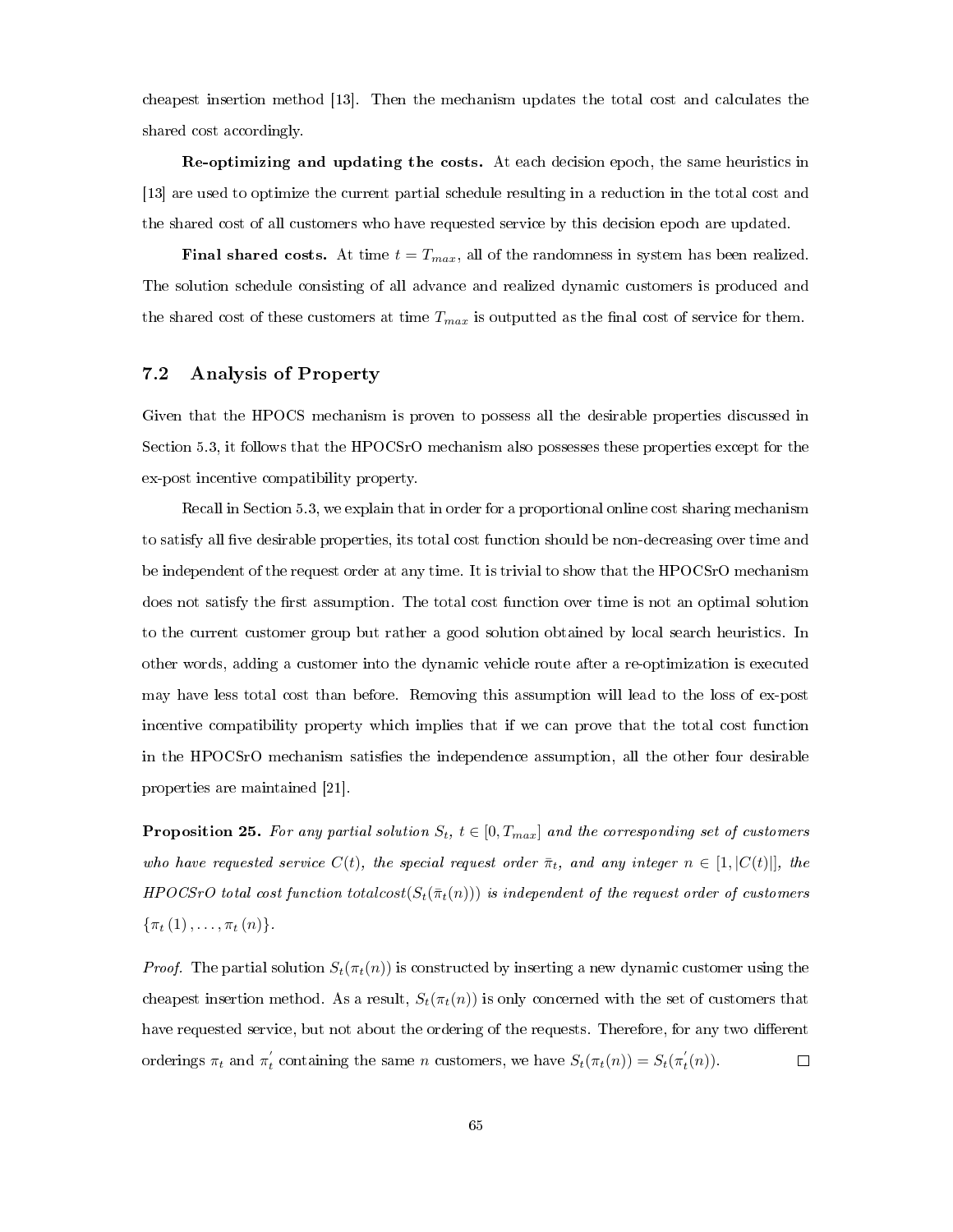Given Proposition [25,](#page-73-0) and following the same framework as in HPOCS, we can conclude that the HPOCSrO mechanism satisfies the online fairness, immediate response, individual rationality and budget balance properties.

#### 7.3 Experimental Analysis

We now present simulation results to show the effectiveness of the HPOCSrO mechanism in improving the overall performance.

In order to compare the result with HPOCS, we use the same experimental setup as in Section 4.4. For HPOCSrO, the number of decision epochs which we use to re-optimize the partial solution is set at 20 which is shown to be a nice balance between identifying improvements in the solution quality and computation time [\[13\]](#page-82-0).

The HPOCS mechanism holds all the desirable properties of a cost-sharing mechanism but could perform poorly in terms of the final shared cost when the number of dynamic customers is small, and this effect is magnified when the number of customers requesting service is small. We use the scenarios as shown in Table [10](#page-74-0) to compare the differences of the two above routing strategies where  $RequestProb$  represents the probability of requesting service among dynamic customers and  $#$  of Advance Customers represents the number of advance customers in those scenarios.

| RequestProb                                |  |  |  |  |
|--------------------------------------------|--|--|--|--|
| # of Advance Customers   10   25   10   25 |  |  |  |  |

<span id="page-74-0"></span>Table 10: Scenarios of the simulation instances

Figures [11](#page-75-0) - [14](#page-76-0) show graphs of the initial quote per alpha value (with legend "Initial quote") and the final shared cost per alpha value (with legend "Final price") of all customers under the two strategies in each scenario. Each graph represents a scenario and the 2 panels within the graph are the routing performances corresponding to the two strategies: HPOCS and HPOCSrO.

Based on the simulation results, we can make the following observations:

- 1. We first examine the initial quotes. We find that the HPOCS results exhibit a downward trend with customers who call in later having a lower initial quote than the earlier customers, favoring those who request later than advance customers as described in Section [5.4.](#page-53-0) The HPOCSrO results have a smaller slope which implies dynamic customers benefit less by delaying.
- 2. We then examine the final shared cost. We find that HPOCSrO has a smaller final shared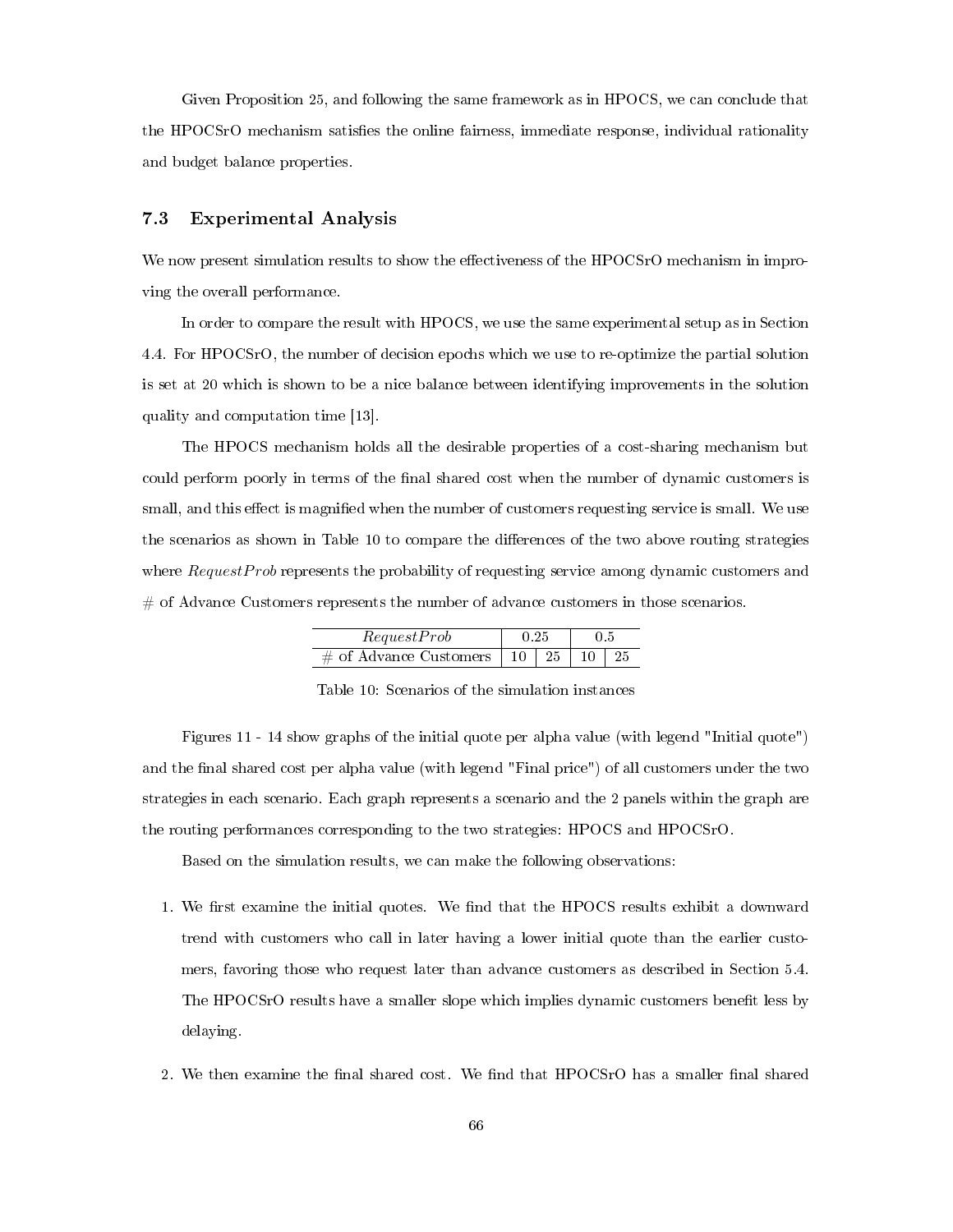

Figure 11: Initial quote and final shared cost of the two methods in scenario 1



<span id="page-75-0"></span>

Figure 12: Initial quote and final shared cost of the two methods in scenario 2

cost indicating the efficiency of the re-optimization approach in reducing the final shared cost of each customer.

3. Next, when we fix the number of advance customers, as the probability of a dynamic customer calling in  $(RequestProb)$  gets higher, both methods encounter a lower final price. When we fix the probability of dynamic customers calling in  $(RequestProb)$ , as the number of advance customers gets larger, the initial quote performance for both methods gets better in that less dynamic customers benefit from having a lower initial quote than advance customers and dynamic customers who request later will be less likely to have a lower initial quote than its predecessors. The final shared cost performance depends on the number of total customers who actually request service.

Given the above analysis, we can conclude that the HPOCSrO mechanism does help improve the overall performance of the proportional cost sharing design. However, we need to keep in mind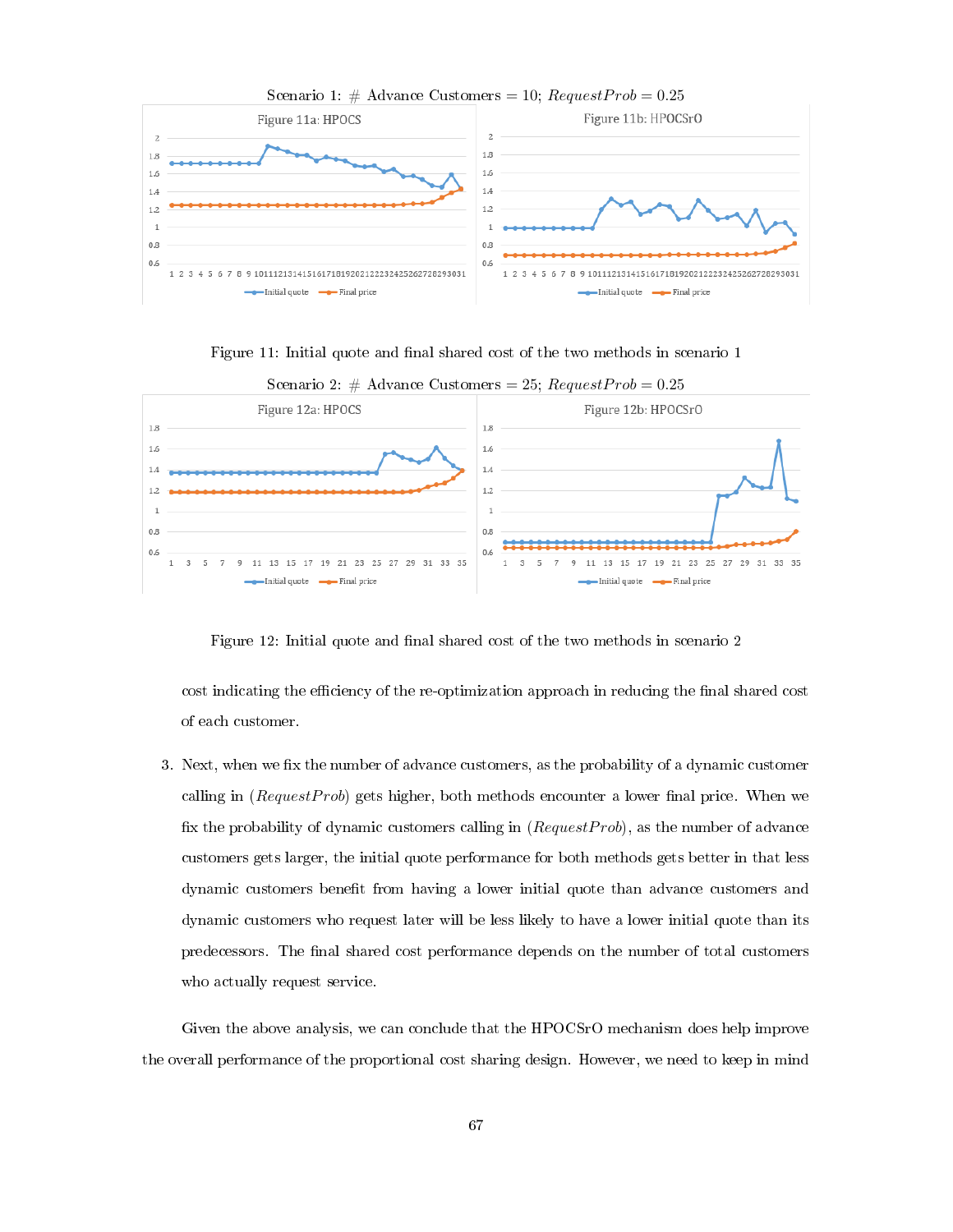

Scenario 3:  $#$  Advance Customers = 10;  $RequestProb = 0.5$ 

Figure 13: Initial quote and final shared cost of the two methods in scenario 3



<span id="page-76-0"></span>Figure 14: Initial quote and final shared cost of the two methods in scenario 4

that it suffers from the consequences of losing the ex-post incentive compatibility property which we will investigate next.

To test the impact of losing the ex-post incentive compatibility property, we look into scenarios where there are 21 dynamic customers and the number of advance customers is 0, 10, and 20 respectively. Notice that each scenario has 100 instances that shares the same generating method as the previous simulations. We then introduce the concept of Delay Slot which is a slot where the first dynamic customer is delayed to. For example, delay slot 6 means the previous  $1^{st}$  dynamic customer is now the  $6<sup>th</sup>$  dynamic customer in the ex-post instance. For each scenario, all 100 instances are evaluated, and for each instance, we select 5 slots that are evenly distributed, namely the 2<sup>nd</sup>, 6<sup>th</sup>, 11<sup>th</sup>, 16<sup>th</sup> and 21<sup>st</sup> slots. This results in altogether  $100 \times 5 = 500$  samples for each scenario. And if we aggregate all scenarios into one, the 1500 samples with 300 instances for each delay slot give us the general impact of losing ex-post incentive compatibility property regardless of scenario settings.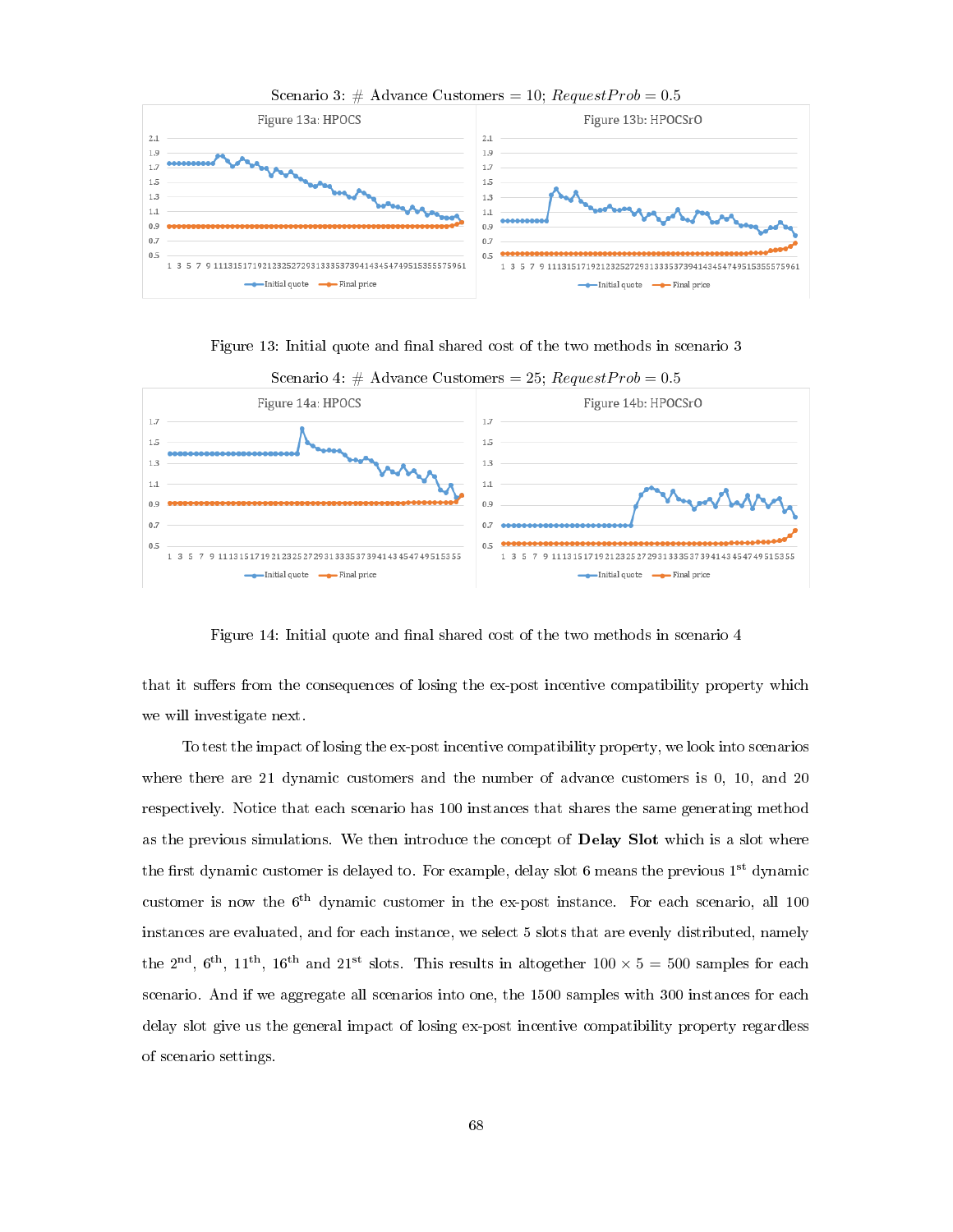All scenarios are compared based on final shared cost per alpha value. The average results of the 500 samples for each scenario is displayed in Table [11.](#page-77-0) The  $2<sup>nd</sup>$ ,  $3<sup>rd</sup>$  and  $4<sup>th</sup>$  columns of the table display the percentage of getting a lower or higher or the same final shared cost when a dynamic customer delays its request submission. The  $5<sup>th</sup>$  column depicts how the final shared cost for a delayed customer changes overall in each scenario. Specifically, a positive percentage indicates the final shared cost of the customer generally gets worse by delaying its submission while a negative percentage indicates the other way around. Table [11](#page-77-0) shows that as the number of advance customers increases, both the chances of resulting in a higher final shared cost and a lower final shared cost increase. And in total, 32.1% of the time, a customer who delays its request submission shall end up with lower final shared cost while  $55\%$  of the time the cost ends up higher.

| <b>Scenarios</b> | % Better off | % Worse | % Same | AVG Price Change |
|------------------|--------------|---------|--------|------------------|
| $0AC$ 21DC       | 27.2\%       | 50.6%   | 22.2\% | 8.871\%          |
| $10AC$ 21DC      | 32.4%        | 56.8%   | 10.8%  | 8.623%           |
| 20AC 21DC        | 36.6%        | 57.6%   | 5.8%   | 5.921\%          |
| Total            | 32.1\%       | 55.0%   | 12.9%  | 7.805\%          |

<span id="page-77-0"></span>Table 11: Average gap results of 500 samples in each scenario

We next take a closer look at the detailed results for each slot. Notice that each slot has 100 instances as samples. Percentage-wise, we observe in Table [12](#page-77-1) a downward trend after slot 11 in each scenario and an upward trend showing positive correlation between the number of advance customers and the percentage of customers getting better off if delayed until slot 16. Similarly in Table [13,](#page-77-2) we observe an upward trend of the percentage of customers getting worse off across all scenarios.

<span id="page-77-1"></span>

| Scenarios                  | Slot 2 | Slot 6 | Slot 11 | Slot 16  | Slot 21 |
|----------------------------|--------|--------|---------|----------|---------|
| $0AC$ 21DC                 | $20\%$ | $37\%$ | 28\%    | $33\%$   | $18\%$  |
| $-21\mathrm{DC}$<br>10AC   | $30\%$ | 39%    | 39%     | 31\%     | 23\%    |
| $-21\mathrm{DC}$<br>20 A C | 44%    | 40\%   | 44%     | 41\%     | 14\%    |
| Total                      | 31.3%  | 38.7%  | 37.0%   | $35.0\%$ | 18.3%   |

Table 12: Percentage of customers better off in each slot across different scenarios

<span id="page-77-2"></span>

| <b>Scenarios</b>         | Slot 2 | Slot 6 | Slot 11 | Slot 16  | Slot 21 |
|--------------------------|--------|--------|---------|----------|---------|
| $0AC$ 21DC               | $12\%$ | $37\%$ | $63\%$  | $59\%$   | 82\%    |
| $-21\mathrm{DC}$<br>10AC | $35\%$ | 50%    | 55%     | 67\%     | 77%     |
| 20AC<br>-21 D.C          | 40\%   | 53%    | 52%     | 57%      | 86%     |
| Total                    | 29.0%  | 46.7%  | 56.7%   | $61.0\%$ | 81.7%   |

Table 13: Percentage of customers worse off in each slot across different scenarios

How price change performs in the different scenarios are illustrated in Table [14.](#page-78-0) From the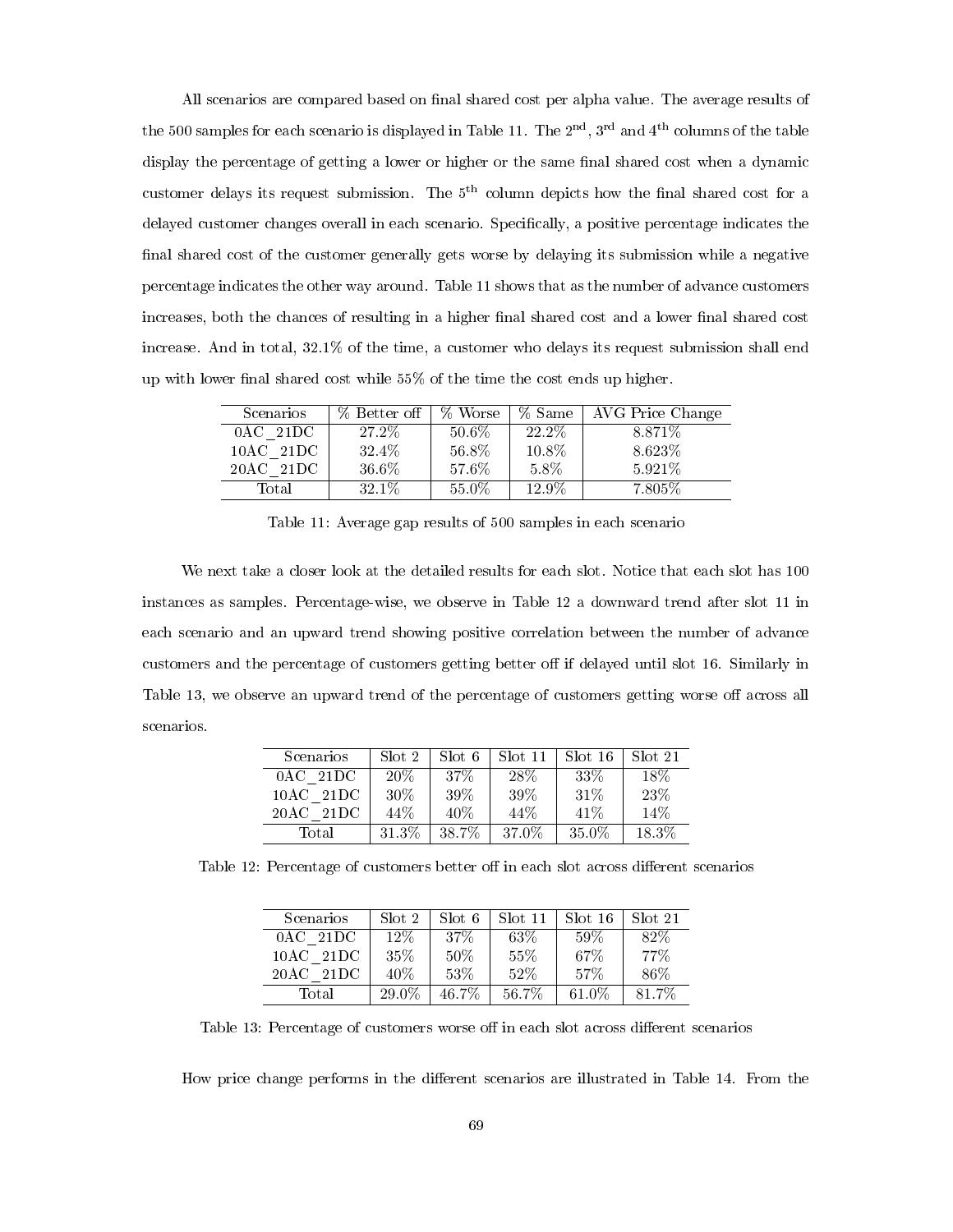results, we can conclude that between slot 2 and slot 16, on average, there is an upward trend for the level of getting worse off. In other words, a customer is likely to be charged more as it delays its submission time to slot 6 or later. And when we look at the results in slot 21, the surge in final shared cost is so high that no customer is likely to delay its request to the last one.

<span id="page-78-0"></span>

| Scenarios   | Slot 2     | Slot 6    | Slot 11 | Slot 16   | Slot 21  |
|-------------|------------|-----------|---------|-----------|----------|
| $0AC$ 21DC  | $-0.433\%$ | $0.837\%$ | 1.803\% | 2.905\%   | 51.782\% |
| $10AC$ 21DC | $0.267\%$  | $0.036\%$ | 1.183\% | 2.767\%   | 63.275\% |
| $20AC$ 21DC | 0.276%     | $0.706\%$ | 1.258%  | 3.147\%   | 47.849\% |
| Total       | $-0.007\%$ | $0.541\%$ | 1.449\% | $2.928\%$ | 54.391\% |

Table 14: Average price change of delayed customers in each slot across different scenarios

In general, the HPOCSrO mechanism can reduce the final shared cost of all the customers but at the expense of loss of the ex-post incentive compatibility property. For the tested scenarios, in most cases, the customers are worse off by delaying.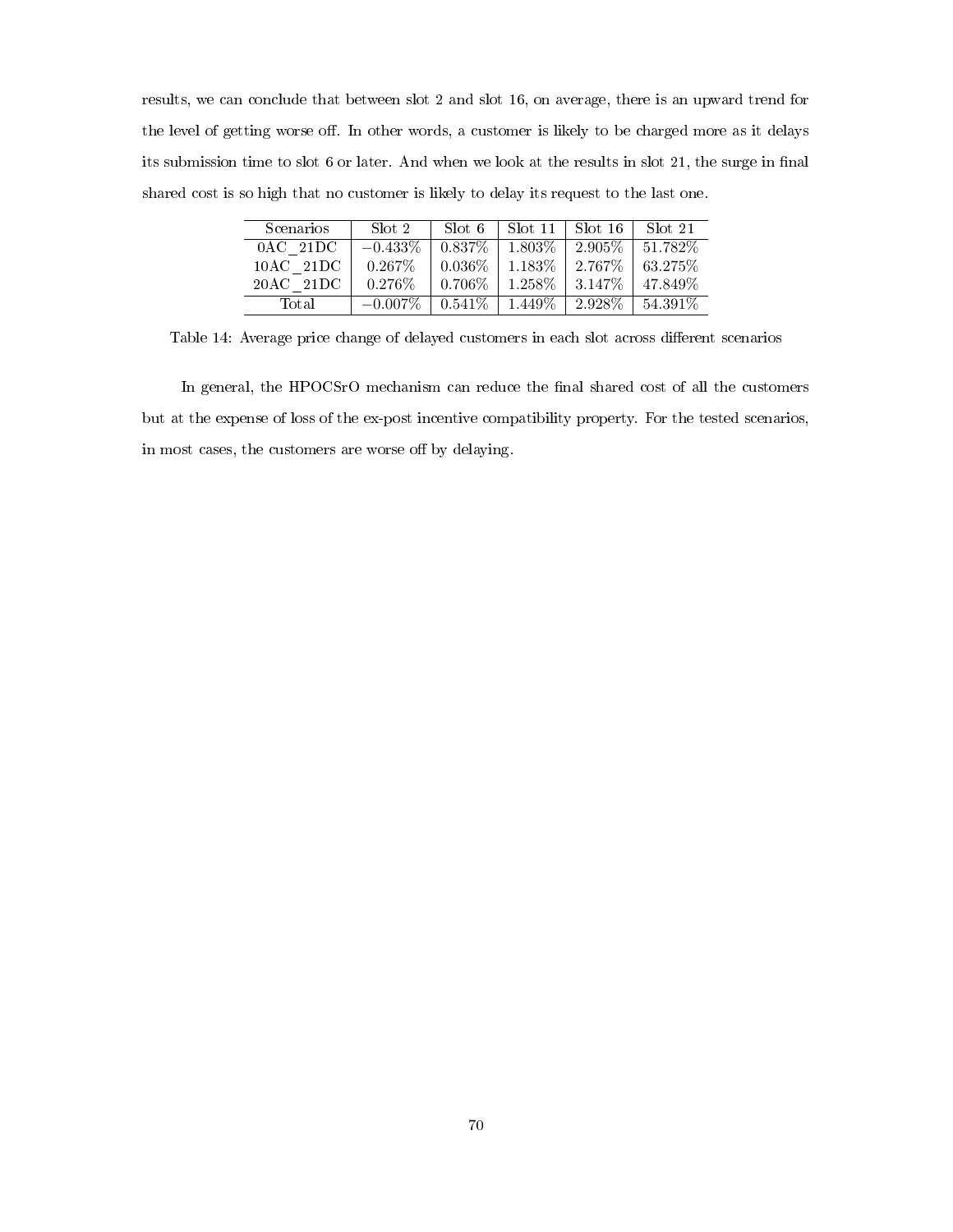## 8 Implementation

This project addresses a real-time online cost sharing problem with uncertainties in customer requests. A typical application of this project is in the trucking delivery industry, i.e., companies consolidating and delivering shipments from multiple suppliers to their multiple destinations that are rather short. Trucking is the major form of transportation used in moving goods within the Los Angeles region, and has the highest level of interaction with other social functions. Methods that can encourage consolidated delivery will improve the efficiency of truck usage and possibly improve the overall logistics network and reduce traffic congestion in urban areas. In particular, this research project tackles the problem by proposing a cost-sharing mechanism that has the desirable properties to stimulate owners with small loads of goods to collaborate with others and delivering companies to provide sharing delivery services. This is inclined to mitigate truck traffic by reducing total vehicle miles and number of vehicles used through better planning when faced with uncertainties.

The implementation of our proposed mechanism in detail will require suitable programming software tools such as  $C_{++}$ , Java, etc. It also requires access to real-world customer request data such as distance and/or travel time between facilities, and historical information on the earliest and the latest time shipments are allowed to be picked up, and the service time of processing the shipments. The entire solution framework including DVRP heuristics is implemented in  $C++$ . The same code is used to generate the experimental results presented in the report.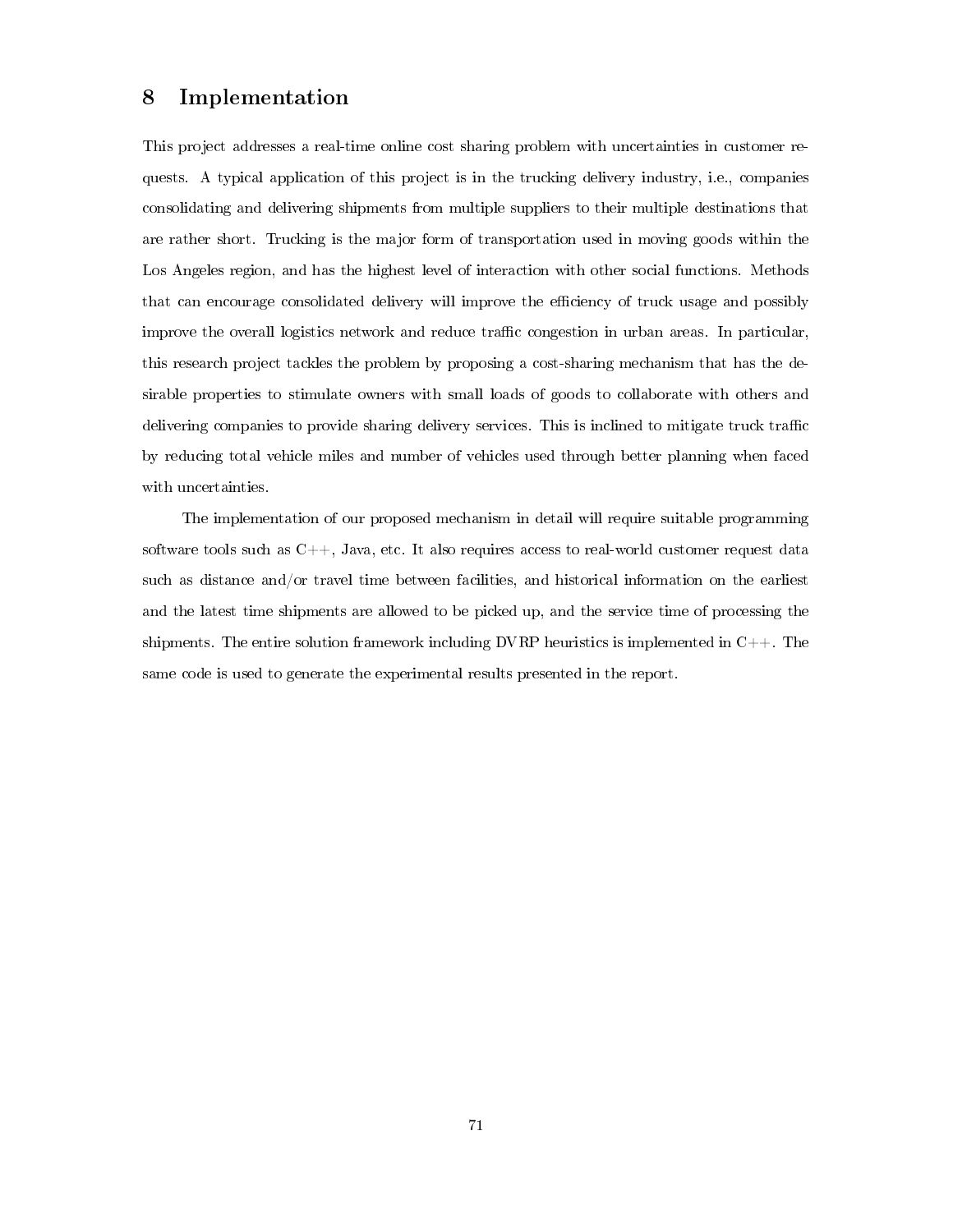### 9 Conclusion and Future Directions

In this report, we study the problem of building a real-time cost sharing transportation system, which results from horizontal cooperation among multiple suppliers. In this problem, part of the customer requests are known at the beginning of the planning horizon, while the rest of the requests become realized dynamically over time. There are two major research issues closely related to the problem we study, namely the dynamic vehicle routing problem (DVRP) and cost-sharing mechanism design.

Based on the study of the DVRP, we study how the total operating cost should be allocated to each customer for a dynamic routing environment. To this end, we first define the online cost allocation problem associated with the DVRP, and discuss a list of desirable properties for online cost-sharing mechanisms. We develop the Hybrid Proportional Online Cost Sharing (HPOCS) mechanism as an online cost-sharing mechanism that combines proportional cost sharing for calculating the initial quotes for advance customers and the Proportional Online Cost Sharing (POCS) mechanism [\[21\]](#page-83-0) for handling dynamic customer requests. The idea behind HPOCS is that customers can choose to form coalitions with customers who request service directly after them to decrease their shared costs. It is proved that the HPOCS mechanism satisfies all of the desirable properties we propose, including online fairness, budget balance, immediate response, individual rationality, and ex-post incentive compatibility.

The baseline HPOCS model is extended to two directions. One extension is to incorporate discounts for advance customers and overcharges for dynamic customers, which both help to incentivize customers to request early. The new HPOCSD mechanism is proved to be approximately budget balanced. All of the other properties of HPOCS are preserved. We compare and contrast multiple heuristics methods for calculating the overcharge factors. Simulation results show that among the three heuristics we have tested, the exponential overcharge method appears to be the most effective. The other extension is to incorporate periodic re-optimization to improve the performance on the final shared cost for the customers. In experiments across multiple scenarios, though losing the ex-post incentive compatibility property, HPOCSrO is shown to be a good mechanism design alternative to HPOCS when the  $RequestProb$  is low and the number of all realized customers is small since the grand schedule in HPOCS assumes all customers request service before operating service and is therefore less representative of the actual total cost.

More work can be done along the lines of improving the HPOCS mechanism. For example, while incorporating the dynamic vehicle framework to calculate the shared costs, we can add cu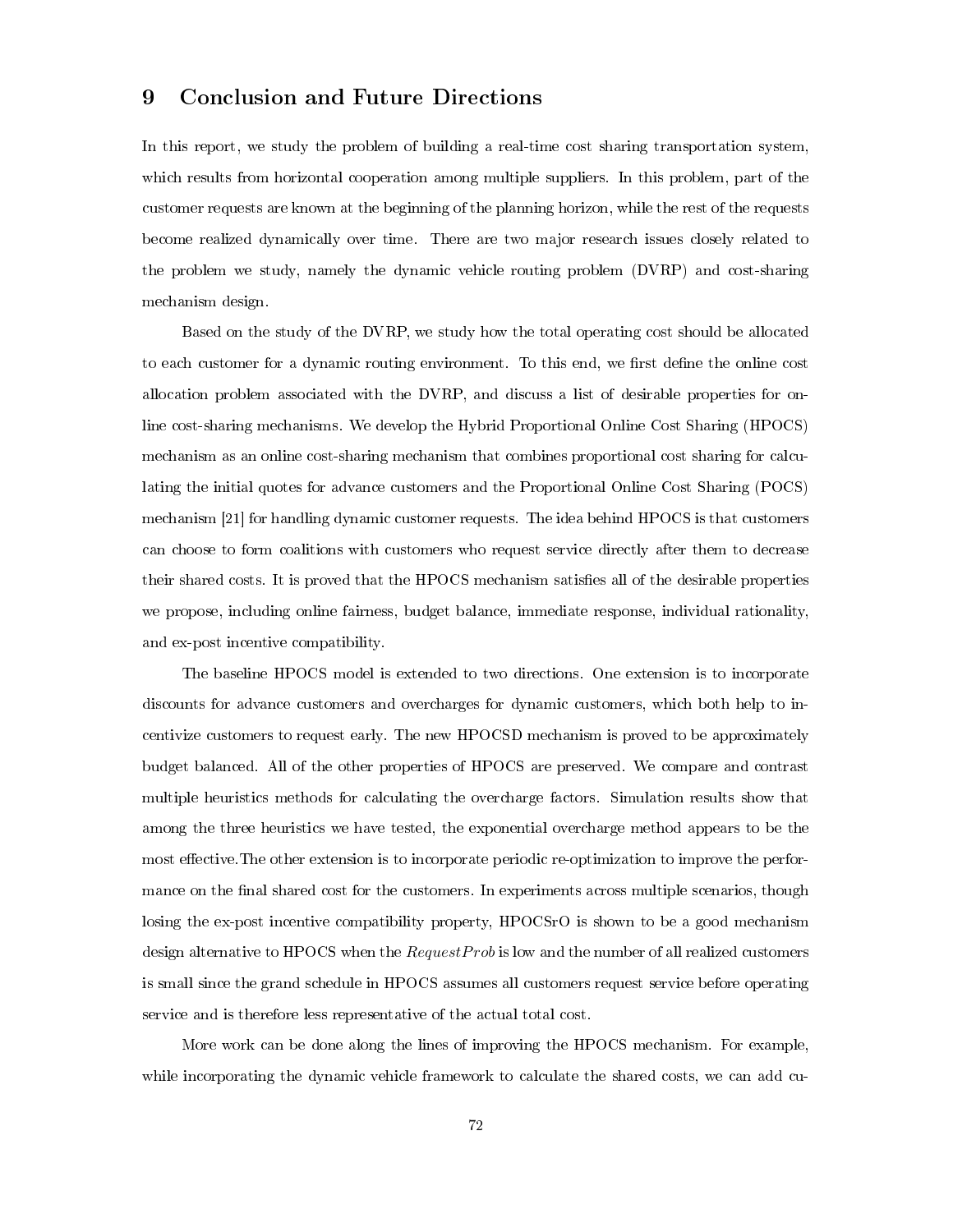stomer forecasting to see if it can further reduce the final shared costs. Additionally, there may exist other approaches to improve the HPOCS mechanism, possibly at the cost of sacrificing one or more of the desirable properties.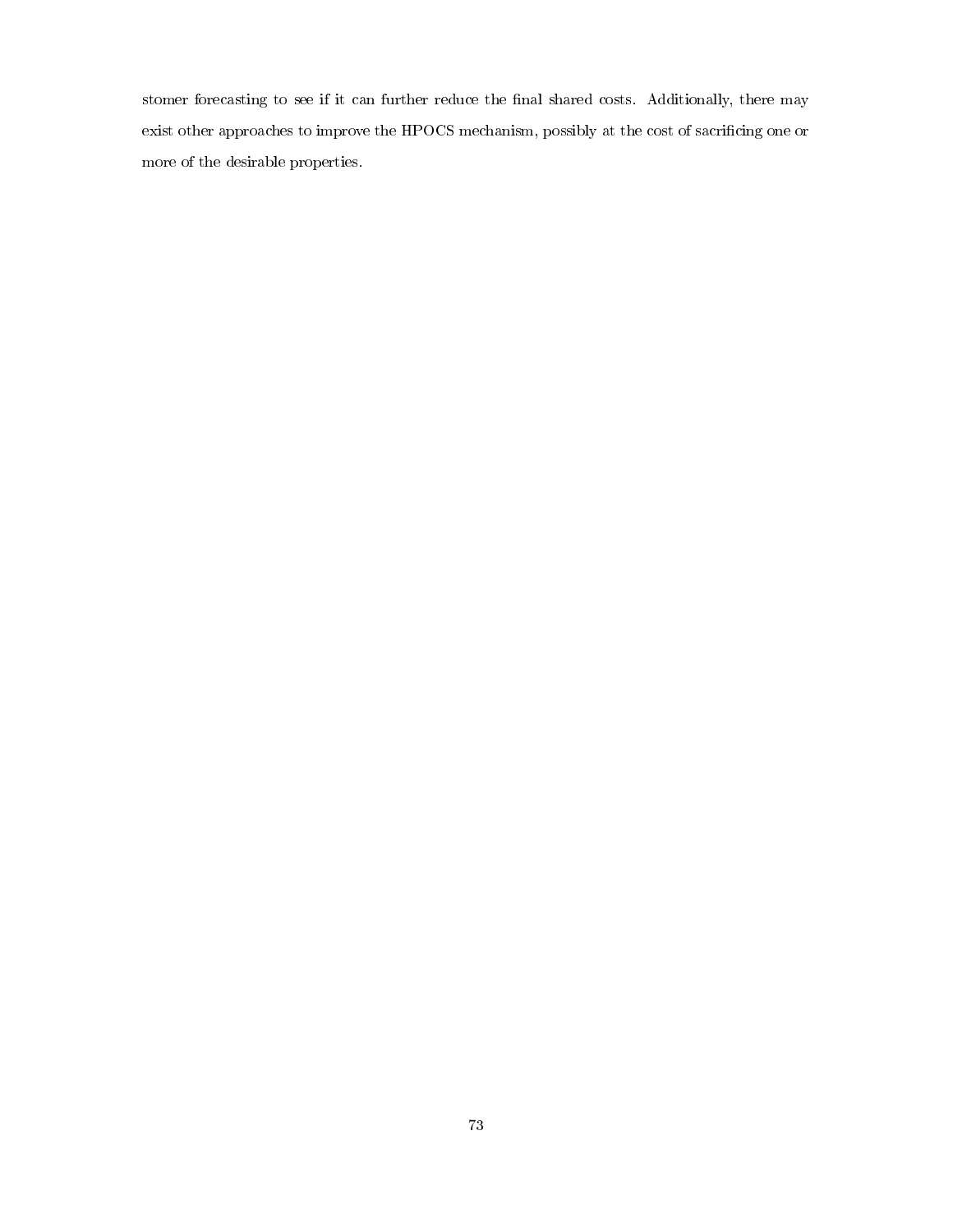## References

- [1] Robert C. Anderson and Armin Claus. Cost allocation in transportation systems. Southern Economic Journal,  $43(1)$ :793-803, 1976.
- [2] Aaron Archer, Joan Feigenbaum, Arvind Krishnamurthy, Rahul Sami, and Scott Shenker. Approximation and collusion in multicast cost sharing. Games and Economic Behavior, 47(1):36 71, 2004.
- [3] Sindhura Balireddi and Nelson A. Uhan. Cost-sharing mechanisms for scheduling under general demand settings. European Journal of Operational Research,  $217(2):270-277$ ,  $2012$ .
- [4] Yvonne Bleischwitz and Burkhard Monien. Fair cost-sharing methods for scheduling jobs on parallel machines. Journal of Discrete Algorithms,  $7(3):280-290$ , 2009.
- [5] Janina Brenner and Guido Sch. Cost sharing methods for makespan and completion time scheduling.  $Time, 4393(i): 670-681, 2007.$
- [6] Janina Brenner and Guido Schäfer. Singleton acyclic mechanisms and their applications to scheduling problems. In *Algorithmic Game Theory*, volume 4997, pages 315-326. 2008.
- [7] John Gunnar Carlsson and Mehdi Behroozi. Worst-case demand distributions in vehicle routing. European Journal of Operational Research,  $256(2)$ :  $462-472$ ,  $2017$ .
- [8] Frans Cruijssen, Wout Dullaert, and Hein Fleuren. Horizontal cooperation in transport and logistics: A literature review. Transportation Journal,  $46(3):22-39$ , 2007.
- [9] Frans Cruijssen, Wout Dullaert, and Tarja Joro. Logistics efficiency through horizontal cooperation: The case of Flemish road transportation companies. Technical report, 2006.
- [10] C. Daganzo. Logistics Systems Analysis. Springer, 2005.
- [11] C. F. Daganzo. The distance traveled to visit n points with a maximum of c stops per vehicle: An analytic model and an application. Transportation Science,  $18(4):331-350$ , 1984.
- [12] Carlos F Daganzo. The length of tours in zones of different shapes. Transportation Research Part B: Methodological,  $18(2):135-145$ , 1984.
- <span id="page-82-0"></span>[13] M.M. Dessouky and Han Zou. Efficiencies in Freight and Passenger Routing and Scheduling (METRANS Project 2-1a). Technical report, METRANS Transportation Center, 2015.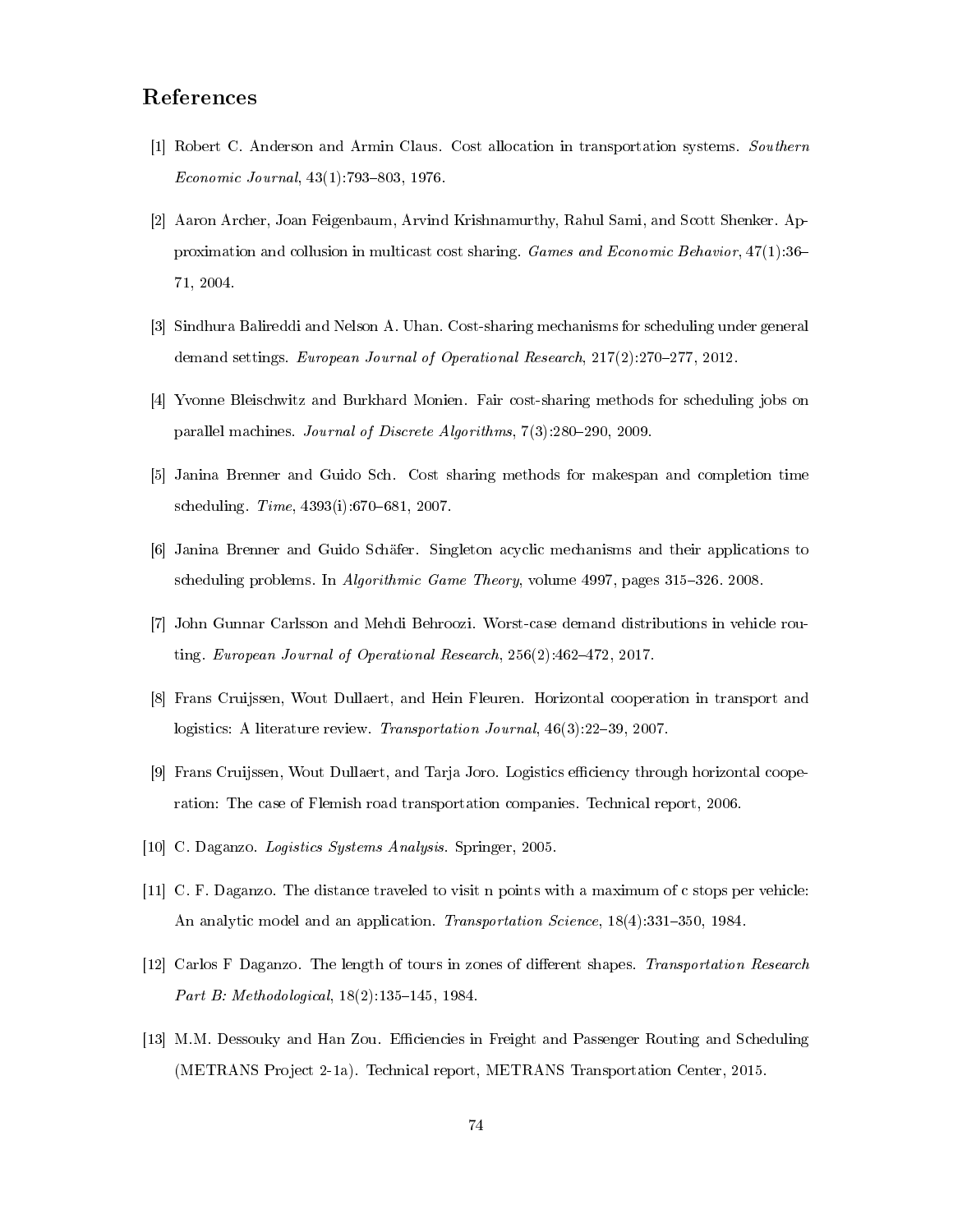- [14] Nikhil R. Devanur, Milena Mihail, and Vijay V. Vazirani. Strategyproof cost-sharing mechanisms for set cover and facility location games. Decision Support Systems,  $39(1):11-22$ , 2005.
- [15] Julia Drechsel and Alf Kimms. Computing core allocations in cooperative games with an application to cooperative procurement. International Journal of Production Economics, 128(1):310321, 2010.
- [16] Julia Drechsel and Alf Kimms. Cooperative lot sizing with transshipments and scarce capacities: Solutions and fair cost allocations. International Journal of Production Research, 49(9):26432668, 2011.
- [17] Miguel Andres Figliozzi, Hani Mahmassani, and Patrick Jaillet. Framework for study of carrier strategies in auction-based transportation marketplace. Transportation Research Record,  $(1854):162 - 170, 2003.$
- [18] Miguel Andres Figliozzi, Hani Mahmassani, and Patrick Jaillet. Competitive performance assessment of dynamic vehicle routing technologies using sequential auctions. Transportation Research Record,  $(1882):10 - 18, 2004$ .
- [19] Miguel Andres Figliozzi, Hani S. Mahmassani, and Patrick Jaillet. Pricing in dynamic vehicle routing problems. Transportation Science,  $41(3):302-318$ , 2007.
- [20] M. Frisk, M. Göthe-Lundgren, K. Jörnsten, and Mikael Rönnqvist. Cost allocation in collaborative forest transportation. European Journal of Operational Research,  $205(2):448-458$ , 2010.
- <span id="page-83-0"></span>[21] Masabumi Furuhata, Kenny Daniel, Sven Koenig, Fernando Ordóñez, Maged Dessouky, Marc Etienne Brunet, Liron Cohen, and Xiaoqing Wang. Online cost-sharing mechanism design for demand-responsive transport systems. IEEE Transactions on Intelligent Transportation Systems,  $16(2)$ :692-707, 2015.
- [22] Donald B Gillies. Solutions to general non-zero-sum games. In Contributions to the Theory of *Games (AM-40)*, volume IV, pages 47–85, 1959.
- [23] Donald Bruce Gillies. Some theorems on n-person games. PhD thesis, 1953.
- [24] Jerry Green, Elon Kohlberg, and Jean Jacques Laffont. Partial equilibrium approach to the free-rider problem. Journal of Public Economics,  $6(4)$ :375-394, 1976.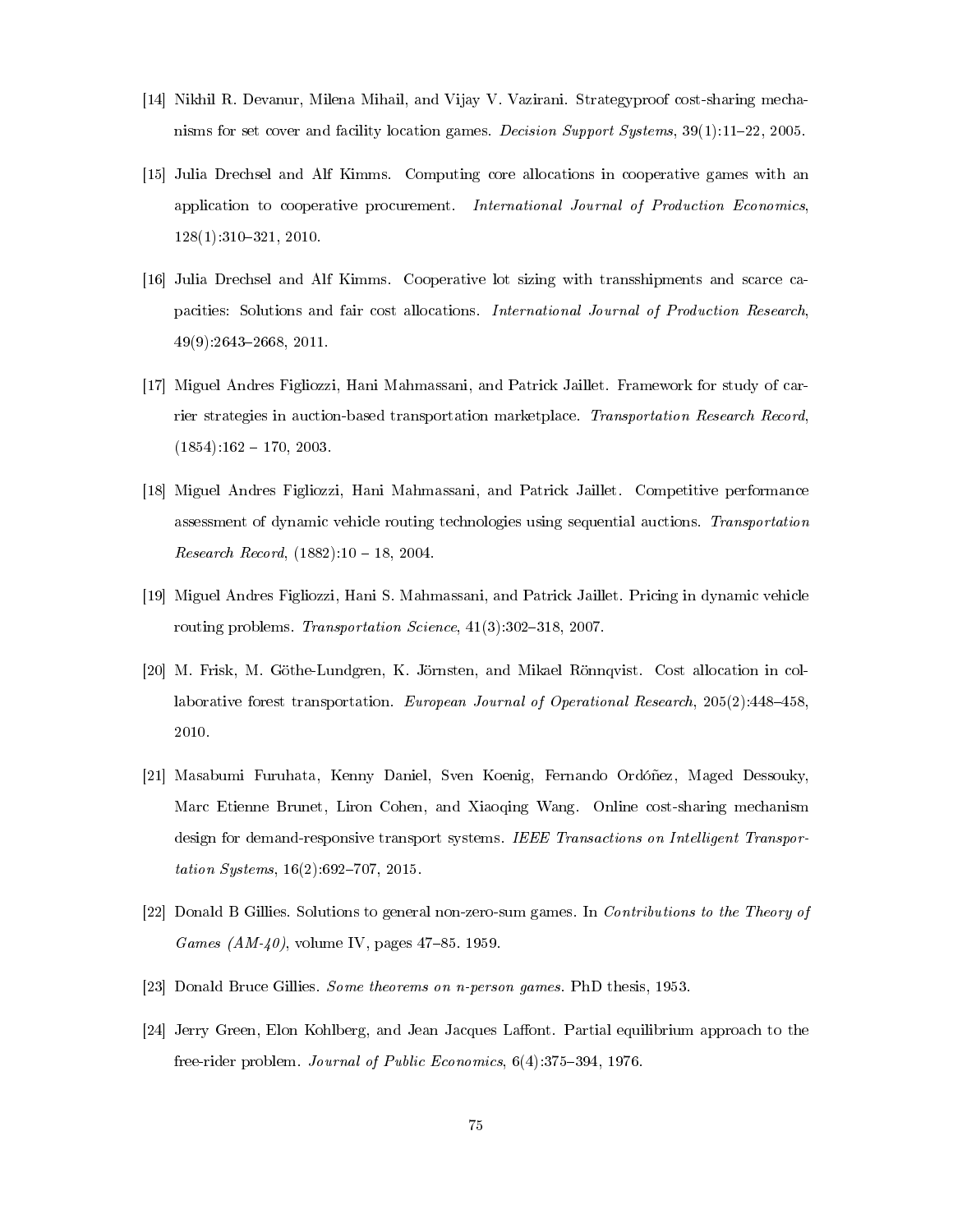- [25] Anupam Gupta, Jochen Könemann, Stefano Leonardi, R Ravi, and Guido Schäfer. An ef ficient cost-sharing mechanism for the prize-collecting Steiner forest problem. In SODA '07 Proceedings of the eighteenth annual ACM-SIAM symposium on Discrete algorithms, pages 1153-1162, 2007.
- [26] Anupam Gupta, Aravind Srinivasan, and Éva Tardos. Cost-sharing mechanisms for network design.  $Algorithmica, 50(1):98–119, 2008.$
- [27] Nicole Immorlica, Mohammad Mahdian, and Vahab S. Mirrokni. Limitations of crossmonotonic cost-sharing schemes. ACM Transactions on Algorithms,  $4(2)$ :1-25, 2008.
- [28] Jochen Könemann, Stefano Leonardi, and Guido Schäfer. A group-strategyproof mechanism for Steiner forests.  $Soda$ , pages  $612-619$ , 2005.
- [29] M. A. Krajewska, Herbert Kopfer, Gilbert Laporte, Sarah Röpke, and Georges Zaccour. Horizontal cooperation among freight carriers: Request allocation and profit sharing. Journal of the Operational Research Society,  $59(11):1483-1491$ , 2008.
- [30] Stefano Leonardi and Guido Schäfer. Cross-monotonic cost sharing methods for connected facility location games. Theoretical Computer Science,  $326(1-3):431-442$ , 2004.
- [31] Konrad Lewczuk and Mariusz Wasiak. Transportation services costs allocation for the delivery system. Proceedings - ICSEng 2011: International Conference on Systems Engineering, pages 429433, 2011.
- [32] Gai Di Li, Dong Lei Du, Da Chuan Xu, and Ru Yao Zhang. A cost-sharing method for the multi-level economic lot-sizing game. Science China Information Sciences, 57(1):1-9, 2014.
- [33] Peng Liu, Yaohua Wu, and Na Xu. Allocating collaborative profit in less-than-truckload carrier alliance. Journal of Service Science and Management,  $03(01):143-149$ , 2010.
- [34] Salvador Lozano, Pilar Moreno, B. Adenso-Díaz, and Encarnacion Algaba. Cooperative game theory approach to allocating benefits of horizontal cooperation. European Journal of Operational Research,  $229(2)$ : 444-452, 2013.
- [35] Aranyak Mehta, Tim Roughgarden, and Mukund Sundararajan. Beyond Moulin mechanisms. Games and Economic Behavior,  $67(1):125-155$ , 2009.
- [36] Daniel Merchan. Effects of Urban Road Network Efficiency on Strategic Decisions in Last-Mile Logistics. PhD thesis, MIT, 2017.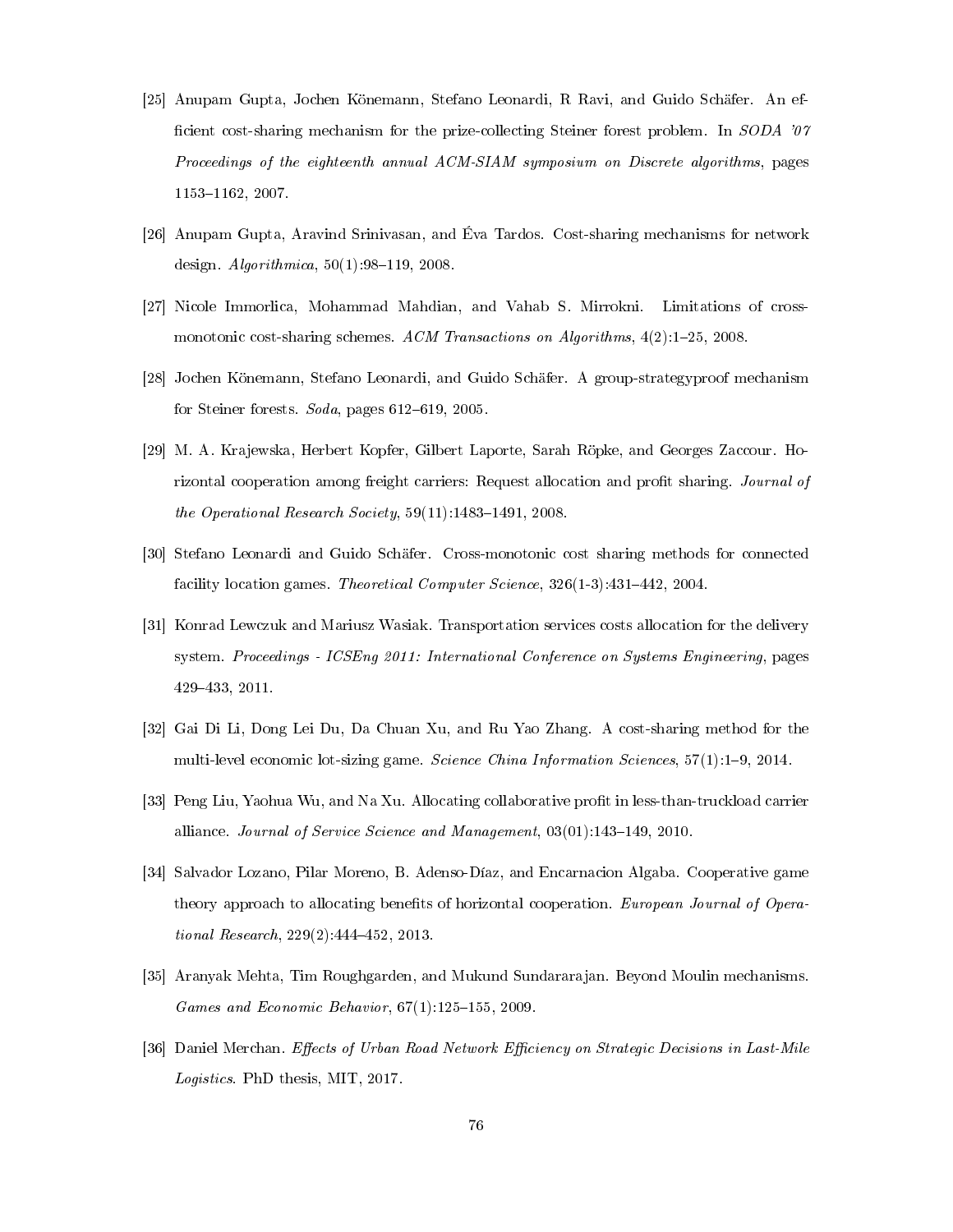- [37] Benoit Montreuil. Toward a physical internet: Meeting the global logistics sustainability grand challenge. *Logistics Research*,  $3(2-3)$ :  $71-87$ , 2011.
- [38] Benoit Montreuil, Russell D. Meller, and Eric Ballot. Physical internet foundations. In Theodor Borangiu, Andre Thomas, and Damien Trentesaux, editors, Service Orientation in Holonic and Multi Agent Manufacturing and Robotics, volume 472 of Studies in Computational Intelligence, pages 151–166. Springer Berlin Heidelberg, Berlin, Heidelberg, 2013.
- [39] William H. Moore. National transportation statistics. Technical report, U.S. Department of Transportation, 2013.
- [40] Hervé Moulin. Incremental cost sharing: Characterization by group strategyproofness. Social Choice and Welfare,  $16(2)$ :279-320, 1999.
- [41] Hervé Moulin and Scott Shenker. Strategyproof sharing of submodular costs: Budget balance versus efficiency. Economic Theory,  $18(3):511-533$ , 2001.
- [42] Okan Örsan Özener and Martin Savelsbergh. Allocating cost of service to customers in inventory routing. Operations Research,  $61(1)$ :112-125, 2013.
- [43] Martin Pál and Éva Tardos. Group strategyproof mechanisms via primal-dual algorithms. In 44th Annual IEEE Symposium on Foundations of Computer Science, 2003. Proceedings, pages 584593, 2003.
- [44] Kevin Roberts. The characterization of implementable choice rules. In Aggregation and revelation of preferences, volume  $12$ , pages  $321-349$ . 1979.
- [45] Tim Roughgarden and Mukund Sundararajan. New tradeo-offs in cost-sharing mechanisms. In Proceedings of the thirty-eighth annual ACM symposium on Theory of computing, pages 79–88, 2006.
- [46] Tim Roughgarden and Mukund Sundararajan. Optimal efficiency guarantees for network design mechanisms. In *Integer Programming and Combinatorial Optimization*, pages 469-483. 2007.
- [47] Tim Roughgarden and Mukund Sundararajan. Quantifying inefficiency in cost-sharing mechanisms. *Journal of the ACM*,  $56(4)$ :  $1-33$ , 2009.